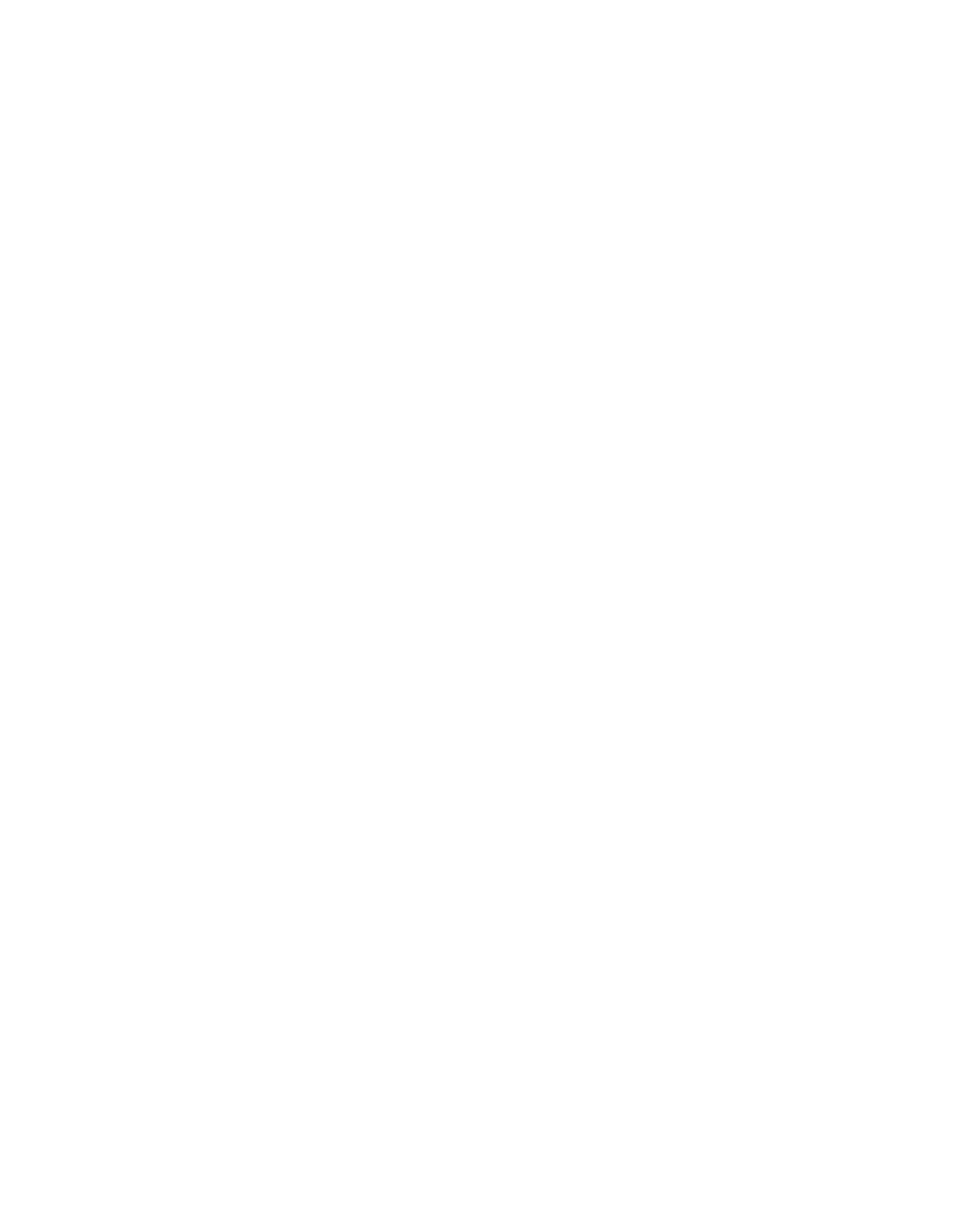## **Table of Contents**

|                                                     | Page |
|-----------------------------------------------------|------|
|                                                     |      |
| Summary Tables                                      |      |
|                                                     |      |
|                                                     |      |
|                                                     |      |
|                                                     |      |
| Details by Department, Agency and Crown Corporation |      |
| <b>CANADIAN HERITAGE</b>                            |      |
|                                                     |      |
|                                                     |      |
| <b>FINANCE</b>                                      |      |
|                                                     |      |
| HUMAN RESOURCES AND SKILLS DEVELOPMENT              |      |
|                                                     |      |
|                                                     |      |
| INDIAN AFFAIRS AND NORTHERN DEVELOPMENT             |      |
|                                                     |      |
| <b>INDUSTRY</b>                                     |      |
|                                                     |      |
|                                                     |      |
| <b>JUSTICE</b>                                      |      |
|                                                     |      |
|                                                     |      |
| <b>NATIONAL DEFENCE</b>                             |      |
|                                                     |      |
| NATURAL RESOURCES                                   |      |
|                                                     |      |
| PUBLIC SAFETY AND EMERGENCY PREPAREDNESS            |      |
|                                                     |      |
|                                                     |      |
| <b>TRANSPORT</b>                                    |      |
|                                                     |      |
|                                                     |      |
|                                                     |      |
|                                                     |      |
| <b>TREASURY BOARD</b>                               |      |
|                                                     |      |
|                                                     |      |

#### $Annex$

| . |  |
|---|--|
|   |  |
|   |  |
|   |  |
|   |  |
|   |  |
|   |  |
|   |  |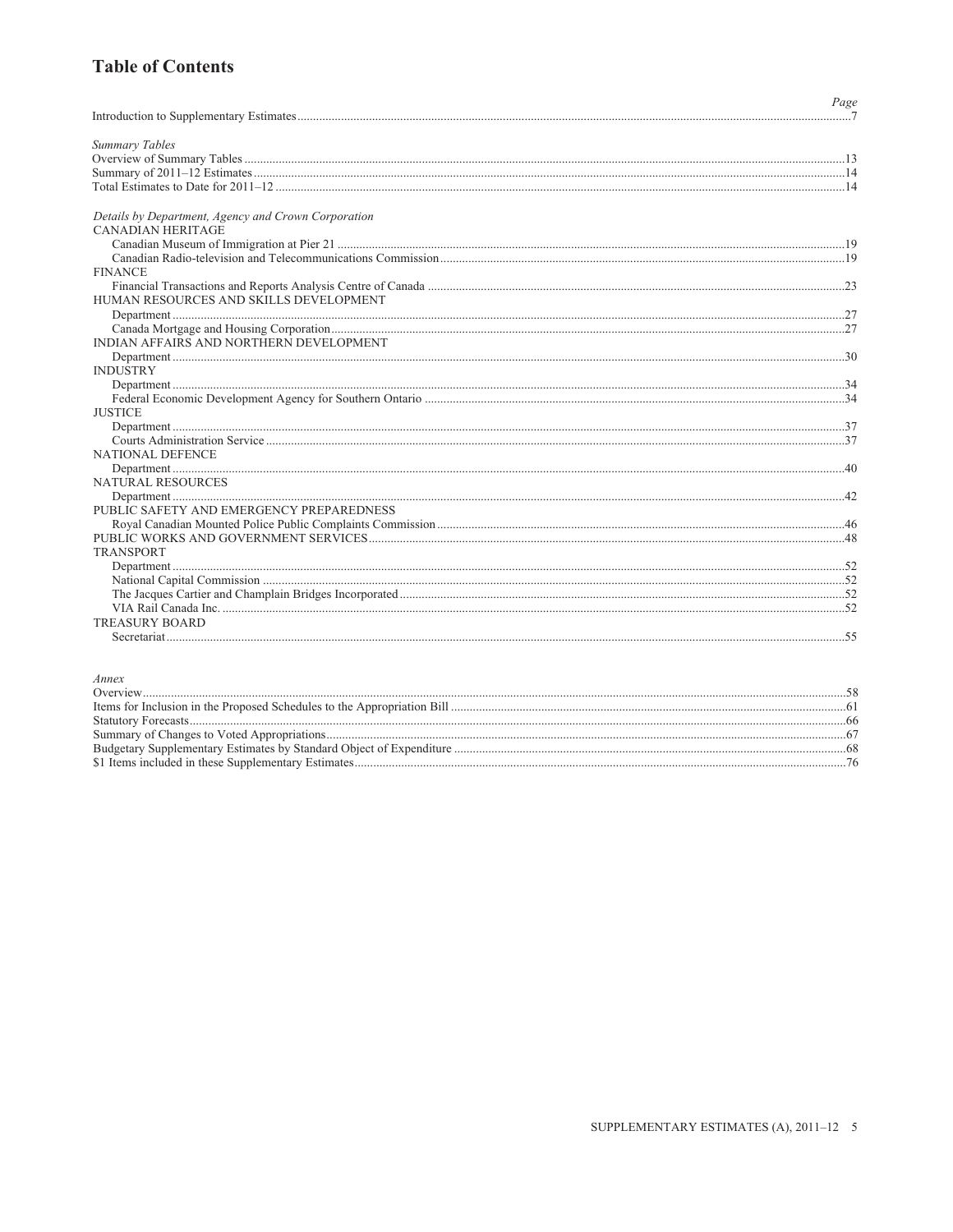6 SUPPLEMENTARY ESTIMATES (A), 2011–12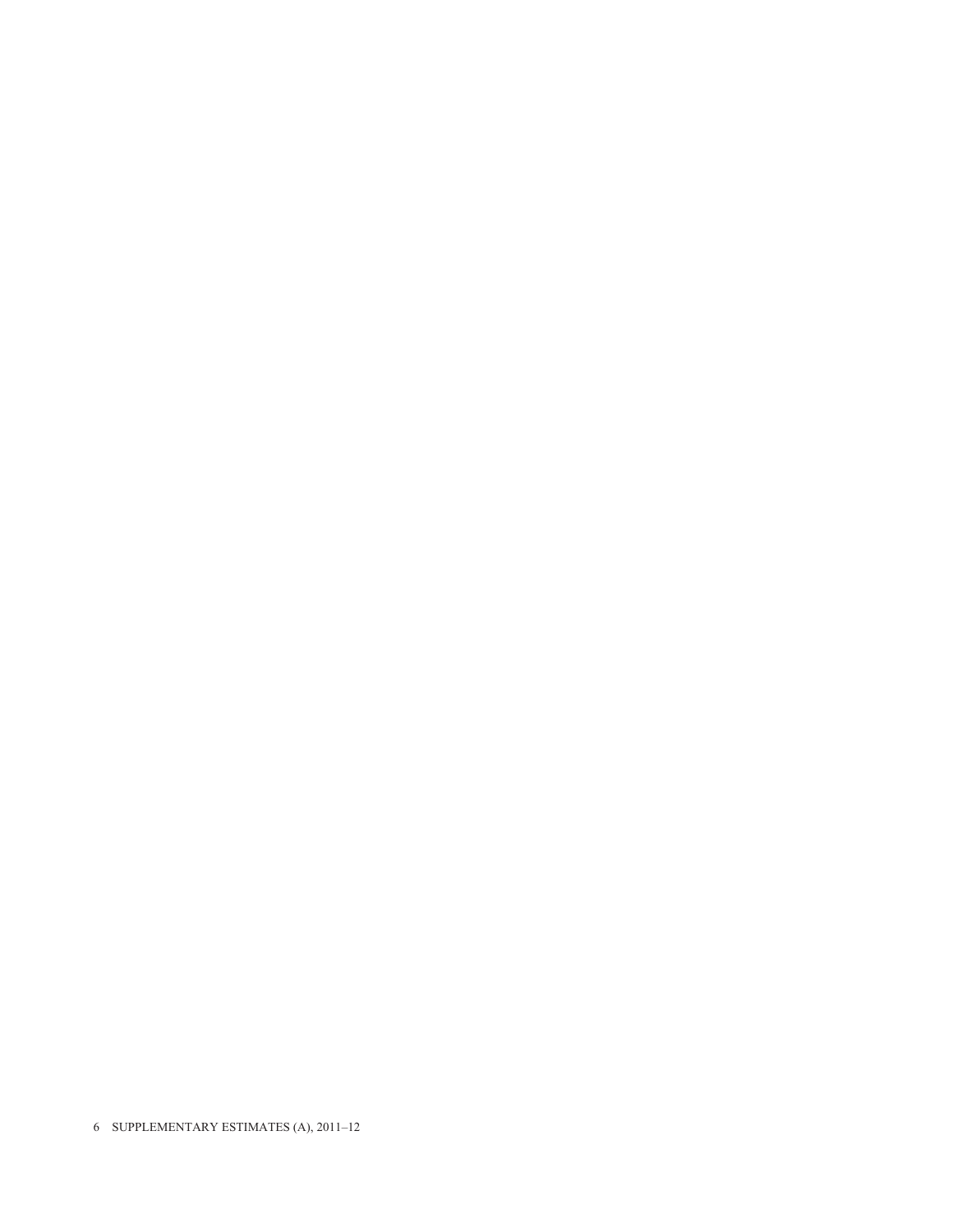#### <span id="page-4-0"></span>*Structure of these Supplementary Estimates*

This Supplementary Estimates document is presented in four sections:

- 1. *Introduction to Supplementary Estimates*;
- 2. *Summary Tables*;
- 3. *Detail by Department, Agency and Crown Corporation*; and
- 4. *Annex*.

#### *Purpose and General Information*

The purpose of Supplementary Estimates is to present to Parliament information on the Government of Canada's spending requirements which were either not sufficiently developed in time for inclusion in the Main Estimates, or have subsequently been refined to account for developments in particular programs and services.

Supplementary Estimates also provide updated information on changes to expenditure forecasts of major statutory items as well as on such items as: transfers of money between Votes; debt deletion; loan guarantees; new or increased grants; and changes to Vote wording. Typically, a Supplementary Estimates includes all changes affecting the current fiscal year which have been approved by Treasury Board.

These 2011–12 Supplementary Estimates (A) have been limited to items for which specific authority through the Appropriation Act is required before December 2011.

Since the spring of 2007, the practice has been to table a Supplementary Estimate for each of the three Parliamentary Supply periods ending June 23, December 10, and March 26. These Supplementary Estimates (A) are the first Supplementary Estimates planned for this fiscal year, for consideration by Parliament in the Supply period ending June 23, 2011.

#### *Summary of Estimates to Date – Fiscal Year ending March 31, 2012*

The 2011–12 Main Estimates were tabled on March 1, 2011, supporting the government's request to Parliament for authority through annual appropriations to spend \$91.8 billion in budgetary expenditures and \$0.1 billion in non-budgetary expenditures and presenting information on the statutory amounts of \$159.0 billion in budgetary expenditures and \$0.7 billion in net non-budgetary recoveries.

Due to the dissolution of Parliament for the purposes of a general election, the appropriation bill to provide interim supply was not voted upon. Consequently, Governor General Special Warrants (Special Warrants) were issued to support the operations of government.

#### **Main Estimates**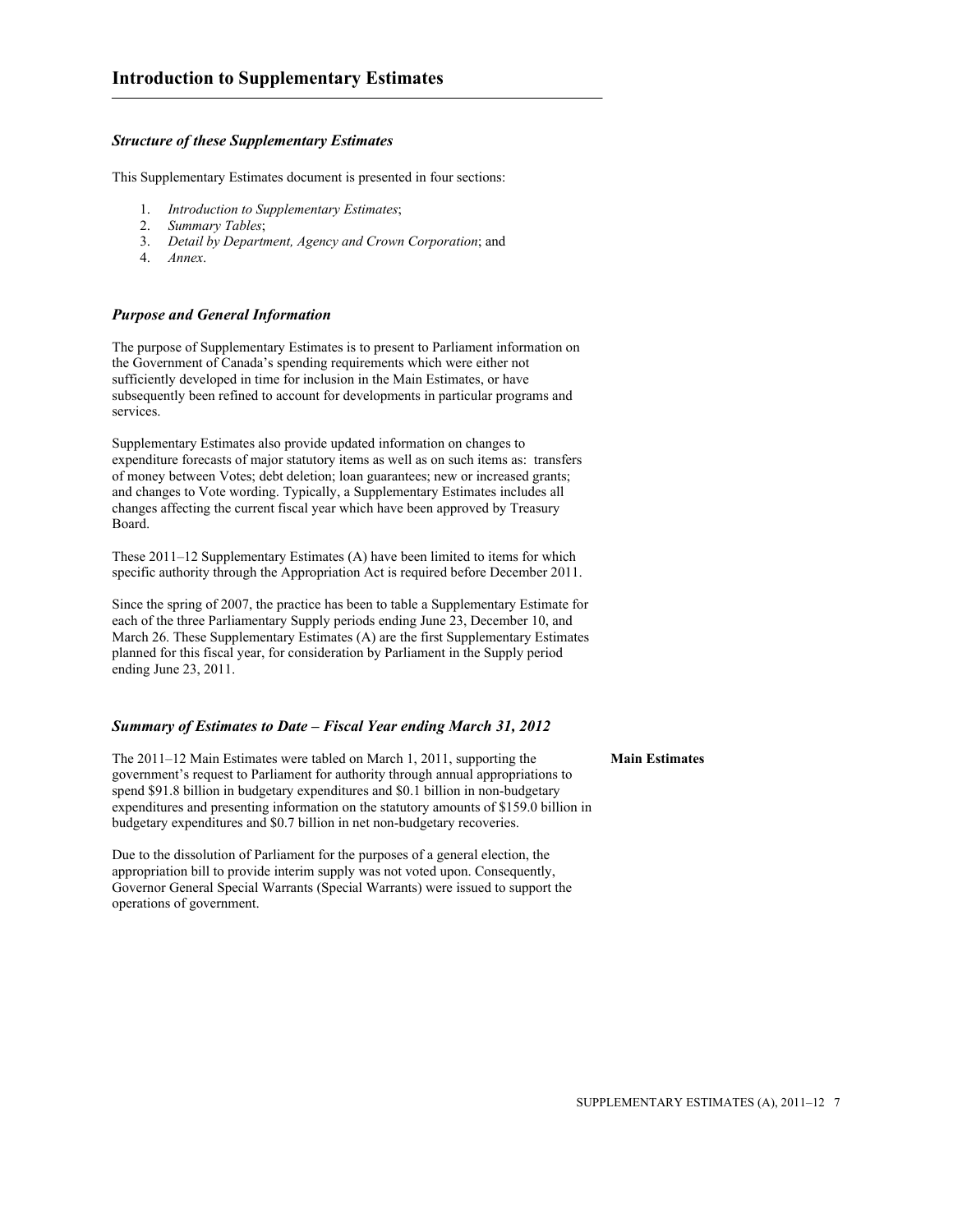#### **Introduction to Supplementary Estimates**

Given the timing of the dissolution and reconvening of Parliament, Supplementary Estimates (A), 2011–12 has been limited to items needing additional expenditure or grant authority before Full Supply in the Fall.

The Supplementary Estimates (A), 2011–12 provide information in support of Parliament's approval of \$2.0 billion in Voted budgetary appropriations which represents an increase of 2.2% of Main Estimates. Also presented in this document is information related to an increase of \$0.9 million in statutory budgetary expenditures. There are no changes to non-budgetary requirements, voted or statutory.

#### **Table 1: Total 2011–12 Supplementary Estimates (A) (\$ millions)**

|                                     | Budgetary | Non-Budgetary <sup>2</sup> |
|-------------------------------------|-----------|----------------------------|
| Voted Appropriations <sup>3</sup>   | 2.026.4   | ን በ                        |
| Statutory Expenditures <sup>4</sup> | 09        |                            |
| Total                               | 2.027.    |                            |

**Notes:** 

- 1. Budgetary expenditures include the cost of servicing the public debt; operating and capital expenditures; transfer payments to other levels of government, organizations or individuals; and payments to Crown corporations.
- 2. Non-budgetary expenditures (loans, investments and advances) are outlays that represent changes in the composition of the financial assets of the Government of Canada.
- 3. Voted Appropriations are those for which parliamentary authority is sought through an Appropriation bill.
- 4. Statutory Expenditures are those authorized by Parliament through enabling legislation.

#### *Highlights of these Supplementary Estimates*

The following provides an overview of the major items included in these Supplementary Estimates

#### *Major voted initiatives included in these Supplementary Estimates requiring Parliamentary approval:*

#### **Paylist Requirements – Funding for allocations to eligible departments and agencies for the payment of accumulated severance pay benefits – \$1,300.0 million**

Funding will be used to reimburse departments, agencies and Crown corporations for severance pay benefits. Under recent collective agreements, affected employees will no longer accumulate severance pay in cases of resignation and retirement. Severance benefits accumulated up to the signature of the applicable collective agreement are payable to the employee upon request. Eligible expenditures will be reimbursed through a direct transfer to departmental appropriations during the fiscal year in which such costs are actually incurred.

#### **Funding to increase the supply, and preserve and improve the quality of affordable housing for low-income Canadians under the Investment in Affordable Housing 2011–14, Affordable Housing Initiative, and Housing Repair and Improvement – \$253.1 million**

This funding will support a broad range of provincial and territorial housing programs which will increase access to affordable housing in Canada. The creation of new rental units and the renovation of rooming houses and rental units will increase the availability of housing for those in need.

**Canada Mortgage and Housing Corporation**  *\$253.1 million* 

**Treasury Board Secretariat** 

*Voted items*

*\$1,300.0 million* 

**These Supplementary Estimates**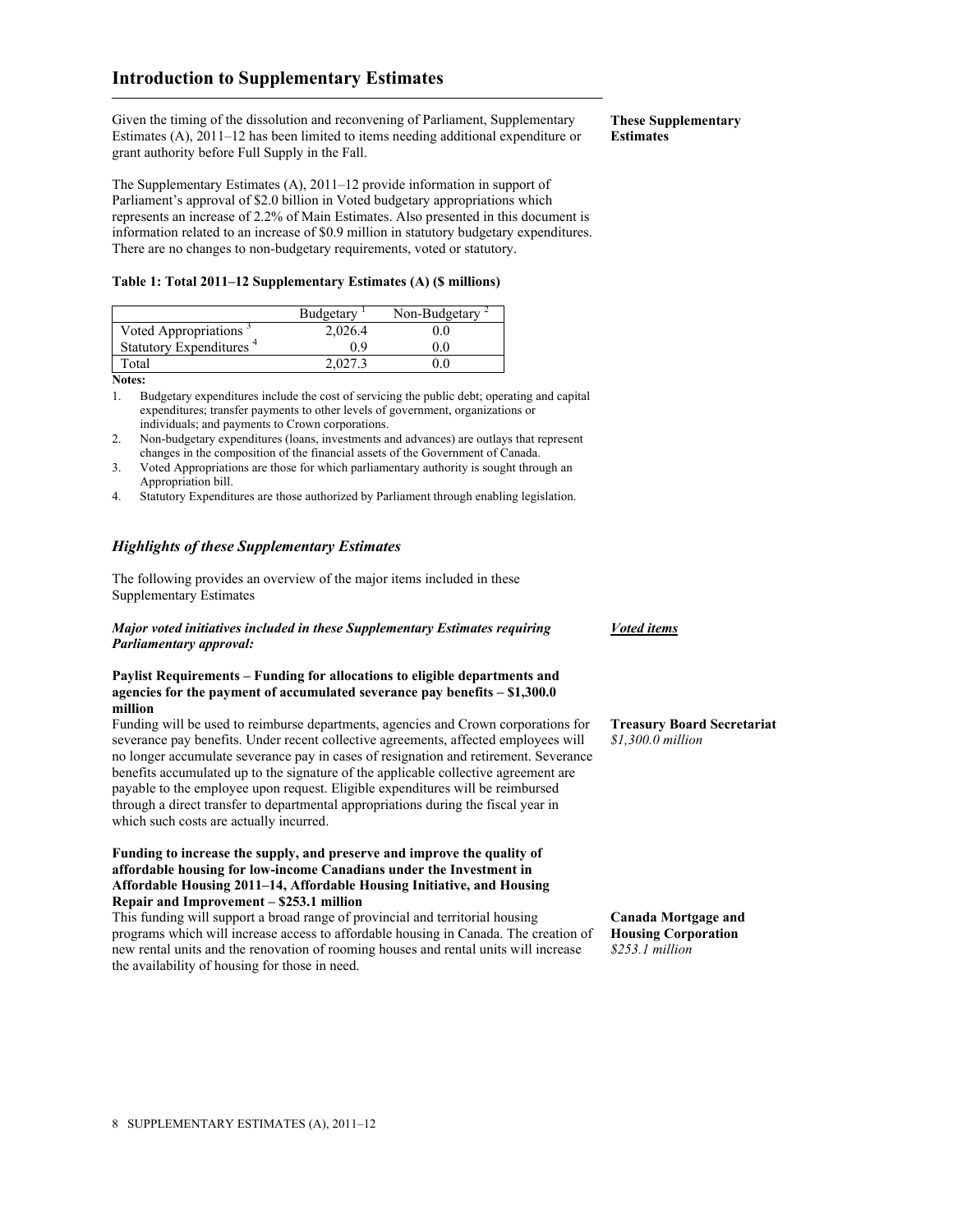**Funding in support of the Nuclear Legacy Liability Program to refine the longterm strategy and continue to control and reduce risks and liabilities at Atomic Energy of Canada Limited sites – \$129.4 million**  This funding will support decommissioning and site restoration projects and activities by Natural Resources at Atomic Energy of Canada Limited sites. The program's aim is to address contaminated buildings and infrastructure, accumulated waste, and affected lands resulting from research and development activities that date back to the beginning of nuclear technologies and medicine in Canada. **Natural Resources** *\$129.4 million New Vote and Statutory Authorities Presented in these Supplementary Estimates*  New vote authorities are being sought by: Canadian Museum of Immigration at Pier 21 (Vote 37a) **New votes** 

- Public Works and Government Services (Vote 6a)
- Transport (Vote 17a)

New statutory authorities included in these Supplementary Estimates are:

Canada Mortgage and Housing Corporation – First Nations Housing

**New statutory authorities**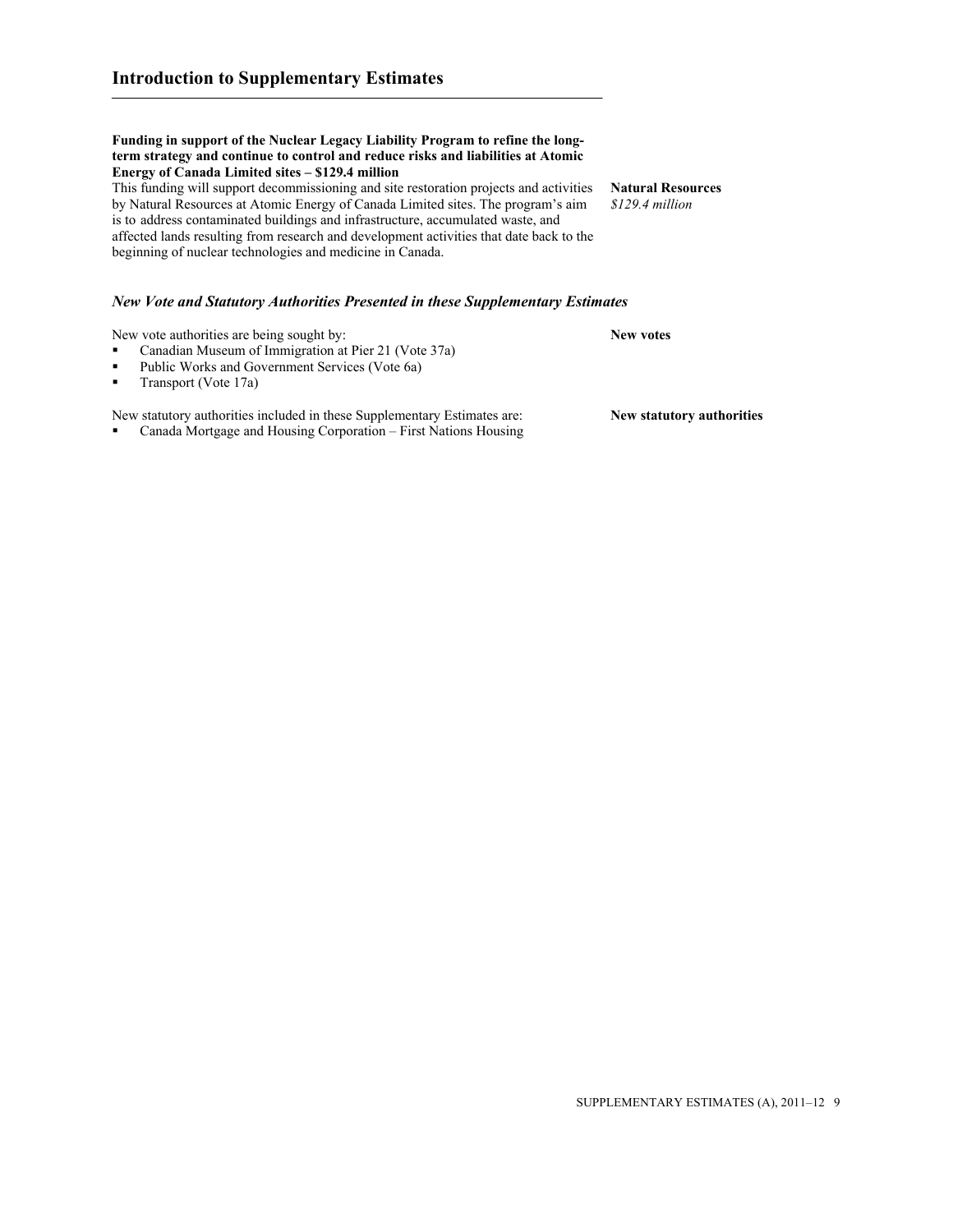10 SUPPLEMENTARY ESTIMATES (A), 2011–12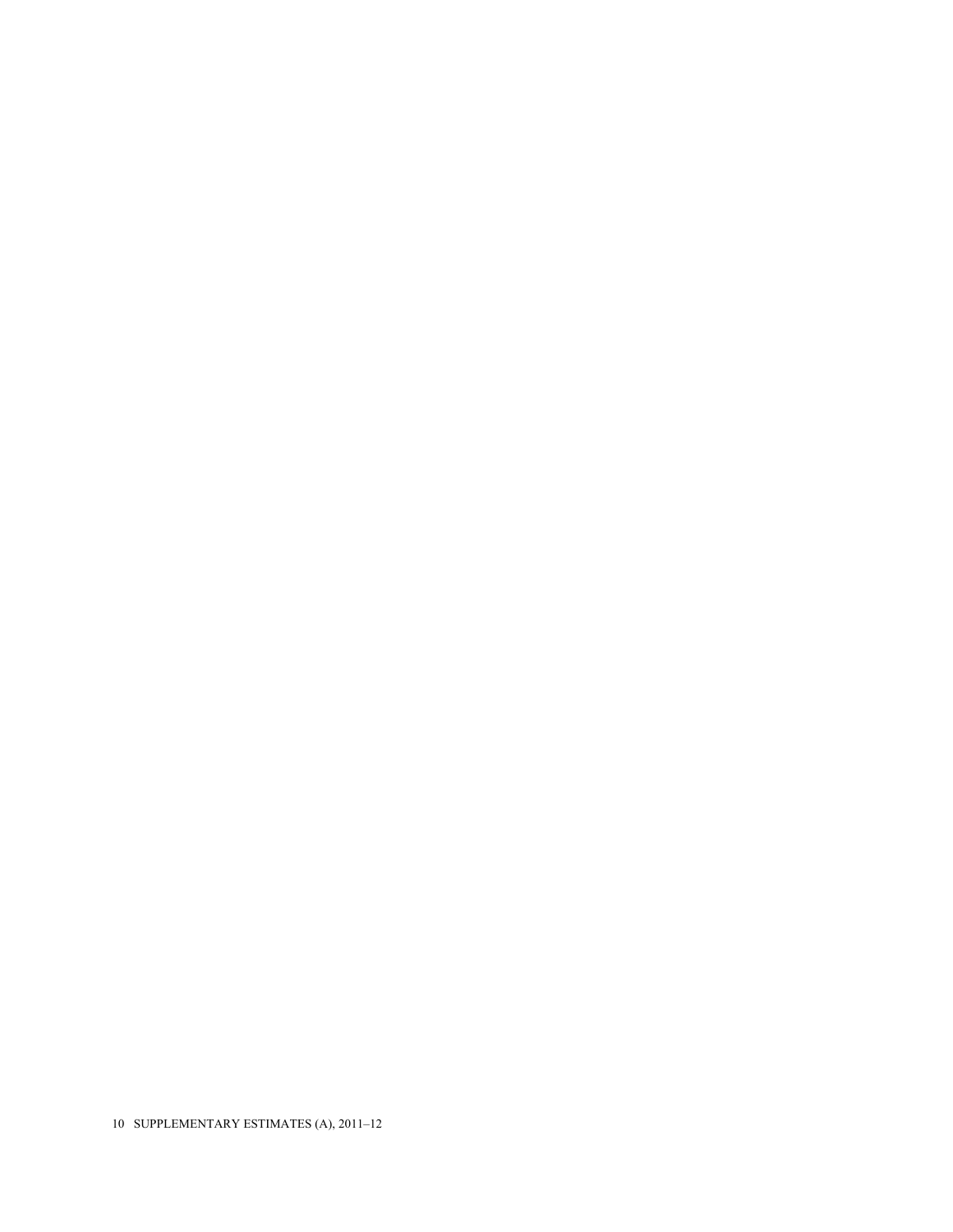#### <span id="page-8-0"></span>**SUMMARY TABLES**

**Overview of Summary Tables Summary of 2011–12 Estimates Total Estimates to Date for 2011–12** 

SUPPLEMENTARY ESTIMATES (A), 2011–12 11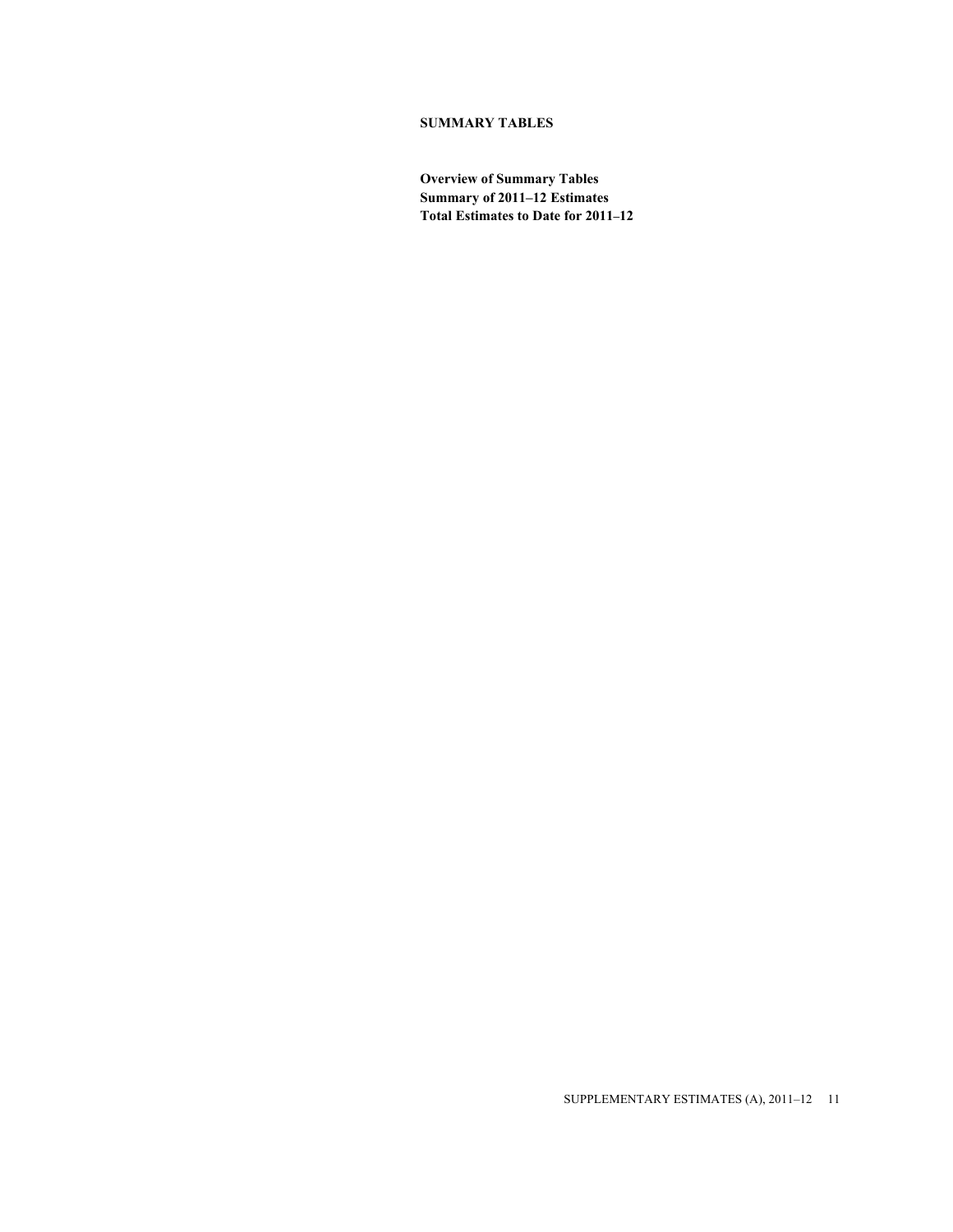12 SUPPLEMENTARY ESTIMATES (A), 2011-12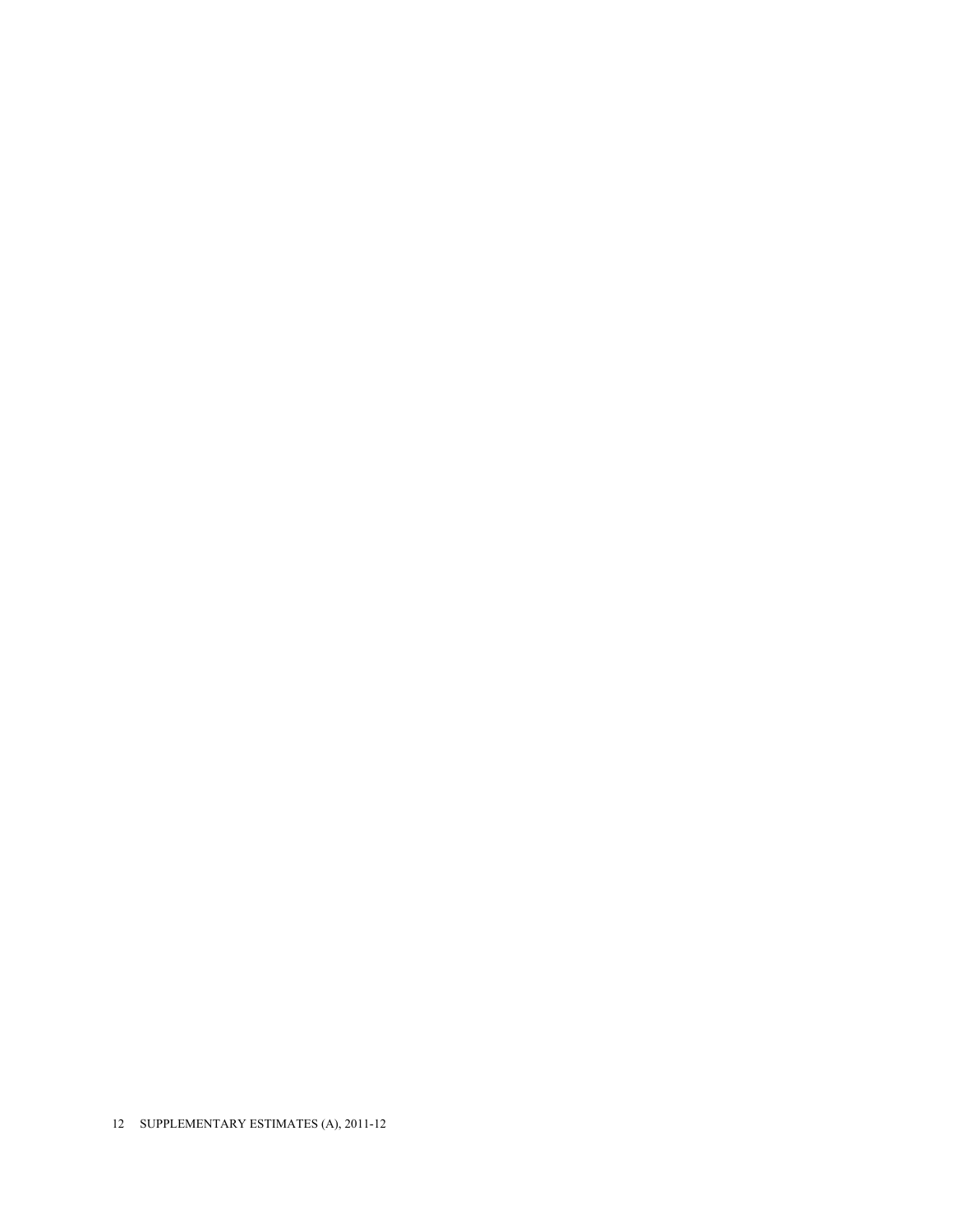#### <span id="page-10-0"></span>**Summary Tables**

#### *Overview of Summary Tables*

This section provides an overview of the following summary tables:

- 1. Summary of 2011–12 Estimates
- 2. Total Estimates to Date for 2011–12

#### **1. Summary of 2011–12 Estimates**

This table identifies Budgetary and Non-Budgetary Estimates by department, agency and Crown corporation; and by type of parliamentary authority (annual Votes and Statutory requirements).

#### **2. Total Estimates to Date for 2011–12**

This table displays previous Estimates publications and amounts being requested in these Supplementary Estimates. It also contains a breakdown of funding by Budgetary and Non-Budgetary/Voted and Statutory requirements.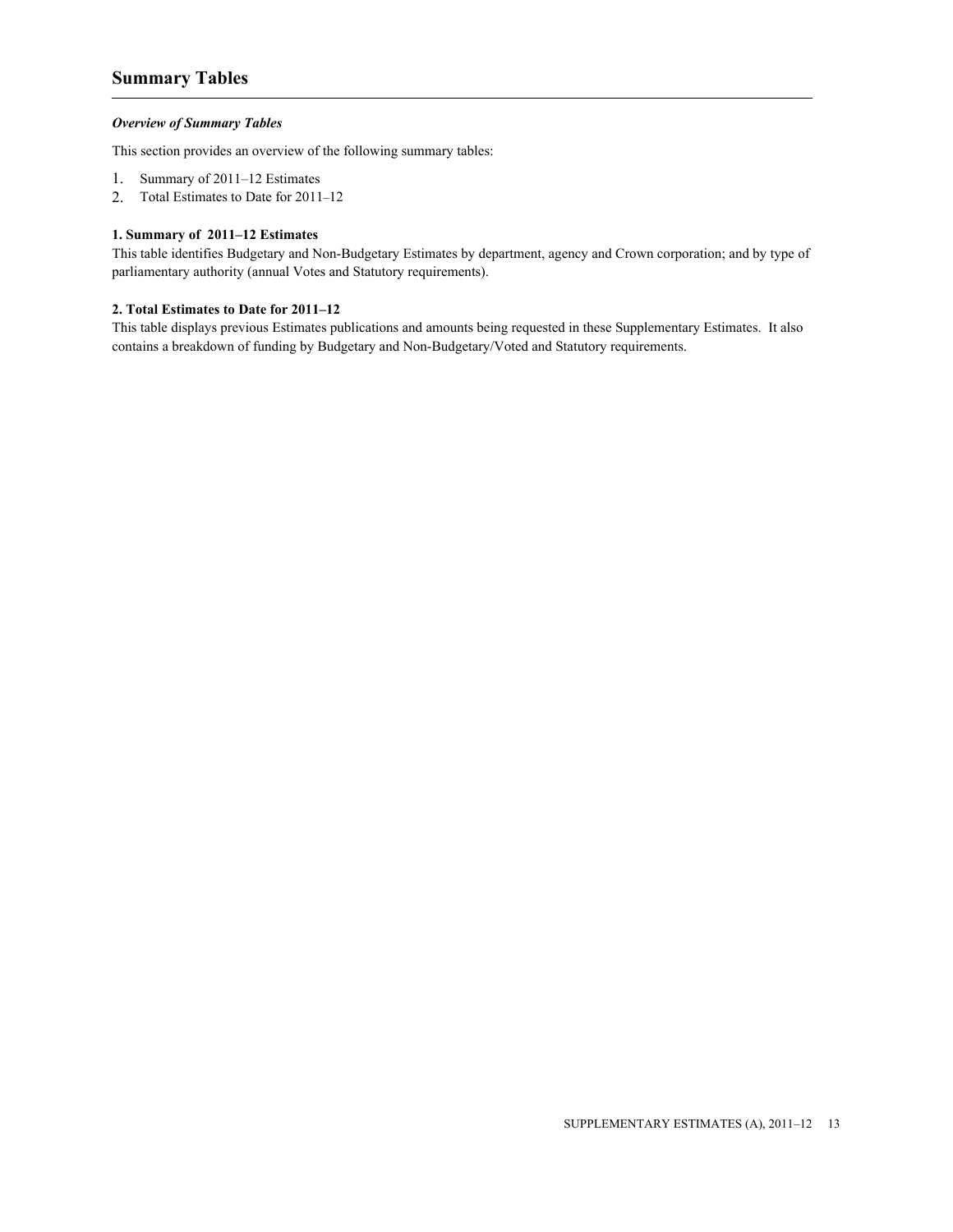## <span id="page-11-0"></span>**Summary of 2011–12 Estimates**

|                                                                             |                                | <b>Budgetary Expenditures</b>                               |                                      |
|-----------------------------------------------------------------------------|--------------------------------|-------------------------------------------------------------|--------------------------------------|
| Department, Agency or Crown corporation                                     | Main<br><b>Estimates</b>       | Permanent<br><b>Allocations</b><br>from TB<br>Central Votes | Total<br><i>Estimates to</i><br>Date |
|                                                                             | \$                             | \$                                                          | \$                                   |
| <b>CANADIAN HERITAGE</b>                                                    | 1.1.1.1                        | .                                                           |                                      |
|                                                                             | 11,174,976                     | .                                                           | 11,174,976                           |
| <b>FINANCE</b>                                                              | 40,208,596                     | $\cdots$                                                    | 40,208,596                           |
| HUMAN RESOURCES AND SKILLS DEVELOPMENT                                      | 45,464,367,095                 | .                                                           | 45,464,367,095                       |
|                                                                             | 1,907,423,000                  | .                                                           | 1,907,423,000                        |
| INDIAN AFFAIRS AND NORTHERN DEVELOPMENT<br><b>INDUSTRY</b>                  | 7,290,532,751                  | .                                                           | 7,290,532,751                        |
|                                                                             | 1,215,471,762<br>220, 323, 245 | .<br>.                                                      | 1,215,471,762<br>220, 323, 245       |
| <b>JUSTICE</b>                                                              |                                |                                                             |                                      |
|                                                                             | 737,543,034                    | .                                                           | 737,543,034                          |
|                                                                             | 65,378,438                     | .                                                           | 65,378,438                           |
| <b>NATIONAL DEFENCE</b>                                                     | 21,293,330,013                 |                                                             | 21,293,330,013                       |
| NATURAL RESOURCES                                                           |                                | .                                                           |                                      |
| PUBLIC SAFETY AND EMERGENCY PREPAREDNESS                                    | 3,524,047,430                  | $\ldots$ .                                                  | 3,524,047,430                        |
|                                                                             | 5,411,746                      | .                                                           | 5,411,746                            |
| <b>TRANSPORT</b>                                                            | 2,581,746,150                  | .                                                           | 2,581,746,150                        |
|                                                                             | 1,530,457,479                  | 1.111                                                       | 1,530,457,479                        |
|                                                                             | 106,871,834                    | 1.1.1.1                                                     | 106,871,834                          |
|                                                                             | 98,944,000                     | .                                                           | 98,944,000                           |
|                                                                             | 458,309,000                    | 1.1.1.1                                                     | 458,309,000                          |
| <b>TREASURY BOARD</b>                                                       | 5,878,117,291                  | $\cdots$                                                    | 5,878,117,291                        |
| All other departments, agencies or Crown corporations not included in these |                                |                                                             |                                      |
|                                                                             | 137,782,915,294                |                                                             |                                      |
|                                                                             | 20,573,646,752                 | . 1                                                         | 20,573,646,752                       |
|                                                                             | 250,786,219,886                |                                                             | $\ldots$ . 250,786,219,886           |

 $\overline{\phantom{0}}$ 

## **Total Estimates to Date for 2011–12**

Previous Estimates:<br>Main Estimates....... Main Estimates...................................................................................................................................................................................................................... These Supplementary Estimates..................................................................................................................................................................................................

Total Estimates to Date ...............................................................................................................................................................................................................

 $\overline{a}$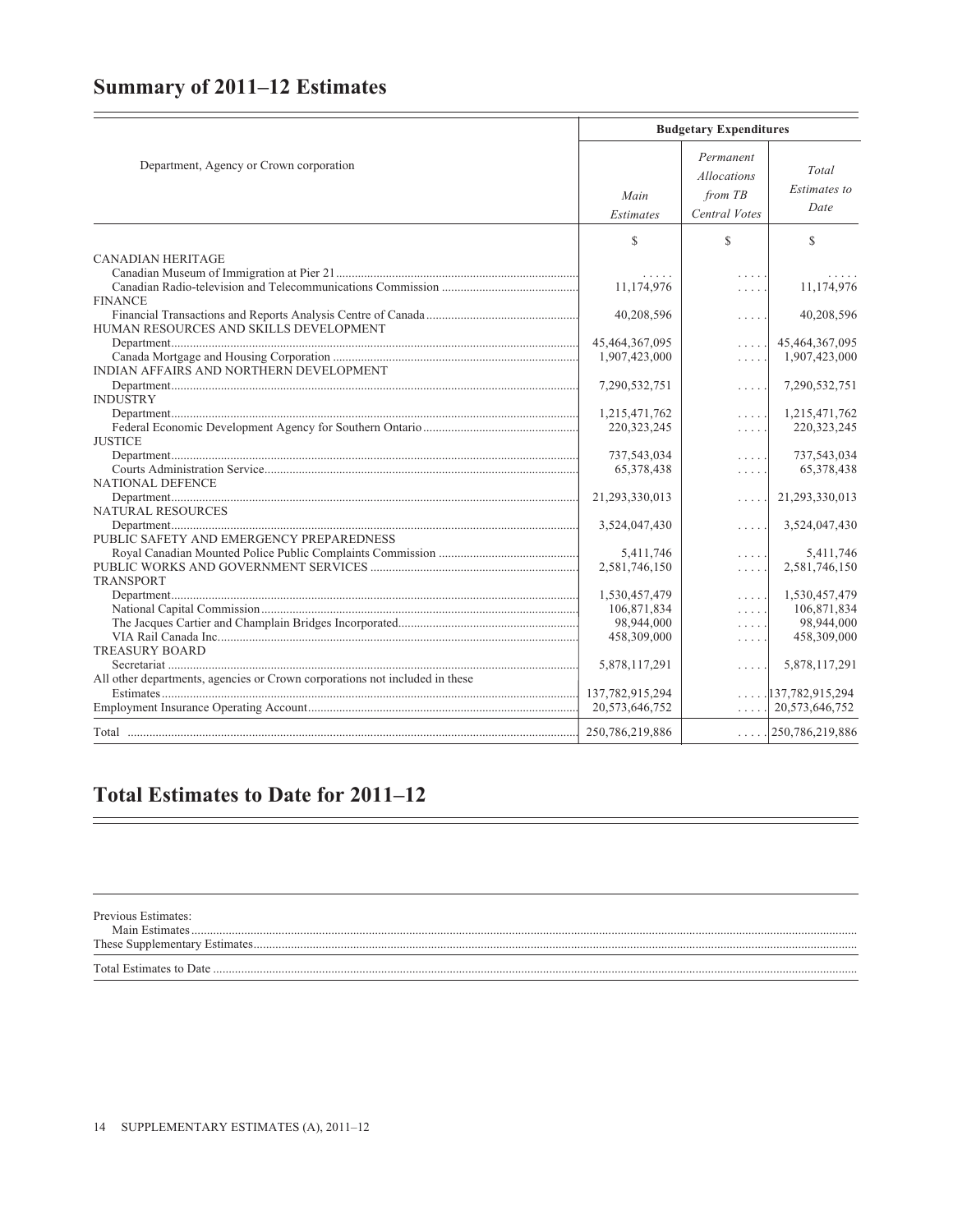|                                                 | <b>Budgetary Expenditures</b>         |                                                                    |                                             |                                                      |                               |                                                                                                        | Non-Budgetary Authorities (Loans, Investments and Advances) |
|-------------------------------------------------|---------------------------------------|--------------------------------------------------------------------|---------------------------------------------|------------------------------------------------------|-------------------------------|--------------------------------------------------------------------------------------------------------|-------------------------------------------------------------|
|                                                 | These Supplementary Estimates         |                                                                    |                                             |                                                      | These Supplementary Estimates |                                                                                                        |                                                             |
| Transfers                                       | To be Voted                           | Statutory                                                          | Total<br>Budgetary<br>to Date               | Main<br>Estimates                                    | To be<br>Voted                | Statutory                                                                                              | Total<br>Non-Budgetary<br>to Date                           |
| \$                                              | \$                                    | \$                                                                 | \$                                          | \$                                                   | \$                            | \$                                                                                                     | \$                                                          |
| $\ldots$<br>.                                   | 9,974,440<br>2,553,902                | .<br>.                                                             | 9,974,440<br>13,728,878                     | $\cdots$<br>.                                        | .<br>.                        | .<br>.                                                                                                 |                                                             |
| .                                               | 14,670,000                            | .                                                                  | 54,878,596                                  | $\cdots$                                             | .                             | $\cdots$                                                                                               | .                                                           |
| .<br>$\mathbb{Z}^2$ . The set of $\mathbb{Z}^2$ | 254,500,000                           | $\ldots$<br>908,000                                                | 45,464,367,096<br>2,162,831,000             | 816, 141, 015<br>(1,951,342,000)                     | $\cdots$<br>$\cdots$          | $\mathbb{Z}^n$ . $\mathbb{Z}^n$ , $\mathbb{Z}^n$ ,<br>$\mathbb{Z}^2$ . $\mathbb{Z}^2$ , $\mathbb{Z}^2$ | 816, 141, 015<br>(1,951,342,000)                            |
| $\dots$                                         | 17,773,440                            | $\cdots$                                                           | 7,308,306,191                               | 77,803,000                                           | .                             | $\ldots$                                                                                               | 77,803,000                                                  |
| $\mathbb{Z}^n$ . In the $\mathbb{Z}^n$<br>.     | 118,226,150<br>47,079,507             | .<br>.                                                             | 1,333,697,912<br>267,402,752                | 800,000<br>$\alpha$ , $\alpha$ , $\alpha$ , $\alpha$ | .<br>$\cdots$                 | .<br>.                                                                                                 | 800,000<br>.                                                |
| $\dots$<br>.                                    | 14,864,163<br>2,754,928               | .<br>.                                                             | 752,407,197<br>68,133,366                   | $\cdots\cdots\cdots$<br>.                            | .<br>.                        | .<br>.                                                                                                 | .                                                           |
| .                                               | 1                                     | .                                                                  | 21,293,330,014                              | $\cdots\cdots\cdots$                                 | .                             | .                                                                                                      | .                                                           |
| $\mathbb{Z}^n$ . In the $\mathbb{Z}^n$          | 135,400,000                           | $\mathbb{Z}^n$ . In the $\mathbb{Z}^n$                             | 3,659,447,430                               | $\alpha$ , $\alpha$ , $\alpha$ , $\alpha$            | $\cdots$                      | $\cdots$                                                                                               | .                                                           |
| .<br>.                                          | 2,660,673<br>1                        | .<br>$\ldots$                                                      | 8,072,419<br>2,581,746,151                  | .<br>$\ldots$                                        | .<br>.                        | $\ldots$<br>.                                                                                          | .<br>.                                                      |
| .<br>.<br>$\cdots$                              | 22,646,108<br>3,490,000<br>31,808,000 | .<br>.<br>.                                                        | 1,553,103,587<br>110,361,834<br>130,752,000 | .<br>.<br>.                                          | .<br>.<br>.                   | .<br>.                                                                                                 |                                                             |
| $\cdots$<br>.                                   | 48,000,000<br>1,300,000,000           | .<br>.                                                             | 506,309,000<br>7,178,117,291                | .<br>$\ldots$                                        | $\cdots$<br>.                 | .<br>.                                                                                                 | .<br>.                                                      |
| .<br>.                                          | .<br>.                                | $\cdots$<br>$\mathbb{R}^n \times \mathbb{R}^n \times \mathbb{R}^n$ | 137,782,915,294<br>20,573,646,752           | 468,190,604<br>$\ldots$                              | $\cdots$<br>$\ldots$          | $\cdots$<br>.                                                                                          | 468,190,604<br>$\ldots$                                     |
| $\ldots$                                        | 2,026,401,314                         |                                                                    | 908,000   252,813,529,200                   | (588, 407, 381)                                      | $\ldots$                      | $\cdots$                                                                                               | (588, 407, 381)                                             |

|                | Budgetary       |                 |             | Non-Budgetary   |                 |
|----------------|-----------------|-----------------|-------------|-----------------|-----------------|
| To be Voted    | Statutory       | Total           | To be Voted | Statutory       | Total           |
| \$             | Φ               |                 |             | S               | S               |
|                |                 |                 |             |                 |                 |
| 91,804,617,585 | 158,981,602,301 | 250,786,219,886 | 99,213,643  | (687, 621, 024) | (588, 407, 381) |
| 2,026,401,314  | 908,000         | 2,027,309,314   | .           | .               | .               |
| 93,831,018,899 | 158,982,510,301 | 252,813,529,200 | 99,213,643  | (687, 621, 024) | (588, 407, 381) |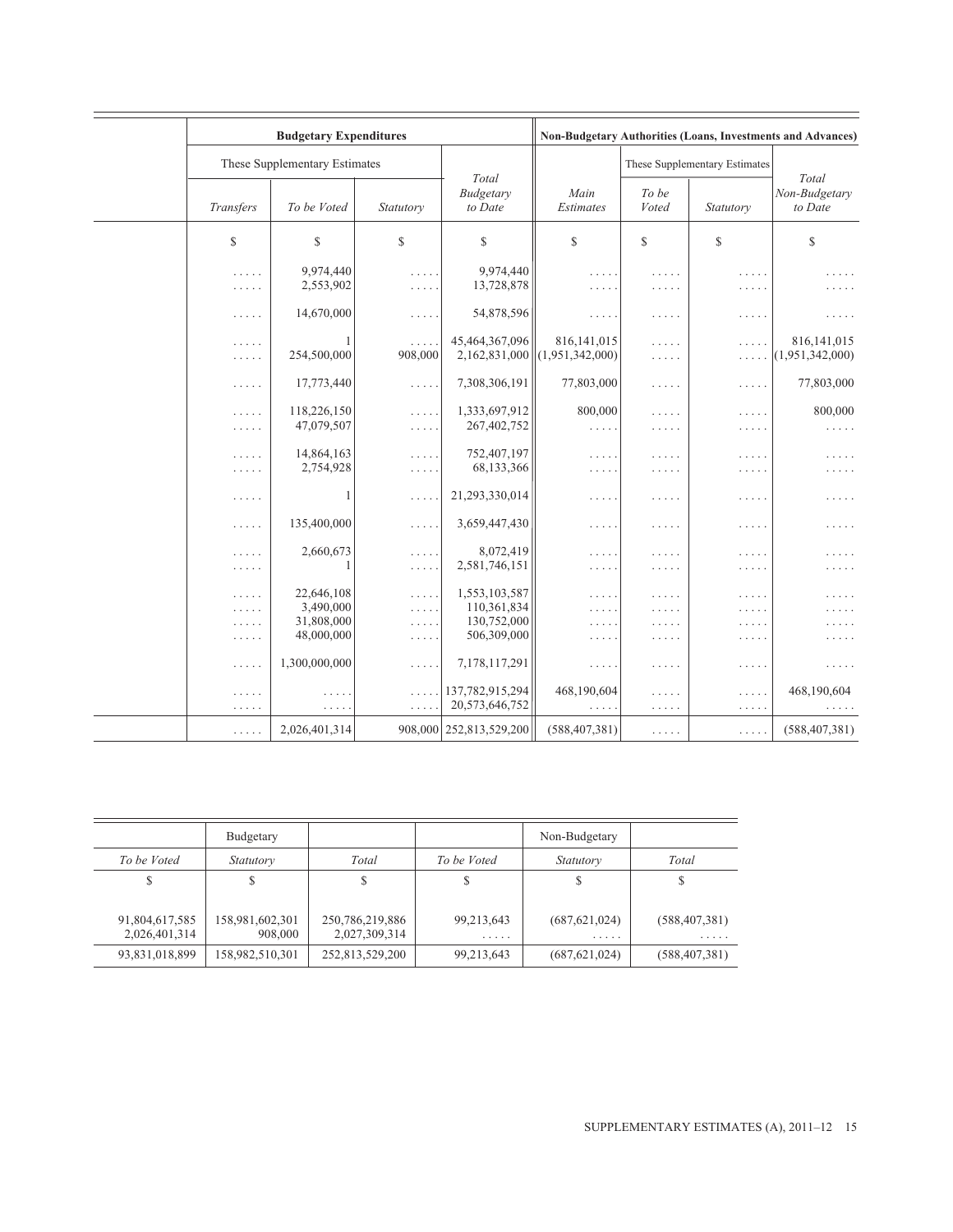## **CANADIAN HERITAGE**

|  | <b>Ministry Summary - Budgetary</b> |  |
|--|-------------------------------------|--|
|--|-------------------------------------|--|

|              |                                                                                                                                                                                                                                                                                                                                                                                                                                                                                                                                                                                                                            |                       | These Supplementary Estimates |                    |                        |
|--------------|----------------------------------------------------------------------------------------------------------------------------------------------------------------------------------------------------------------------------------------------------------------------------------------------------------------------------------------------------------------------------------------------------------------------------------------------------------------------------------------------------------------------------------------------------------------------------------------------------------------------------|-----------------------|-------------------------------|--------------------|------------------------|
|              |                                                                                                                                                                                                                                                                                                                                                                                                                                                                                                                                                                                                                            | Previous<br>Estimates |                               |                    | <b>Total Estimates</b> |
|              | Vote (dollars)                                                                                                                                                                                                                                                                                                                                                                                                                                                                                                                                                                                                             | to date               | <b>Transfers</b>              | <b>Adjustments</b> | to date                |
| $\mathbf{1}$ | Department<br>Operating expenditures and, pursuant to<br>paragraph $29.1(2)(a)$ of the <i>Financial Administration</i><br>Act, authority to expend revenues received during the<br>fiscal year by the Canadian Conservation Institute, the<br>Canadian Heritage Information Network and the<br>Canadian Audio-Visual Certification Office, and the<br>payment to each member of the Queen's Privy<br>Council for Canada who is a Minister without<br>Portfolio or a Minister of State who does not preside<br>over a Ministry of State of a salary not to exceed the<br>salary paid to Ministers of State who preside over |                       |                               |                    |                        |
|              | Ministries of State under the Salaries Act, as adjusted<br>pursuant to the Parliament of Canada Act and pro rata                                                                                                                                                                                                                                                                                                                                                                                                                                                                                                           |                       |                               |                    |                        |
|              |                                                                                                                                                                                                                                                                                                                                                                                                                                                                                                                                                                                                                            | 187,611,938           |                               |                    | 187,611,938            |
| 5            | The grants listed in the Estimates and contributions                                                                                                                                                                                                                                                                                                                                                                                                                                                                                                                                                                       | 932,804,044           |                               |                    | 932,804,044            |
| (S)<br>(S)   | Minister of Canadian Heritage and Official                                                                                                                                                                                                                                                                                                                                                                                                                                                                                                                                                                                 | 20,790,904            |                               |                    | 20,790,904             |
|              | Languages – Salary and motor car allowance                                                                                                                                                                                                                                                                                                                                                                                                                                                                                                                                                                                 | 77,516                |                               |                    | 77,516                 |
| (S)          | Minister of State (Sport) – Motor car allowance                                                                                                                                                                                                                                                                                                                                                                                                                                                                                                                                                                            | 2,000                 |                               |                    | 2,000                  |
| (S)<br>(S)   | Payments under the Lieutenant-Governors                                                                                                                                                                                                                                                                                                                                                                                                                                                                                                                                                                                    | 1,196,000             |                               |                    | 1,196,000              |
| (S)          | Superannuation Act (R.S.C., 1985, c. L-8)<br>Supplementary Retirement Benefits - Former                                                                                                                                                                                                                                                                                                                                                                                                                                                                                                                                    | 637,000               | .                             | .                  | 637,000                |
|              |                                                                                                                                                                                                                                                                                                                                                                                                                                                                                                                                                                                                                            | 182,000               | .                             | .                  | 182,000                |
|              |                                                                                                                                                                                                                                                                                                                                                                                                                                                                                                                                                                                                                            | 1,143,301,402         | .                             | .                  | 1,143,301,402          |
| 10           | <b>Canada Council for the Arts</b><br>Payments to the Canada Council for the Arts under<br>section 18 of the Canada Council for the Arts Act, to<br>be used for the furtherance of the objects set out in                                                                                                                                                                                                                                                                                                                                                                                                                  | 181,760,816           |                               |                    | 181,760,816            |
|              |                                                                                                                                                                                                                                                                                                                                                                                                                                                                                                                                                                                                                            |                       |                               |                    |                        |
|              |                                                                                                                                                                                                                                                                                                                                                                                                                                                                                                                                                                                                                            | 181,760,816           | .                             | .                  | 181,760,816            |
| 15           | <b>Canadian Broadcasting Corporation</b><br>Payments to the Canadian Broadcasting Corporation                                                                                                                                                                                                                                                                                                                                                                                                                                                                                                                              | 968,047,060           |                               |                    | 968,047,060            |
| 20<br>25     | Payments to the Canadian Broadcasting Corporation<br>Payments to the Canadian Broadcasting Corporation                                                                                                                                                                                                                                                                                                                                                                                                                                                                                                                     | 4,000,000             |                               |                    | 4,000,000              |
|              |                                                                                                                                                                                                                                                                                                                                                                                                                                                                                                                                                                                                                            | 102,272,000           |                               |                    | 102,272,000            |
|              |                                                                                                                                                                                                                                                                                                                                                                                                                                                                                                                                                                                                                            | 1,074,319,060         | .                             | .                  | 1,074,319,060          |
| 30           | <b>Canadian Museum for Human Rights</b><br>Payments to the Canadian Museum for Human Rights                                                                                                                                                                                                                                                                                                                                                                                                                                                                                                                                | 31,700,000            | .                             |                    | 31,700,000             |
|              |                                                                                                                                                                                                                                                                                                                                                                                                                                                                                                                                                                                                                            | 31,700,000            | .                             | .                  | 31,700,000             |
| 35           | <b>Canadian Museum of Civilization</b><br>Payments to the Canadian Museum of Civilization for                                                                                                                                                                                                                                                                                                                                                                                                                                                                                                                              |                       |                               |                    |                        |
|              |                                                                                                                                                                                                                                                                                                                                                                                                                                                                                                                                                                                                                            | 63,378,730            |                               |                    | 63,378,730             |
|              |                                                                                                                                                                                                                                                                                                                                                                                                                                                                                                                                                                                                                            | 63,378,730            | .                             | .                  | 63,378,730             |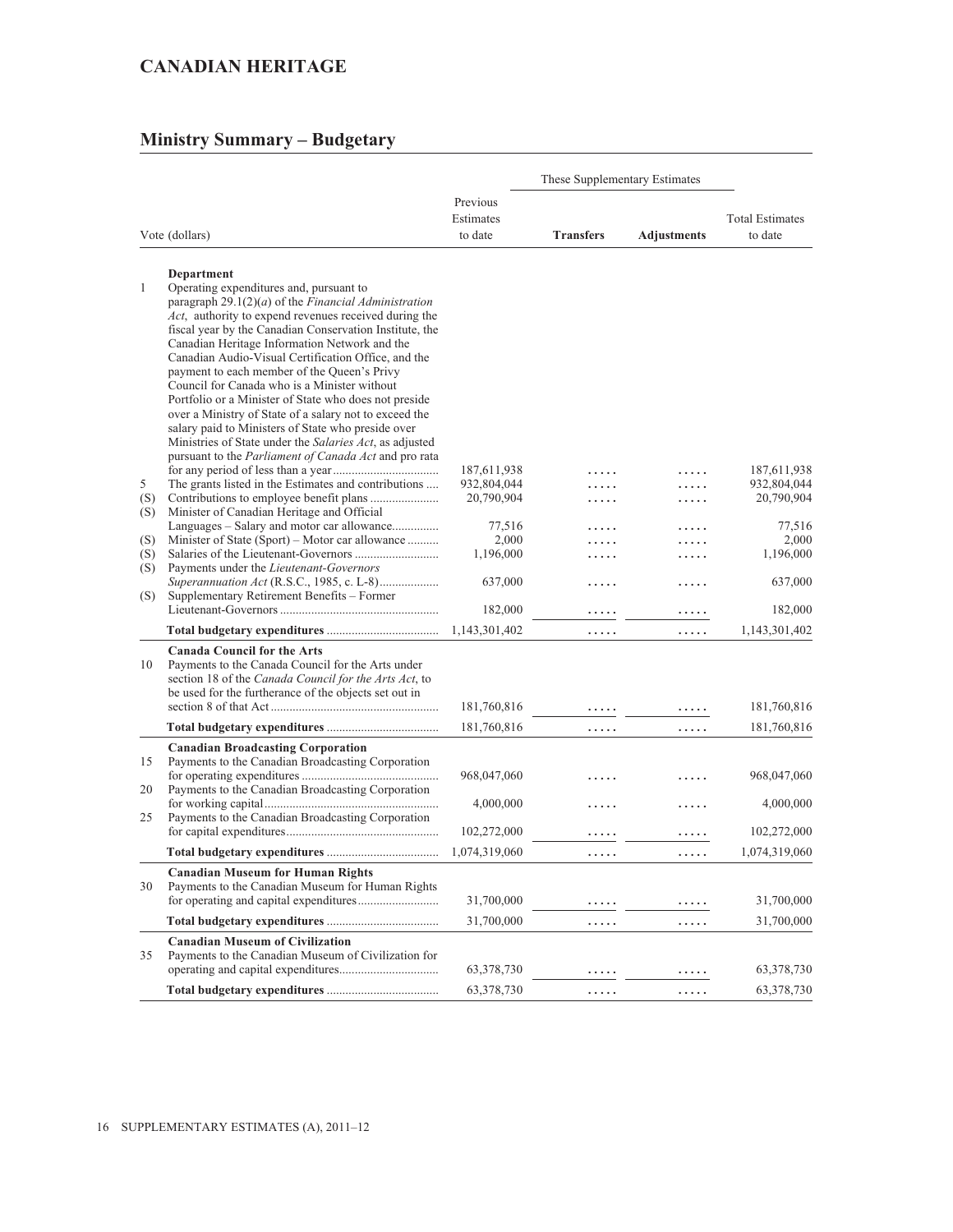## **CANADIAN HERITAGE**

#### **Ministry Summary – Budgetary**

|                  |                                                                                                                                                                                                                                                                                                                                                                                                                                     |                                        | These Supplementary Estimates |                    |                                        |
|------------------|-------------------------------------------------------------------------------------------------------------------------------------------------------------------------------------------------------------------------------------------------------------------------------------------------------------------------------------------------------------------------------------------------------------------------------------|----------------------------------------|-------------------------------|--------------------|----------------------------------------|
|                  | Vote (dollars)                                                                                                                                                                                                                                                                                                                                                                                                                      | Previous<br>Estimates<br>to date       | <b>Transfers</b>              | <b>Adjustments</b> | <b>Total Estimates</b><br>to date      |
|                  | <b>Canadian Museum of Immigration at Pier 21</b>                                                                                                                                                                                                                                                                                                                                                                                    |                                        |                               |                    |                                        |
|                  | 37a Payments to the Canadian Museum of Immigration at                                                                                                                                                                                                                                                                                                                                                                               |                                        |                               |                    |                                        |
|                  | Pier 21 for operating and capital expenditures                                                                                                                                                                                                                                                                                                                                                                                      |                                        | .                             | 9,974,440          | 9,974,440                              |
|                  |                                                                                                                                                                                                                                                                                                                                                                                                                                     | .                                      | .                             | 9,974,440          | 9,974,440                              |
|                  | <b>Canadian Radio-television and</b>                                                                                                                                                                                                                                                                                                                                                                                                |                                        |                               |                    |                                        |
|                  | <b>Telecommunications Commission</b><br>45a Program expenditures and, pursuant to<br>paragraph $29.1(2)(a)$ of the <i>Financial Administration</i><br>Act, authority to expend revenues received during the<br>fiscal year pursuant to the Telecommunications Fees<br>Regulations, 2010, Broadcasting Licence Fee<br>Regulations, 1997, and other activities related to the<br>conduct of its operations, up to amounts approved by |                                        |                               |                    |                                        |
| (S)              |                                                                                                                                                                                                                                                                                                                                                                                                                                     | 4,701,852<br>6,473,124                 | .<br>.                        | 2,553,902          | 7,255,754<br>6,473,124                 |
|                  |                                                                                                                                                                                                                                                                                                                                                                                                                                     | 11,174,976                             |                               | .<br>2,553,902     |                                        |
|                  | Library and Archives of Canada                                                                                                                                                                                                                                                                                                                                                                                                      |                                        | .                             |                    | 13,728,878                             |
| 50<br>55<br>(S)  | Operating expenditures, the grants listed in the<br>Estimates and contributions and pursuant to<br>paragraph $29.1(2)(a)$ of the Financial Administration<br>Act, authority to expend revenues received to offset<br>related expenditures incurred in the fiscal year arising<br>from access to and reproduction of materials from the<br>Library and Archives of Canada - Capital                                                  | 90,855,167<br>10,350,000<br>11,754,666 | .<br>.<br>.                   | .<br>.<br>.        | 90,855,167<br>10,350,000<br>11,754,666 |
|                  |                                                                                                                                                                                                                                                                                                                                                                                                                                     | 112,959,833                            | .                             | .                  | 112,959,833                            |
| 60               | <b>National Arts Centre Corporation</b><br>Payments to the National Arts Centre Corporation for                                                                                                                                                                                                                                                                                                                                     | 35,631,174<br>35,631,174               | .                             | .                  | 35,631,174<br>35,631,174               |
|                  |                                                                                                                                                                                                                                                                                                                                                                                                                                     |                                        | .                             | .                  |                                        |
| 65<br>(S)<br>(S) | <b>National Battlefields Commission</b><br>Expenditures pursuant to paragraph $29.1(1)$ of the                                                                                                                                                                                                                                                                                                                                      | 7,146,451<br>407,061<br>1,700,000      | .<br>.                        | .<br>.<br>.        | 7,146,451<br>407,061<br>1,700,000      |
|                  |                                                                                                                                                                                                                                                                                                                                                                                                                                     | 9,253,512                              | .                             | .                  | 9,253,512                              |
|                  | <b>National Film Board</b>                                                                                                                                                                                                                                                                                                                                                                                                          |                                        |                               |                    |                                        |
| 70<br>(S)        | Program expenditures, the grants listed in the                                                                                                                                                                                                                                                                                                                                                                                      | 66,782,204<br>.                        | .<br>.                        | .                  | 66,782,204                             |
|                  |                                                                                                                                                                                                                                                                                                                                                                                                                                     | 66,782,204                             | .                             | .                  | 66,782,204                             |

Note: Order in Council P.C. 2010-1415 dated November 18, 2010 fixes November 25, 2010 as the day upon which the *Creating Canada's New National Museum of Immigration at Pier 21 Act* came into force to establish the Canada Museum of Immigration at Pier 21.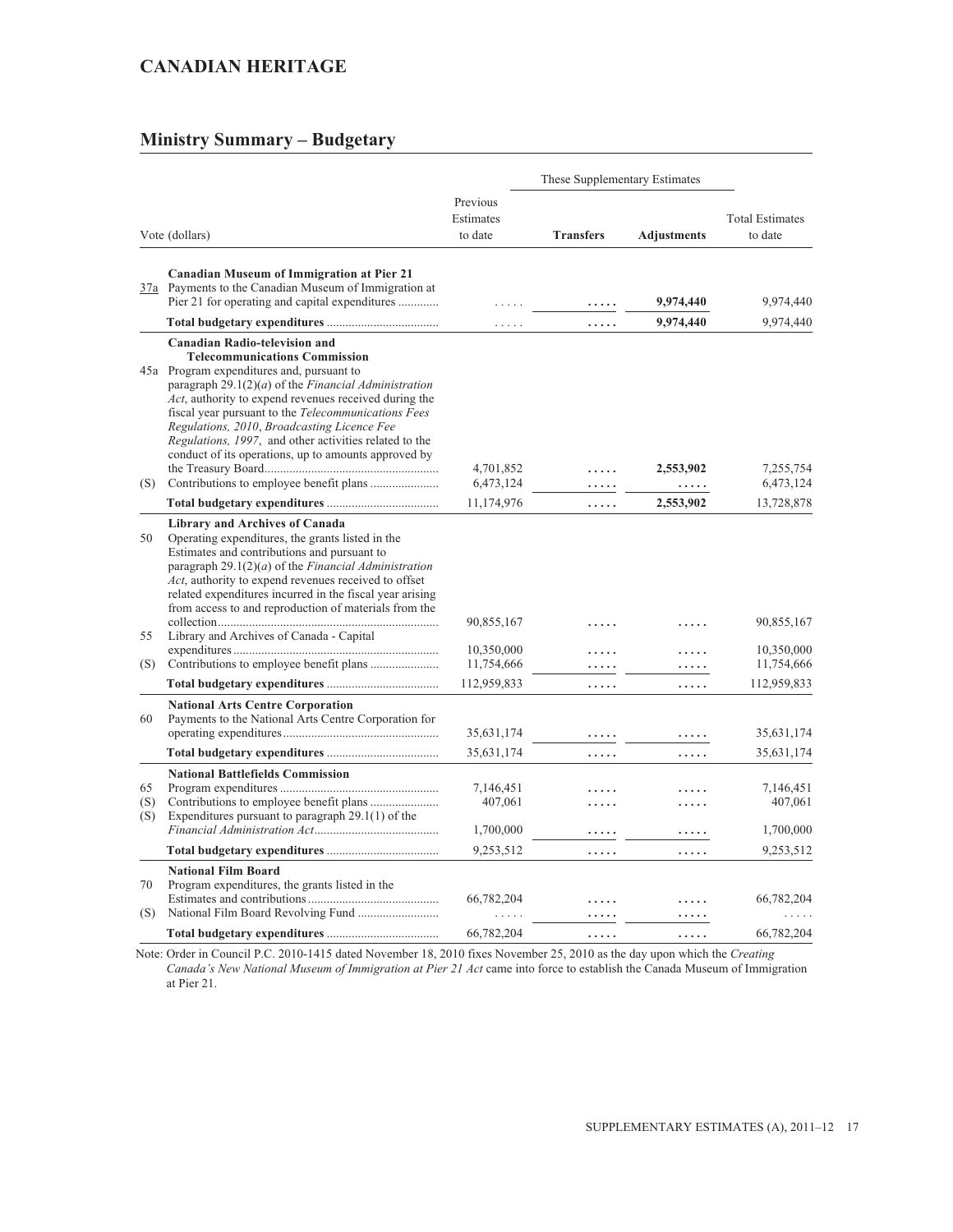## <span id="page-15-0"></span>**CANADIAN HERITAGE**

|          |                                                                                                                                                                                                                                                                                                                                                                                                                                                                                                      |                                   | These Supplementary Estimates |                    |                                   |
|----------|------------------------------------------------------------------------------------------------------------------------------------------------------------------------------------------------------------------------------------------------------------------------------------------------------------------------------------------------------------------------------------------------------------------------------------------------------------------------------------------------------|-----------------------------------|-------------------------------|--------------------|-----------------------------------|
|          | Vote (dollars)                                                                                                                                                                                                                                                                                                                                                                                                                                                                                       | Previous<br>Estimates<br>to date  | <b>Transfers</b>              | <b>Adjustments</b> | <b>Total Estimates</b><br>to date |
|          |                                                                                                                                                                                                                                                                                                                                                                                                                                                                                                      |                                   |                               |                    |                                   |
| 75<br>80 | <b>National Gallery of Canada</b><br>Payments to the National Gallery of Canada for<br>Payment to the National Gallery of Canada for the<br>acquisition of objects for the Collection and other                                                                                                                                                                                                                                                                                                      | 40,606,120                        |                               |                    | 40,606,120                        |
|          |                                                                                                                                                                                                                                                                                                                                                                                                                                                                                                      | 8,000,000                         |                               | .                  | 8,000,000                         |
|          |                                                                                                                                                                                                                                                                                                                                                                                                                                                                                                      | 48,606,120                        | .                             | .                  | 48,606,120                        |
| 85       | <b>National Museum of Science and Technology</b><br>Payments to the National Museum of Science and<br>Technology for operating and capital expenditures                                                                                                                                                                                                                                                                                                                                              | 29,041,340                        |                               | .                  | 29,041,340                        |
|          |                                                                                                                                                                                                                                                                                                                                                                                                                                                                                                      | 29,041,340                        | .                             | .                  | 29,041,340                        |
| 90       | Office of the Co-ordinator, Status of Women<br>Operating expenditures and the payment to each<br>member of the Queen's Privy Council for Canada<br>who is a Minister without Portfolio or a Minister of<br>State who does not preside over a Ministry of State of<br>a salary not to exceed the salary paid to Ministers of<br>State who preside over Ministries of State under the<br>Salaries Act, as adjusted pursuant to the Parliament of<br>Canada Act and pro rata for any period less than a |                                   |                               |                    |                                   |
| 95       | The grants listed in the Estimates and contributions                                                                                                                                                                                                                                                                                                                                                                                                                                                 | 9,269,784<br>18,950,000           |                               |                    | 9,269,784<br>18,950,000           |
| (S)      |                                                                                                                                                                                                                                                                                                                                                                                                                                                                                                      | 1,253,340                         | .                             | .                  | 1,253,340                         |
|          |                                                                                                                                                                                                                                                                                                                                                                                                                                                                                                      | 29,473,124                        | .                             | .                  | 29,473,124                        |
| (S)      | <b>Public Service Commission</b><br>100 Program expenditures and, pursuant to<br>paragraph $29.1(2)(a)$ of the <i>Financial Administration</i><br>Act, authority to expend revenue received in a fiscal<br>year to offset expenditures incurred in that fiscal year<br>arising from the provision of assessment and                                                                                                                                                                                  | 83,296,528<br>14,048,074          |                               |                    | 83,296,528<br>14,048,074          |
|          |                                                                                                                                                                                                                                                                                                                                                                                                                                                                                                      | 97,344,602                        | .                             | .                  | 97,344,602                        |
| (S)      | <b>Public Service Labour Relations Board</b>                                                                                                                                                                                                                                                                                                                                                                                                                                                         | 12,418,768<br>1,330,189           | .                             | .<br>.             | 12,418,768<br>1,330,189           |
|          |                                                                                                                                                                                                                                                                                                                                                                                                                                                                                                      | 13,748,957                        | .                             | .                  | 13,748,957                        |
| (S)      | <b>Public Service Staffing Tribunal</b>                                                                                                                                                                                                                                                                                                                                                                                                                                                              | 4,905,102<br>576,919              | .<br>.                        | .                  | 4,905,102<br>576,919              |
|          |                                                                                                                                                                                                                                                                                                                                                                                                                                                                                                      | 5,482,021                         | .                             | .                  | 5,482,021                         |
| (S)      | <b>Registry of the Public Servants Disclosure</b><br><b>Protection Tribunal</b>                                                                                                                                                                                                                                                                                                                                                                                                                      | 1,644,000<br>194,400<br>1,838,400 | .<br>.<br>.                   | .<br>.<br>.        | 1,644,000<br>194,400<br>1,838,400 |
|          | <b>Telefilm Canada</b>                                                                                                                                                                                                                                                                                                                                                                                                                                                                               |                                   |                               |                    |                                   |
|          | 120 Payments to Telefilm Canada to be used for the<br>purposes set out in the <i>Telefilm Canada Act</i>                                                                                                                                                                                                                                                                                                                                                                                             | 105,667,144<br>105,667,144        | .                             | .                  | 105,667,144<br>105,667,144        |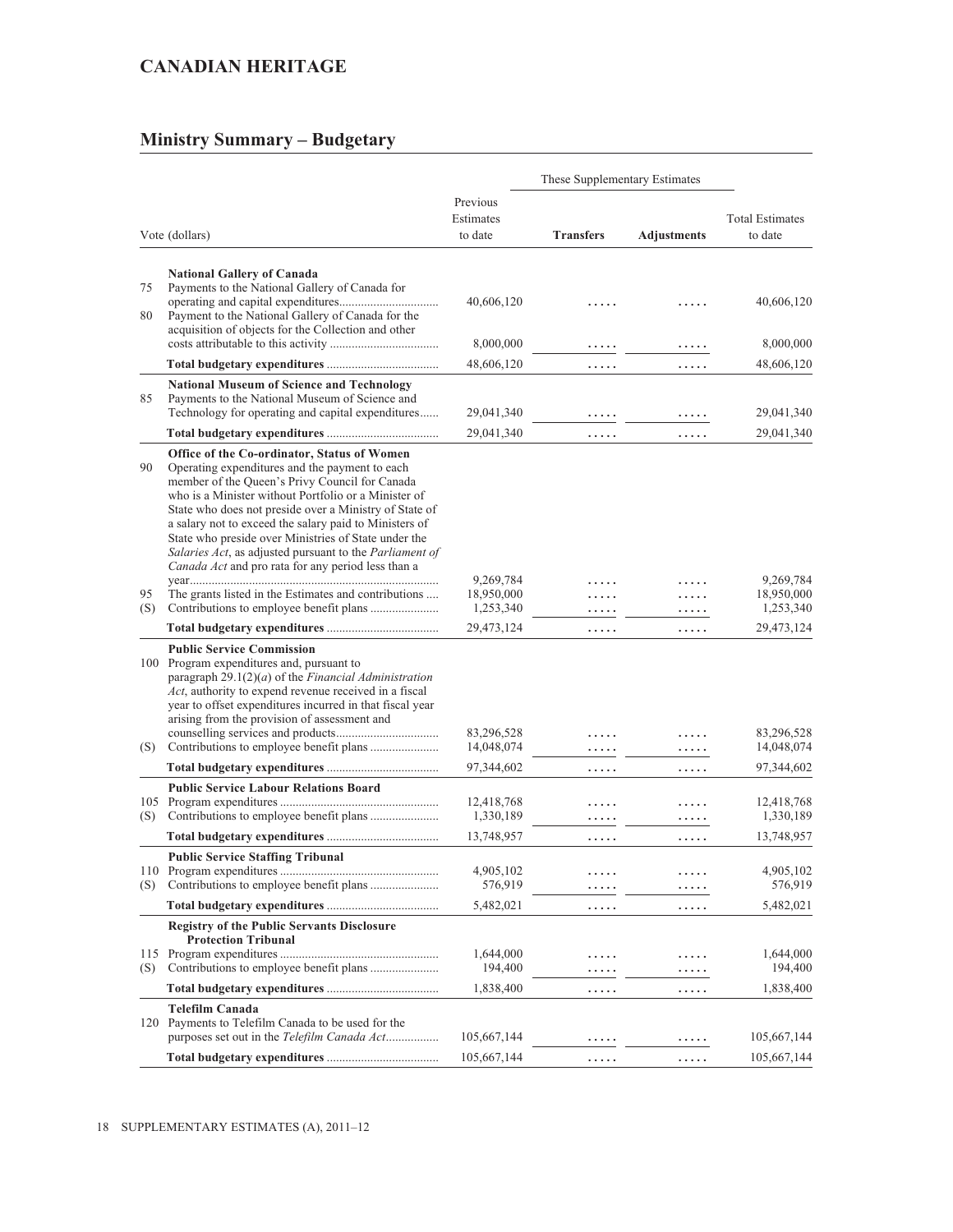## <span id="page-16-0"></span>**CANADIAN HERITAGE Canadian Museum of Immigration at Pier 21**

#### **Explanation of Requirements (thousands of dollars)**

| <b>Voted Appropriations</b>                                                                                  | Vote 37 |
|--------------------------------------------------------------------------------------------------------------|---------|
|                                                                                                              | 9,974   |
| Note: Figures in the "Explanation of Requirements" may not agree with the "Ministry Summary" due to rounding |         |

#### Note: Figures in the "Explanation of Requirements" may not agree with the "Ministry Summary" due to rounding.

#### **Canadian Radio-television and Telecommunications Commission**

#### **Explanation of Requirements (thousands of dollars)**

| <b>Voted Appropriations</b>                                                                                       | Vote 45 |
|-------------------------------------------------------------------------------------------------------------------|---------|
| Funding to conduct investigations and enforcement activities associated with the operation of the National Do Not |         |
| Call List                                                                                                         | 2.554   |

Note: Figures in the "Explanation of Requirements" may not agree with the "Ministry Summary" due to rounding.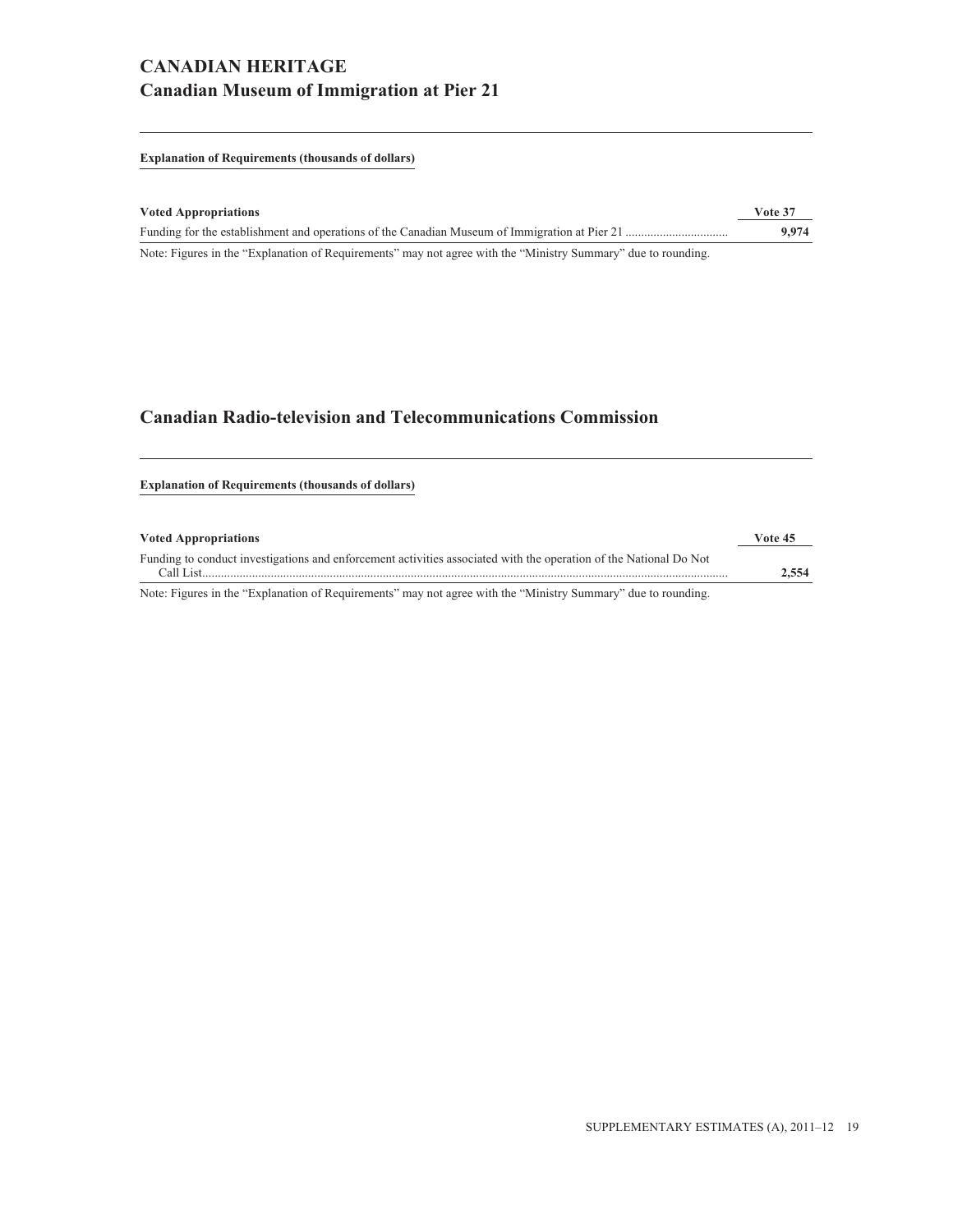|  | <b>Ministry Summary – Budgetary</b> |  |
|--|-------------------------------------|--|
|--|-------------------------------------|--|

| Previous<br>Estimates<br><b>Total Estimates</b><br><b>Transfers</b><br><b>Adjustments</b><br>to date<br>Vote (dollars)<br>to date<br>Department<br>$\mathbf{1}$<br>Operating expenditures and the payment to each<br>member of the Queen's Privy Council for Canada<br>who is a Minister without Portfolio or a Minister of<br>State who does not preside over a Ministry of State of<br>a salary not to exceed the salary paid to Ministers of<br>State who preside over Ministries of State under the<br>Salaries Act, as adjusted pursuant to the Parliament of<br><i>Canada Act</i> and pro rata for any period of less than a<br>year and authority to expend revenue received during<br>100,883,435<br>5<br>The grants listed in the Estimates and contributions<br>181,416,000<br>.<br>(S)<br>12,789,809<br>.<br>Minister of Finance - Salary and motor car allowance<br>77,516<br>(S)<br>.<br>.<br>(S)<br>.<br>.<br>Canada Health Transfer (Part V.1 -<br>(S)<br>Federal-Provincial Fiscal Arrangements Act)  26,951,863,000<br>26,951,863,000<br>.<br>.<br>Fiscal Equalization (Part I – Federal-Provincial<br>(S)<br>14,658,570,000<br>.<br>.<br>Canada Social Transfer (Part V.1 -<br>(S)<br>Federal-Provincial Fiscal Arrangements Act)  11,514,064,000<br>11,514,064,000<br>.<br>.<br>Territorial Financing (Part I.1 - Federal-Provincial<br>(S)<br>2,876,083,006<br>2,876,083,006<br>.<br>Transitional assistance to provinces entering into the<br>(S)<br>harmonized value-added tax framework (Part III.1 -<br>Federal-Provincial Fiscal Arrangements Act)<br>1,880,000,000<br>1,880,000,000<br>.<br>.<br>Payments to International Development Association<br>384,280,000<br>384,280,000<br>(S)<br>.<br>.<br>Wait Times Reduction Transfer (Part $V.1$ ) –<br>(S)<br>Federal-Provincial Fiscal Arrangements Act)<br>250,000,000<br>250,000,000<br>.<br>.<br>Establishment of a Canadian Securities Regulation<br>(S)<br>Regime and Canadian Regulatory Authority (Budget)<br>150,000,000<br>150,000,000<br>130,000,000<br>(S)<br>130,000,000<br>.<br>.<br>(S)<br>Debt payments on behalf of poor countries to<br>International Organizations pursuant to section 18(1)<br>51,200,000<br>51,200,000<br>Statutory Subsidies (Constitution Acts, 1867-1982,<br>(S)<br>32,148,683<br>32,148,683<br>.<br>Canadian Securities Regulation Regime Transition<br>(S)<br>Office (Canadian Securities Regulation Regime<br>11,000,000<br>11,000,000<br>Youth Allowances Recovery (Federal-Provincial<br>(S)<br>(685, 644, 000)<br>(685, 644, 000)<br>.<br>Alternative Payments for Standing Programs (Part VI)<br>(S)<br>- Federal-Provincial Fiscal Arrangements Act)  (3,112,956,000)<br>.<br>.<br>85,636,775,449<br>.<br>. |  | These Supplementary Estimates |                 |
|--------------------------------------------------------------------------------------------------------------------------------------------------------------------------------------------------------------------------------------------------------------------------------------------------------------------------------------------------------------------------------------------------------------------------------------------------------------------------------------------------------------------------------------------------------------------------------------------------------------------------------------------------------------------------------------------------------------------------------------------------------------------------------------------------------------------------------------------------------------------------------------------------------------------------------------------------------------------------------------------------------------------------------------------------------------------------------------------------------------------------------------------------------------------------------------------------------------------------------------------------------------------------------------------------------------------------------------------------------------------------------------------------------------------------------------------------------------------------------------------------------------------------------------------------------------------------------------------------------------------------------------------------------------------------------------------------------------------------------------------------------------------------------------------------------------------------------------------------------------------------------------------------------------------------------------------------------------------------------------------------------------------------------------------------------------------------------------------------------------------------------------------------------------------------------------------------------------------------------------------------------------------------------------------------------------------------------------------------------------------------------------------------------------------------------------------------------------------------------------------------------------------------------------------------------------------------------------------------------------------------------------------------------------------------------------------------------------------------------------|--|-------------------------------|-----------------|
|                                                                                                                                                                                                                                                                                                                                                                                                                                                                                                                                                                                                                                                                                                                                                                                                                                                                                                                                                                                                                                                                                                                                                                                                                                                                                                                                                                                                                                                                                                                                                                                                                                                                                                                                                                                                                                                                                                                                                                                                                                                                                                                                                                                                                                                                                                                                                                                                                                                                                                                                                                                                                                                                                                                                      |  |                               |                 |
|                                                                                                                                                                                                                                                                                                                                                                                                                                                                                                                                                                                                                                                                                                                                                                                                                                                                                                                                                                                                                                                                                                                                                                                                                                                                                                                                                                                                                                                                                                                                                                                                                                                                                                                                                                                                                                                                                                                                                                                                                                                                                                                                                                                                                                                                                                                                                                                                                                                                                                                                                                                                                                                                                                                                      |  |                               |                 |
|                                                                                                                                                                                                                                                                                                                                                                                                                                                                                                                                                                                                                                                                                                                                                                                                                                                                                                                                                                                                                                                                                                                                                                                                                                                                                                                                                                                                                                                                                                                                                                                                                                                                                                                                                                                                                                                                                                                                                                                                                                                                                                                                                                                                                                                                                                                                                                                                                                                                                                                                                                                                                                                                                                                                      |  |                               |                 |
|                                                                                                                                                                                                                                                                                                                                                                                                                                                                                                                                                                                                                                                                                                                                                                                                                                                                                                                                                                                                                                                                                                                                                                                                                                                                                                                                                                                                                                                                                                                                                                                                                                                                                                                                                                                                                                                                                                                                                                                                                                                                                                                                                                                                                                                                                                                                                                                                                                                                                                                                                                                                                                                                                                                                      |  |                               |                 |
|                                                                                                                                                                                                                                                                                                                                                                                                                                                                                                                                                                                                                                                                                                                                                                                                                                                                                                                                                                                                                                                                                                                                                                                                                                                                                                                                                                                                                                                                                                                                                                                                                                                                                                                                                                                                                                                                                                                                                                                                                                                                                                                                                                                                                                                                                                                                                                                                                                                                                                                                                                                                                                                                                                                                      |  |                               | 100,883,435     |
|                                                                                                                                                                                                                                                                                                                                                                                                                                                                                                                                                                                                                                                                                                                                                                                                                                                                                                                                                                                                                                                                                                                                                                                                                                                                                                                                                                                                                                                                                                                                                                                                                                                                                                                                                                                                                                                                                                                                                                                                                                                                                                                                                                                                                                                                                                                                                                                                                                                                                                                                                                                                                                                                                                                                      |  |                               | 181,416,000     |
|                                                                                                                                                                                                                                                                                                                                                                                                                                                                                                                                                                                                                                                                                                                                                                                                                                                                                                                                                                                                                                                                                                                                                                                                                                                                                                                                                                                                                                                                                                                                                                                                                                                                                                                                                                                                                                                                                                                                                                                                                                                                                                                                                                                                                                                                                                                                                                                                                                                                                                                                                                                                                                                                                                                                      |  |                               | 12,789,809      |
|                                                                                                                                                                                                                                                                                                                                                                                                                                                                                                                                                                                                                                                                                                                                                                                                                                                                                                                                                                                                                                                                                                                                                                                                                                                                                                                                                                                                                                                                                                                                                                                                                                                                                                                                                                                                                                                                                                                                                                                                                                                                                                                                                                                                                                                                                                                                                                                                                                                                                                                                                                                                                                                                                                                                      |  |                               | 77,516          |
|                                                                                                                                                                                                                                                                                                                                                                                                                                                                                                                                                                                                                                                                                                                                                                                                                                                                                                                                                                                                                                                                                                                                                                                                                                                                                                                                                                                                                                                                                                                                                                                                                                                                                                                                                                                                                                                                                                                                                                                                                                                                                                                                                                                                                                                                                                                                                                                                                                                                                                                                                                                                                                                                                                                                      |  |                               | 30,251,000,000  |
|                                                                                                                                                                                                                                                                                                                                                                                                                                                                                                                                                                                                                                                                                                                                                                                                                                                                                                                                                                                                                                                                                                                                                                                                                                                                                                                                                                                                                                                                                                                                                                                                                                                                                                                                                                                                                                                                                                                                                                                                                                                                                                                                                                                                                                                                                                                                                                                                                                                                                                                                                                                                                                                                                                                                      |  |                               |                 |
|                                                                                                                                                                                                                                                                                                                                                                                                                                                                                                                                                                                                                                                                                                                                                                                                                                                                                                                                                                                                                                                                                                                                                                                                                                                                                                                                                                                                                                                                                                                                                                                                                                                                                                                                                                                                                                                                                                                                                                                                                                                                                                                                                                                                                                                                                                                                                                                                                                                                                                                                                                                                                                                                                                                                      |  |                               |                 |
|                                                                                                                                                                                                                                                                                                                                                                                                                                                                                                                                                                                                                                                                                                                                                                                                                                                                                                                                                                                                                                                                                                                                                                                                                                                                                                                                                                                                                                                                                                                                                                                                                                                                                                                                                                                                                                                                                                                                                                                                                                                                                                                                                                                                                                                                                                                                                                                                                                                                                                                                                                                                                                                                                                                                      |  |                               |                 |
|                                                                                                                                                                                                                                                                                                                                                                                                                                                                                                                                                                                                                                                                                                                                                                                                                                                                                                                                                                                                                                                                                                                                                                                                                                                                                                                                                                                                                                                                                                                                                                                                                                                                                                                                                                                                                                                                                                                                                                                                                                                                                                                                                                                                                                                                                                                                                                                                                                                                                                                                                                                                                                                                                                                                      |  |                               |                 |
|                                                                                                                                                                                                                                                                                                                                                                                                                                                                                                                                                                                                                                                                                                                                                                                                                                                                                                                                                                                                                                                                                                                                                                                                                                                                                                                                                                                                                                                                                                                                                                                                                                                                                                                                                                                                                                                                                                                                                                                                                                                                                                                                                                                                                                                                                                                                                                                                                                                                                                                                                                                                                                                                                                                                      |  |                               |                 |
|                                                                                                                                                                                                                                                                                                                                                                                                                                                                                                                                                                                                                                                                                                                                                                                                                                                                                                                                                                                                                                                                                                                                                                                                                                                                                                                                                                                                                                                                                                                                                                                                                                                                                                                                                                                                                                                                                                                                                                                                                                                                                                                                                                                                                                                                                                                                                                                                                                                                                                                                                                                                                                                                                                                                      |  |                               |                 |
|                                                                                                                                                                                                                                                                                                                                                                                                                                                                                                                                                                                                                                                                                                                                                                                                                                                                                                                                                                                                                                                                                                                                                                                                                                                                                                                                                                                                                                                                                                                                                                                                                                                                                                                                                                                                                                                                                                                                                                                                                                                                                                                                                                                                                                                                                                                                                                                                                                                                                                                                                                                                                                                                                                                                      |  |                               |                 |
|                                                                                                                                                                                                                                                                                                                                                                                                                                                                                                                                                                                                                                                                                                                                                                                                                                                                                                                                                                                                                                                                                                                                                                                                                                                                                                                                                                                                                                                                                                                                                                                                                                                                                                                                                                                                                                                                                                                                                                                                                                                                                                                                                                                                                                                                                                                                                                                                                                                                                                                                                                                                                                                                                                                                      |  |                               |                 |
|                                                                                                                                                                                                                                                                                                                                                                                                                                                                                                                                                                                                                                                                                                                                                                                                                                                                                                                                                                                                                                                                                                                                                                                                                                                                                                                                                                                                                                                                                                                                                                                                                                                                                                                                                                                                                                                                                                                                                                                                                                                                                                                                                                                                                                                                                                                                                                                                                                                                                                                                                                                                                                                                                                                                      |  |                               |                 |
|                                                                                                                                                                                                                                                                                                                                                                                                                                                                                                                                                                                                                                                                                                                                                                                                                                                                                                                                                                                                                                                                                                                                                                                                                                                                                                                                                                                                                                                                                                                                                                                                                                                                                                                                                                                                                                                                                                                                                                                                                                                                                                                                                                                                                                                                                                                                                                                                                                                                                                                                                                                                                                                                                                                                      |  |                               |                 |
|                                                                                                                                                                                                                                                                                                                                                                                                                                                                                                                                                                                                                                                                                                                                                                                                                                                                                                                                                                                                                                                                                                                                                                                                                                                                                                                                                                                                                                                                                                                                                                                                                                                                                                                                                                                                                                                                                                                                                                                                                                                                                                                                                                                                                                                                                                                                                                                                                                                                                                                                                                                                                                                                                                                                      |  |                               |                 |
|                                                                                                                                                                                                                                                                                                                                                                                                                                                                                                                                                                                                                                                                                                                                                                                                                                                                                                                                                                                                                                                                                                                                                                                                                                                                                                                                                                                                                                                                                                                                                                                                                                                                                                                                                                                                                                                                                                                                                                                                                                                                                                                                                                                                                                                                                                                                                                                                                                                                                                                                                                                                                                                                                                                                      |  |                               |                 |
|                                                                                                                                                                                                                                                                                                                                                                                                                                                                                                                                                                                                                                                                                                                                                                                                                                                                                                                                                                                                                                                                                                                                                                                                                                                                                                                                                                                                                                                                                                                                                                                                                                                                                                                                                                                                                                                                                                                                                                                                                                                                                                                                                                                                                                                                                                                                                                                                                                                                                                                                                                                                                                                                                                                                      |  |                               |                 |
|                                                                                                                                                                                                                                                                                                                                                                                                                                                                                                                                                                                                                                                                                                                                                                                                                                                                                                                                                                                                                                                                                                                                                                                                                                                                                                                                                                                                                                                                                                                                                                                                                                                                                                                                                                                                                                                                                                                                                                                                                                                                                                                                                                                                                                                                                                                                                                                                                                                                                                                                                                                                                                                                                                                                      |  |                               |                 |
|                                                                                                                                                                                                                                                                                                                                                                                                                                                                                                                                                                                                                                                                                                                                                                                                                                                                                                                                                                                                                                                                                                                                                                                                                                                                                                                                                                                                                                                                                                                                                                                                                                                                                                                                                                                                                                                                                                                                                                                                                                                                                                                                                                                                                                                                                                                                                                                                                                                                                                                                                                                                                                                                                                                                      |  |                               |                 |
|                                                                                                                                                                                                                                                                                                                                                                                                                                                                                                                                                                                                                                                                                                                                                                                                                                                                                                                                                                                                                                                                                                                                                                                                                                                                                                                                                                                                                                                                                                                                                                                                                                                                                                                                                                                                                                                                                                                                                                                                                                                                                                                                                                                                                                                                                                                                                                                                                                                                                                                                                                                                                                                                                                                                      |  |                               |                 |
|                                                                                                                                                                                                                                                                                                                                                                                                                                                                                                                                                                                                                                                                                                                                                                                                                                                                                                                                                                                                                                                                                                                                                                                                                                                                                                                                                                                                                                                                                                                                                                                                                                                                                                                                                                                                                                                                                                                                                                                                                                                                                                                                                                                                                                                                                                                                                                                                                                                                                                                                                                                                                                                                                                                                      |  |                               |                 |
|                                                                                                                                                                                                                                                                                                                                                                                                                                                                                                                                                                                                                                                                                                                                                                                                                                                                                                                                                                                                                                                                                                                                                                                                                                                                                                                                                                                                                                                                                                                                                                                                                                                                                                                                                                                                                                                                                                                                                                                                                                                                                                                                                                                                                                                                                                                                                                                                                                                                                                                                                                                                                                                                                                                                      |  |                               |                 |
|                                                                                                                                                                                                                                                                                                                                                                                                                                                                                                                                                                                                                                                                                                                                                                                                                                                                                                                                                                                                                                                                                                                                                                                                                                                                                                                                                                                                                                                                                                                                                                                                                                                                                                                                                                                                                                                                                                                                                                                                                                                                                                                                                                                                                                                                                                                                                                                                                                                                                                                                                                                                                                                                                                                                      |  |                               |                 |
|                                                                                                                                                                                                                                                                                                                                                                                                                                                                                                                                                                                                                                                                                                                                                                                                                                                                                                                                                                                                                                                                                                                                                                                                                                                                                                                                                                                                                                                                                                                                                                                                                                                                                                                                                                                                                                                                                                                                                                                                                                                                                                                                                                                                                                                                                                                                                                                                                                                                                                                                                                                                                                                                                                                                      |  |                               |                 |
|                                                                                                                                                                                                                                                                                                                                                                                                                                                                                                                                                                                                                                                                                                                                                                                                                                                                                                                                                                                                                                                                                                                                                                                                                                                                                                                                                                                                                                                                                                                                                                                                                                                                                                                                                                                                                                                                                                                                                                                                                                                                                                                                                                                                                                                                                                                                                                                                                                                                                                                                                                                                                                                                                                                                      |  |                               |                 |
|                                                                                                                                                                                                                                                                                                                                                                                                                                                                                                                                                                                                                                                                                                                                                                                                                                                                                                                                                                                                                                                                                                                                                                                                                                                                                                                                                                                                                                                                                                                                                                                                                                                                                                                                                                                                                                                                                                                                                                                                                                                                                                                                                                                                                                                                                                                                                                                                                                                                                                                                                                                                                                                                                                                                      |  |                               |                 |
|                                                                                                                                                                                                                                                                                                                                                                                                                                                                                                                                                                                                                                                                                                                                                                                                                                                                                                                                                                                                                                                                                                                                                                                                                                                                                                                                                                                                                                                                                                                                                                                                                                                                                                                                                                                                                                                                                                                                                                                                                                                                                                                                                                                                                                                                                                                                                                                                                                                                                                                                                                                                                                                                                                                                      |  |                               |                 |
|                                                                                                                                                                                                                                                                                                                                                                                                                                                                                                                                                                                                                                                                                                                                                                                                                                                                                                                                                                                                                                                                                                                                                                                                                                                                                                                                                                                                                                                                                                                                                                                                                                                                                                                                                                                                                                                                                                                                                                                                                                                                                                                                                                                                                                                                                                                                                                                                                                                                                                                                                                                                                                                                                                                                      |  |                               |                 |
|                                                                                                                                                                                                                                                                                                                                                                                                                                                                                                                                                                                                                                                                                                                                                                                                                                                                                                                                                                                                                                                                                                                                                                                                                                                                                                                                                                                                                                                                                                                                                                                                                                                                                                                                                                                                                                                                                                                                                                                                                                                                                                                                                                                                                                                                                                                                                                                                                                                                                                                                                                                                                                                                                                                                      |  |                               |                 |
|                                                                                                                                                                                                                                                                                                                                                                                                                                                                                                                                                                                                                                                                                                                                                                                                                                                                                                                                                                                                                                                                                                                                                                                                                                                                                                                                                                                                                                                                                                                                                                                                                                                                                                                                                                                                                                                                                                                                                                                                                                                                                                                                                                                                                                                                                                                                                                                                                                                                                                                                                                                                                                                                                                                                      |  |                               |                 |
|                                                                                                                                                                                                                                                                                                                                                                                                                                                                                                                                                                                                                                                                                                                                                                                                                                                                                                                                                                                                                                                                                                                                                                                                                                                                                                                                                                                                                                                                                                                                                                                                                                                                                                                                                                                                                                                                                                                                                                                                                                                                                                                                                                                                                                                                                                                                                                                                                                                                                                                                                                                                                                                                                                                                      |  |                               |                 |
|                                                                                                                                                                                                                                                                                                                                                                                                                                                                                                                                                                                                                                                                                                                                                                                                                                                                                                                                                                                                                                                                                                                                                                                                                                                                                                                                                                                                                                                                                                                                                                                                                                                                                                                                                                                                                                                                                                                                                                                                                                                                                                                                                                                                                                                                                                                                                                                                                                                                                                                                                                                                                                                                                                                                      |  |                               |                 |
|                                                                                                                                                                                                                                                                                                                                                                                                                                                                                                                                                                                                                                                                                                                                                                                                                                                                                                                                                                                                                                                                                                                                                                                                                                                                                                                                                                                                                                                                                                                                                                                                                                                                                                                                                                                                                                                                                                                                                                                                                                                                                                                                                                                                                                                                                                                                                                                                                                                                                                                                                                                                                                                                                                                                      |  |                               | (3,112,956,000) |
|                                                                                                                                                                                                                                                                                                                                                                                                                                                                                                                                                                                                                                                                                                                                                                                                                                                                                                                                                                                                                                                                                                                                                                                                                                                                                                                                                                                                                                                                                                                                                                                                                                                                                                                                                                                                                                                                                                                                                                                                                                                                                                                                                                                                                                                                                                                                                                                                                                                                                                                                                                                                                                                                                                                                      |  |                               |                 |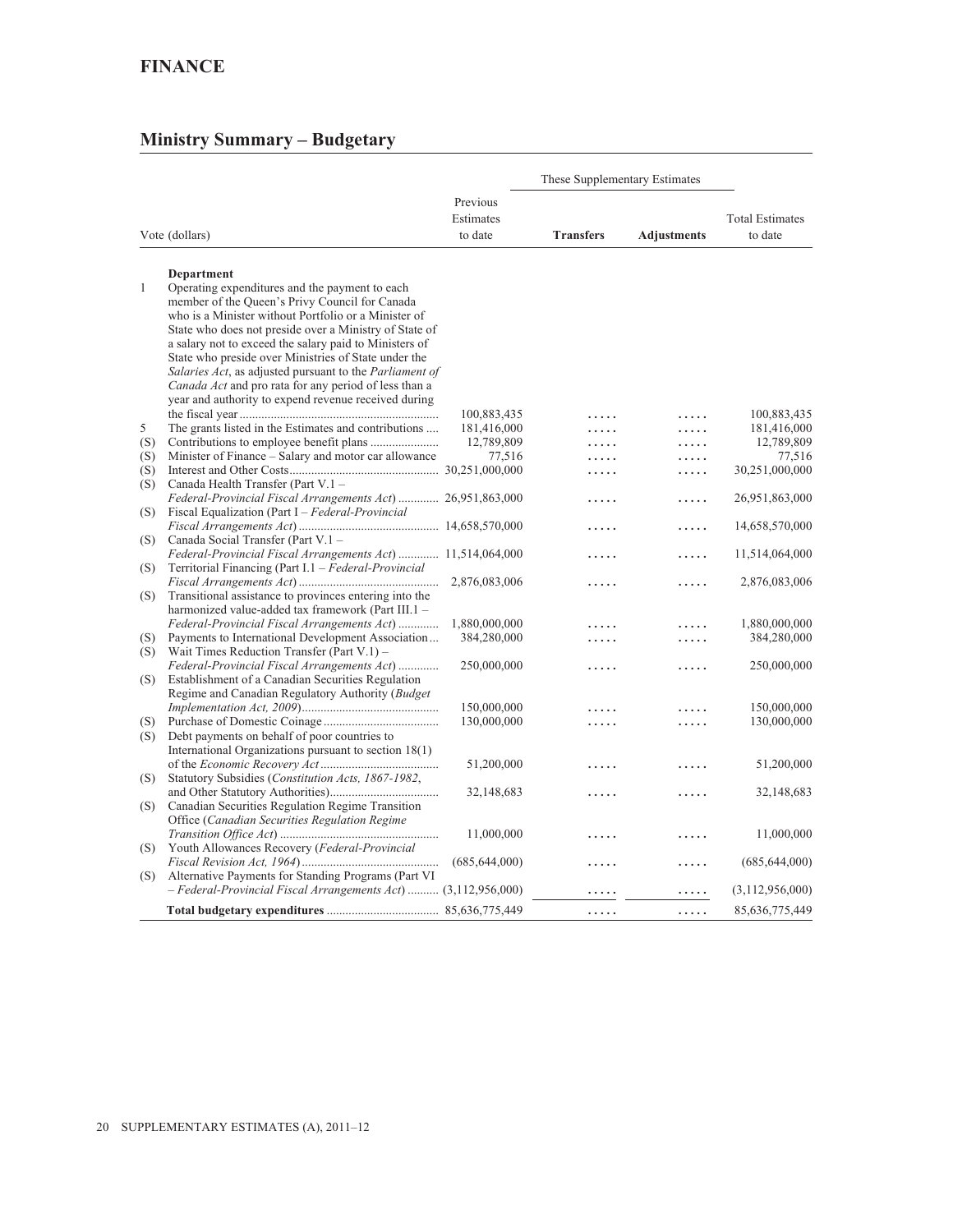|           |                                                                                                                                                                                                                                                                                                                                                                                                                                                                         |                                  | These Supplementary Estimates |                    |                                   |
|-----------|-------------------------------------------------------------------------------------------------------------------------------------------------------------------------------------------------------------------------------------------------------------------------------------------------------------------------------------------------------------------------------------------------------------------------------------------------------------------------|----------------------------------|-------------------------------|--------------------|-----------------------------------|
|           | Vote (dollars)                                                                                                                                                                                                                                                                                                                                                                                                                                                          | Previous<br>Estimates<br>to date | <b>Transfers</b>              | <b>Adjustments</b> | <b>Total Estimates</b><br>to date |
| 20        | <b>Auditor General</b><br>Program expenditures and, pursuant to paragraph<br>$29.1(2)(a)$ of the Financial Administration Act,<br>authority to expend revenues received to offset related<br>expenditures incurred in the fiscal year arising from<br>audit professional services provided to members of<br>the Canadian Council of Legislative Auditors<br>(CCOLA) and the annual financial and performance<br>audits and of contribution audits for the International | 74,508,869                       |                               |                    | 74,508,869                        |
| (S)       |                                                                                                                                                                                                                                                                                                                                                                                                                                                                         | 10,439,256                       | .                             | .                  | 10,439,256                        |
|           |                                                                                                                                                                                                                                                                                                                                                                                                                                                                         | 84,948,125                       | .                             | .                  | 84,948,125                        |
| 25<br>(S) | <b>Canadian International Trade Tribunal</b>                                                                                                                                                                                                                                                                                                                                                                                                                            | 9,995,878<br>1,477,598           | .                             | .                  | 9,995,878<br>1,477,598            |
|           |                                                                                                                                                                                                                                                                                                                                                                                                                                                                         | 11,473,476                       | .                             | .                  | 11,473,476                        |
| (S)       | <b>Financial Transactions and Reports Analysis</b><br><b>Centre of Canada</b>                                                                                                                                                                                                                                                                                                                                                                                           | 36, 315, 817<br>3,892,779        | .                             | 14,670,000<br>.    | 50,985,817<br>3,892,779           |
|           |                                                                                                                                                                                                                                                                                                                                                                                                                                                                         | 40,208,596                       | .                             | 14,670,000         | 54,878,596                        |
| 35<br>(S) | Office of the Superintendent of Financial<br><b>Institutions</b><br>Spending of revenues pursuant to subsection $17(2)$ of<br>the Office of the Superintendent of Financial                                                                                                                                                                                                                                                                                             | 910,226                          |                               |                    | 910,226                           |
|           |                                                                                                                                                                                                                                                                                                                                                                                                                                                                         | 1                                | .                             | .                  | $\mathbf{1}$                      |
|           |                                                                                                                                                                                                                                                                                                                                                                                                                                                                         | 910,227                          | .                             | .                  | 910,227                           |
| 40<br>45  | PPP Canada Inc.<br>Payments to PPP Canada Inc. for operations and<br>Payments to PPP Canada Inc. for P3 Fund                                                                                                                                                                                                                                                                                                                                                            | 12,700,000<br>275,000,000        | .                             | .                  | 12,700,000<br>275,000,000         |
|           |                                                                                                                                                                                                                                                                                                                                                                                                                                                                         | 287,700,000                      | .                             | .                  | 287,700,000                       |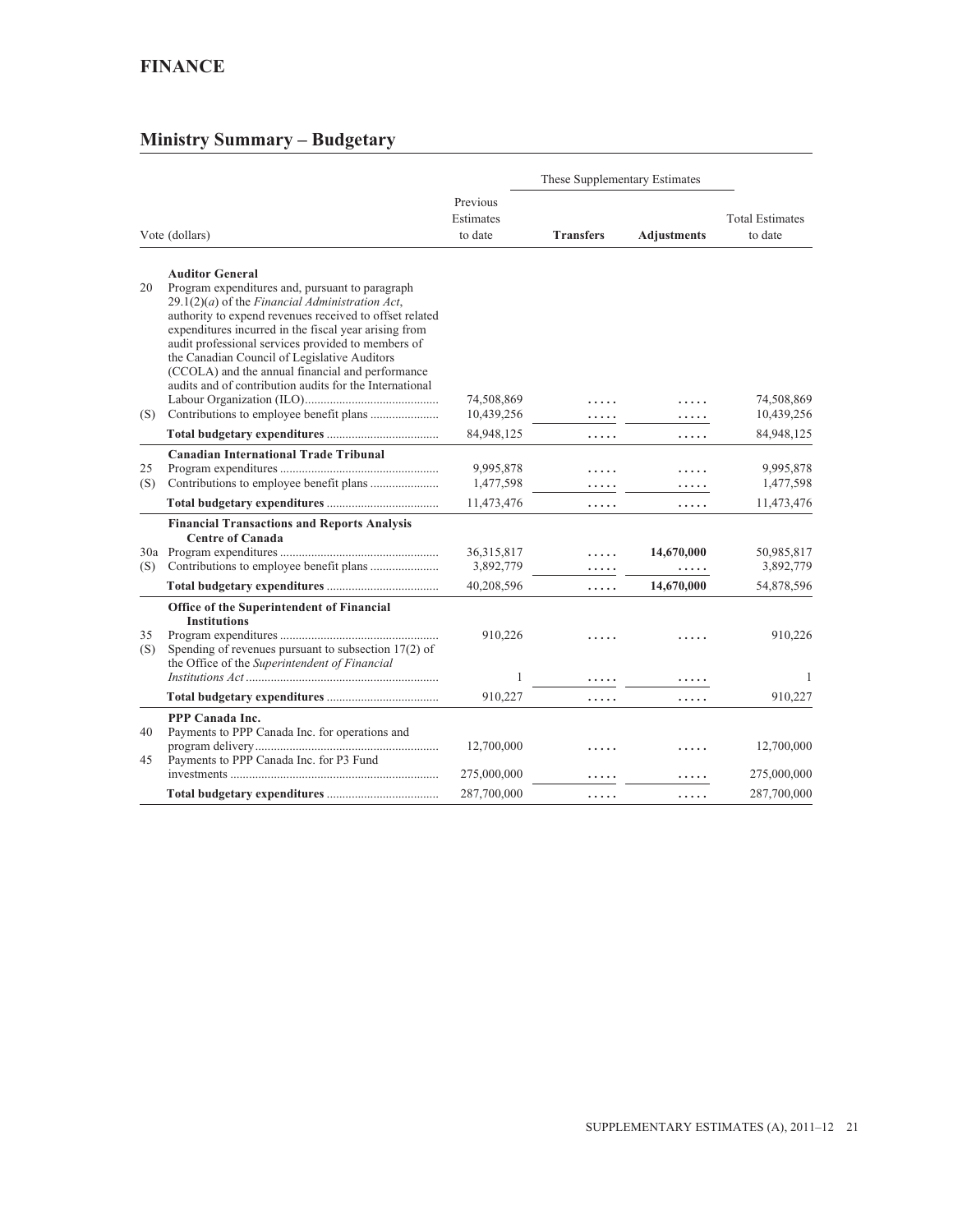|  |                                                                                                                                                                                                                                                                                                                                                                                                                                                                                                                                                                                                                                                                                                                                                                                                                                                                                                                                                                          |                                  | These Supplementary Estimates |                    |                                   |  |
|--|--------------------------------------------------------------------------------------------------------------------------------------------------------------------------------------------------------------------------------------------------------------------------------------------------------------------------------------------------------------------------------------------------------------------------------------------------------------------------------------------------------------------------------------------------------------------------------------------------------------------------------------------------------------------------------------------------------------------------------------------------------------------------------------------------------------------------------------------------------------------------------------------------------------------------------------------------------------------------|----------------------------------|-------------------------------|--------------------|-----------------------------------|--|
|  | Vote (dollars)                                                                                                                                                                                                                                                                                                                                                                                                                                                                                                                                                                                                                                                                                                                                                                                                                                                                                                                                                           | Previous<br>Estimates<br>to date | <b>Transfers</b>              | <b>Adjustments</b> | <b>Total Estimates</b><br>to date |  |
|  | Department<br>L10 Pursuant to section 8(c) of <i>Bretton Woods and</i><br>Related Agreements Act, the amount of financial<br>assistance provided by the Minister of Finance for the<br>purchase on behalf of Her Majesty in right of Canada<br>of shares of the International Bank for Reconstruction<br>and Development shall not exceed an amount of<br>\$98,141,398 in United States dollars over the period<br>$2011 - 12$ to $2015 - 16$ , and in respect of the period<br>commencing on April 1, 2011 and ending on March<br>31, 2012, an amount of \$20,082,471 in United States<br>dollars, notwithstanding that the amount may exceed<br>the equivalent in Canadian dollars estimated at<br>L15 In accordance with the <i>Bretton Woods and Related</i><br><i>Agreements Act</i> , the issuance and payment of<br>non-interest bearing, non-negotiable demand notes in<br>an amount not to exceed \$384,280,000 to the<br>International Development Association | 20,610,640                       |                               |                    | 20,610,640<br>1                   |  |
|  |                                                                                                                                                                                                                                                                                                                                                                                                                                                                                                                                                                                                                                                                                                                                                                                                                                                                                                                                                                          | 20,610,641                       | .                             |                    | 20,610,641                        |  |

## **Ministry Summary – Non-Budgetary Authorities**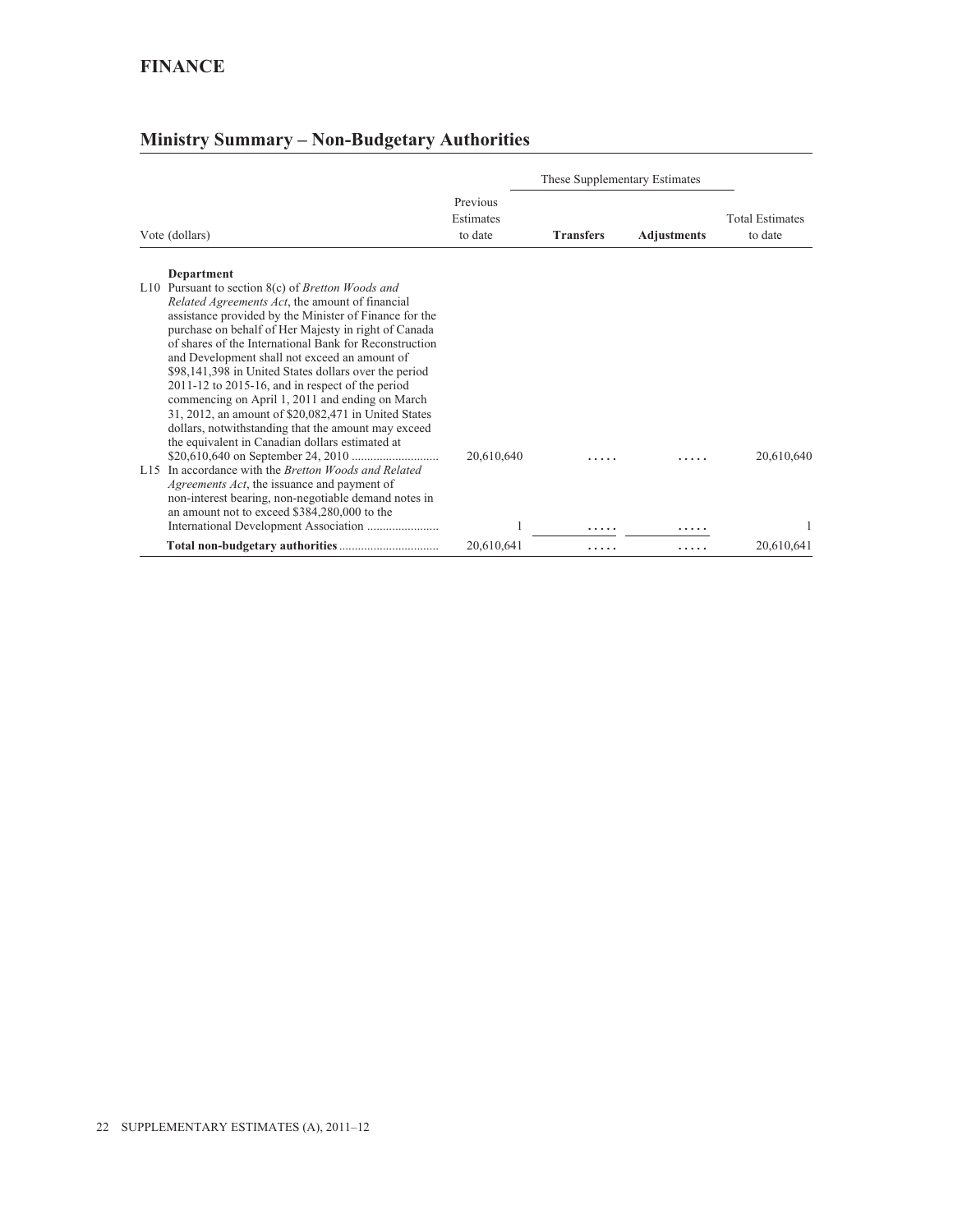## <span id="page-20-0"></span>**FINANCE Financial Transactions and Reports Analysis Centre of Canada**

**Explanation of Requirements (thousands of dollars)**

| Vote 30 |
|---------|
|         |
| 14.670  |
|         |

Note: Figures in the "Explanation of Requirements" may not agree with the "Ministry Summary" due to rounding.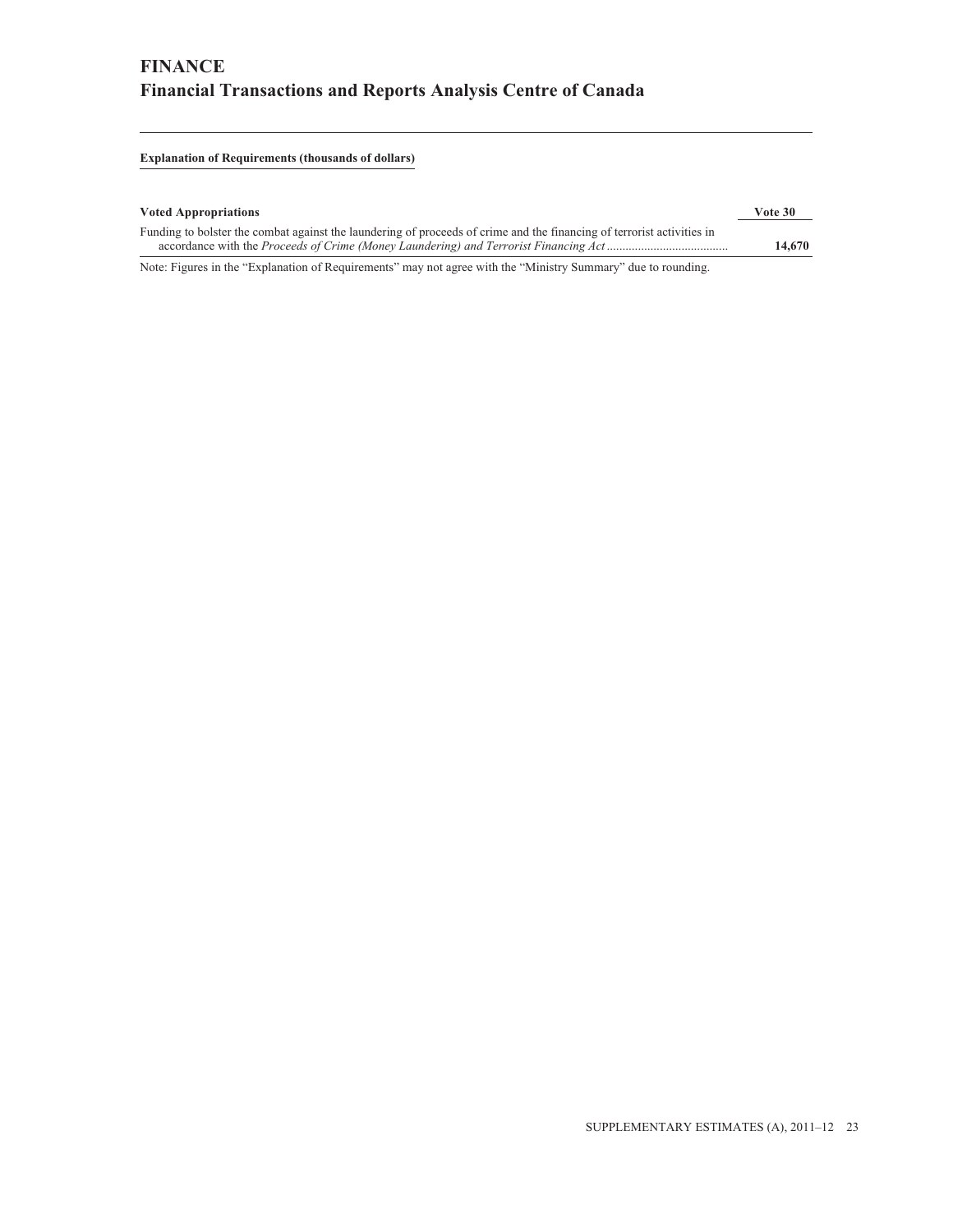## **HUMAN RESOURCES AND SKILLS DEVELOPMENT**

|              |                                                                                                              | These Supplementary Estimates    |                  |             |                                   |
|--------------|--------------------------------------------------------------------------------------------------------------|----------------------------------|------------------|-------------|-----------------------------------|
|              | Vote (dollars)                                                                                               | Previous<br>Estimates<br>to date | <b>Transfers</b> | Adjustments | <b>Total Estimates</b><br>to date |
|              |                                                                                                              |                                  |                  |             |                                   |
|              | Department                                                                                                   |                                  |                  |             |                                   |
| $\mathbf{1}$ | Operating expenditures, and                                                                                  |                                  |                  |             |                                   |
|              | $(a)$ authority to make recoverable expenditures on                                                          |                                  |                  |             |                                   |
|              | behalf of the Canada Pension Plan, the Employment                                                            |                                  |                  |             |                                   |
|              | Insurance Operating Account and the Specified<br>Purpose Account for the administration of the               |                                  |                  |             |                                   |
|              | Millennium Excellence Awards;                                                                                |                                  |                  |             |                                   |
|              | (b) pursuant to paragraph $29.1(2)(a)$ of the <i>Financial</i>                                               |                                  |                  |             |                                   |
|              | Administration Act, authority to spend, to offset                                                            |                                  |                  |             |                                   |
|              | related expenditures incurred in the fiscal year,                                                            |                                  |                  |             |                                   |
|              | revenues received in the fiscal year arising from:                                                           |                                  |                  |             |                                   |
|              | (i) the provision of Public Access Programs Sector                                                           |                                  |                  |             |                                   |
|              | services;                                                                                                    |                                  |                  |             |                                   |
|              | (ii) services to assist provinces in the administration<br>of provincial programs funded under Labour Market |                                  |                  |             |                                   |
|              | Development Agreements;                                                                                      |                                  |                  |             |                                   |
|              | (iii) services offered on behalf of other federal                                                            |                                  |                  |             |                                   |
|              | government departments and/or federal government                                                             |                                  |                  |             |                                   |
|              | departmental corporations;                                                                                   |                                  |                  |             |                                   |
|              | (iv) the amount charged to any Crown Corporation<br>under section $14(b)$ of Government Employees            |                                  |                  |             |                                   |
|              | Compensation Act in relation to the litigation costs for                                                     |                                  |                  |             |                                   |
|              | subrogated claims for Crown Corporations;                                                                    |                                  |                  |             |                                   |
|              | (v) the portion of the Government Employees                                                                  |                                  |                  |             |                                   |
|              | Compensation Act departmental or agency subrogated                                                           |                                  |                  |             |                                   |
|              | claim settlements related to litigation costs; and                                                           |                                  |                  |             |                                   |
|              | $(c)$ the payment to each member of the Queen's Privy<br>Council for Canada who is a Minister without        |                                  |                  |             |                                   |
|              | Portfolio or a Minister of State who does not preside                                                        |                                  |                  |             |                                   |
|              | over a Ministry of State of a salary not to exceed the                                                       |                                  |                  |             |                                   |
|              | salary paid to Ministers of State who preside over                                                           |                                  |                  |             |                                   |
|              | Ministries of State under the Salaries Act, as adjusted                                                      |                                  |                  |             |                                   |
|              | pursuant to the Parliament of Canada Act and pro rata                                                        |                                  |                  |             |                                   |
|              | The grants listed in the Estimates and contributions                                                         | 639,109,252<br>1,861,298,806     |                  | .<br>1      | 639,109,252<br>1,861,298,807      |
| 5a<br>(S)    |                                                                                                              | 249,272,705                      | .<br>.           | .           | 249,272,705                       |
| (S)          | Minister of Human Resources and Skills                                                                       |                                  |                  |             |                                   |
|              | Development – Salary and motor car allowance                                                                 | 77,516                           |                  |             | 77,516                            |
| (S)          | Minister of Labour - Salary and motor car allowance.                                                         | 77,516                           | .                | .           | 77,516                            |
| (S)          | Minister of State (Seniors) – Motor car allowance                                                            | 2,000                            | .                |             | 2,000                             |
| (S)          | Old Age Security Payments (R.S.C., 1985, c. O-9) 29,162,214,653<br>Guaranteed Income Supplement Payments     |                                  | .                | .           | 29, 162, 214, 653                 |
| (S)          |                                                                                                              | 8,429,823,187                    |                  |             | 8,429,823,187                     |
| (S)          |                                                                                                              | 2,660,000,000                    |                  |             | 2,660,000,000                     |
| (S)          | Canada Education Savings grant payments to                                                                   |                                  |                  |             |                                   |
|              | Registered Education Savings Plan (RESP) trustees                                                            |                                  |                  |             |                                   |
|              | on behalf of RESP beneficiaries to encourage                                                                 |                                  |                  |             |                                   |
|              | Canadians to save for post-secondary education for                                                           |                                  |                  |             | 660,000,000                       |
| (S)          | Canada Study Grants to qualifying full and part-time                                                         | 660,000,000                      | .                |             |                                   |
|              | students pursuant to the Canada Student Financial                                                            |                                  |                  |             |                                   |
|              |                                                                                                              | 554,315,000                      |                  |             | 554,315,000                       |
| (S)          | Allowance Payments (R.S.C., 1985, c. O-9)                                                                    | 534,282,332                      | .                | .           | 534,282,332                       |
| (S)          | Payments related to the direct financing arrangement                                                         |                                  |                  |             |                                   |
|              | under the Canada Student Financial Assistance Act                                                            | 450, 356, 813                    | .                | .           | 450,356,813                       |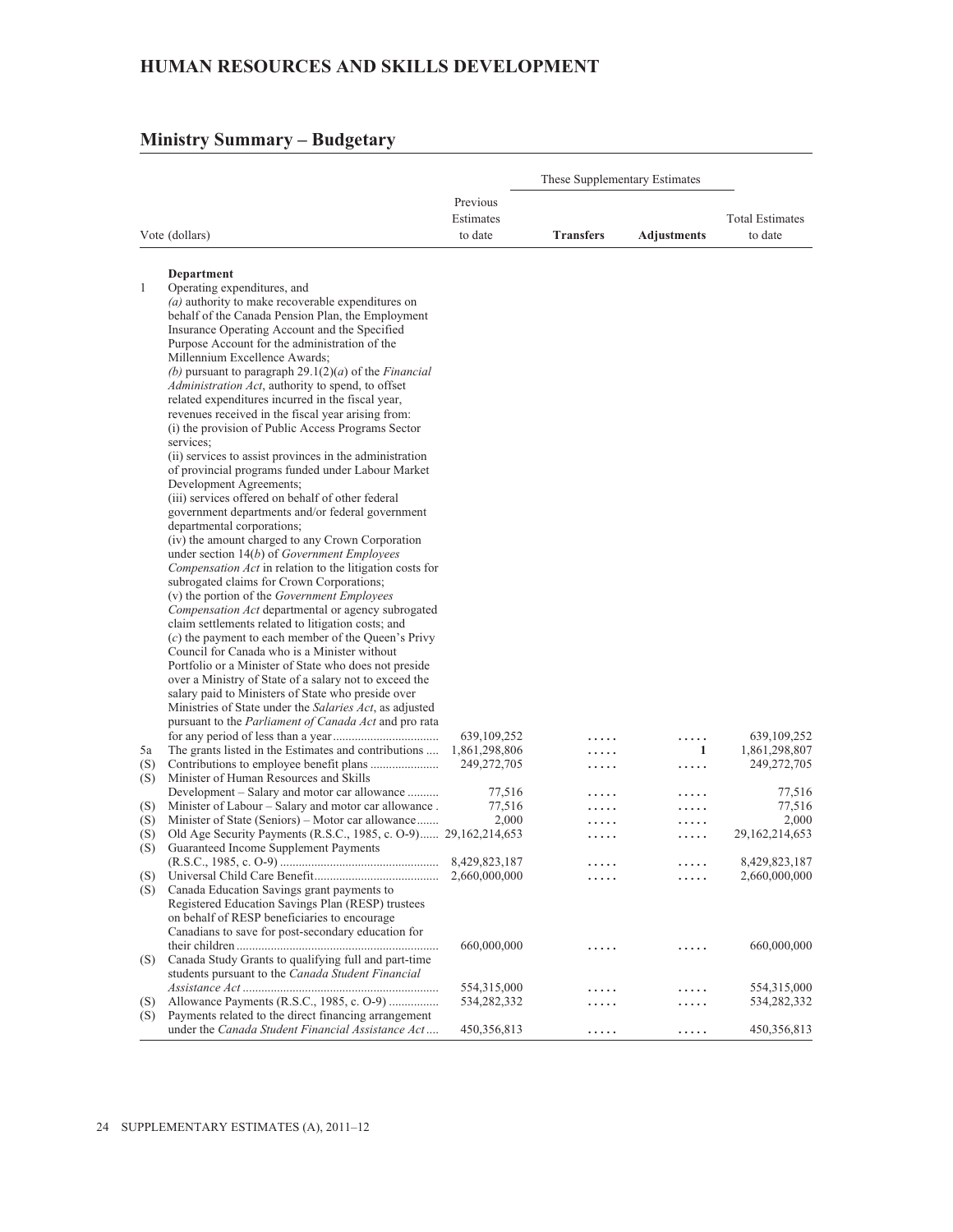## **HUMAN RESOURCES AND SKILLS DEVELOPMENT**

|     |                                                                                                                                                                                                                                                                        |                                  | These Supplementary Estimates |                    |                                   |
|-----|------------------------------------------------------------------------------------------------------------------------------------------------------------------------------------------------------------------------------------------------------------------------|----------------------------------|-------------------------------|--------------------|-----------------------------------|
|     | Vote (dollars)                                                                                                                                                                                                                                                         | Previous<br>Estimates<br>to date | <b>Transfers</b>              | <b>Adjustments</b> | <b>Total Estimates</b><br>to date |
| (S) | Canada Learning Bond payments to Registered<br>Education Savings Plan (RESP) trustees on behalf of<br>RESP beneficiaries to support access to<br>post-secondary education for children from                                                                            |                                  |                               |                    |                                   |
| (S) | Wage Earner Protection Program payments to eligible<br>applicants owed wages and vacation pay, severance<br>pay and termination pay from employers who are<br>either bankrupt or in receivership as well as payments<br>to trustees and receivers who will provide the | 76,000,000                       |                               |                    | 76,000,000                        |
| (S) | necessary information to determine eligibility<br>Payments of compensation respecting government<br>employees (R.S.C., 1985, c. G-5) and merchant                                                                                                                      | 56,200,000                       |                               |                    | 56,200,000                        |
| (S) | Canada Disability Savings Bond payments to<br>Registered Disability Savings Plan (RDSP) issuers on<br>behalf of RDSP beneficiaries to encourage long-term                                                                                                              | 51,000,000                       |                               |                    | 51,000,000                        |
| (S) | financial security of eligible individuals with<br>Canada Disability Savings Grant payments to<br>Registered Disability Savings Plan (RDSP) issuers on<br>behalf of RDSP beneficiaries to encourage long-term                                                          | 45,300,000                       |                               |                    | 45,300,000                        |
| (S) | financial security of eligible individuals with<br>Pathways to Education Canada upfront multi-year<br>funding to support their community-based early<br>intervention programs which will help disadvantaged                                                            | 37,700,000                       |                               |                    | 37,700,000                        |
| (S) | youth access post-secondary education in Canada<br>The provision of funds for interest and other<br>payments to lending institutions and liabilities under                                                                                                             | 6,000,000                        | .                             | .                  | 6,000,000                         |
|     | the Canada Student Financial Assistance Act                                                                                                                                                                                                                            | 5,218,598                        |                               |                    | 5,218,598                         |
| (S) | Civil Service Insurance actuarial liability adjustments.                                                                                                                                                                                                               | 145,000                          |                               |                    | 145,000                           |
| (S) | Supplementary Retirement Benefits - Annuities                                                                                                                                                                                                                          |                                  |                               |                    |                                   |
| (S) | The provision of funds for interest payments to<br>lending institutions under the Canada Student Loans                                                                                                                                                                 | 35,000                           |                               |                    | 35,000                            |
| (S) | The provision of funds for liabilities including<br>liabilities in the form of guaranteed loans under the                                                                                                                                                              | 4,231                            | .                             |                    | 4,231                             |
|     |                                                                                                                                                                                                                                                                        | (14,065,514)                     | .                             | .                  | (14,065,514)                      |
|     |                                                                                                                                                                                                                                                                        |                                  | .                             | $\mathbf{1}$       | 45,464,367,096                    |
|     | <b>Canada Industrial Relations Board</b>                                                                                                                                                                                                                               |                                  |                               |                    |                                   |
| 10  |                                                                                                                                                                                                                                                                        | 11,421,923                       |                               |                    | 11,421,923                        |
| (S) |                                                                                                                                                                                                                                                                        | 1,604,867                        |                               |                    | 1,604,867                         |
|     |                                                                                                                                                                                                                                                                        | 13,026,790                       | .                             | .                  | 13,026,790                        |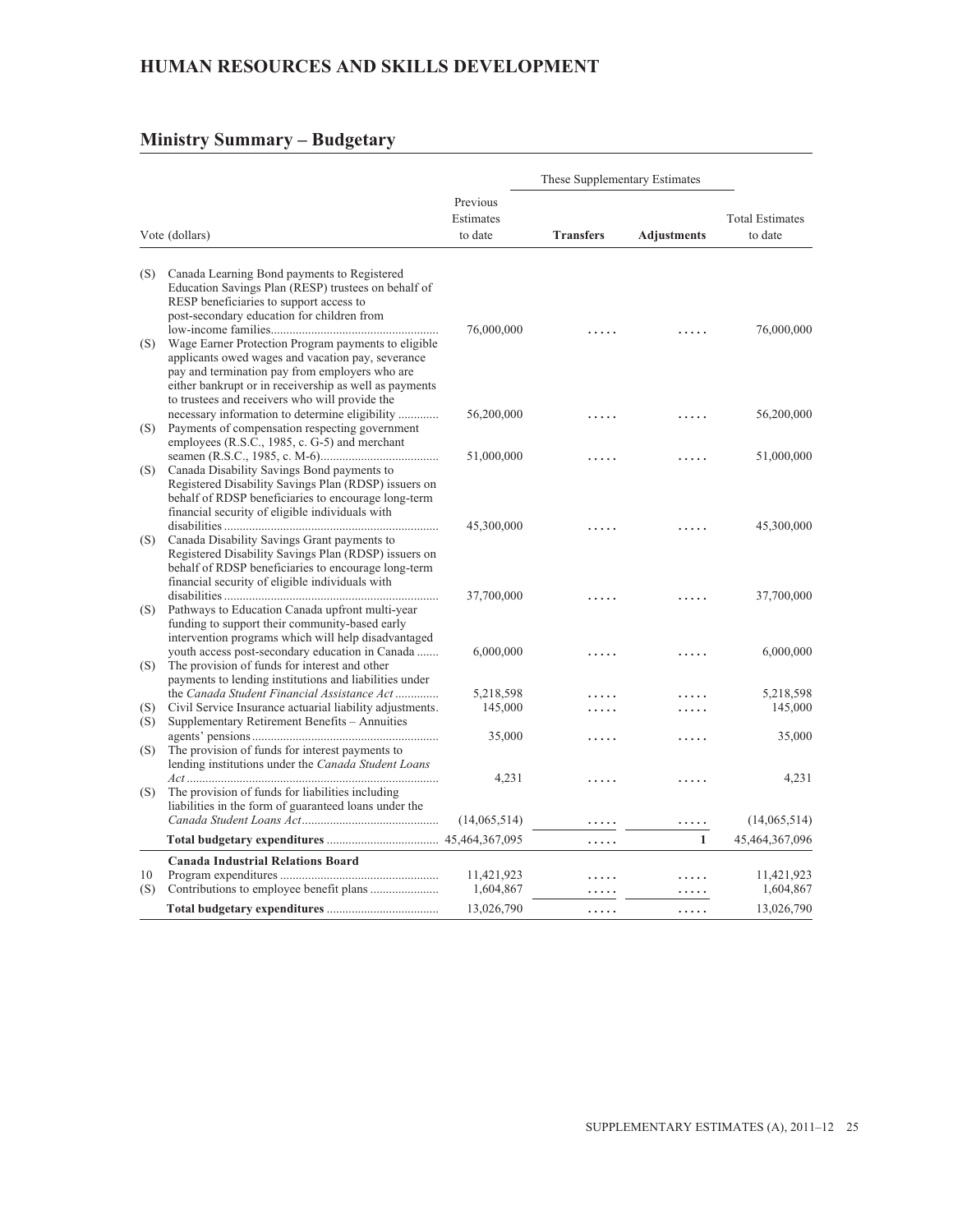## <span id="page-23-0"></span>**HUMAN RESOURCES AND SKILLS DEVELOPMENT**

|           |                                                                                                                                                                                                                                                                                                                                                                                                                                                                                                                                                                                                                  |                                  | These Supplementary Estimates |                        |                                   |
|-----------|------------------------------------------------------------------------------------------------------------------------------------------------------------------------------------------------------------------------------------------------------------------------------------------------------------------------------------------------------------------------------------------------------------------------------------------------------------------------------------------------------------------------------------------------------------------------------------------------------------------|----------------------------------|-------------------------------|------------------------|-----------------------------------|
|           | Vote (dollars)                                                                                                                                                                                                                                                                                                                                                                                                                                                                                                                                                                                                   | Previous<br>Estimates<br>to date | <b>Transfers</b>              | <b>Adjustments</b>     | <b>Total Estimates</b><br>to date |
| (S)       | <b>Canada Mortgage and Housing Corporation</b><br>15a To reimburse Canada Mortgage and Housing<br>Corporation for the amounts of loans forgiven, grants,<br>contributions and expenditures made, and losses,<br>costs and expenses incurred under the provisions of<br>the <i>National Housing Act</i> or in respect of the exercise<br>of powers or the carrying out of duties or functions<br>conferred on the Corporation pursuant to the authority<br>of any Act of Parliament of Canada other than the<br>National Housing Act, in accordance with the<br>Corporation's authority under the Canada Mortgage | 1,907,423,000                    | .                             | 254,500,000<br>908,000 | 2,161,923,000<br>908,000          |
|           |                                                                                                                                                                                                                                                                                                                                                                                                                                                                                                                                                                                                                  | 1,907,423,000                    | .                             | 255,408,000            | 2,162,831,000                     |
| 20<br>(S) | <b>Canadian Artists and Producers Professional</b><br><b>Relations Tribunal</b>                                                                                                                                                                                                                                                                                                                                                                                                                                                                                                                                  | 1,878,673<br>184,981             | .                             |                        | 1,878,673<br>184,981              |
|           |                                                                                                                                                                                                                                                                                                                                                                                                                                                                                                                                                                                                                  | 2,063,654                        | .                             | .                      | 2,063,654                         |
| 25<br>(S) | <b>Canadian Centre for Occupational Health and</b><br><b>Safety</b>                                                                                                                                                                                                                                                                                                                                                                                                                                                                                                                                              | 3,853,172<br>1,156,531           | .                             |                        | 3,853,172<br>1,156,531            |
|           |                                                                                                                                                                                                                                                                                                                                                                                                                                                                                                                                                                                                                  | 5,009,703                        | .                             | .                      | 5,009,703                         |

## **Ministry Summary – Budgetary**

## **Ministry Summary – Non-Budgetary Authorities**

|     |                                                                                           |                                  | These Supplementary Estimates |                    |                                   |
|-----|-------------------------------------------------------------------------------------------|----------------------------------|-------------------------------|--------------------|-----------------------------------|
|     | Vote (dollars)                                                                            | Previous<br>Estimates<br>to date | <b>Transfers</b>              | <b>Adjustments</b> | <b>Total Estimates</b><br>to date |
| (S) | Department<br>Loans disbursed under the Canada Student Financial                          | 816, 141, 015                    | .                             | .                  | 816, 141, 015                     |
|     |                                                                                           | 816, 141, 015                    | .                             | .                  | 816, 141, 015                     |
| (S) | <b>Canada Mortgage and Housing Corporation</b><br>Advances under the National Housing Act |                                  | .                             | .                  | (1,951,342,000)                   |
|     |                                                                                           |                                  | .                             | .                  | (1.951.342.000)                   |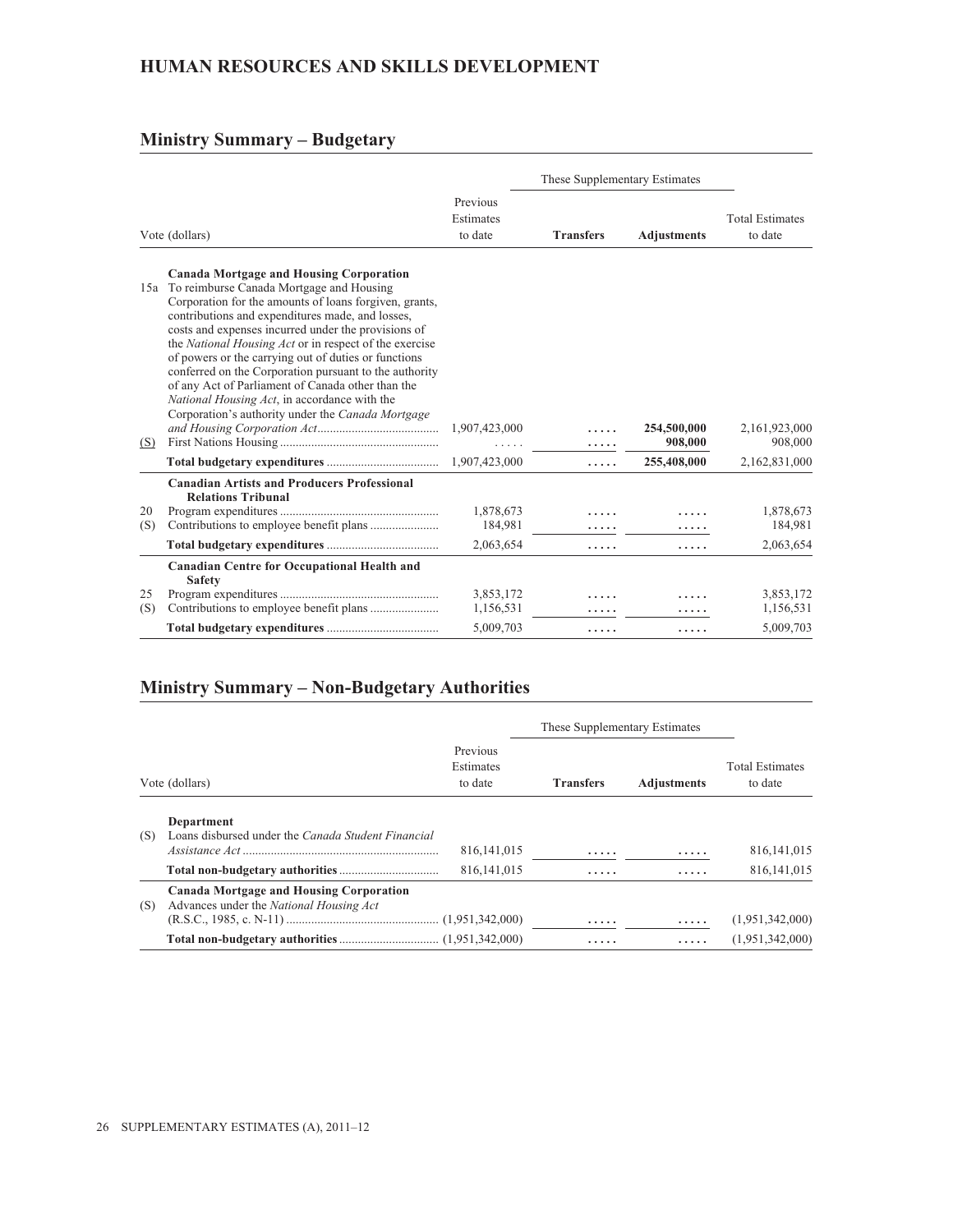## <span id="page-24-0"></span>**HUMAN RESOURCES AND SKILLS DEVELOPMENT Department**

#### **Explanation of Requirements (thousands of dollars)**

| <b>Voted Appropriations</b>                                                                                                                                                                                                       | Vote 5  |
|-----------------------------------------------------------------------------------------------------------------------------------------------------------------------------------------------------------------------------------|---------|
| Funding for Apprenticeship Grants to encourage apprentices to progress through and finish their training, receive<br>journeyperson certification in designated Red Seal trades and launch rewarding careers in the skilled trades | 107,000 |
| <b>Funds Available</b>                                                                                                                                                                                                            |         |
|                                                                                                                                                                                                                                   | 107,000 |
| <b>These Supplementary Estimates</b>                                                                                                                                                                                              | .       |

#### **Explanation of Funds Available (dollars)**

**Vote 5**: \$107,000,000 in total authorities is available within the Vote due to the merging of the Apprenticeship Completion Grant and the Apprenticeship Incentive Grant into Apprenticeship Grants in order to provide greater flexibility to respond to incentive versus completion requirements.

| <b>Transfer Payments (dollars)</b> | Voted       | <b>Statutory</b> |
|------------------------------------|-------------|------------------|
| Grants                             |             |                  |
|                                    | 107,000,000 | .                |
| <b>Total Gross Grants</b>          | 107,000,000 | .                |
|                                    | 107,000,000 | .                |
| <b>Net Transfer Payments</b>       | .           | .                |

Note: Figures in the "Explanation of Requirements" may not agree with the "Ministry Summary" due to rounding.

#### **Canada Mortgage and Housing Corporation**

#### **Explanation of Requirements (thousands of dollars)**

| <b>Voted Appropriations</b>                                                                                                                                                                                                  | Vote 15 |
|------------------------------------------------------------------------------------------------------------------------------------------------------------------------------------------------------------------------------|---------|
| Funding to increase the supply, preserve and improve the quality of affordable housing for low-income Canadians<br>under the Investment in Affordable Housing 2011-14, Affordable Housing Initiative, and Housing Repair and | 253,100 |
| Funding to stimulate housing construction by addressing the backlog in demand for renovation and energy retrofits                                                                                                            | 1,400   |
| <b>Total Voted Appropriations</b>                                                                                                                                                                                            | 254,500 |
| <b>Statutory Appropriation</b>                                                                                                                                                                                               |         |
| Funding to stimulate housing construction and remediation of existing housing stock in First Nations communities                                                                                                             | 908     |
| <b>These Supplementary Estimates</b>                                                                                                                                                                                         | 255,408 |

Note: Figures in the "Explanation of Requirements" may not agree with the "Ministry Summary" due to rounding.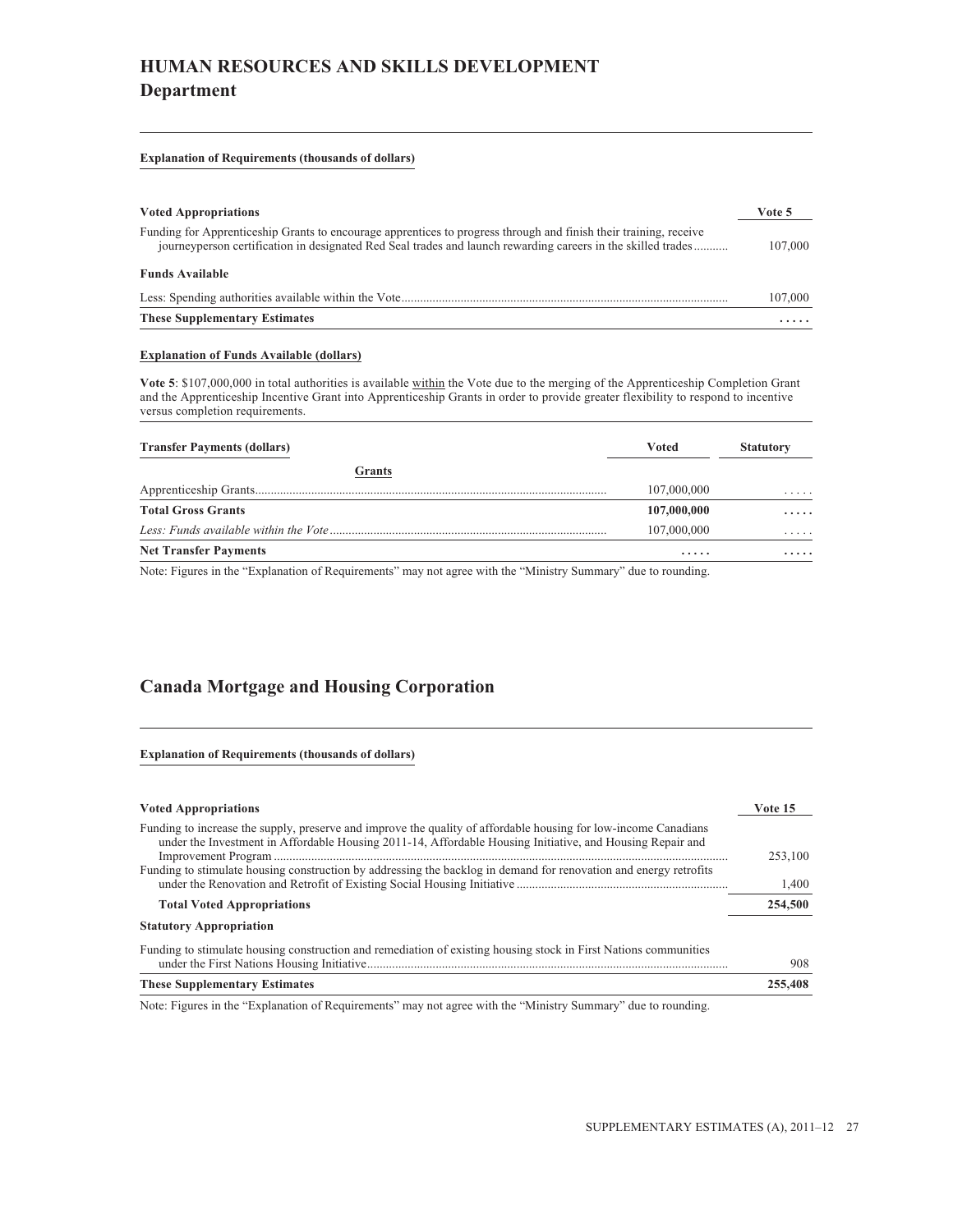|              |                                                                                                              | These Supplementary Estimates |                  |                    |                        |
|--------------|--------------------------------------------------------------------------------------------------------------|-------------------------------|------------------|--------------------|------------------------|
|              |                                                                                                              | Previous                      |                  |                    |                        |
|              |                                                                                                              | Estimates                     |                  |                    | <b>Total Estimates</b> |
|              | Vote (dollars)                                                                                               | to date                       | <b>Transfers</b> | <b>Adjustments</b> | to date                |
|              | Department                                                                                                   |                               |                  |                    |                        |
| $\mathbf{1}$ | Operating expenditures, and                                                                                  |                               |                  |                    |                        |
|              | $(a)$ expenditures on works, buildings and equipment;                                                        |                               |                  |                    |                        |
|              | and expenditures and recoverable expenditures in                                                             |                               |                  |                    |                        |
|              | respect of services provided and work performed on<br>other than federal property;                           |                               |                  |                    |                        |
|              | $(b)$ authority to provide, in respect of Indian and Inuit                                                   |                               |                  |                    |                        |
|              | economic development activities, for the capacity                                                            |                               |                  |                    |                        |
|              | development for Indian and Inuit and the furnishing<br>of materials and equipment;                           |                               |                  |                    |                        |
|              | $(c)$ authority to sell electric power to private                                                            |                               |                  |                    |                        |
|              | consumers in remote locations when alternative local                                                         |                               |                  |                    |                        |
|              | sources of supply are not available, in accordance                                                           |                               |                  |                    |                        |
|              | with terms and conditions approved by the Governor<br>in Council; and                                        |                               |                  |                    |                        |
|              | (d) the payment to each member of the Queen's Privy                                                          |                               |                  |                    |                        |
|              | Council for Canada who is a Minister without                                                                 |                               |                  |                    |                        |
|              | Portfolio or a Minister of State who does not preside                                                        |                               |                  |                    |                        |
|              | over a Ministry of State of a salary not to exceed the<br>salary paid to Ministers of State who preside over |                               |                  |                    |                        |
|              | Ministries of State under the Salaries Act, as adjusted                                                      |                               |                  |                    |                        |
|              | pursuant to the Parliament of Canada Act and pro rata                                                        |                               |                  |                    |                        |
|              |                                                                                                              | 1,042,799,123                 |                  |                    | 1,042,799,123          |
| 5            | Capital expenditures, and<br>$(a)$ expenditures on buildings, works, land and                                |                               |                  |                    |                        |
|              | equipment, the operation, control and ownership of                                                           |                               |                  |                    |                        |
|              | which may be transferred to provincial governments                                                           |                               |                  |                    |                        |
|              | on terms and conditions approved by the Governor in<br>Council, or to Indian bands, groups of Indians or     |                               |                  |                    |                        |
|              | individual Indians at the discretion of the Minister of                                                      |                               |                  |                    |                        |
|              | Indian Affairs and Northern Development, and such                                                            |                               |                  |                    |                        |
|              | expenditures on other than federal property; and                                                             |                               |                  |                    |                        |
|              | $(b)$ authority to make recoverable expenditures in<br>amounts not exceeding the shares of provincial        |                               |                  |                    |                        |
|              | governments of expenditures on roads and related                                                             |                               |                  |                    |                        |
|              |                                                                                                              | 12,194,000                    |                  | .                  | 12,194,000             |
|              | 10a The grants listed in the Estimates and contributions                                                     | 6,049,915,235                 |                  | 17,773,440         | 6,067,688,675          |
| (S)<br>(S)   | Minister of Indian Affairs and Northern                                                                      | 71,154,285                    | .                | .                  | 71,154,285             |
|              | Development, Federal Interlocutor for Métis and                                                              |                               |                  |                    |                        |
|              | Non-Status Indians and Minister of the Canadian                                                              |                               |                  |                    |                        |
|              | Northern Economic Development Agency - Salary                                                                |                               |                  |                    |                        |
| (S)          | Grants to Aboriginal organizations designated to                                                             | 77,516                        |                  |                    | 77,516                 |
|              | receive claim settlement payments pursuant to                                                                |                               |                  |                    |                        |
|              | Comprehensive Land Claim Settlement Acts                                                                     | 90,415,879                    |                  |                    | 90,415,879             |
| (S)          | Grant to the Nunatsiavut Government for the<br>implementation of the Labrador Inuit Land Claims              |                               |                  |                    |                        |
|              | Agreement pursuant to the Labrador Inuit Land                                                                |                               |                  |                    |                        |
|              |                                                                                                              | 17,987,000                    |                  |                    | 17,987,000             |
| (S)          | Payments to comprehensive claim beneficiaries in                                                             |                               |                  |                    |                        |
| (S)          | Liabilities in respect of loan guarantees made to                                                            | 2,574,713                     |                  | .                  | 2,574,713              |
|              | Indians for Housing and Economic Development                                                                 | 2,000,000                     |                  |                    | 2,000,000              |
| (S)          |                                                                                                              | 1,400,000                     |                  |                    | 1,400,000              |
| (S)          | Grassy Narrows and Islington Bands Mercury                                                                   | 15,000                        |                  |                    | 15,000                 |
|              |                                                                                                              |                               |                  |                    |                        |
|              |                                                                                                              | 7,290,532,751                 | .                | 17,773,440         | 7,308,306,191          |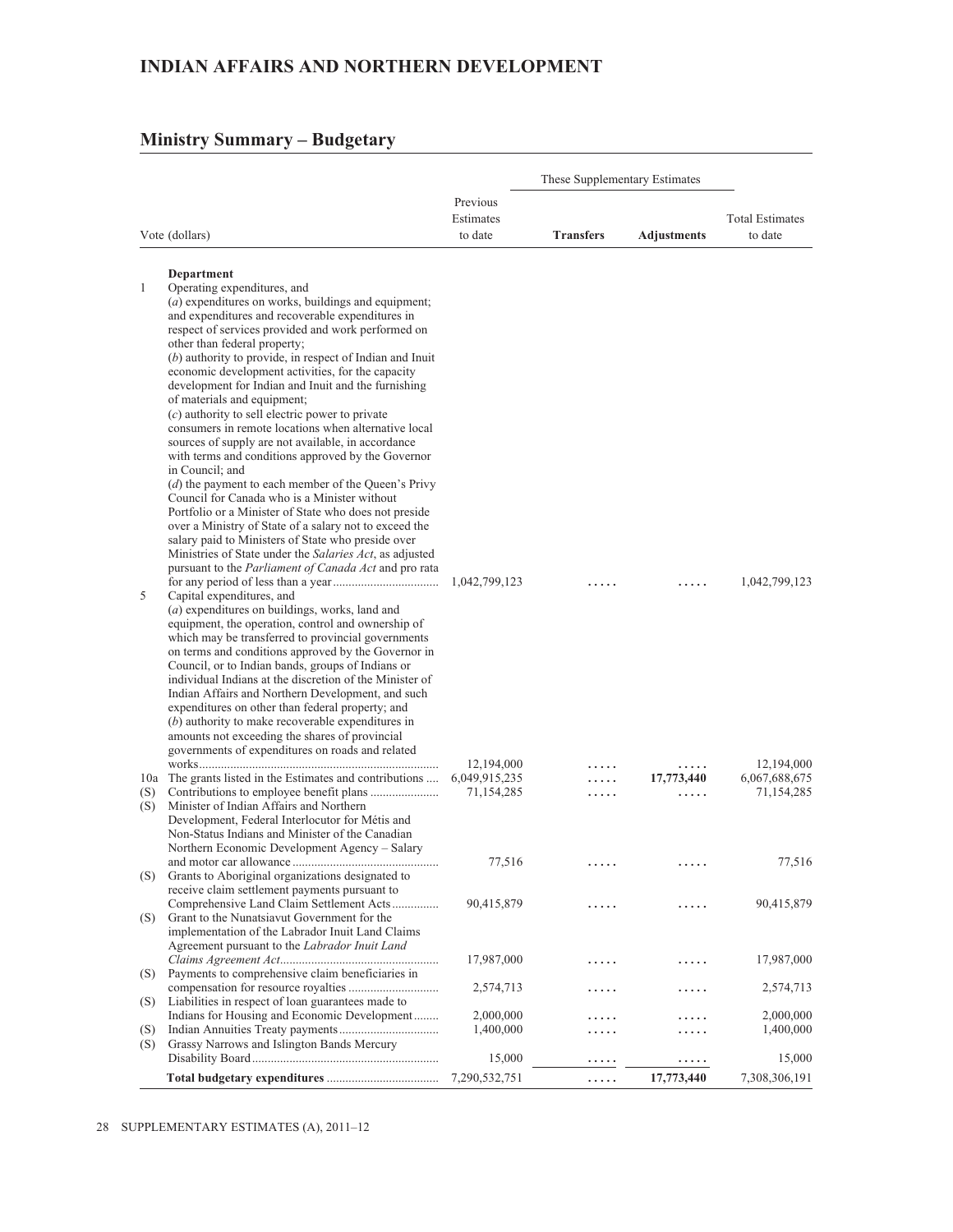## <span id="page-26-0"></span>**INDIAN AFFAIRS AND NORTHERN DEVELOPMENT**

|                 |                                                                                                       |                                       | These Supplementary Estimates |                    |                                       |
|-----------------|-------------------------------------------------------------------------------------------------------|---------------------------------------|-------------------------------|--------------------|---------------------------------------|
|                 | Vote (dollars)                                                                                        | Previous<br>Estimates<br>to date      | <b>Transfers</b>              | <b>Adjustments</b> | <b>Total Estimates</b><br>to date     |
|                 | <b>Canadian Northern Economic Development</b><br>Agency                                               |                                       |                               |                    |                                       |
| 25<br>30<br>(S) |                                                                                                       | 12,935,925<br>30,057,000<br>1,185,632 |                               | .                  | 12,935,925<br>30,057,000<br>1,185,632 |
|                 |                                                                                                       | 44,178,557                            | .                             | .                  | 44,178,557                            |
| 35<br>(S)       | <b>Canadian Polar Commission</b>                                                                      | 936,747<br>78,542                     | .<br>.                        | .                  | 936,747<br>78,542                     |
| 40              | <b>First Nations Statistical Institute</b><br>Payments to the First Nations Statistical Institute for | 1,015,289<br>5,000,000                | .                             | .                  | 1,015,289<br>5,000,000                |
|                 |                                                                                                       | 5,000,000                             | .                             | .                  | 5,000,000                             |
| 45<br>(S)       | <b>Indian Residential Schools Truth and</b><br><b>Reconciliation Commission</b>                       | 11,980,000<br>450,000                 |                               |                    | 11,980,000<br>450,000                 |
|                 |                                                                                                       | 12,430,000                            | .                             | .                  | 12,430,000                            |
| 50<br>(S)       | <b>Registry of the Specific Claims Tribunal</b><br>Contributions to employee benefit plans            | 2,644,830<br>206,823                  |                               |                    | 2,644,830<br>206,823                  |
|                 |                                                                                                       | 2,851,653                             | .                             | .                  | 2,851,653                             |

## **Ministry Summary – Budgetary**

## **Ministry Summary – Non-Budgetary Authorities**

|                |                                                                                                                                                                                     |                  | These Supplementary Estimates |                                   |            |
|----------------|-------------------------------------------------------------------------------------------------------------------------------------------------------------------------------------|------------------|-------------------------------|-----------------------------------|------------|
| Vote (dollars) | Previous<br>Estimates<br>to date                                                                                                                                                    | <b>Transfers</b> | <b>Adjustments</b>            | <b>Total Estimates</b><br>to date |            |
|                | Department                                                                                                                                                                          |                  |                               |                                   |            |
|                | L <sub>15</sub> Loans to native claimants in accordance with terms<br>and conditions approved by the Governor in Council<br>for the purpose of defraying costs related to research, | 47,403,000       | .                             | .                                 | 47,403,000 |
|                | L <sub>20</sub> Loans to First Nations in British Columbia for the<br>purpose of supporting their participation in the British                                                      | 30,400,000       | .                             | .                                 | 30,400,000 |
|                |                                                                                                                                                                                     | 77,803,000       | .                             | .                                 | 77,803,000 |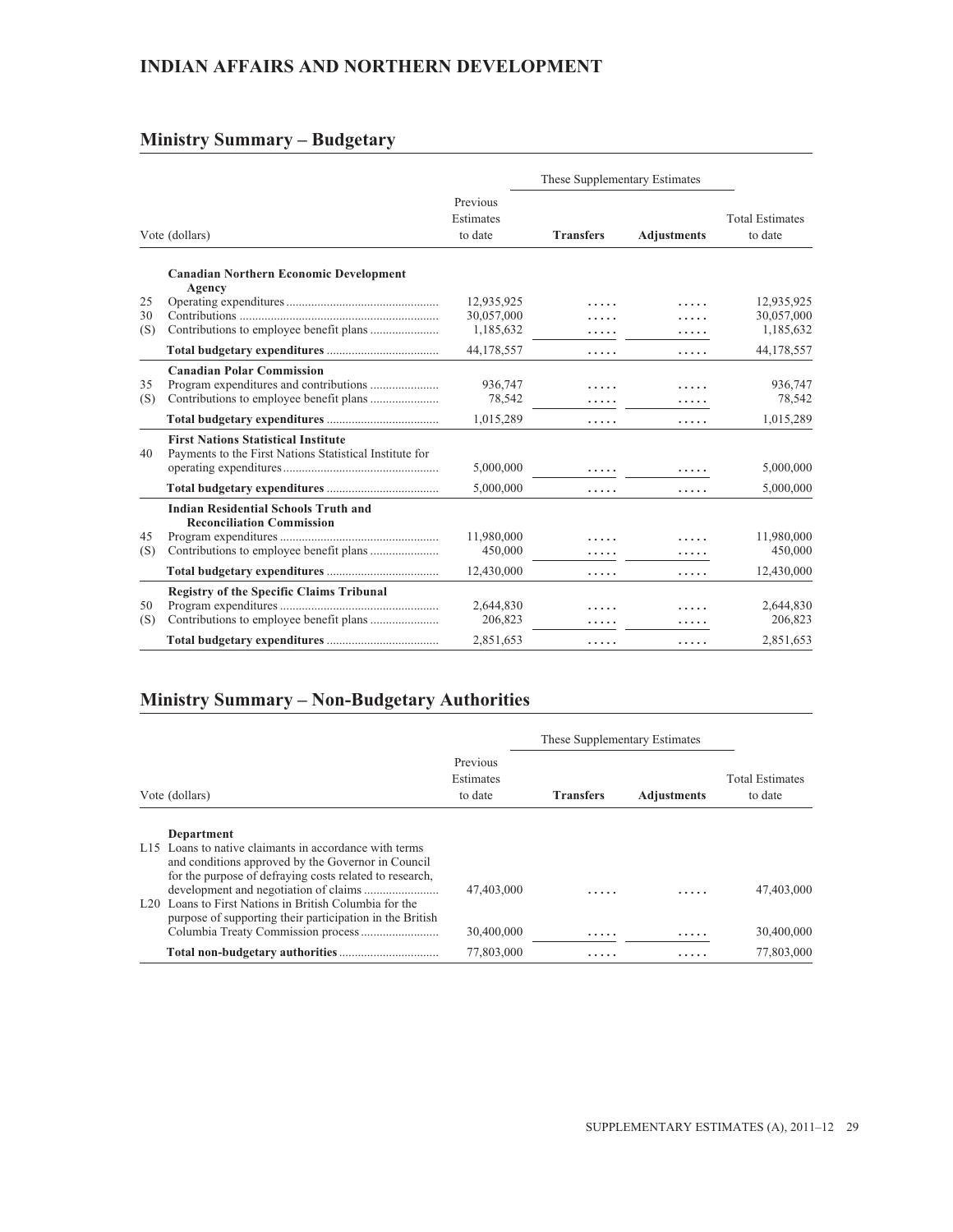## <span id="page-27-0"></span>**INDIAN AFFAIRS AND NORTHERN DEVELOPMENT Department**

#### **Explanation of Requirements (thousands of dollars)**

| <b>Voted Appropriations</b>                                                                                                                                                                                                  |            |                  |  |  |
|------------------------------------------------------------------------------------------------------------------------------------------------------------------------------------------------------------------------------|------------|------------------|--|--|
| Funding for the renewal and extension of a series of Yukon comprehensive land claims, the implementation of<br>several Yukon self-government agreements, and the implementation of the Teslin Tlingit Council Administration |            |                  |  |  |
| <b>Transfer Payments (dollars)</b>                                                                                                                                                                                           | Voted      | <b>Statutory</b> |  |  |
| <b>Grants</b>                                                                                                                                                                                                                |            |                  |  |  |
| Payments to Yukon First Nations pursuant to individual self-government agreements<br>Grants to support First Nations, Inuit, Tribal Councils, Organizations or other levels of                                               | 9,295,000  | .                |  |  |
| government for the implementation activities as stipulated in the various agreements                                                                                                                                         | 8,478,440  | .                |  |  |
| <b>Total Transfer Payments</b>                                                                                                                                                                                               | 17,773,440 | .                |  |  |

Note: Figures in the "Explanation of Requirements" may not agree with the "Ministry Summary" due to rounding.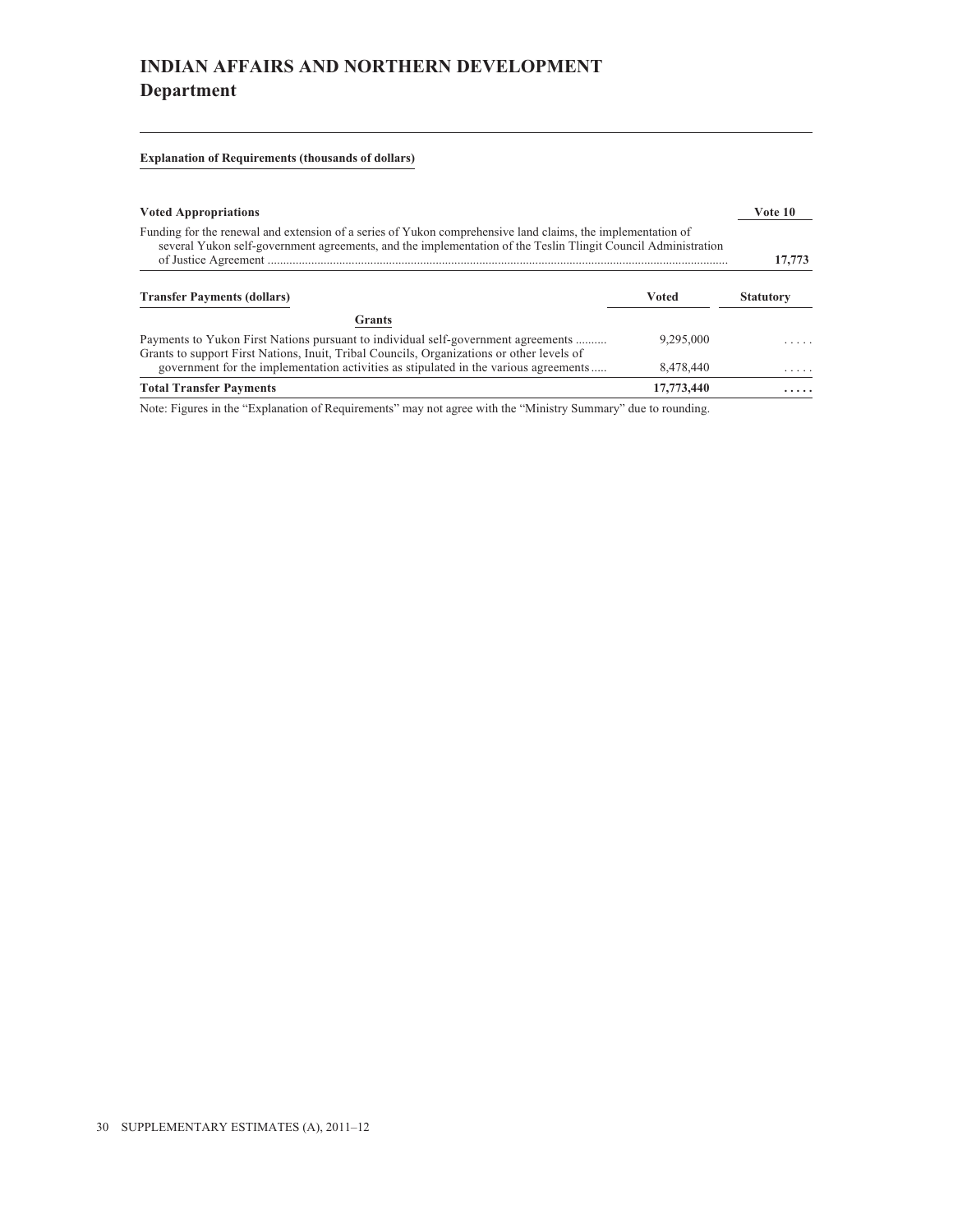| Vote (dollars) |                                                                                                      |                                  | These Supplementary Estimates |                    |                                   |
|----------------|------------------------------------------------------------------------------------------------------|----------------------------------|-------------------------------|--------------------|-----------------------------------|
|                |                                                                                                      | Previous<br>Estimates<br>to date | <b>Transfers</b>              | <b>Adjustments</b> | <b>Total Estimates</b><br>to date |
|                |                                                                                                      |                                  |                               |                    |                                   |
|                | Department                                                                                           |                                  |                               |                    |                                   |
| 1a             | Operating expenditures, and pursuant to                                                              |                                  |                               |                    |                                   |
|                | section $29.1(2)(a)$ of the <i>Financial Administration</i>                                          |                                  |                               |                    |                                   |
|                | Act, authority to expend revenue received during the                                                 |                                  |                               |                    |                                   |
|                | fiscal year related to Communications Research,<br>Bankruptcy and Corporations and from services and |                                  |                               |                    |                                   |
|                | regulatory processes, specifically pre-merger                                                        |                                  |                               |                    |                                   |
|                | notification filings, advance ruling certificates,                                                   |                                  |                               |                    |                                   |
|                | advisory opinions and photocopies, provided under                                                    |                                  |                               |                    |                                   |
|                | the <i>Competition Act</i> and the payment to each member                                            |                                  |                               |                    |                                   |
|                | of the Queen's Privy Council for Canada who is a                                                     |                                  |                               |                    |                                   |
|                | Minister without Portfolio or a Minister of State who                                                |                                  |                               |                    |                                   |
|                | does not preside over a Ministry of State of a salary                                                |                                  |                               |                    |                                   |
|                | not to exceed the salary paid to Ministers of State                                                  |                                  |                               |                    |                                   |
|                | who preside over Ministries of State under the                                                       |                                  |                               |                    |                                   |
|                | Salaries Act, as adjusted pursuant to the Parliament of                                              |                                  |                               |                    |                                   |
|                | Canada Act and pro rata for any period of less than a                                                |                                  |                               |                    |                                   |
|                |                                                                                                      | 349,132,946                      |                               | 23,798,446         | 372,931,392                       |
| 5              |                                                                                                      | 5,949,465                        |                               |                    | 5,949,465                         |
| 10a            | The grants listed in the Estimates and contributions                                                 | 616, 187, 125                    |                               | 94,427,704         | 710,614,829                       |
| (S)            |                                                                                                      | 56,641,597                       |                               |                    | 56,641,597                        |
| (S)            | Minister of Industry - Salary and motor car allowance                                                | 77,516                           |                               |                    | 77,516                            |
| (S)            | Minister of State (Small Business and Tourism) –                                                     |                                  |                               |                    |                                   |
| (S)            | Minister of State (Science and Technology) (Federal                                                  | 2,000                            |                               | .                  | 2,000                             |
|                | Economic Development Agency for Southern                                                             |                                  |                               |                    |                                   |
|                |                                                                                                      | 2,000                            |                               |                    | 2,000                             |
| (S)            | Liabilities under the Canada Small Business                                                          |                                  |                               |                    |                                   |

#### **Ministry Summary – Budgetary**

(S) Grant to Genome Canada.............................................. 37,400,000 **..... .....** 37,400,000 (S) Contributions to Genome Canada................................. 22,500,000 **..... .....** 22,500,000 (S) Canadian Intellectual Property Office Revolving Fund 16,518,713 **..... .....** 16,518,713 (S) Grant to the Perimeter Institute for Theoretical Physics .......................................................................... 1,010,400 **..... .....** 1,010,400 (S) Liabilities under the *Small Business Loans Act* (R.S.C., 1985, c. S-11).................................................. 50,000 **..... .....** 50,000 **Total budgetary expenditures** .................................... 1,215,471,762 **..... 118,226,150** 1,333,697,912 **Canadian Space Agency** 25 Operating expenditures ................................................. 242,733,744 **..... .....** 242,733,744 30 Capital expenditures...................................................... 114,159,000 **..... .....** 114,159,000 35 The grants listed in the Estimates and contributions .... 56,223,000 **..... .....** 56,223,000 (S) Contributions to employee benefit plans ...................... 11,500,638 **..... .....** 11,500,638 **Total budgetary expenditures** .................................... 424,616,382 **..... .....** 424,616,382 **Canadian Tourism Commission** 40 Payments to the Canadian Tourism Commission ......... 76,032,802 **..... .....** 76,032,802 **Total budgetary expenditures** .................................... 76,032,802 **..... .....** 76,032,802 **Copyright Board** 45 Program expenditures ................................................... 2,815,245 **..... .....** 2,815,245 (S) Contributions to employee benefit plans ...................... 309,644 **..... .....** 309,644 **Total budgetary expenditures** .................................... 3,124,889 **..... .....** 3,124,889

*Financing Act* (S.C., 1998, c. 36) ................................. 110,000,000 **..... .....** 110,000,000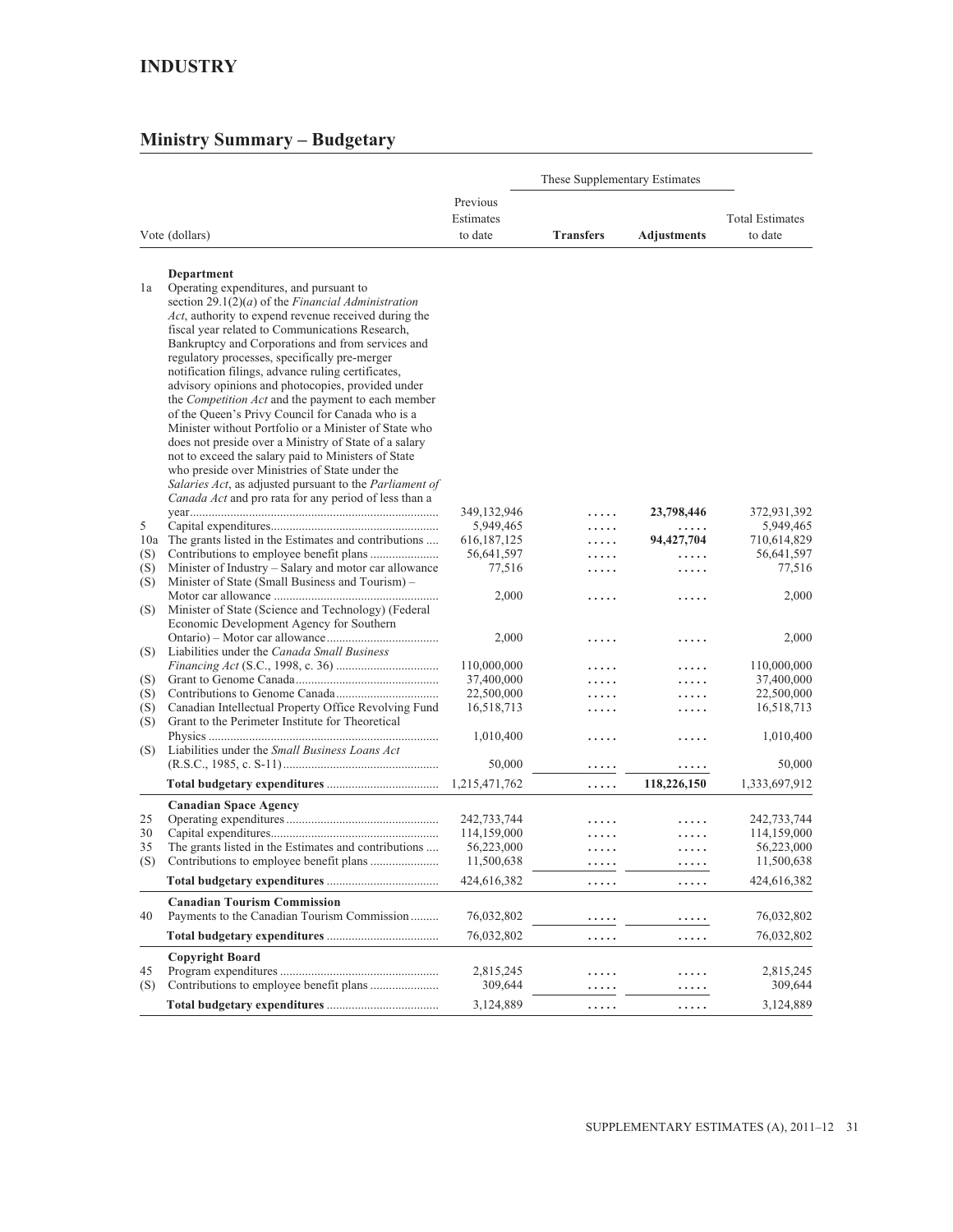|            | Vote (dollars)                                                                                                                                                                                               | Previous<br>Estimates<br>to date | <b>Transfers</b> | <b>Adjustments</b> | <b>Total Estimates</b><br>to date |
|------------|--------------------------------------------------------------------------------------------------------------------------------------------------------------------------------------------------------------|----------------------------------|------------------|--------------------|-----------------------------------|
|            |                                                                                                                                                                                                              |                                  |                  |                    |                                   |
|            | <b>Federal Economic Development Agency for</b><br><b>Southern Ontario</b>                                                                                                                                    |                                  |                  |                    |                                   |
|            |                                                                                                                                                                                                              | 25,538,566                       | .                | 1,683,507          | 27,222,073                        |
|            | 55a The grants listed in the Estimates and contributions                                                                                                                                                     | 191,671,310                      | .                | 45,396,000         | 237,067,310                       |
| (S)        |                                                                                                                                                                                                              | 3,113,369                        | .                | .                  | 3,113,369                         |
|            |                                                                                                                                                                                                              | 220, 323, 245                    | .                | 47,079,507         | 267, 402, 752                     |
|            | <b>National Research Council of Canada</b>                                                                                                                                                                   |                                  |                  |                    |                                   |
| 60         |                                                                                                                                                                                                              | 387, 214, 851                    | .                | .                  | 387,214,851                       |
| 65         |                                                                                                                                                                                                              | 38,016,775                       | .                | .                  | 38,016,775                        |
| 70         | The grants listed in the Estimates and contributions                                                                                                                                                         | 139,650,480                      | .                | .                  | 139,650,480                       |
| (S)<br>(S) | Spending of revenues pursuant to paragraph $5(1)(e)$ of<br>the National Research Council Act (R.S.C., 1985,                                                                                                  | 50,953,970                       | .                | .                  | 50,953,970                        |
|            |                                                                                                                                                                                                              | 75,000,000                       | .                | .                  | 75,000,000                        |
|            |                                                                                                                                                                                                              | 690,836,076                      | .                | .                  | 690,836,076                       |
|            | <b>Natural Sciences and Engineering Research</b>                                                                                                                                                             |                                  |                  |                    |                                   |
| 75         | Council                                                                                                                                                                                                      | 42,744,681                       |                  |                    | 42,744,681                        |
| 80         |                                                                                                                                                                                                              | 1,002,065,627                    | .<br>.           | .<br>.             | 1,002,065,627                     |
| (S)        |                                                                                                                                                                                                              | 5,310,000                        | .                | .                  | 5,310,000                         |
|            |                                                                                                                                                                                                              | 1,050,120,308                    | .                | .                  | 1,050,120,308                     |
|            | <b>Registry of the Competition Tribunal</b>                                                                                                                                                                  |                                  |                  |                    |                                   |
| 85         |                                                                                                                                                                                                              | 2,159,832                        | .                | .                  | 2,159,832                         |
| (S)        |                                                                                                                                                                                                              | 168,810                          | .                | .                  | 168,810                           |
|            |                                                                                                                                                                                                              | 2,328,642                        | .                | .                  | 2,328,642                         |
|            | <b>Social Sciences and Humanities Research Council</b>                                                                                                                                                       |                                  |                  |                    |                                   |
| 90         |                                                                                                                                                                                                              | 22,934,361                       | .                | .                  | 22,934,361                        |
| 95         |                                                                                                                                                                                                              | 651,684,666                      | .                | .                  | 651,684,666                       |
| (S)        |                                                                                                                                                                                                              | 2,929,471                        | .                | .                  | 2,929,471                         |
|            |                                                                                                                                                                                                              | 677,548,498                      | .                | .                  | 677,548,498                       |
|            | <b>Standards Council of Canada</b>                                                                                                                                                                           |                                  |                  |                    |                                   |
|            | 100 Payments to the Standards Council of Canada                                                                                                                                                              |                                  |                  |                    |                                   |
|            | pursuant to section 5 of the Standards Council of                                                                                                                                                            |                                  |                  |                    |                                   |
|            |                                                                                                                                                                                                              | 7,129,000                        | .                | .                  | 7,129,000                         |
|            |                                                                                                                                                                                                              | 7,129,000                        | .                | .                  | 7,129,000                         |
|            | <b>Statistics Canada</b><br>105 Program expenditures, contributions and pursuant to<br>paragraph $29.1(2)(a)$ of the <i>Financial Administration</i><br>Act, authority to expend revenue received during the |                                  |                  |                    |                                   |
|            |                                                                                                                                                                                                              | 661, 447, 755                    | .                | .                  | 661, 447, 755                     |
| (S)        |                                                                                                                                                                                                              | 80,112,761                       | .                | .                  | 80,112,761                        |
|            |                                                                                                                                                                                                              | 741,560,516                      | .                | .                  | 741,560,516                       |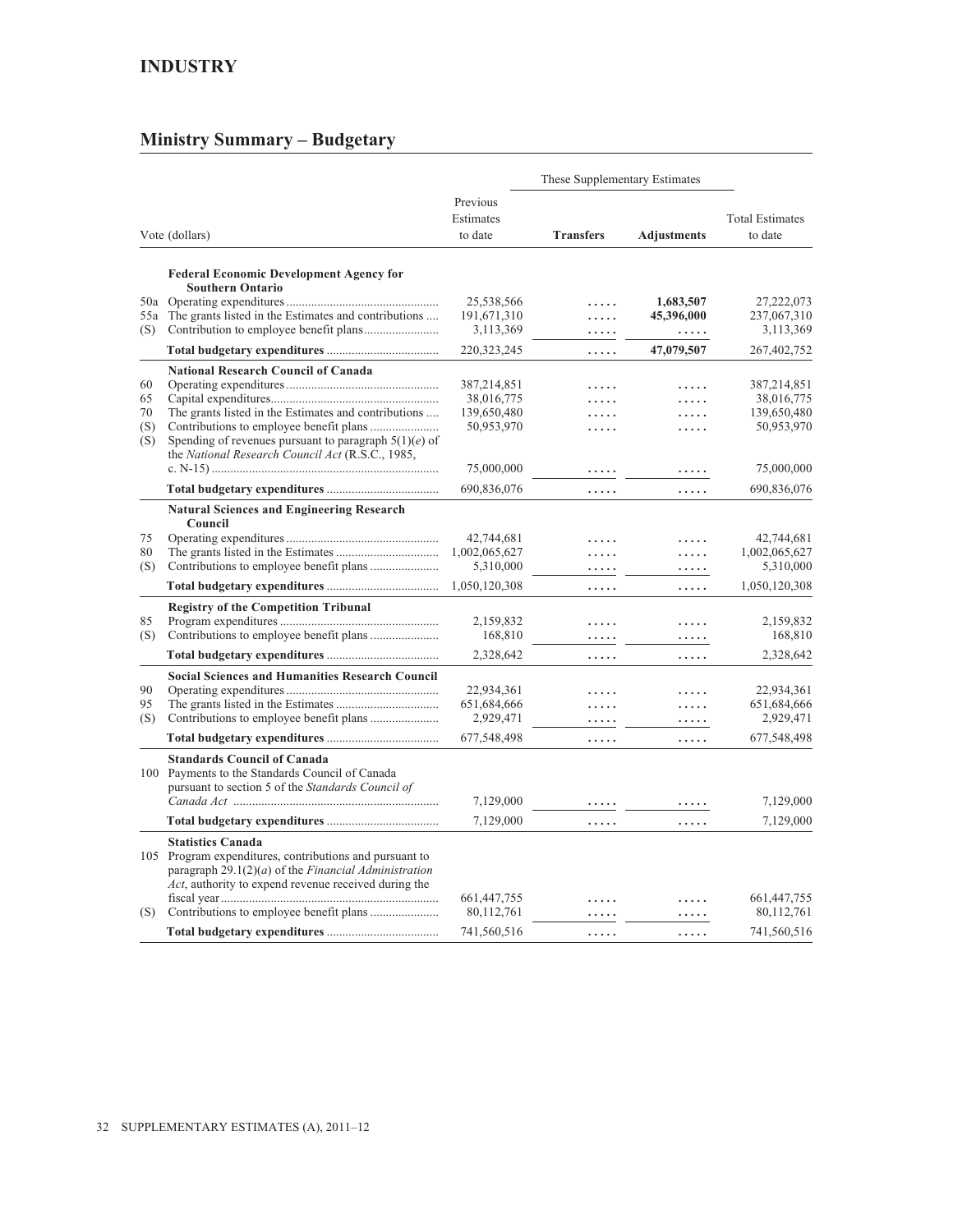## <span id="page-30-0"></span>**INDUSTRY**

# **Ministry Summary – Non-Budgetary Authorities**

| Vote (dollars) |                                                                                                         |                                  | These Supplementary Estimates |                    |                                   |
|----------------|---------------------------------------------------------------------------------------------------------|----------------------------------|-------------------------------|--------------------|-----------------------------------|
|                |                                                                                                         | Previous<br>Estimates<br>to date | <b>Transfers</b>              | <b>Adjustments</b> | <b>Total Estimates</b><br>to date |
|                | Department                                                                                              |                                  |                               |                    |                                   |
|                | L15 Payments pursuant to subsection $14(2)$ of the<br>L20 Loans pursuant to paragraph $14(1)(a)$ of the | 300,000                          | .                             | .                  | 300,000                           |
|                |                                                                                                         | 500,000                          | .                             | .                  | 500,000                           |
|                |                                                                                                         | 800,000                          | .                             | .                  | 800,000                           |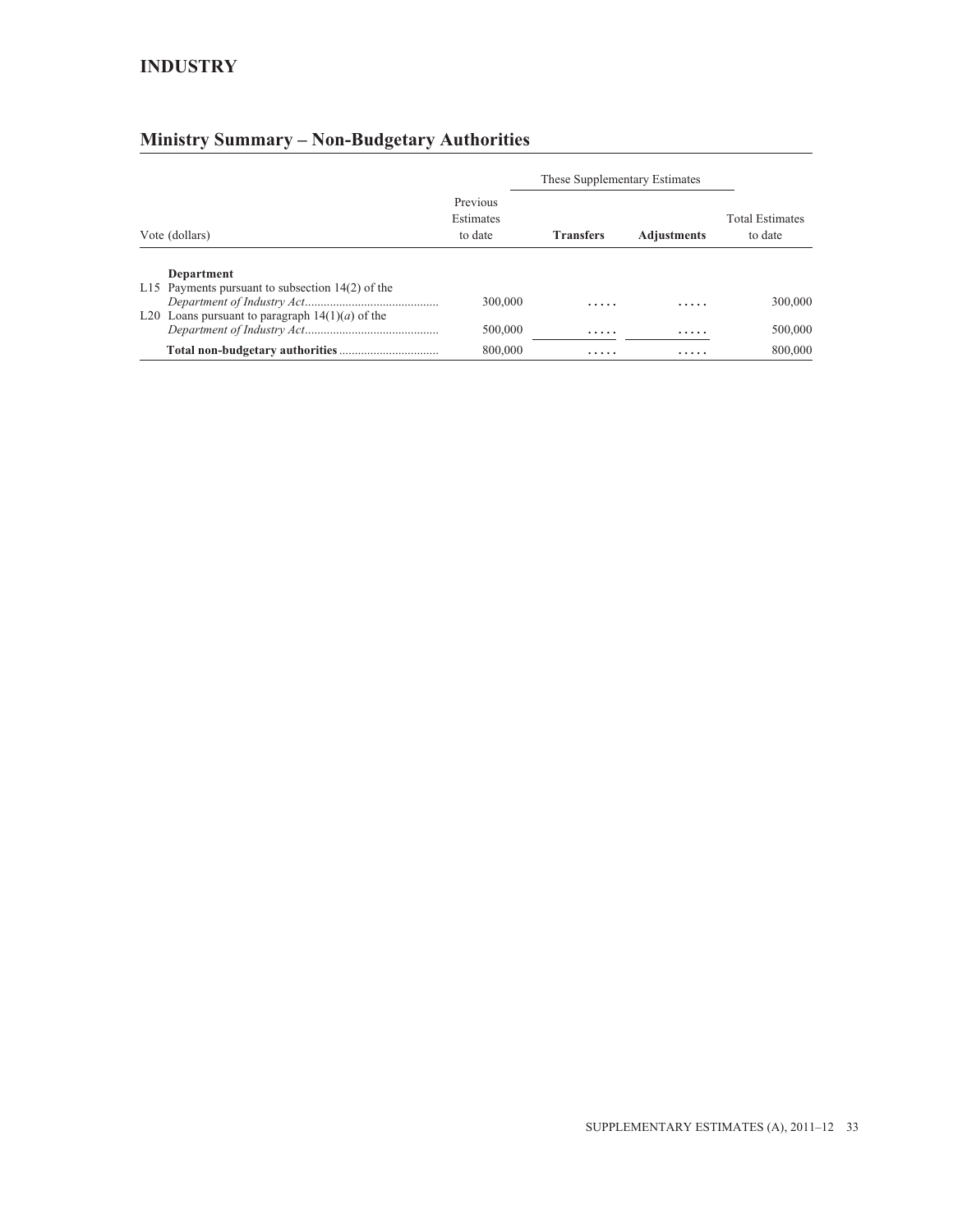<span id="page-31-0"></span>**Explanation of Requirements (thousands of dollars)**

| <b>Voted Appropriations</b>                                                                                                                                  | Vote 1 | Vote 10                  | Total            |
|--------------------------------------------------------------------------------------------------------------------------------------------------------------|--------|--------------------------|------------------|
| Funding to support strategic investments in innovation under the Technology<br>Partnership Canada Program and the Strategic Aerospace and Defence Initiative |        | 50,028                   | 50,028           |
| Funding to extend broadband coverage to as many unserved and underserved<br>households as possible (Broadband Connecting Rural Canadian Program)             | 500    | 44,400                   | 44,900           |
| Reinvestment of receipts from repayable contributions to support operating                                                                                   | 23,298 | .                        | 23,298           |
| <b>These Supplementary Estimates</b>                                                                                                                         | 23,798 | 94,428                   | 118,226          |
| <b>Transfer Payments (dollars)</b>                                                                                                                           |        | <b>Voted</b>             | <b>Statutory</b> |
| <b>Contributions</b>                                                                                                                                         |        |                          |                  |
| Contributions under the Broadband Connecting Rural Canadian Program                                                                                          |        | 50,027,704<br>44,400,000 | .                |
| <b>Total Transfer Payments</b>                                                                                                                               |        | 94,427,704               | .                |
| Note: Figures in the "Evalenction of Dequirements" may not gare with the "Ministry Cummers" due to reunding                                                  |        |                          |                  |

Note: Figures in the "Explanation of Requirements" may not agree with the "Ministry Summary" due to rounding.

## **Federal Economic Development Agency for Southern Ontario**

#### **Explanation of Requirements (thousands of dollars)**

| <b>Voted Appropriations</b>                                                                                                                                               | Vote 50 | Vote 55      | Total            |
|---------------------------------------------------------------------------------------------------------------------------------------------------------------------------|---------|--------------|------------------|
| Funding to support construction activities related to recreational infrastructure<br>Funding to support activities related to residential and commercial redevelopment in | 1.684   | 35,000       | 36,684           |
|                                                                                                                                                                           | .       | 10,396       | 10,396           |
| <b>These Supplementary Estimates</b>                                                                                                                                      | 1.684   | 45,396       | 47,080           |
| <b>Transfer Payments (dollars)</b>                                                                                                                                        |         | <b>Voted</b> | <b>Statutory</b> |
| Grants                                                                                                                                                                    |         |              |                  |
|                                                                                                                                                                           |         | 10,396,000   | .                |
| <b>Contributions</b>                                                                                                                                                      |         |              |                  |
|                                                                                                                                                                           |         | 35,000,000   | .                |
| <b>Total Transfer Payments</b>                                                                                                                                            |         | 45,396,000   | .                |

Note: Figures in the "Explanation of Requirements" may not agree with the "Ministry Summary" due to rounding.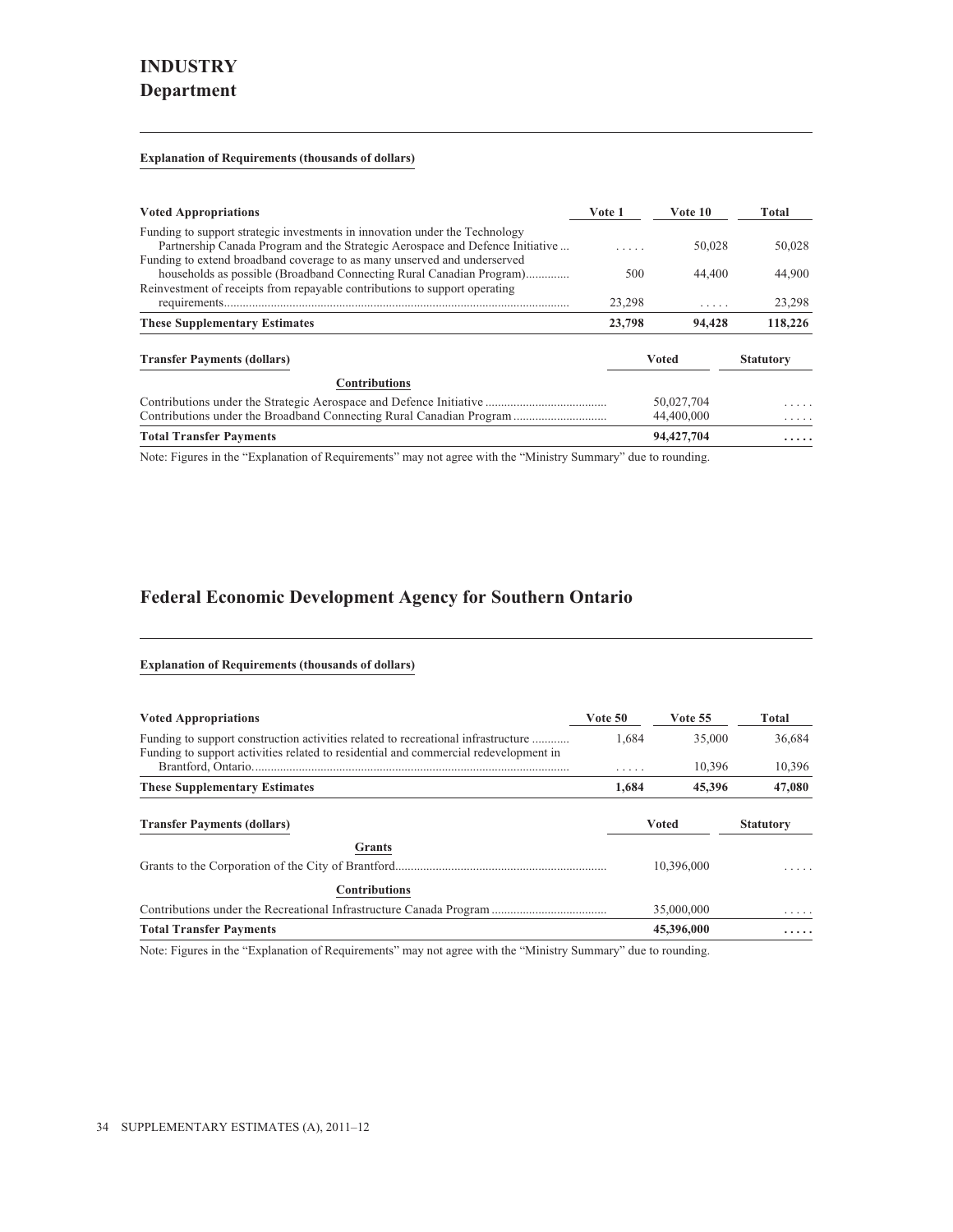|                        |                                                                                                                                                                                                                                                                                                                                                                                                                                                                                                                                                                                                                                                                                                                                                                                                                                                                                                                                                                                                                                     | Previous                                                          |                  |                        |                                                                   |
|------------------------|-------------------------------------------------------------------------------------------------------------------------------------------------------------------------------------------------------------------------------------------------------------------------------------------------------------------------------------------------------------------------------------------------------------------------------------------------------------------------------------------------------------------------------------------------------------------------------------------------------------------------------------------------------------------------------------------------------------------------------------------------------------------------------------------------------------------------------------------------------------------------------------------------------------------------------------------------------------------------------------------------------------------------------------|-------------------------------------------------------------------|------------------|------------------------|-------------------------------------------------------------------|
|                        | Vote (dollars)                                                                                                                                                                                                                                                                                                                                                                                                                                                                                                                                                                                                                                                                                                                                                                                                                                                                                                                                                                                                                      | Estimates<br>to date                                              | <b>Transfers</b> | <b>Adjustments</b>     | <b>Total Estimates</b><br>to date                                 |
|                        |                                                                                                                                                                                                                                                                                                                                                                                                                                                                                                                                                                                                                                                                                                                                                                                                                                                                                                                                                                                                                                     |                                                                   |                  |                        |                                                                   |
| 1a<br>5a<br>(S)        | Department<br>Operating expenditures, and, pursuant to<br>paragraph $29.1(2)(a)$ of the <i>Financial Administration</i><br>Act, authority to expend revenues received in a fiscal<br>year, and to offset expenditures incurred in the fiscal<br>year, arising from the provision of mandatory legal<br>services to Government departments and agencies and<br>optional services to Crown corporations, non-federal<br>organizations and international organizations<br>provided they are consistent with the Department's<br>mandate and the payment to each member of the<br>Queen's Privy Council for Canada who is a Minister<br>without Portfolio or a Minister of State who does not<br>preside over a Ministry of State of a salary not to<br>exceed the salary paid to Ministers of State who<br>preside over Ministries of State under the Salaries<br>Act, as adjusted pursuant to the Parliament of Canada<br>Act and pro rata for any period of less than a year<br>The grants listed in the Estimates and contributions | 266,546,996<br>388,098,536<br>82,819,986                          | .                | 7,264,163<br>7,600,000 | 273,811,159<br>395,698,536<br>82,819,986                          |
| (S)                    | Minister of Justice and Attorney General of Canada -                                                                                                                                                                                                                                                                                                                                                                                                                                                                                                                                                                                                                                                                                                                                                                                                                                                                                                                                                                                | 77,516                                                            | .                | .<br>.                 | 77,516                                                            |
|                        |                                                                                                                                                                                                                                                                                                                                                                                                                                                                                                                                                                                                                                                                                                                                                                                                                                                                                                                                                                                                                                     | 737,543,034                                                       | .                | 14,864,163             | 752,407,197                                                       |
|                        | <b>Canadian Human Rights Commission</b>                                                                                                                                                                                                                                                                                                                                                                                                                                                                                                                                                                                                                                                                                                                                                                                                                                                                                                                                                                                             |                                                                   |                  |                        |                                                                   |
| 10<br>(S)              |                                                                                                                                                                                                                                                                                                                                                                                                                                                                                                                                                                                                                                                                                                                                                                                                                                                                                                                                                                                                                                     | 20,466,259<br>2,570,167                                           | .<br>.           | .<br>.                 | 20,466,259<br>2,570,167                                           |
|                        |                                                                                                                                                                                                                                                                                                                                                                                                                                                                                                                                                                                                                                                                                                                                                                                                                                                                                                                                                                                                                                     | 23,036,426                                                        | .                | .                      | 23,036,426                                                        |
| 15                     | <b>Canadian Human Rights Tribunal</b>                                                                                                                                                                                                                                                                                                                                                                                                                                                                                                                                                                                                                                                                                                                                                                                                                                                                                                                                                                                               | 4,102,340                                                         |                  |                        |                                                                   |
| (S)                    |                                                                                                                                                                                                                                                                                                                                                                                                                                                                                                                                                                                                                                                                                                                                                                                                                                                                                                                                                                                                                                     | 414,781                                                           | .                | .                      | 4,102,340<br>414,781                                              |
|                        |                                                                                                                                                                                                                                                                                                                                                                                                                                                                                                                                                                                                                                                                                                                                                                                                                                                                                                                                                                                                                                     | 4,517,121                                                         | .                | .                      | 4,517,121                                                         |
| 20<br>25<br>(S)<br>(S) | <b>Commissioner for Federal Judicial Affairs</b><br>Operating expenditures, remuneration, allowances<br>and expenses for judges, including deputy judges of<br>the Supreme Court of Yukon, the Supreme Court of<br>the Northwest Territories and the Nunavut Court of<br>Justice, not provided for by the <i>Judges Act</i> , and<br>pursuant to paragraph $29.1(2)(a)$ of the <i>Financial</i><br>Administration Act, authority to spend revenues<br>received during the year arising from the provision of<br>administrative services and judicial training services<br>Canadian Judicial Council - Operating expenditures<br>Judges' salaries, allowances and annuities, annuities<br>to spouses and children of judges and lump sum<br>payments to spouses of judges who die while in office                                                                                                                                                                                                                                    | 8,271,542<br>1,508,971<br>1,032,882<br>451,769,500<br>462,582,895 | .<br>.<br>.      | .<br>.<br>.            | 8,271,542<br>1,508,971<br>1,032,882<br>451,769,500<br>462,582,895 |
|                        | <b>Courts Administration Service</b>                                                                                                                                                                                                                                                                                                                                                                                                                                                                                                                                                                                                                                                                                                                                                                                                                                                                                                                                                                                                |                                                                   |                  |                        |                                                                   |
| 30a<br>(S)             |                                                                                                                                                                                                                                                                                                                                                                                                                                                                                                                                                                                                                                                                                                                                                                                                                                                                                                                                                                                                                                     | 58,231,458<br>7,146,980                                           | .<br>.           | 2,754,928<br>.         | 60,986,386<br>7,146,980                                           |
|                        |                                                                                                                                                                                                                                                                                                                                                                                                                                                                                                                                                                                                                                                                                                                                                                                                                                                                                                                                                                                                                                     | 65,378,438                                                        | .                | 2,754,928              | 68,133,366                                                        |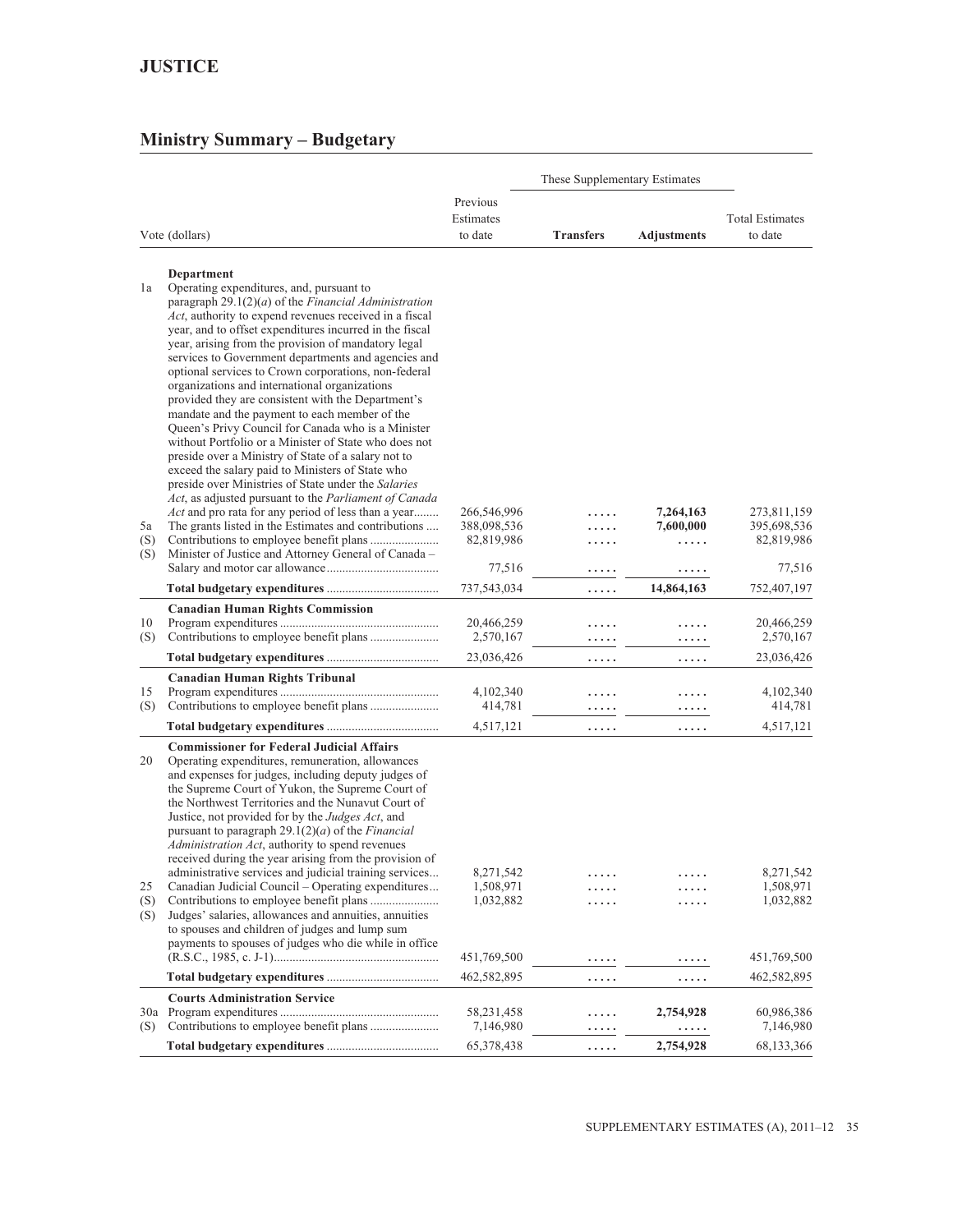| Vote (dollars) |                                                                                                                   |                                  | These Supplementary Estimates |                    |                                   |
|----------------|-------------------------------------------------------------------------------------------------------------------|----------------------------------|-------------------------------|--------------------|-----------------------------------|
|                |                                                                                                                   | Previous<br>Estimates<br>to date | <b>Transfers</b>              | <b>Adjustments</b> | <b>Total Estimates</b><br>to date |
|                | <b>Office of the Director of Public Prosecutions</b>                                                              |                                  |                               |                    |                                   |
| 35             | Program expenditures, and, pursuant to<br>paragraph $29.1(2)(a)$ of the <i>Financial Administration</i>           |                                  |                               |                    |                                   |
|                | Act, authority to expend revenues received in a fiscal<br>year, and to offset expenditures incurred in the fiscal |                                  |                               |                    |                                   |
|                | year, arising from the provision of prosecution and                                                               |                                  |                               |                    |                                   |
|                | prosecution-related services to Government<br>departments and agencies and optional services to                   |                                  |                               |                    |                                   |
|                | Crown corporations, non-federal organizations and<br>international organizations provided they are                |                                  |                               |                    |                                   |
|                | consistent with the Office of the Director of Public                                                              |                                  |                               |                    |                                   |
| (S)            |                                                                                                                   | 153,833,631<br>18,336,721        |                               |                    | 153,833,631<br>18,336,721         |
|                |                                                                                                                   | 172,170,352                      | .                             | .                  | 172,170,352                       |
|                | <b>Offices of the Information and Privacy</b>                                                                     |                                  |                               |                    |                                   |
| 40             | <b>Commissioners of Canada</b><br>Office of the Information Commissioner of Canada –                              |                                  |                               |                    |                                   |
|                |                                                                                                                   | 10,615,324                       | .                             |                    | 10,615,324                        |
| 45             | Office of the Privacy Commissioner of Canada -                                                                    | 22,128,733                       |                               |                    | 22,128,733                        |
| (S)            |                                                                                                                   | 3,919,752                        | .                             | .                  | 3,919,752                         |
|                |                                                                                                                   | 36,663,809                       | .                             | .                  | 36,663,809                        |
|                | <b>Supreme Court of Canada</b>                                                                                    |                                  |                               |                    |                                   |
| 50             |                                                                                                                   | 21,716,101                       |                               |                    | 21,716,101                        |
| (S)<br>(S)     | Judges' salaries, allowances and annuities, annuities                                                             | 2,430,614                        |                               |                    | 2,430,614                         |
|                | to spouses and children of judges and lump sum                                                                    |                                  |                               |                    |                                   |
|                | payments to spouses of judges who die while in office                                                             | 5,568,300                        |                               |                    | 5,568,300                         |
|                |                                                                                                                   |                                  |                               |                    |                                   |
|                |                                                                                                                   | 29,715,015                       | .                             | .                  | 29,715,015                        |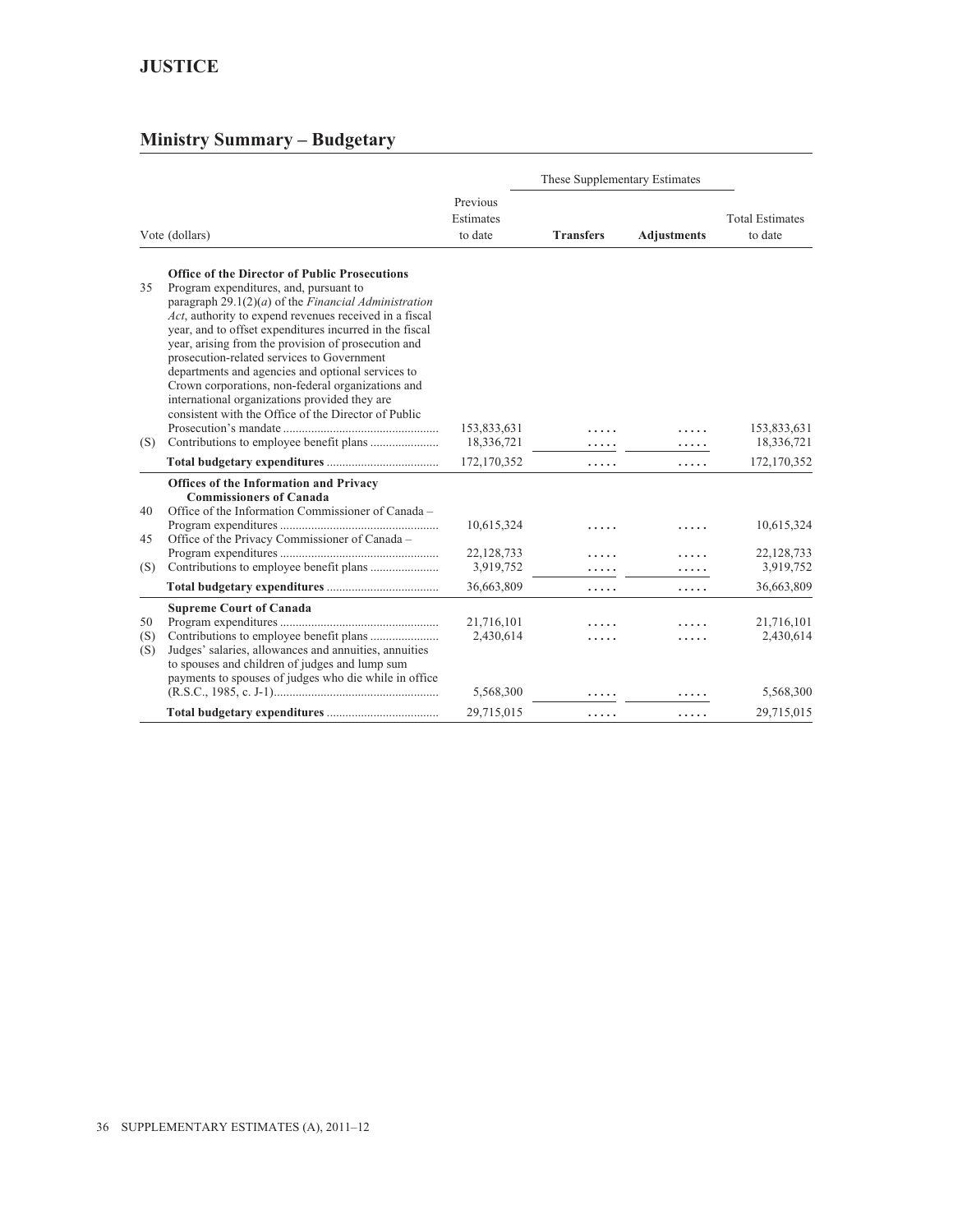<span id="page-34-0"></span>**Explanation of Requirements (thousands of dollars)**

| <b>Voted Appropriations</b><br>Vote 1                                            |       | Vote 5                 | Total            |
|----------------------------------------------------------------------------------|-------|------------------------|------------------|
| Funding for increased support for victims of crime through the Federal Victims   | 2,636 | 5,100                  | 7,736            |
| Funding for the renewal of Canada's Program on Crime Against Humanity and War    | 4,628 | .                      | 4,628            |
| Funding for the continuation of anti-gang, gun and drug activities with youth in | .     | 2,500                  | 2,500            |
| <b>These Supplementary Estimates</b>                                             | 7,264 | 7,600                  | 14,864           |
| <b>Transfer Payments (dollars)</b>                                               |       | <b>Voted</b>           | <b>Statutory</b> |
| Grants                                                                           |       |                        |                  |
|                                                                                  |       | 2,500,000<br>400,000   |                  |
| <b>Total Grants</b>                                                              |       | 2,900,000              |                  |
| <b>Contributions</b>                                                             |       |                        |                  |
|                                                                                  |       | 2,600,000<br>2,100,000 |                  |
| <b>Total Contributions</b>                                                       |       | 4,700,000              |                  |
| <b>Total Transfer Payments</b>                                                   |       | 7,600,000              | .                |

Note: Figures in the "Explanation of Requirements" may not agree with the "Ministry Summary" due to rounding.

#### **Courts Administration Service**

#### **Explanation of Requirements (thousands of dollars)**

| <b>Voted Appropriations</b>                                                                                     | Vote 30 |
|-----------------------------------------------------------------------------------------------------------------|---------|
| Funding to enable Courts Administration Service's corporate functions to be relocated to the designated Federal | 2.755   |
| Matar Figures in the "Funlangtion of Deguinements" move not gones with the "Minister Cumman", due to nounding   |         |

Note: Figures in the "Explanation of Requirements" may not agree with the "Ministry Summary" due to rounding.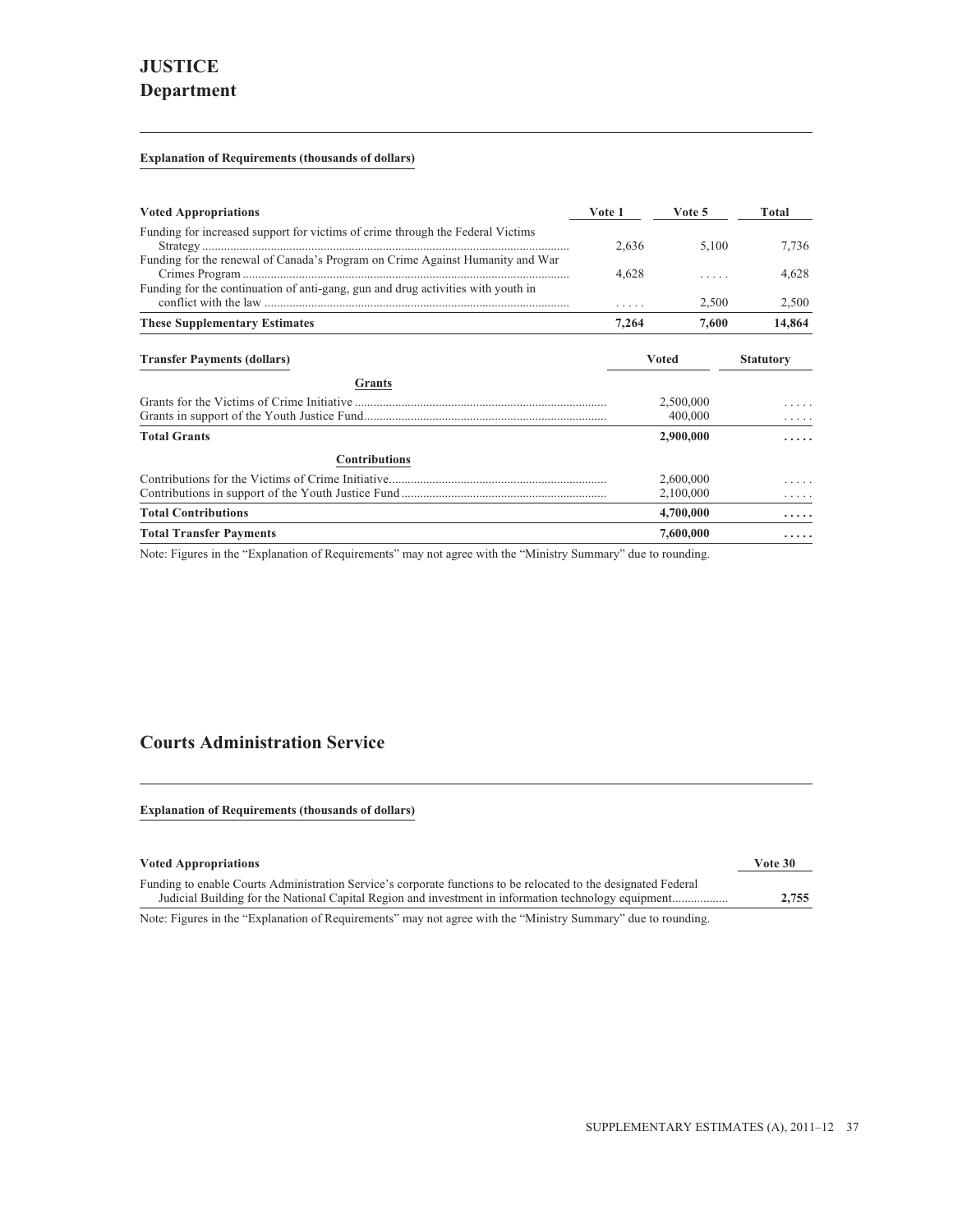## **NATIONAL DEFENCE**

|  | <b>Ministry Summary - Budgetary</b> |  |
|--|-------------------------------------|--|
|--|-------------------------------------|--|

|              |                                                                                                                                                                                                                                                                                                                                                                                                                                                                                                                                                                                                                                                                                                                                                                                                                                                                                                                                                                                                                                                                                                                                                                                                                                                                                                                                                           | These Supplementary Estimates |                  |                    |                                 |
|--------------|-----------------------------------------------------------------------------------------------------------------------------------------------------------------------------------------------------------------------------------------------------------------------------------------------------------------------------------------------------------------------------------------------------------------------------------------------------------------------------------------------------------------------------------------------------------------------------------------------------------------------------------------------------------------------------------------------------------------------------------------------------------------------------------------------------------------------------------------------------------------------------------------------------------------------------------------------------------------------------------------------------------------------------------------------------------------------------------------------------------------------------------------------------------------------------------------------------------------------------------------------------------------------------------------------------------------------------------------------------------|-------------------------------|------------------|--------------------|---------------------------------|
|              |                                                                                                                                                                                                                                                                                                                                                                                                                                                                                                                                                                                                                                                                                                                                                                                                                                                                                                                                                                                                                                                                                                                                                                                                                                                                                                                                                           | Previous<br>Estimates         |                  |                    | <b>Total Estimates</b>          |
|              | Vote (dollars)                                                                                                                                                                                                                                                                                                                                                                                                                                                                                                                                                                                                                                                                                                                                                                                                                                                                                                                                                                                                                                                                                                                                                                                                                                                                                                                                            | to date                       | <b>Transfers</b> | <b>Adjustments</b> | to date                         |
| $\mathbf{1}$ | Department<br>Operating expenditures and authority for total<br>commitments, subject to allotment by the Treasury<br>Board, of \$29,736,337,360 for the purposes of Votes<br>1, 5 and 10 of the Department regardless of the year<br>in which the payment of those commitments comes<br>due (of which it is estimated that \$9,430,224,000 will<br>come due for payment in future years), authority to<br>make payments from any of those Votes to provinces<br>or municipalities as contributions toward construction<br>done by those bodies, authority, subject to the<br>direction of the Treasury Board, to make recoverable<br>expenditures or advances from any of those Votes in<br>respect of materials supplied to or services performed<br>on behalf of individuals, corporations, outside<br>agencies, other government departments and agencies<br>and other governments and authority to expend<br>revenue, as authorized by the Treasury Board,<br>received during the fiscal year for the purposes of any<br>of those Votes and the payment to each member of<br>the Queen's Privy Council for Canada who is a<br>Minister without Portfolio or a Minister of State who<br>does not preside over a Ministry of State of a salary<br>not to exceed the salary paid to Ministers of State<br>who preside over Ministries of State under the |                               |                  |                    |                                 |
| 5            | Salaries Act, as adjusted pursuant to the Parliament of<br>Canada Act and pro rata for any period of less than a<br>10a The grants listed in the Estimates and contributions,<br>which grants and contributions may include cash<br>payments or, in lieu of payment made to a recipient,<br>the provision of goods or services or of the use of<br>facilities, and which may also include the<br>contributions that may be approved by the Governor<br>in Council in accordance with section 3 of The                                                                                                                                                                                                                                                                                                                                                                                                                                                                                                                                                                                                                                                                                                                                                                                                                                                     | 4,663,662,924                 |                  | .                  | 14,964,971,433<br>4,663,662,924 |
|              | Defence Appropriation Act, 1950, for provision or<br>transfer of defence equipment or services or supplies                                                                                                                                                                                                                                                                                                                                                                                                                                                                                                                                                                                                                                                                                                                                                                                                                                                                                                                                                                                                                                                                                                                                                                                                                                                |                               |                  |                    |                                 |
|              |                                                                                                                                                                                                                                                                                                                                                                                                                                                                                                                                                                                                                                                                                                                                                                                                                                                                                                                                                                                                                                                                                                                                                                                                                                                                                                                                                           | 241,678,000                   |                  | 1                  | 241,678,001                     |
| (S)          |                                                                                                                                                                                                                                                                                                                                                                                                                                                                                                                                                                                                                                                                                                                                                                                                                                                                                                                                                                                                                                                                                                                                                                                                                                                                                                                                                           | 353,304,026                   |                  |                    | 353,304,026                     |
| (S)          | Contributions to employee benefit plans – Members                                                                                                                                                                                                                                                                                                                                                                                                                                                                                                                                                                                                                                                                                                                                                                                                                                                                                                                                                                                                                                                                                                                                                                                                                                                                                                         | 1,063,531,774                 | .                | .                  | 1,063,531,774                   |
| (S)          | Minister of National Defence - Salary and motor car                                                                                                                                                                                                                                                                                                                                                                                                                                                                                                                                                                                                                                                                                                                                                                                                                                                                                                                                                                                                                                                                                                                                                                                                                                                                                                       | 77,516                        |                  |                    | 77,516                          |
| (S)          | Payments under the Supplementary Retirement                                                                                                                                                                                                                                                                                                                                                                                                                                                                                                                                                                                                                                                                                                                                                                                                                                                                                                                                                                                                                                                                                                                                                                                                                                                                                                               | 5,005,914                     |                  |                    | 5,005,914                       |
| (S)          | Payments under Parts I-IV of the Defence Services                                                                                                                                                                                                                                                                                                                                                                                                                                                                                                                                                                                                                                                                                                                                                                                                                                                                                                                                                                                                                                                                                                                                                                                                                                                                                                         |                               |                  |                    |                                 |
| (S)          | Pension Continuation Act (R.S.C., 1970, c. D-3)<br>Payments to dependants of certain members of the<br>Royal Canadian Air Force killed while serving as<br>instructors under the British Commonwealth Air<br>Training Plan (Appropriation Act No. 4, 1968)                                                                                                                                                                                                                                                                                                                                                                                                                                                                                                                                                                                                                                                                                                                                                                                                                                                                                                                                                                                                                                                                                                | 1,054,026<br>44,400           |                  | .                  | 1,054,026<br>44,400             |
|              |                                                                                                                                                                                                                                                                                                                                                                                                                                                                                                                                                                                                                                                                                                                                                                                                                                                                                                                                                                                                                                                                                                                                                                                                                                                                                                                                                           |                               | .                | 1                  | 21,293,330,014                  |
|              | <b>Canadian Forces Grievance Board</b>                                                                                                                                                                                                                                                                                                                                                                                                                                                                                                                                                                                                                                                                                                                                                                                                                                                                                                                                                                                                                                                                                                                                                                                                                                                                                                                    |                               |                  |                    |                                 |
| 15           |                                                                                                                                                                                                                                                                                                                                                                                                                                                                                                                                                                                                                                                                                                                                                                                                                                                                                                                                                                                                                                                                                                                                                                                                                                                                                                                                                           | 6,059,621<br>623,452          |                  |                    | 6,059,621                       |
| (S)          |                                                                                                                                                                                                                                                                                                                                                                                                                                                                                                                                                                                                                                                                                                                                                                                                                                                                                                                                                                                                                                                                                                                                                                                                                                                                                                                                                           |                               |                  | .                  | 623,452                         |
|              |                                                                                                                                                                                                                                                                                                                                                                                                                                                                                                                                                                                                                                                                                                                                                                                                                                                                                                                                                                                                                                                                                                                                                                                                                                                                                                                                                           | 6,683,073                     | .                | .                  | 6,683,073                       |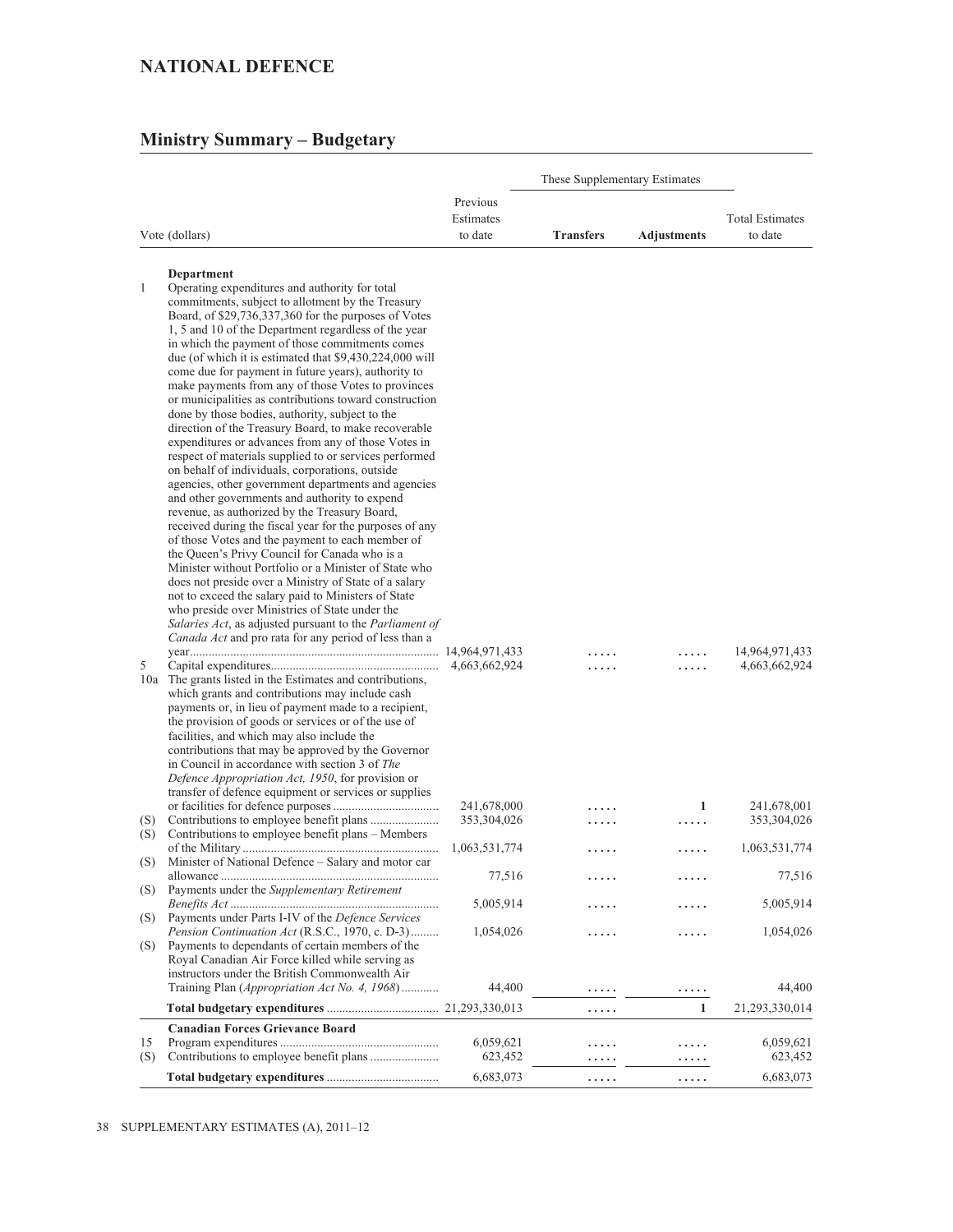# **NATIONAL DEFENCE**

|           |                                                                                   |                                  | These Supplementary Estimates |                    |                                   |  |
|-----------|-----------------------------------------------------------------------------------|----------------------------------|-------------------------------|--------------------|-----------------------------------|--|
|           | Vote (dollars)                                                                    | Previous<br>Estimates<br>to date | <b>Transfers</b>              | <b>Adjustments</b> | <b>Total Estimates</b><br>to date |  |
| 20<br>(S) | <b>Military Police Complaints Commission</b>                                      | 3,208,939<br>298,969             | .<br>.                        | .<br>.             | 3,208,939<br>298,969              |  |
|           |                                                                                   | 3,507,908                        | .                             | .                  | 3,507,908                         |  |
| 25<br>(S) | <b>Office of the Communications Security</b><br><b>Establishment Commissioner</b> | 1,970,519<br>137,124             | .<br>.                        | .<br>.             | 1,970,519<br>137,124              |  |
|           |                                                                                   | 2.107.643                        | .                             | .                  | 2.107.643                         |  |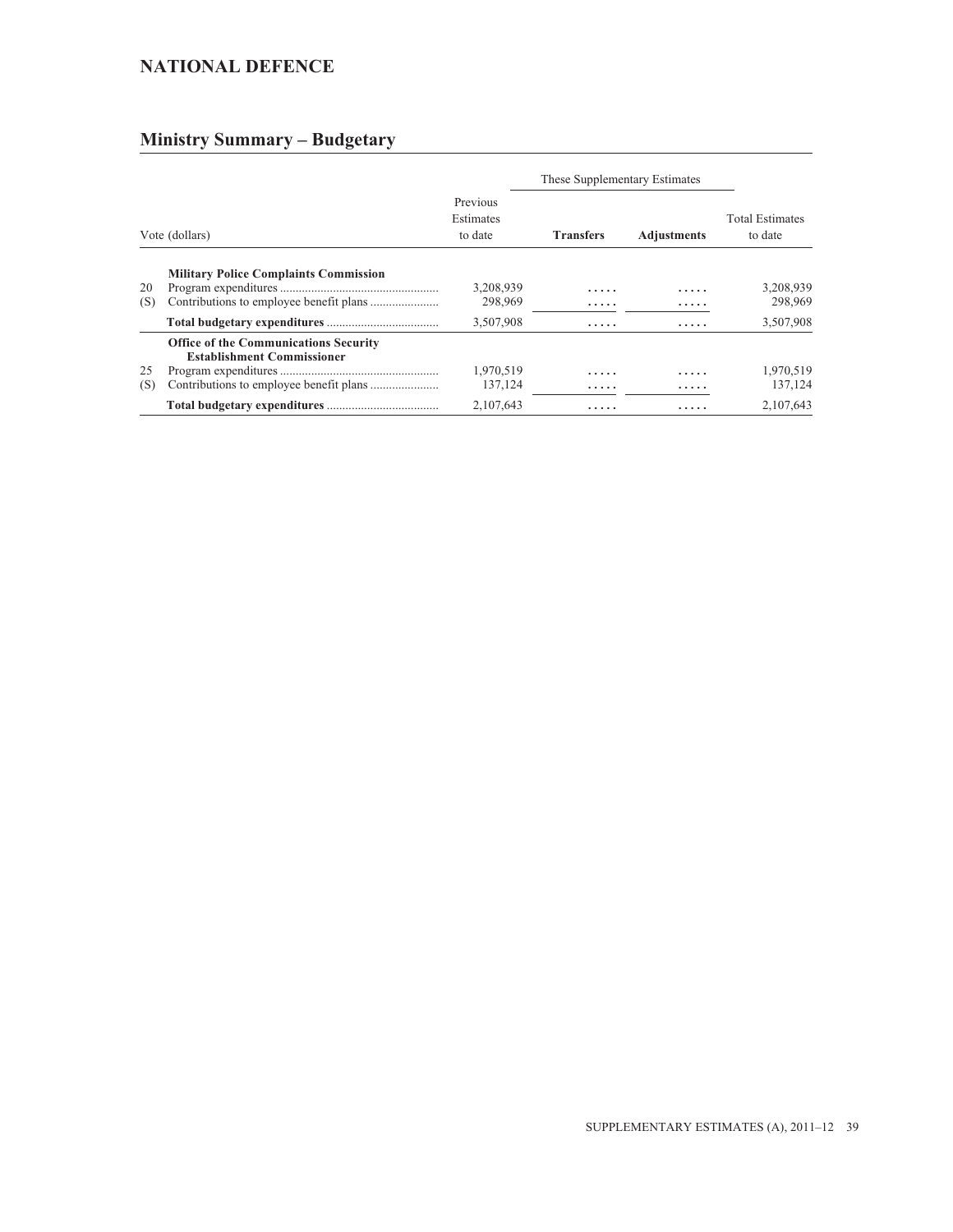# **NATIONAL DEFENCE Department**

### **Explanation of Requirements (thousands of dollars)**

| <b>Voted Appropriations</b>          | Vote 10 |
|--------------------------------------|---------|
|                                      | 2.500   |
| <b>Funds Available</b>               |         |
|                                      | 2.500   |
| <b>These Supplementary Estimates</b> | .       |
|                                      | .       |

### **Explanation of Funds Available (dollars)**

**Vote 10**: \$2,500,000 in total authorities is available within the Vote due to the termination of the Grant for Civil Pensions and Annuities: Mr. R.P. Thompson (\$25,000) and to the temporary offset from a contribution program (\$2,475,000).

| <b>Transfer Payments (dollars)</b> | Voted     | <b>Statutory</b> |  |
|------------------------------------|-----------|------------------|--|
| <b>Grants</b>                      |           |                  |  |
|                                    | 2.500,000 | .                |  |
| <b>Total Gross Grants</b>          | 2,500,000 | .                |  |
|                                    | 2.500,000 | .                |  |
| <b>Net Transfer Payments</b>       | .         | .                |  |

Note: Figures in the "Explanation of Requirements" may not agree with the "Ministry Summary" due to rounding.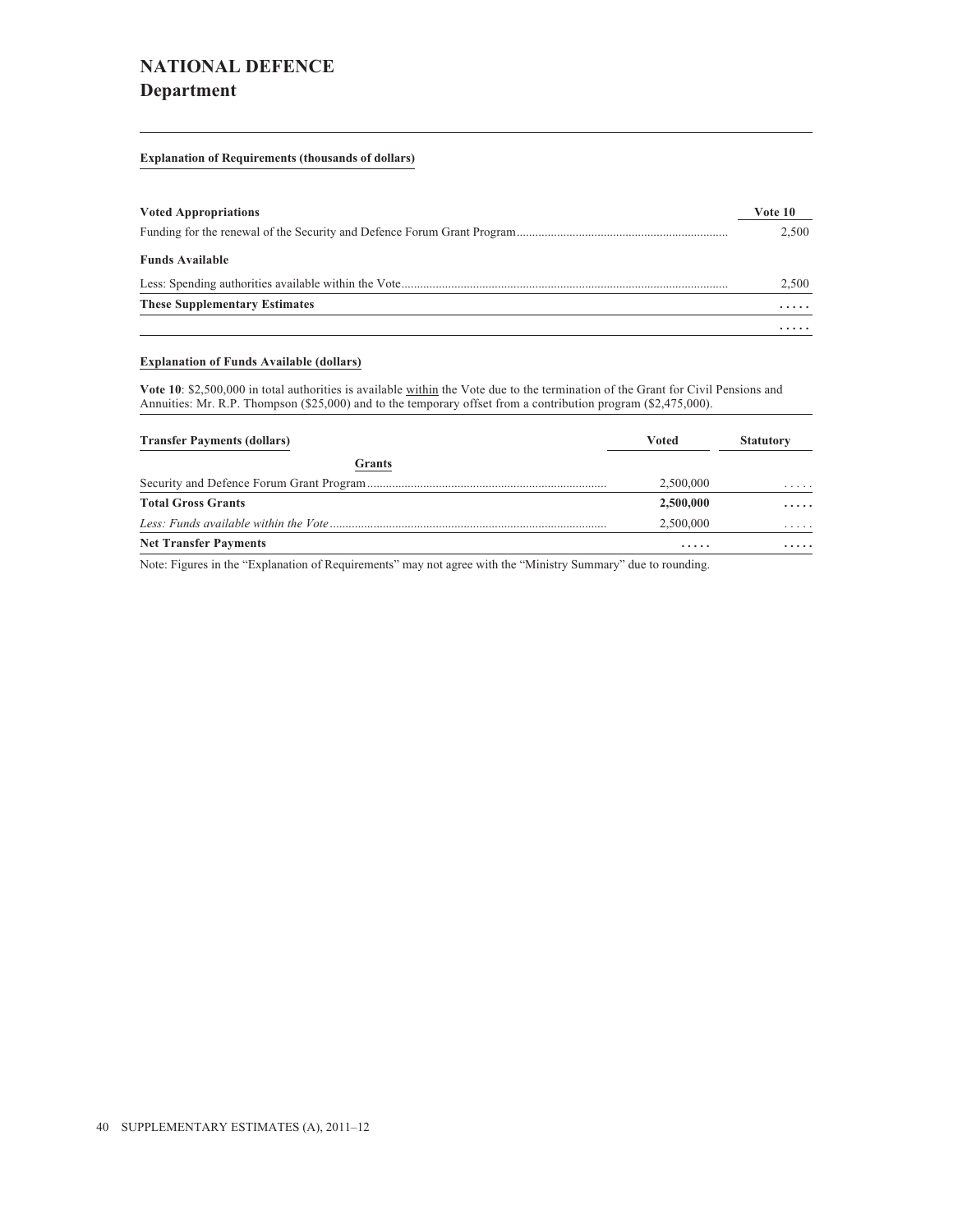## **NATURAL RESOURCES**

|  | <b>Ministry Summary - Budgetary</b> |  |
|--|-------------------------------------|--|
|--|-------------------------------------|--|

|     |                                                                                                                                                                                                                                                                                                                                                                                                                                                                                                                                                                                                                                                                                                                                                                                                                                                                       |                                  | These Supplementary Estimates |                    |                                   |
|-----|-----------------------------------------------------------------------------------------------------------------------------------------------------------------------------------------------------------------------------------------------------------------------------------------------------------------------------------------------------------------------------------------------------------------------------------------------------------------------------------------------------------------------------------------------------------------------------------------------------------------------------------------------------------------------------------------------------------------------------------------------------------------------------------------------------------------------------------------------------------------------|----------------------------------|-------------------------------|--------------------|-----------------------------------|
|     | Vote (dollars)                                                                                                                                                                                                                                                                                                                                                                                                                                                                                                                                                                                                                                                                                                                                                                                                                                                        | Previous<br>Estimates<br>to date | <b>Transfers</b>              | <b>Adjustments</b> | <b>Total Estimates</b><br>to date |
|     |                                                                                                                                                                                                                                                                                                                                                                                                                                                                                                                                                                                                                                                                                                                                                                                                                                                                       |                                  |                               |                    |                                   |
| 1a  | Department<br>Operating expenditures and, pursuant to<br>paragraph $29.1(2)(a)$ of the Financial Administration<br>Act, authority to expend revenues received during the<br>fiscal year from the sale of forestry and information<br>products; licensing, training and certification<br>activities related to the Explosives Act and Explosives<br>Regulations; and from research, consultation, testing,<br>analysis, and administration services as part of the<br>departmental operations and the payment to each<br>member of the Queen's Privy Council for Canada<br>who is a Minister without Portfolio or a Minister of<br>State who does not preside over a Ministry of State of<br>a salary not to exceed the salary paid to Ministers of<br>State who preside over Ministries of State under the<br>Salaries Act, as adjusted pursuant to the Parliament of |                                  |                               |                    |                                   |
|     | Canada Act and pro rata for any period of less than a                                                                                                                                                                                                                                                                                                                                                                                                                                                                                                                                                                                                                                                                                                                                                                                                                 | 569,941,887                      |                               | 129,400,000        | 699, 341, 887                     |
| 5a  |                                                                                                                                                                                                                                                                                                                                                                                                                                                                                                                                                                                                                                                                                                                                                                                                                                                                       | 13,892,000                       |                               | 6,000,000          | 19,892,000                        |
| 10  | The grants listed in the Estimates and contributions                                                                                                                                                                                                                                                                                                                                                                                                                                                                                                                                                                                                                                                                                                                                                                                                                  | 1,267,522,960                    |                               | .                  | 1,267,522,960                     |
| (S) |                                                                                                                                                                                                                                                                                                                                                                                                                                                                                                                                                                                                                                                                                                                                                                                                                                                                       | 58,743,067                       |                               |                    | 58,743,067                        |
| (S) | Minister of Natural Resources - Salary and motor car                                                                                                                                                                                                                                                                                                                                                                                                                                                                                                                                                                                                                                                                                                                                                                                                                  | 77,516                           | .                             | .                  | 77,516                            |
| (S) | Payments to the Newfoundland Offshore Petroleum                                                                                                                                                                                                                                                                                                                                                                                                                                                                                                                                                                                                                                                                                                                                                                                                                       |                                  |                               |                    |                                   |
|     |                                                                                                                                                                                                                                                                                                                                                                                                                                                                                                                                                                                                                                                                                                                                                                                                                                                                       | 1,423,982,000                    | .                             | .                  | 1,423,982,000                     |
| (S) | Payments to the Nova Scotia Offshore Revenue                                                                                                                                                                                                                                                                                                                                                                                                                                                                                                                                                                                                                                                                                                                                                                                                                          |                                  |                               |                    |                                   |
|     |                                                                                                                                                                                                                                                                                                                                                                                                                                                                                                                                                                                                                                                                                                                                                                                                                                                                       | 179,663,000                      | .                             | .                  | 179,663,000                       |
| (S) | Contribution to the Canada/Newfoundland Offshore<br>Contribution to the Canada/Nova Scotia Offshore                                                                                                                                                                                                                                                                                                                                                                                                                                                                                                                                                                                                                                                                                                                                                                   | 6,825,000                        | .                             | .                  | 6,825,000                         |
| (S) |                                                                                                                                                                                                                                                                                                                                                                                                                                                                                                                                                                                                                                                                                                                                                                                                                                                                       | 3,400,000                        | .                             |                    | 3,400,000                         |
| (S) |                                                                                                                                                                                                                                                                                                                                                                                                                                                                                                                                                                                                                                                                                                                                                                                                                                                                       |                                  | .                             | .                  |                                   |
|     |                                                                                                                                                                                                                                                                                                                                                                                                                                                                                                                                                                                                                                                                                                                                                                                                                                                                       | 3,524,047,430                    | .                             | 135,400,000        | 3,659,447,430                     |
|     | <b>Atomic Energy of Canada Limited</b>                                                                                                                                                                                                                                                                                                                                                                                                                                                                                                                                                                                                                                                                                                                                                                                                                                |                                  |                               |                    |                                   |
| 15  | Payments to Atomic Energy of Canada Limited for                                                                                                                                                                                                                                                                                                                                                                                                                                                                                                                                                                                                                                                                                                                                                                                                                       |                                  |                               |                    |                                   |
|     |                                                                                                                                                                                                                                                                                                                                                                                                                                                                                                                                                                                                                                                                                                                                                                                                                                                                       | 102,143,000                      |                               | .                  | 102,143,000                       |
|     |                                                                                                                                                                                                                                                                                                                                                                                                                                                                                                                                                                                                                                                                                                                                                                                                                                                                       | 102,143,000                      | .                             | .                  | 102,143,000                       |
|     | <b>Canadian Nuclear Safety Commission</b>                                                                                                                                                                                                                                                                                                                                                                                                                                                                                                                                                                                                                                                                                                                                                                                                                             |                                  |                               |                    |                                   |
| 20  | Program expenditures, the grants listed in the                                                                                                                                                                                                                                                                                                                                                                                                                                                                                                                                                                                                                                                                                                                                                                                                                        |                                  |                               |                    |                                   |
|     |                                                                                                                                                                                                                                                                                                                                                                                                                                                                                                                                                                                                                                                                                                                                                                                                                                                                       | 26,457,136                       | .                             |                    | 26,457,136                        |
| (S) | Contributions to employee benefit plans<br>(S) Expenditures pursuant to paragraph 29.1(1) of the                                                                                                                                                                                                                                                                                                                                                                                                                                                                                                                                                                                                                                                                                                                                                                      | 3,488,454                        |                               |                    | 3,488,454                         |
|     |                                                                                                                                                                                                                                                                                                                                                                                                                                                                                                                                                                                                                                                                                                                                                                                                                                                                       | 88,317,988                       | .                             | .                  | 88, 317, 988                      |
|     |                                                                                                                                                                                                                                                                                                                                                                                                                                                                                                                                                                                                                                                                                                                                                                                                                                                                       | 118,263,578                      | .                             | .                  | 118,263,578                       |
|     | <b>National Energy Board</b>                                                                                                                                                                                                                                                                                                                                                                                                                                                                                                                                                                                                                                                                                                                                                                                                                                          |                                  |                               |                    |                                   |
| 25  |                                                                                                                                                                                                                                                                                                                                                                                                                                                                                                                                                                                                                                                                                                                                                                                                                                                                       | 52,730,832                       | .                             | .                  | 52,730,832                        |
| (S) |                                                                                                                                                                                                                                                                                                                                                                                                                                                                                                                                                                                                                                                                                                                                                                                                                                                                       | 7,098,618                        | .                             | .                  | 7,098,618                         |
|     |                                                                                                                                                                                                                                                                                                                                                                                                                                                                                                                                                                                                                                                                                                                                                                                                                                                                       | 59,829,450                       | .                             | .                  | 59,829,450                        |
|     | <b>Northern Pipeline Agency</b>                                                                                                                                                                                                                                                                                                                                                                                                                                                                                                                                                                                                                                                                                                                                                                                                                                       |                                  |                               |                    |                                   |
| 30  |                                                                                                                                                                                                                                                                                                                                                                                                                                                                                                                                                                                                                                                                                                                                                                                                                                                                       | 1,203,000                        | .                             | .                  | 1,203,000                         |
| (S) |                                                                                                                                                                                                                                                                                                                                                                                                                                                                                                                                                                                                                                                                                                                                                                                                                                                                       | 125,100                          | .                             | .                  | 125,100                           |
|     |                                                                                                                                                                                                                                                                                                                                                                                                                                                                                                                                                                                                                                                                                                                                                                                                                                                                       | 1,328,100                        | .                             | .                  | 1,328,100                         |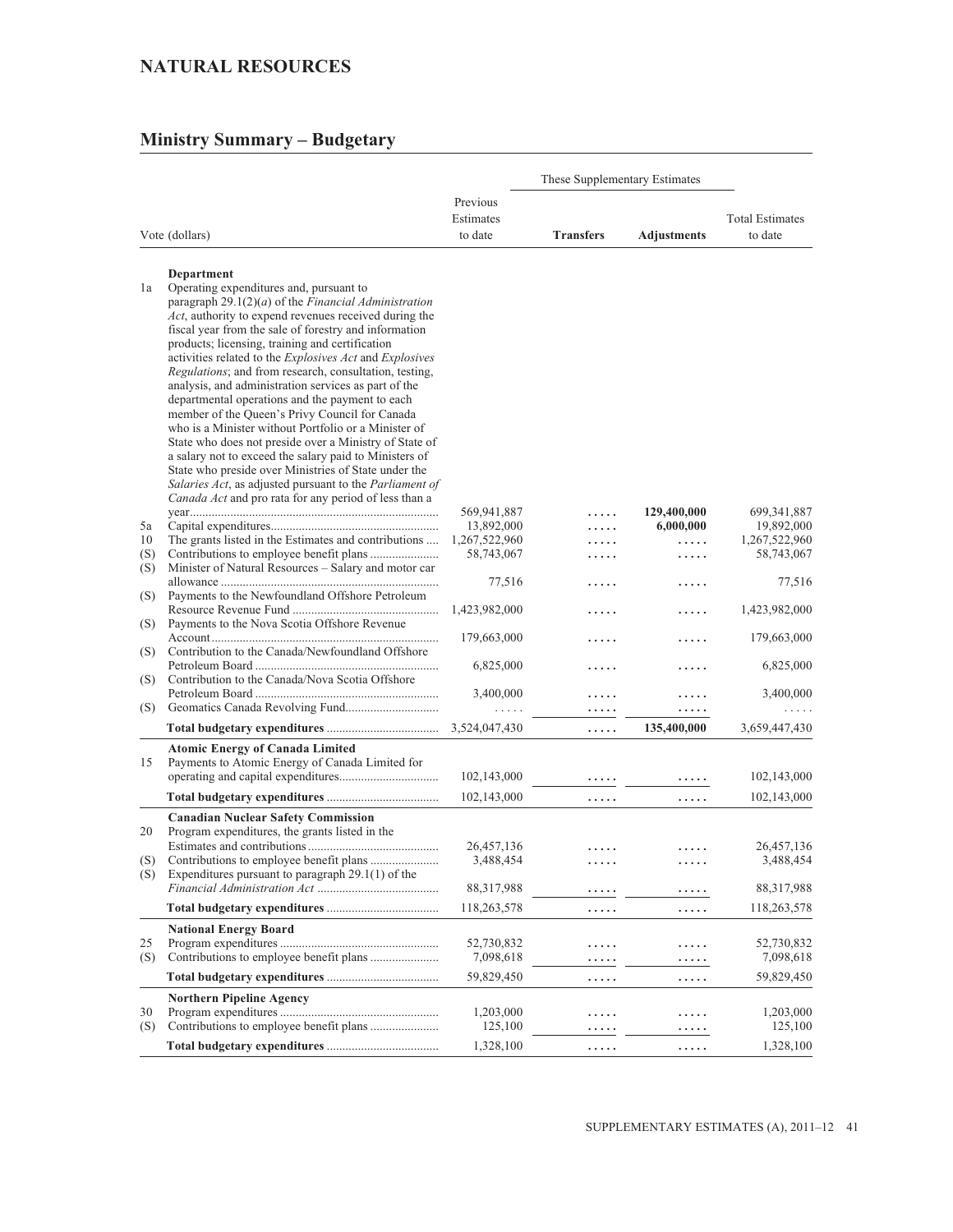# **NATURAL RESOURCES Department**

**Explanation of Requirements (thousands of dollars)**

| <b>Voted Appropriations</b>                                                                                                                                              | Vote 1  | Vote 5 | Total   |
|--------------------------------------------------------------------------------------------------------------------------------------------------------------------------|---------|--------|---------|
| Funding in support of the Nuclear Legacy Liability Program to refine the long-term<br>strategy and continue to control and reduce risks and liabilities at Atomic Energy | 129,400 | .      | 129,400 |
| Funding for the construction of the Canadian Forces Arctic Training Centre in                                                                                            | .       | 6.000  | 6.000   |
| <b>These Supplementary Estimates</b>                                                                                                                                     | 129,400 | 6.000  | 135.400 |

Note: Figures in the "Explanation of Requirements" may not agree with the "Ministry Summary" due to rounding.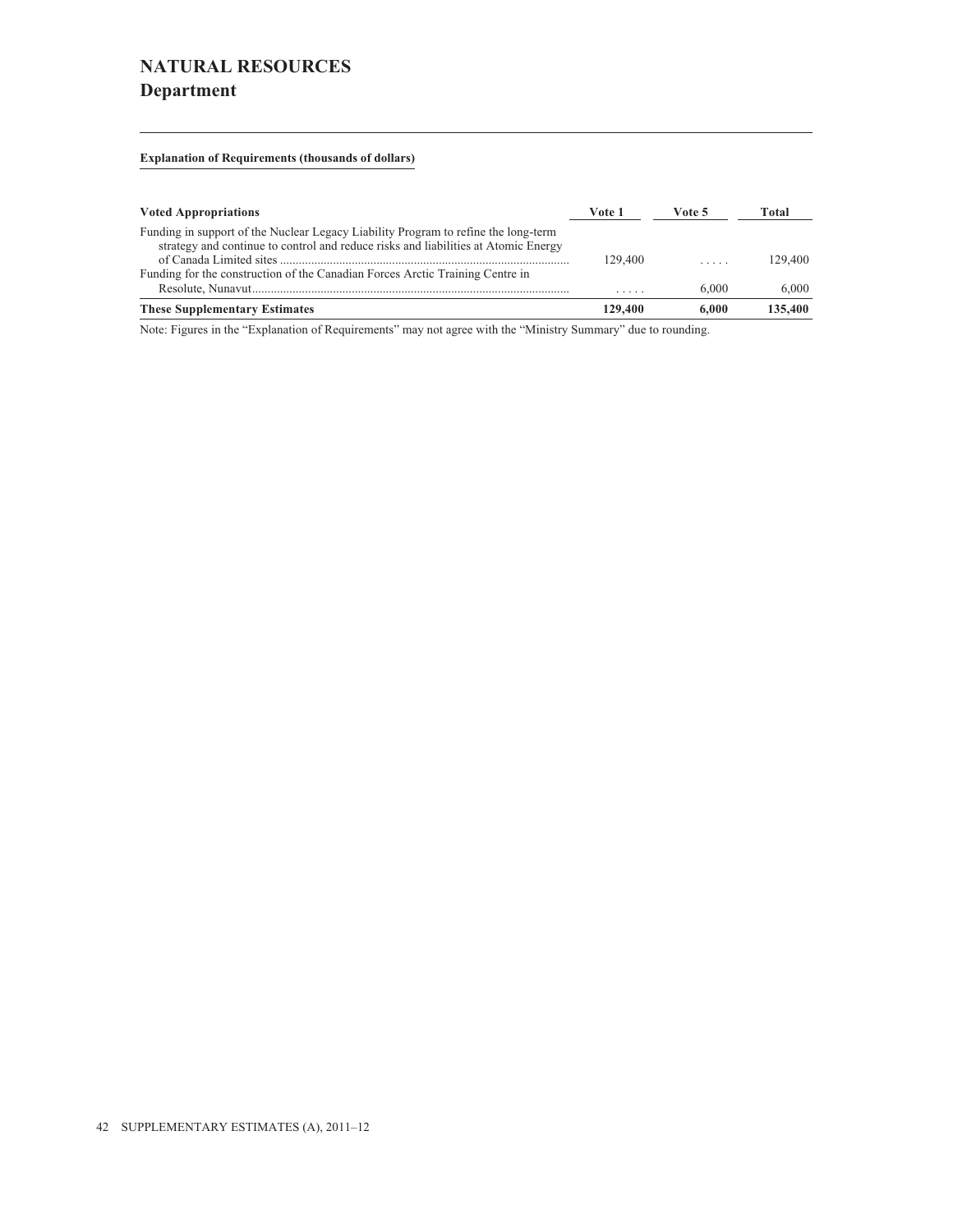## **PUBLIC SAFETY AND EMERGENCY PREPAREDNESS**

|                      |                                                                                                                                                                                                                                                                                                                                                                                                                                                                                                                                                                                    |                                             | These Supplementary Estimates |                    |                                             |
|----------------------|------------------------------------------------------------------------------------------------------------------------------------------------------------------------------------------------------------------------------------------------------------------------------------------------------------------------------------------------------------------------------------------------------------------------------------------------------------------------------------------------------------------------------------------------------------------------------------|---------------------------------------------|-------------------------------|--------------------|---------------------------------------------|
|                      | Vote (dollars)                                                                                                                                                                                                                                                                                                                                                                                                                                                                                                                                                                     | Previous<br>Estimates<br>to date            | <b>Transfers</b>              | <b>Adjustments</b> | <b>Total Estimates</b><br>to date           |
| 1<br>5<br>(S)<br>(S) | Department<br>Operating expenditures and the payment to each<br>member of the Queen's Privy Council for Canada<br>who is a Minister without Portfolio or a Minister of<br>State who does not preside over a Ministry of State of<br>a salary not to exceed the salary paid to Ministers of<br>State who preside over Ministries of State under the<br>Salaries Act, as adjusted pursuant to the Parliament of<br>Canada Act and pro rata for any period of less than a<br>The grants listed in the Estimates and contributions<br>Minister of Public Safety – Salary and motor car | 136,709,360<br>263,561,791<br>14,287,847    |                               |                    | 136,709,360<br>263,561,791<br>14,287,847    |
|                      |                                                                                                                                                                                                                                                                                                                                                                                                                                                                                                                                                                                    | 77,516<br>414,636,514                       | .                             | .                  | 77,516<br>414,636,514                       |
| 10<br>15<br>(S)      | <b>Canada Border Services Agency</b><br>Operating expenditures and, pursuant to paragraph<br>$29.1(2)(a)$ of the Financial Administration Act,<br>authority to expend in the current fiscal year revenues<br>received during the fiscal year related to the border<br>operations of the Canada Border Services Agency:<br>fees for the provision of a service or the use of a<br>facility or for a product, right or privilege; and<br>payments received under contracts entered into by the                                                                                       | 1,551,632,149<br>113,930,488<br>180,893,014 |                               |                    | 1,551,632,149<br>113,930,488<br>180,893,014 |
|                      |                                                                                                                                                                                                                                                                                                                                                                                                                                                                                                                                                                                    | 1,846,455,651                               | .                             | .                  | 1,846,455,651                               |
| 20<br>(S)            | <b>Canadian Security Intelligence Service</b><br>Contributions to employee benefit plans                                                                                                                                                                                                                                                                                                                                                                                                                                                                                           | 460, 353, 651<br>48,678,991<br>509,032,642  | .<br>.                        | .<br>.             | 460, 353, 651<br>48,678,991<br>509,032,642  |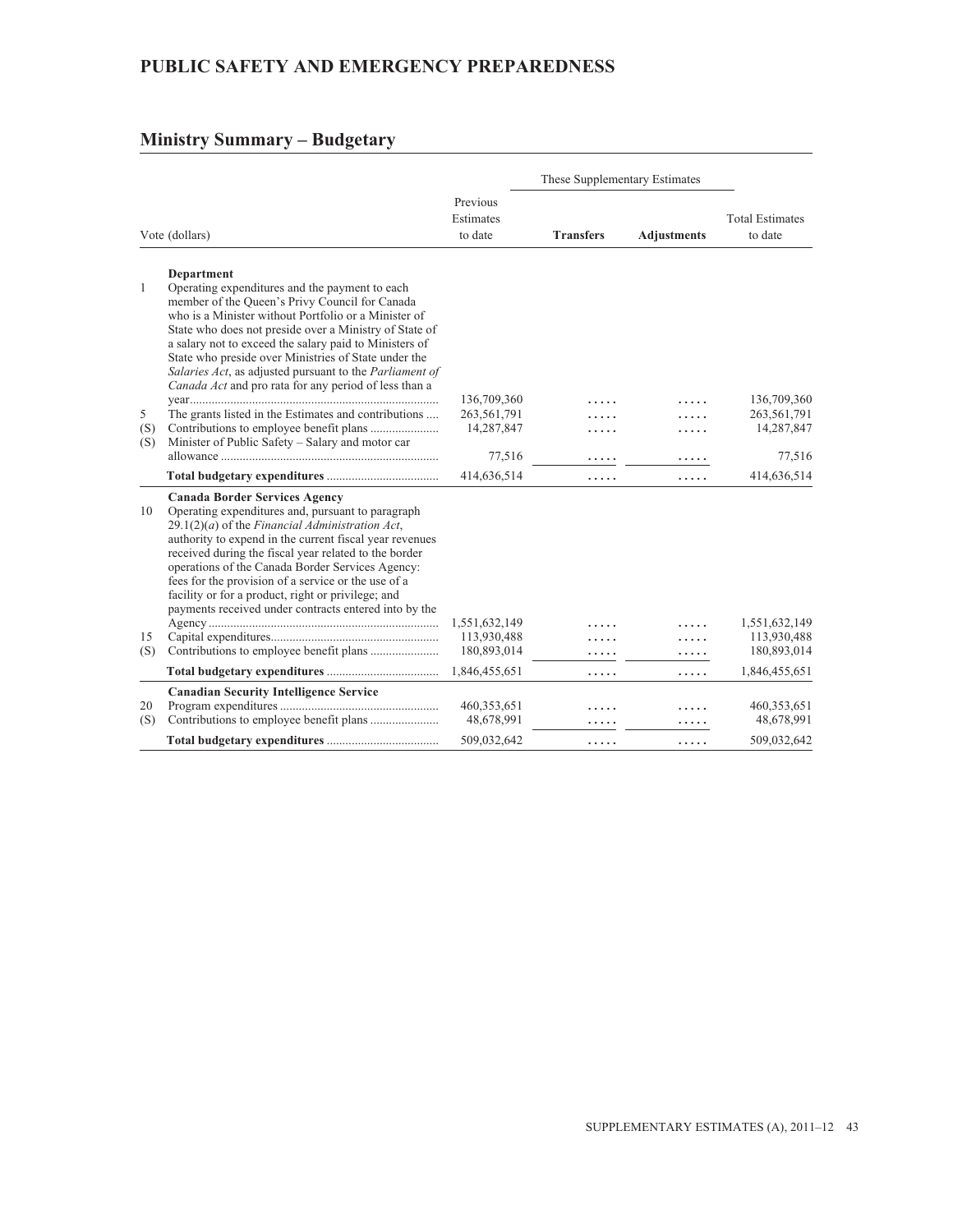## **PUBLIC SAFETY AND EMERGENCY PREPAREDNESS**

|            |                                                                                                                                                                                                                                                                                                                                                                                                                                                                                                                                                                                                                                                                                                                                                                                                                                                                                                                                                                                                                                                                                                                                                                                                                                                                                                  | These Supplementary Estimates          |                  |                    |                                   |
|------------|--------------------------------------------------------------------------------------------------------------------------------------------------------------------------------------------------------------------------------------------------------------------------------------------------------------------------------------------------------------------------------------------------------------------------------------------------------------------------------------------------------------------------------------------------------------------------------------------------------------------------------------------------------------------------------------------------------------------------------------------------------------------------------------------------------------------------------------------------------------------------------------------------------------------------------------------------------------------------------------------------------------------------------------------------------------------------------------------------------------------------------------------------------------------------------------------------------------------------------------------------------------------------------------------------|----------------------------------------|------------------|--------------------|-----------------------------------|
|            | Vote (dollars)                                                                                                                                                                                                                                                                                                                                                                                                                                                                                                                                                                                                                                                                                                                                                                                                                                                                                                                                                                                                                                                                                                                                                                                                                                                                                   | Previous<br>Estimates<br>to date       | <b>Transfers</b> | <b>Adjustments</b> | <b>Total Estimates</b><br>to date |
| 25<br>30   | <b>Correctional Service of Canada</b><br>Operating expenditures, the grants listed in the<br>Estimates, contributions, and<br>(a) authority to pay into the Inmate Welfare Fund<br>revenue derived during the year from projects<br>operated by inmates and financed by that Fund;<br>$(b)$ authority to operate canteens in federal institutions<br>and to deposit revenue from sales into the Inmate<br>Welfare Fund:<br>$(c)$ payments, in accordance with terms and<br>conditions prescribed by the Governor in Council, to<br>or on behalf of discharged inmates who suffer<br>physical disability caused by participation in normal<br>program activity in federal institutions, and to<br>dependants of deceased inmates and ex-inmates<br>whose death resulted from participation in normal<br>program activity in federal institutions; and<br>(d) authority for the Minister of Public Safety, subject<br>to the approval of the Governor in Council, to enter<br>into an agreement with any province for the<br>confinement in institutions of that province of any<br>persons sentenced or committed to a penitentiary, for<br>compensation for the maintenance of such persons<br>and for payment in respect of the construction and<br>Capital expenditures, including payments as | 2,207,945,939                          | .                |                    | 2,207,945,939                     |
| (S)<br>(S) | contributions to<br>$(a)$ aboriginal communities as defined in section 79 of<br>the Corrections and Conditional Release Act in<br>connection with the provision of correctional services<br>pursuant to section 81 of that Act; and<br>$(b)$ non-profit organizations involved in community<br>corrections operations, provinces and municipalities<br>towards construction done by those bodies                                                                                                                                                                                                                                                                                                                                                                                                                                                                                                                                                                                                                                                                                                                                                                                                                                                                                                 | 517,519,000<br>256,391,677<br>$\cdots$ | .                | .                  | 517,519,000<br>256,391,677        |
|            |                                                                                                                                                                                                                                                                                                                                                                                                                                                                                                                                                                                                                                                                                                                                                                                                                                                                                                                                                                                                                                                                                                                                                                                                                                                                                                  | 2,981,856,616                          | .                | .                  | 2,981,856,616                     |
| 35         | <b>National Parole Board</b><br>Program expenditures and, pursuant to paragraph<br>$29.1(2)(a)$ of the Financial Administration Act,<br>authority to expend revenues received in a fiscal year,<br>and to offset expenditures incurred in the fiscal year<br>arising from the provision of services to process<br>pardon applications for persons convicted of offences                                                                                                                                                                                                                                                                                                                                                                                                                                                                                                                                                                                                                                                                                                                                                                                                                                                                                                                          | 43,219,791                             | .                | .                  | 43,219,791                        |
| (S)        |                                                                                                                                                                                                                                                                                                                                                                                                                                                                                                                                                                                                                                                                                                                                                                                                                                                                                                                                                                                                                                                                                                                                                                                                                                                                                                  | 6,014,876                              | .                | .                  | 6,014,876                         |
|            |                                                                                                                                                                                                                                                                                                                                                                                                                                                                                                                                                                                                                                                                                                                                                                                                                                                                                                                                                                                                                                                                                                                                                                                                                                                                                                  | 49,234,667                             | .                | .                  | 49,234,667                        |
| 40<br>(S)  | Office of the Correctional Investigator                                                                                                                                                                                                                                                                                                                                                                                                                                                                                                                                                                                                                                                                                                                                                                                                                                                                                                                                                                                                                                                                                                                                                                                                                                                          | 3,780,465<br>537,427                   | .<br>.           | .<br>.             | 3,780,465<br>537,427              |
|            |                                                                                                                                                                                                                                                                                                                                                                                                                                                                                                                                                                                                                                                                                                                                                                                                                                                                                                                                                                                                                                                                                                                                                                                                                                                                                                  | 4,317,892                              | .                | .                  | 4,317,892                         |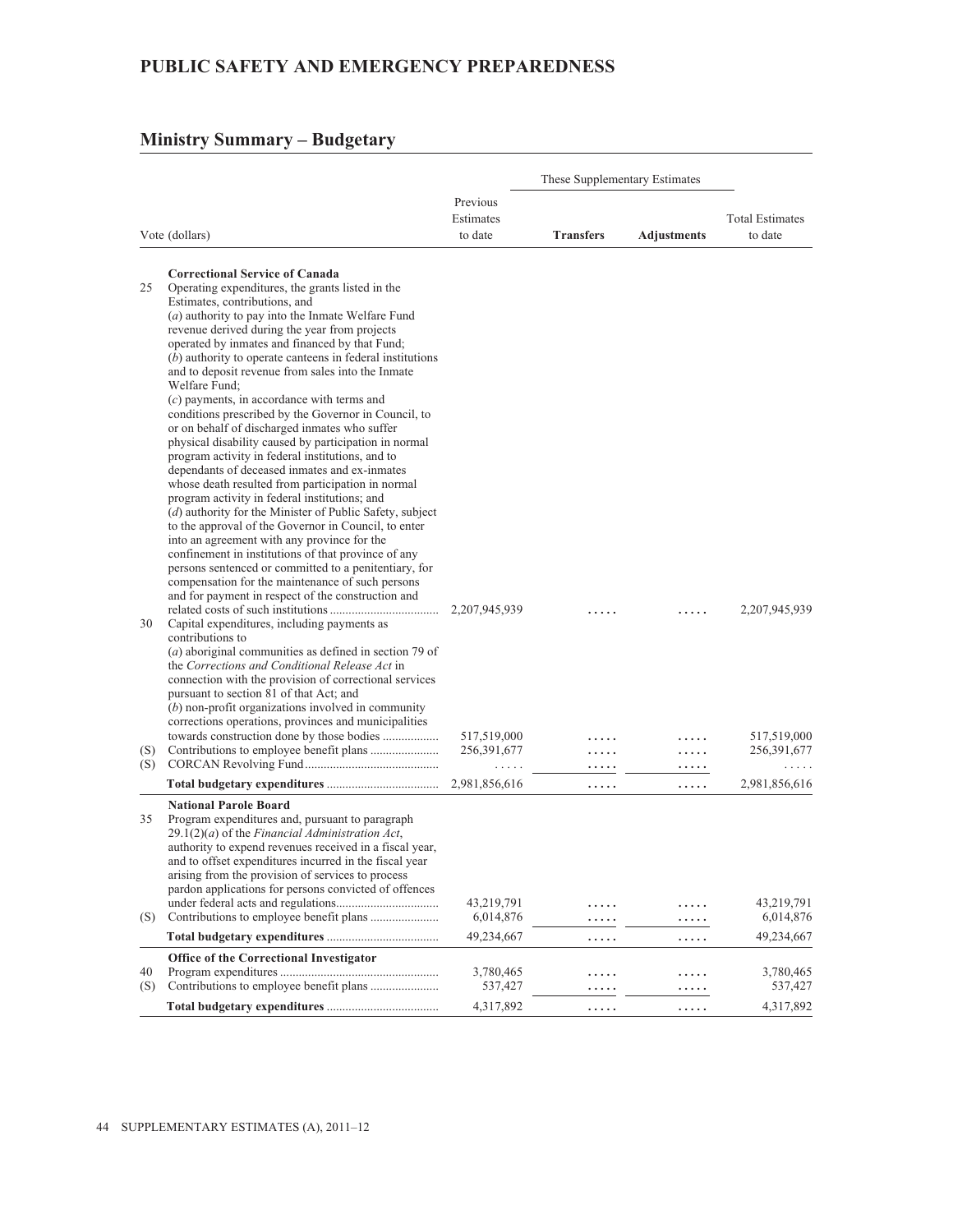## **PUBLIC SAFETY AND EMERGENCY PREPAREDNESS**

|     |                                                                                                                                                                        |                                  | These Supplementary Estimates |                    |                                   |
|-----|------------------------------------------------------------------------------------------------------------------------------------------------------------------------|----------------------------------|-------------------------------|--------------------|-----------------------------------|
|     | Vote (dollars)                                                                                                                                                         | Previous<br>Estimates<br>to date | <b>Transfers</b>              | <b>Adjustments</b> | <b>Total Estimates</b><br>to date |
|     | <b>Royal Canadian Mounted Police</b>                                                                                                                                   |                                  |                               |                    |                                   |
| 45  | Operating expenditures, and pursuant to<br>paragraph $29.1(2)(a)$ of the <i>Financial Administration</i><br>Act, authority to expend revenues received during the      |                                  |                               |                    |                                   |
|     |                                                                                                                                                                        | 2,009,383,982                    |                               |                    | 2,009,383,982                     |
| 50  |                                                                                                                                                                        | 279,359,403                      |                               |                    | 279,359,403                       |
| 55  | The grants listed in the Estimates and contributions,<br>provided that the amount listed for any grant may be<br>increased or decreased subject to the approval of the |                                  |                               |                    |                                   |
|     |                                                                                                                                                                        | 120,362,517                      |                               |                    | 120, 362, 517                     |
| (S) |                                                                                                                                                                        | 91,276,888                       |                               |                    | 91,276,888                        |
| (S) | Pensions and other employee benefits – Members of                                                                                                                      |                                  |                               |                    |                                   |
|     |                                                                                                                                                                        | 365, 107, 552                    |                               |                    | 365, 107, 552                     |
| (S) | Pensions under the Royal Canadian Mounted Police<br>Pension Continuation Act (R.S.C., 1970, c. R-10)                                                                   | 17,500,000                       |                               |                    | 17,500,000                        |
|     |                                                                                                                                                                        | 2,882,990,342                    | .                             | .                  | 2,882,990,342                     |
|     | <b>Royal Canadian Mounted Police External Review</b><br>Committee                                                                                                      |                                  |                               |                    |                                   |
| 60  |                                                                                                                                                                        | 1,287,893                        |                               |                    | 1,287,893                         |
| (S) |                                                                                                                                                                        | 181,574                          |                               |                    | 181,574                           |
|     |                                                                                                                                                                        | 1,469,467                        | .                             | .                  | 1,469,467                         |
|     | <b>Royal Canadian Mounted Police Public</b><br><b>Complaints Commission</b>                                                                                            |                                  |                               |                    |                                   |
|     |                                                                                                                                                                        | 4,822,531                        |                               | 2,660,673          | 7,483,204                         |
| (S) |                                                                                                                                                                        | 589,215                          |                               |                    | 589,215                           |
|     |                                                                                                                                                                        | 5,411,746                        | .                             | 2,660,673          | 8,072,419                         |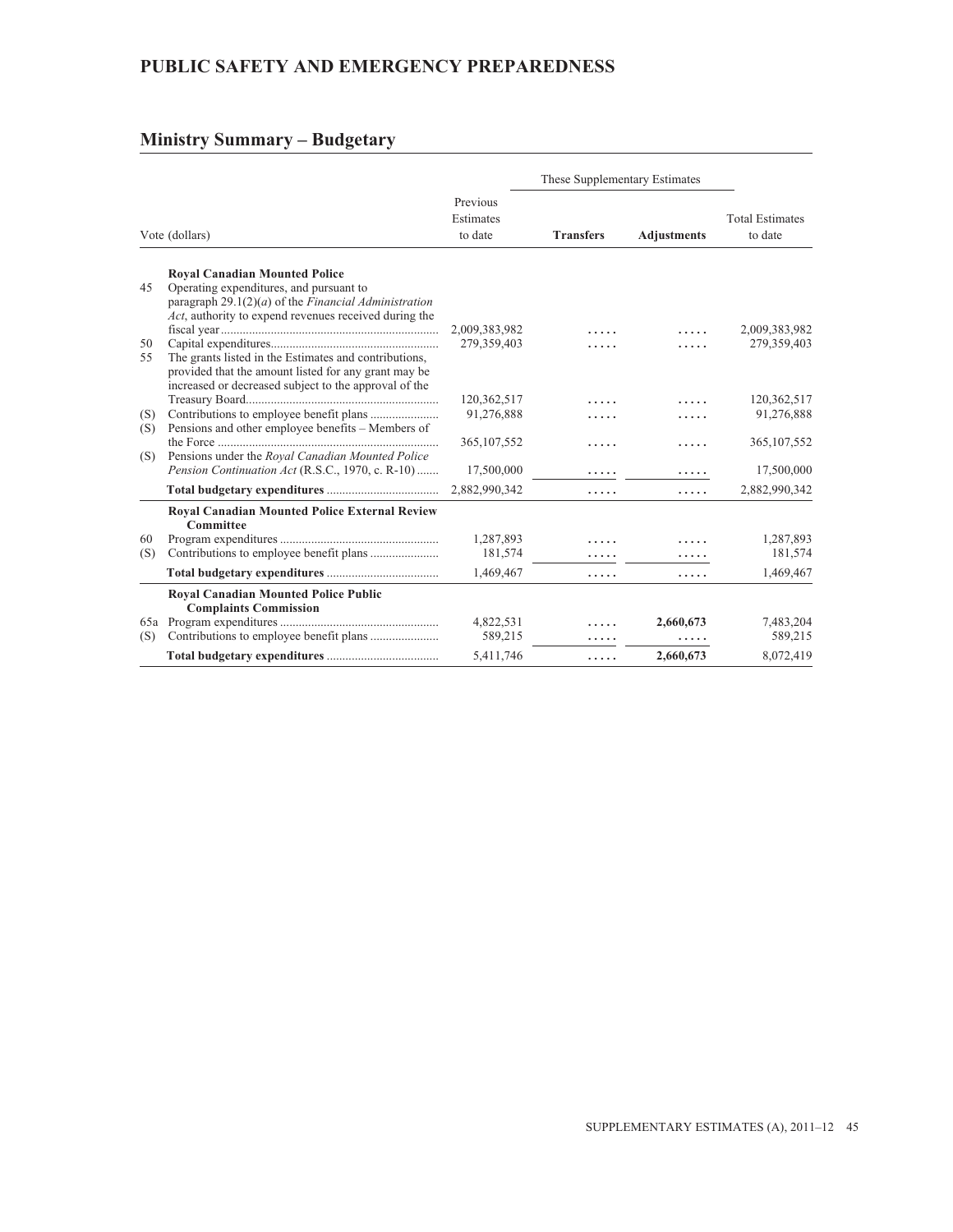# **PUBLIC SAFETY AND EMERGENCY PREPAREDNESS Royal Canadian Mounted Police Public Complaints Commission**

**Explanation of Requirements (thousands of dollars)**

| <b>Voted Appropriations</b> | Vote 65 |
|-----------------------------|---------|
|                             | 2.661   |

Note: Figures in the "Explanation of Requirements" may not agree with the "Ministry Summary" due to rounding.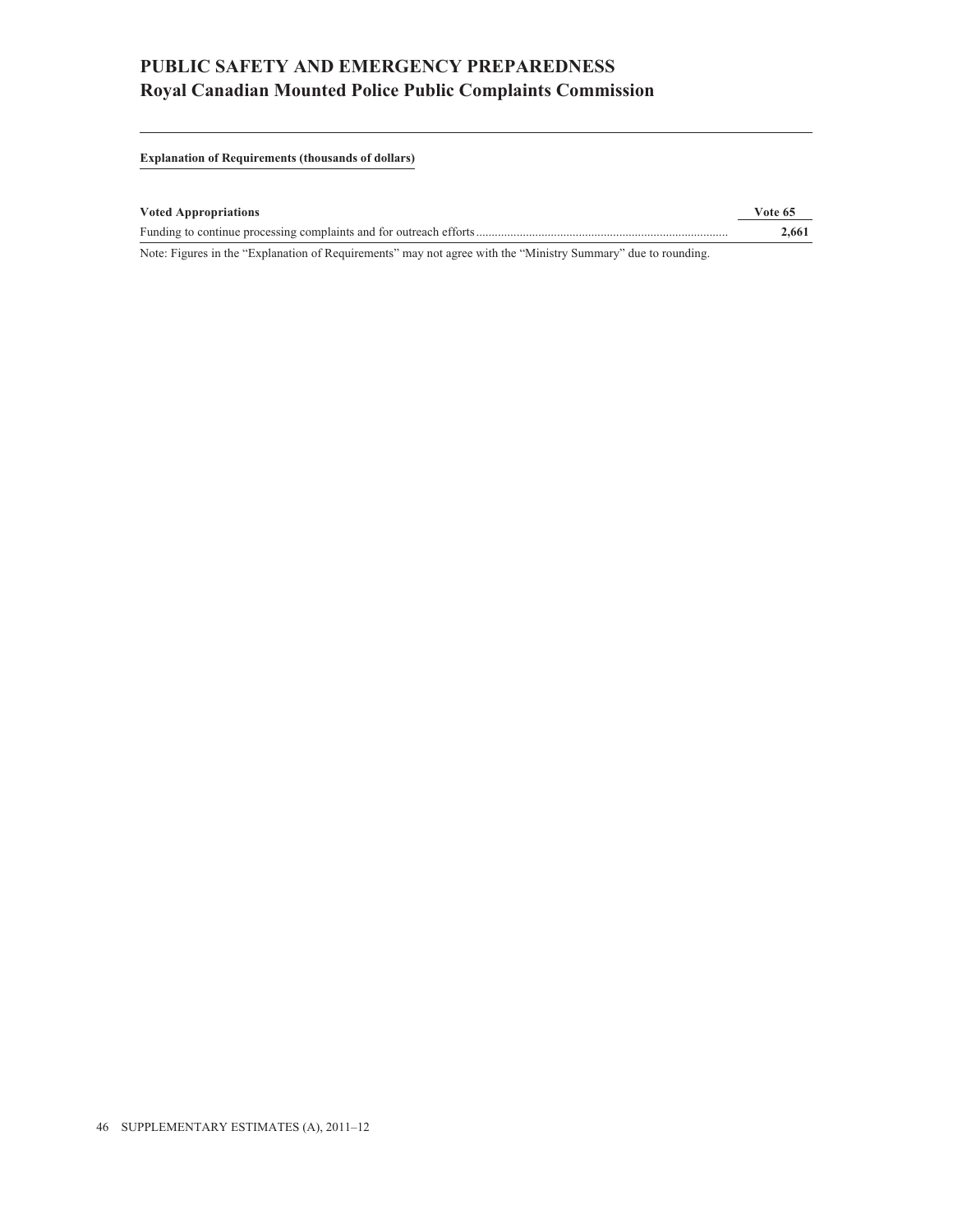## **PUBLIC WORKS AND GOVERNMENT SERVICES**

|            |                                                                                                                                                                                                                                                                                                                                                                                                                                                                                                                                                                                                                                                                                                                                                                                                                                                                                   |                                  | These Supplementary Estimates |                    |                                   |
|------------|-----------------------------------------------------------------------------------------------------------------------------------------------------------------------------------------------------------------------------------------------------------------------------------------------------------------------------------------------------------------------------------------------------------------------------------------------------------------------------------------------------------------------------------------------------------------------------------------------------------------------------------------------------------------------------------------------------------------------------------------------------------------------------------------------------------------------------------------------------------------------------------|----------------------------------|-------------------------------|--------------------|-----------------------------------|
|            | Vote (dollars)                                                                                                                                                                                                                                                                                                                                                                                                                                                                                                                                                                                                                                                                                                                                                                                                                                                                    | Previous<br>Estimates<br>to date | <b>Transfers</b>              | <b>Adjustments</b> | <b>Total Estimates</b><br>to date |
| 1<br>5     | Operating expenditures for the provision of<br>accommodation, common and central services<br>including recoverable expenditures on behalf of the<br>Canada Pension Plan, the Employment Insurance Act<br>and the Seized Property Management Act; authority to<br>spend revenues received during the fiscal year arising<br>from accommodation and central and common<br>services in respect of these services and the payment<br>to each member of the Queen's Privy Council for<br>Canada who is a Minister without Portfolio or a<br>Minister of State who does not preside over a<br>Ministry of State of a salary not to exceed the salary<br>paid to Ministers of State who preside over Ministries<br>of State under the Salaries Act, as adjusted pursuant<br>to the Parliament of Canada Act and pro rata for any<br>Capital expenditures including expenditures on works | 2,117,845,756                    |                               |                    | 2,117,845,756                     |
|            | other than federal property and authority to reimburse<br>tenants of federal property for improvements<br>authorized by the Minister of Public Works and                                                                                                                                                                                                                                                                                                                                                                                                                                                                                                                                                                                                                                                                                                                          |                                  |                               |                    |                                   |
| 6a         | Translation Bureau Revolving Fund - In accordance<br>with section 29.1 of the Financial Administration Act,<br>to increase from \$10,000,000 to \$20,000,000,<br>effective April 1, 2011, the amount by which the<br>aggregate of expenditures made for the purpose of the<br>fund, established by Vote 23d, Appropriation Act                                                                                                                                                                                                                                                                                                                                                                                                                                                                                                                                                    | 344,511,826                      | .                             |                    | 344,511,826                       |
|            | <i>No. 4, 1994–95, may exceed the revenues</i>                                                                                                                                                                                                                                                                                                                                                                                                                                                                                                                                                                                                                                                                                                                                                                                                                                    | $\alpha$ , $\alpha$ , $\alpha$   |                               | 1                  | 1                                 |
| 10         |                                                                                                                                                                                                                                                                                                                                                                                                                                                                                                                                                                                                                                                                                                                                                                                                                                                                                   | 5,210,000                        |                               |                    | 5.210.000                         |
| (S)<br>(S) | Contributions to employee benefit plans<br>Minister of Public Works and Government Services -                                                                                                                                                                                                                                                                                                                                                                                                                                                                                                                                                                                                                                                                                                                                                                                     | 99,871,902                       | .                             | .                  | 99,871,902                        |
|            |                                                                                                                                                                                                                                                                                                                                                                                                                                                                                                                                                                                                                                                                                                                                                                                                                                                                                   | 77,516                           |                               |                    | 77,516                            |
| (S)<br>(S) | Telecommunications and Informatics Common                                                                                                                                                                                                                                                                                                                                                                                                                                                                                                                                                                                                                                                                                                                                                                                                                                         | 10,000,000                       | .                             | .                  | 10,000,000                        |
|            |                                                                                                                                                                                                                                                                                                                                                                                                                                                                                                                                                                                                                                                                                                                                                                                                                                                                                   | 6,200,000                        |                               |                    | 6,200,000                         |
| (S)        |                                                                                                                                                                                                                                                                                                                                                                                                                                                                                                                                                                                                                                                                                                                                                                                                                                                                                   | 3,082,000                        |                               |                    | 3,082,000                         |
| (S)        | Real Property Disposition Revolving Fund                                                                                                                                                                                                                                                                                                                                                                                                                                                                                                                                                                                                                                                                                                                                                                                                                                          | (4,854,000)                      | .                             | .                  | (4,854,000)                       |
| (S)<br>(S) | Consulting and Audit Canada Revolving Fund<br>Payment in lieu of taxes to municipalities and other                                                                                                                                                                                                                                                                                                                                                                                                                                                                                                                                                                                                                                                                                                                                                                                | (198, 850)                       | .                             | .                  | (198, 850)                        |
|            |                                                                                                                                                                                                                                                                                                                                                                                                                                                                                                                                                                                                                                                                                                                                                                                                                                                                                   |                                  |                               |                    |                                   |
| (S)        |                                                                                                                                                                                                                                                                                                                                                                                                                                                                                                                                                                                                                                                                                                                                                                                                                                                                                   |                                  | .                             |                    |                                   |
|            |                                                                                                                                                                                                                                                                                                                                                                                                                                                                                                                                                                                                                                                                                                                                                                                                                                                                                   | 2,581,746,150                    | .                             | 1                  | 2,581,746,151                     |

# **Ministry Summary – Budgetary**

Note: Public Works and Government Services has an additional statutory item entitled "Defence Production Revolving Fund'' which is not displayed in the Supplementary Estimates as there is no planned activity forecasted against this fund.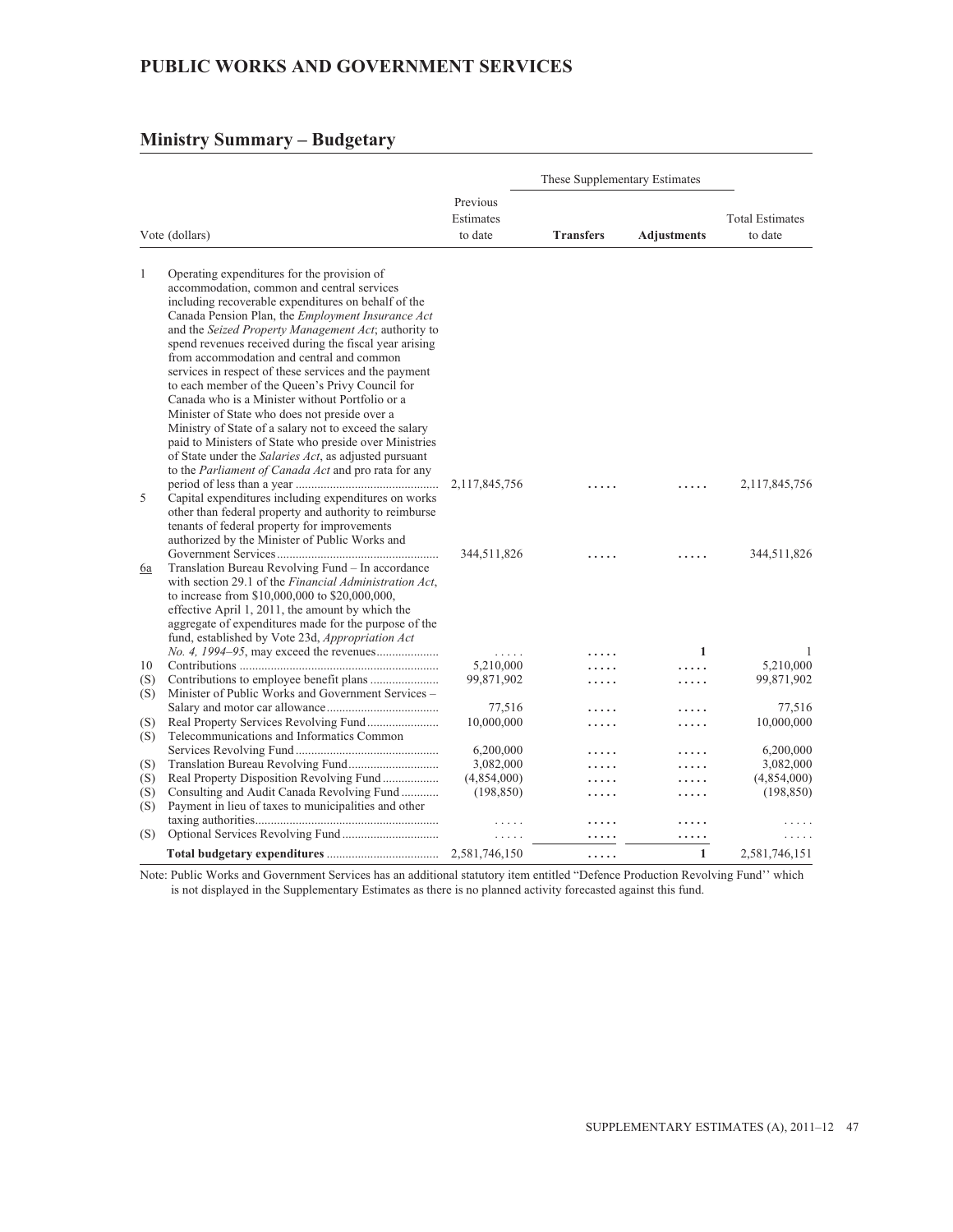## **PUBLIC WORKS AND GOVERNMENT SERVICES**

#### **Explanation of Requirements (thousands of dollars)**

### **Voted Appropriations Vote 6**

Translation Bureau Revolving Fund – In accordance with Section 29.1 of the *Financial Administration Act*, to increase from \$10,000,000 to \$20,000,000, effective April 1, 2011, the amount by which the aggregate of expenditures made for the purpose of the fund, established by Vote 23d, *Appropriation Act No. 4, 1994–95*, may exceed the revenues ...................................................................................................................................................... **.....**

Note: Figures in the "Explanation of Requirements" may not agree with the "Ministry Summary" due to rounding.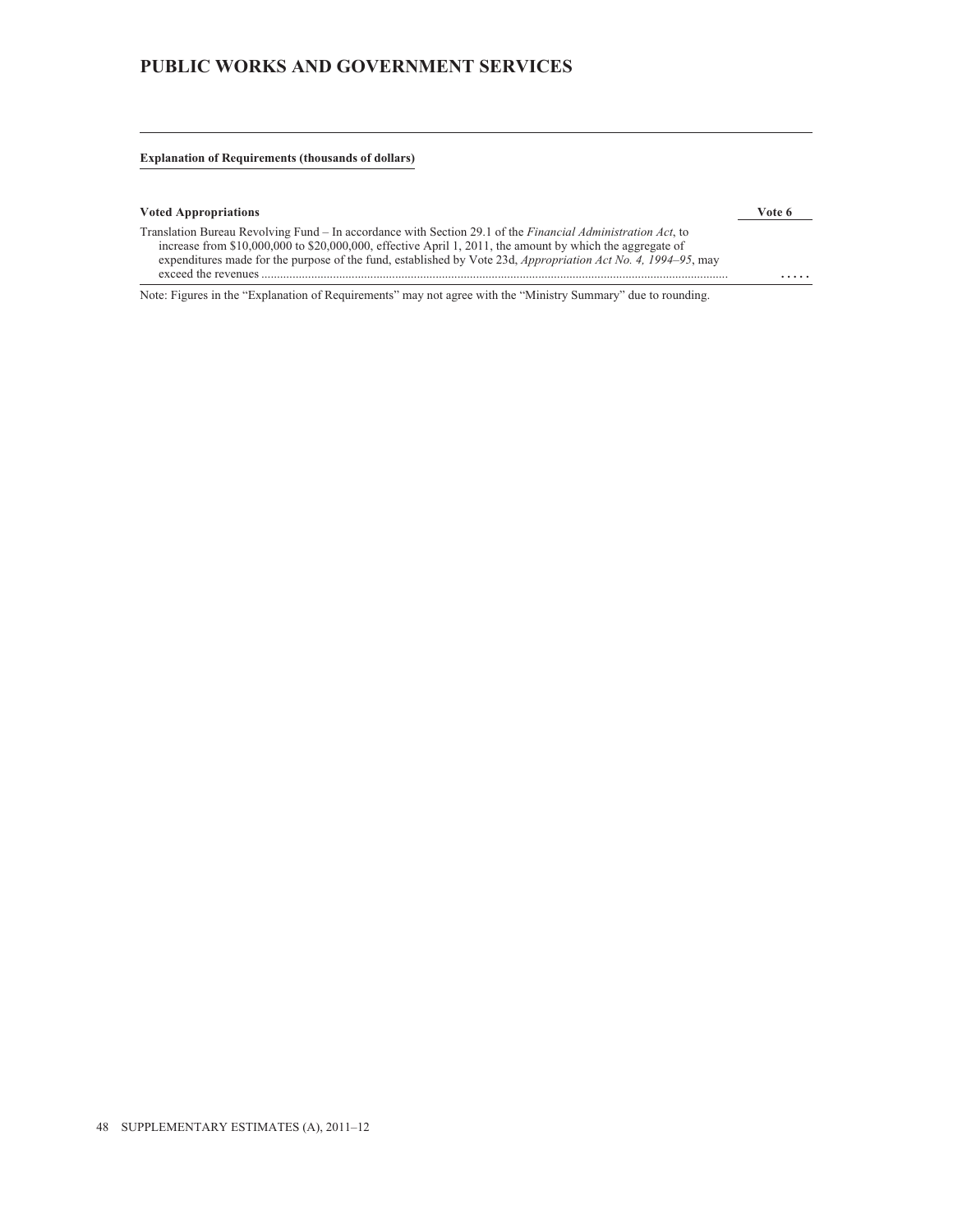|  | <b>Ministry Summary - Budgetary</b> |  |
|--|-------------------------------------|--|
|--|-------------------------------------|--|

|              |                                                                                                                  | These Supplementary Estimates    |                  |                    |                                   |
|--------------|------------------------------------------------------------------------------------------------------------------|----------------------------------|------------------|--------------------|-----------------------------------|
|              | Vote (dollars)                                                                                                   | Previous<br>Estimates<br>to date | <b>Transfers</b> | <b>Adjustments</b> | <b>Total Estimates</b><br>to date |
|              |                                                                                                                  |                                  |                  |                    |                                   |
|              | Department                                                                                                       |                                  |                  |                    |                                   |
| $\mathbf{1}$ | Operating expenditures, and<br>$(a)$ authority to make expenditures on other than                                |                                  |                  |                    |                                   |
|              | federal property in the course of or arising out of the                                                          |                                  |                  |                    |                                   |
|              | exercise of jurisdiction in aeronautics;                                                                         |                                  |                  |                    |                                   |
|              | $(b)$ authority for the payment of commissions for                                                               |                                  |                  |                    |                                   |
|              | revenue collection pursuant to the Aeronautics Act;                                                              |                                  |                  |                    |                                   |
|              | (c) pursuant to paragraph $29.1(2)(a)$ of the <i>Financial</i>                                                   |                                  |                  |                    |                                   |
|              | Administration Act, authority to expend revenue                                                                  |                                  |                  |                    |                                   |
|              | received during the fiscal year; and<br>(d) the payment to each member of the Queen's Privy                      |                                  |                  |                    |                                   |
|              | Council for Canada who is a Minister without                                                                     |                                  |                  |                    |                                   |
|              | Portfolio or a Minister of State who does not preside                                                            |                                  |                  |                    |                                   |
|              | over a Ministry of State of a salary not to exceed the                                                           |                                  |                  |                    |                                   |
|              | salary paid to Ministers of State who preside over                                                               |                                  |                  |                    |                                   |
|              | Ministries of State under the Salaries Act, as adjusted<br>pursuant to the Parliament of Canada Act and pro rata |                                  |                  |                    |                                   |
|              |                                                                                                                  | 549,895,362                      |                  |                    | 549,895,362                       |
| 5            | Capital expenditures including contributions to                                                                  |                                  |                  |                    |                                   |
|              | provinces or municipalities or local or private                                                                  |                                  |                  |                    |                                   |
|              | authorities towards construction done by those bodies.                                                           | 95, 157, 250                     |                  |                    | 95,157,250                        |
| 10           | The grants listed in the Estimates and contributions                                                             | 669,077,485                      | .                | .                  | 669,077,485                       |
|              | 17a Pursuant to section 24.1 of the Financial<br>Administration Act, to forgive certain debts and                |                                  |                  |                    |                                   |
|              | accrued interest due to Her Majesty in Right of                                                                  |                                  |                  |                    |                                   |
|              | Canada amounting to \$22,646,108 relating to the                                                                 |                                  |                  |                    |                                   |
|              |                                                                                                                  | .                                |                  | 22,646,108         | 22,646,108                        |
| (S)          |                                                                                                                  | 74,380,197                       |                  | .                  | 74,380,197                        |
| (S)          | Minister of Transport, Infrastructure and                                                                        |                                  |                  |                    |                                   |
| (S)          | Communities - Salary and motor car allowance<br>Payments in respect of St. Lawrence Seaway                       | 77,516                           |                  | .                  | 77,516                            |
|              | agreements under the Canada Marine Act                                                                           |                                  |                  |                    |                                   |
|              |                                                                                                                  | 79,593,000                       |                  | .                  | 79,593,000                        |
| (S)          | Northumberland Strait Crossing Subsidy Payment                                                                   |                                  |                  |                    |                                   |
|              | under the Northumberland Strait Crossing Act                                                                     |                                  |                  |                    |                                   |
|              |                                                                                                                  | 58,974,669                       |                  |                    | 58,974,669                        |
| (S)          | Payments to the Canadian National Railway<br>Company in respect of the termination of the                        |                                  |                  |                    |                                   |
|              | collection of tolls on the Victoria Bridge, Montreal                                                             |                                  |                  |                    |                                   |
|              | and for rehabilitation work on the roadway portion of                                                            |                                  |                  |                    |                                   |
|              | the Bridge (Vote 107, Appropriation Act No. 5, 1963,                                                             |                                  |                  |                    |                                   |
|              |                                                                                                                  | 3,300,000                        | .                | .                  | 3,300,000                         |
| (S)          |                                                                                                                  | 2,000                            | .                | $\cdots\cdots$     | 2,000                             |
|              |                                                                                                                  |                                  | .                | 22,646,108         | 1,553,103,587                     |
|              | <b>Canada Post Corporation</b>                                                                                   |                                  |                  |                    |                                   |
| 15           | Payments to the Canada Post Corporation for special                                                              | 22,210,000                       |                  |                    | 22,210,000                        |
|              |                                                                                                                  |                                  | .                | $\cdots\cdots$     |                                   |
|              |                                                                                                                  | 22,210,000                       | .                | .                  | 22,210,000                        |
| 20           | <b>Canadian Air Transport Security Authority</b><br>Payments to the Canadian Air Transport Security              |                                  |                  |                    |                                   |
|              | Authority for operating and capital expenditures                                                                 | 582,727,000                      |                  |                    | 582,727,000                       |
|              |                                                                                                                  | 582,727,000                      |                  |                    | 582,727,000                       |
|              |                                                                                                                  |                                  | .                | .                  |                                   |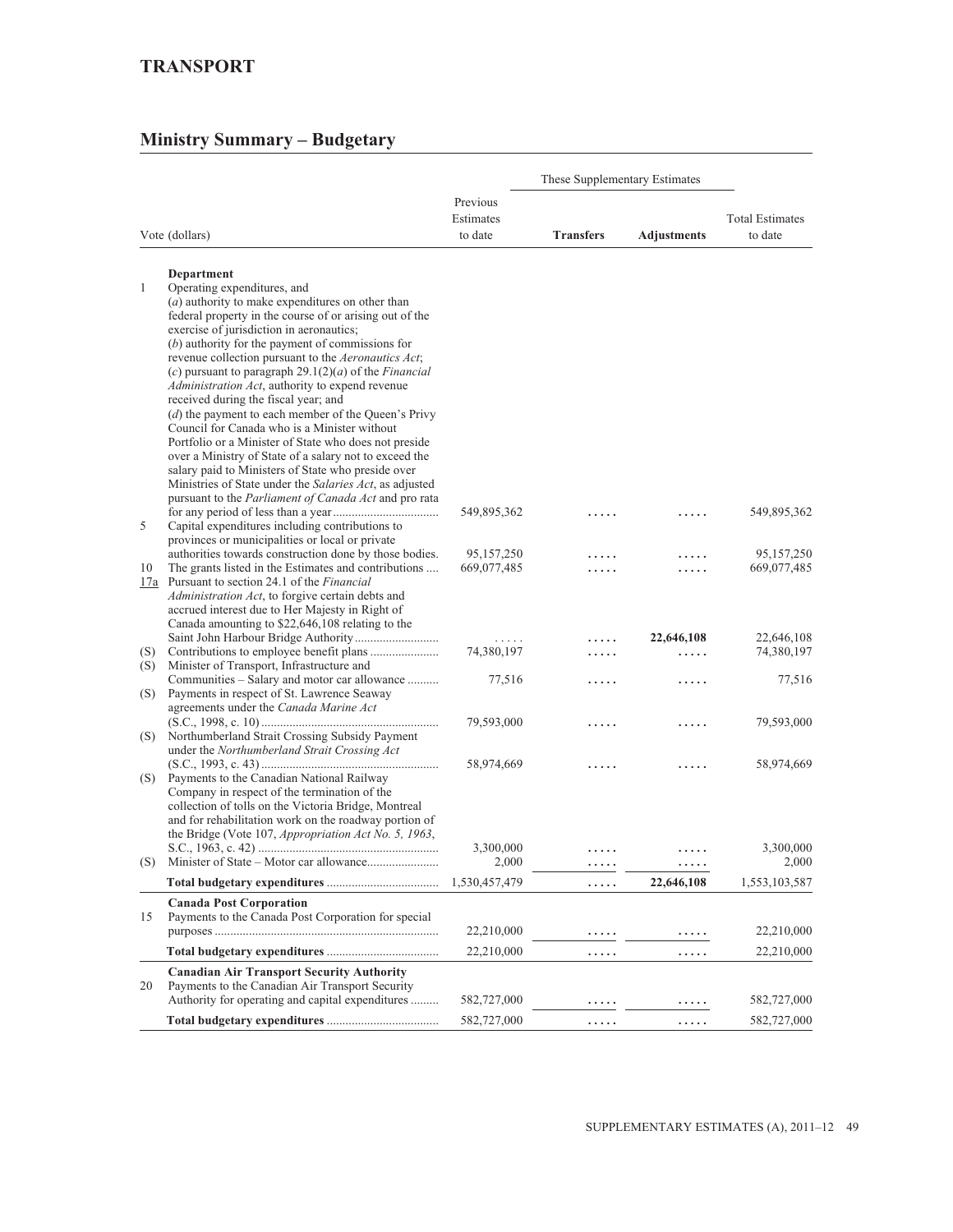|            |                                                                                                                                                                                                                                                                                                                                                                                                                                                                                                                                                                     |                                  | These Supplementary Estimates |                          |                                   |
|------------|---------------------------------------------------------------------------------------------------------------------------------------------------------------------------------------------------------------------------------------------------------------------------------------------------------------------------------------------------------------------------------------------------------------------------------------------------------------------------------------------------------------------------------------------------------------------|----------------------------------|-------------------------------|--------------------------|-----------------------------------|
|            | Vote (dollars)                                                                                                                                                                                                                                                                                                                                                                                                                                                                                                                                                      | Previous<br>Estimates<br>to date | <b>Transfers</b>              | <b>Adjustments</b>       | <b>Total Estimates</b><br>to date |
|            |                                                                                                                                                                                                                                                                                                                                                                                                                                                                                                                                                                     |                                  |                               |                          |                                   |
| 25         | <b>Canadian Transportation Agency</b>                                                                                                                                                                                                                                                                                                                                                                                                                                                                                                                               | 23,806,376                       |                               |                          | 23,806,376                        |
| (S)        |                                                                                                                                                                                                                                                                                                                                                                                                                                                                                                                                                                     | 3,565,688                        |                               |                          | 3,565,688                         |
|            |                                                                                                                                                                                                                                                                                                                                                                                                                                                                                                                                                                     | 27,372,064                       | .                             | .                        | 27,372,064                        |
| 30         | <b>Federal Bridge Corporation Limited</b><br>Payments to the Federal Bridge Corporation Limited                                                                                                                                                                                                                                                                                                                                                                                                                                                                     | 64,699,000                       |                               |                          | 64,699,000                        |
|            |                                                                                                                                                                                                                                                                                                                                                                                                                                                                                                                                                                     | 64,699,000                       | .                             | .                        | 64,699,000                        |
| 35         | Marine Atlantic Inc.<br>Payments to Marine Atlantic Inc. in respect of<br>(a) the costs of the management of the Company,<br>payments for capital purposes and for transportation<br>activities including the following water transportation<br>services pursuant to contracts with Her Majesty:<br>Newfoundland ferries and terminals; and<br>(b) payments made by the Company of the costs<br>incurred for the provision of early retirement benefits,<br>severance and other benefits where such costs result<br>from employee cutbacks or the discontinuance or |                                  |                               |                          |                                   |
|            |                                                                                                                                                                                                                                                                                                                                                                                                                                                                                                                                                                     | 200,585,000                      | .                             | .                        | 200,585,000                       |
|            |                                                                                                                                                                                                                                                                                                                                                                                                                                                                                                                                                                     | 200,585,000                      | .                             | .                        | 200,585,000                       |
| 40         | <b>National Capital Commission</b><br>Payments to the National Capital Commission for<br>45a Payments to the National Capital Commission for                                                                                                                                                                                                                                                                                                                                                                                                                        | 78,398,834<br>28,473,000         | .<br>.                        | .<br>3,490,000           | 78,398,834<br>31,963,000          |
|            |                                                                                                                                                                                                                                                                                                                                                                                                                                                                                                                                                                     | 106,871,834                      | .                             | 3,490,000                | 110,361,834                       |
|            | <b>Office of Infrastructure of Canada</b>                                                                                                                                                                                                                                                                                                                                                                                                                                                                                                                           |                                  |                               |                          |                                   |
| 50         |                                                                                                                                                                                                                                                                                                                                                                                                                                                                                                                                                                     | 50,031,062                       |                               | .                        | 50,031,062                        |
| 55         |                                                                                                                                                                                                                                                                                                                                                                                                                                                                                                                                                                     | 4,693,333,359                    | .                             | .                        | 4,693,333,359                     |
| (S)        |                                                                                                                                                                                                                                                                                                                                                                                                                                                                                                                                                                     | 5,038,042                        | .                             | .                        | 5,038,042                         |
| (S)<br>(S) | Provincial – Territorial Infrastructure Base Funding                                                                                                                                                                                                                                                                                                                                                                                                                                                                                                                | 70,117,555                       | .                             | .                        | 70,117,555                        |
|            |                                                                                                                                                                                                                                                                                                                                                                                                                                                                                                                                                                     | 62,652,000                       | .                             | .                        | 62,652,000                        |
|            |                                                                                                                                                                                                                                                                                                                                                                                                                                                                                                                                                                     | 4,881,172,018                    | .                             | .                        | 4,881,172,018                     |
|            | The Jacques Cartier and Champlain Bridges<br>Incorporated<br>60a Payments to the Jacques Cartier and Champlain<br>Bridges Inc. to be applied in payment of the excess of<br>the expenditures over the revenues of the Corporation<br>(exclusive of depreciation on capital structures and<br>reserves) in the operation of the Jacques Cartier,<br>Champlain and Honoré Mercier Bridges, a portion of<br>the Bonaventure Autoroute, the Pont-Champlain<br>Jetty, and Melocheville Tunnel, Montreal                                                                  | 98,944,000<br>98,944,000         | .<br>.                        | 31,808,000<br>31,808,000 | 130,752,000<br>130,752,000        |
|            | <b>Transportation Appeal Tribunal of Canada</b>                                                                                                                                                                                                                                                                                                                                                                                                                                                                                                                     |                                  |                               |                          |                                   |
| 65         |                                                                                                                                                                                                                                                                                                                                                                                                                                                                                                                                                                     | 1,284,898                        |                               |                          | 1,284,898                         |
| (S)        |                                                                                                                                                                                                                                                                                                                                                                                                                                                                                                                                                                     | 129,762                          | .                             | .                        | 129,762                           |
|            |                                                                                                                                                                                                                                                                                                                                                                                                                                                                                                                                                                     | 1,414,660                        | .                             | .                        | 1,414,660                         |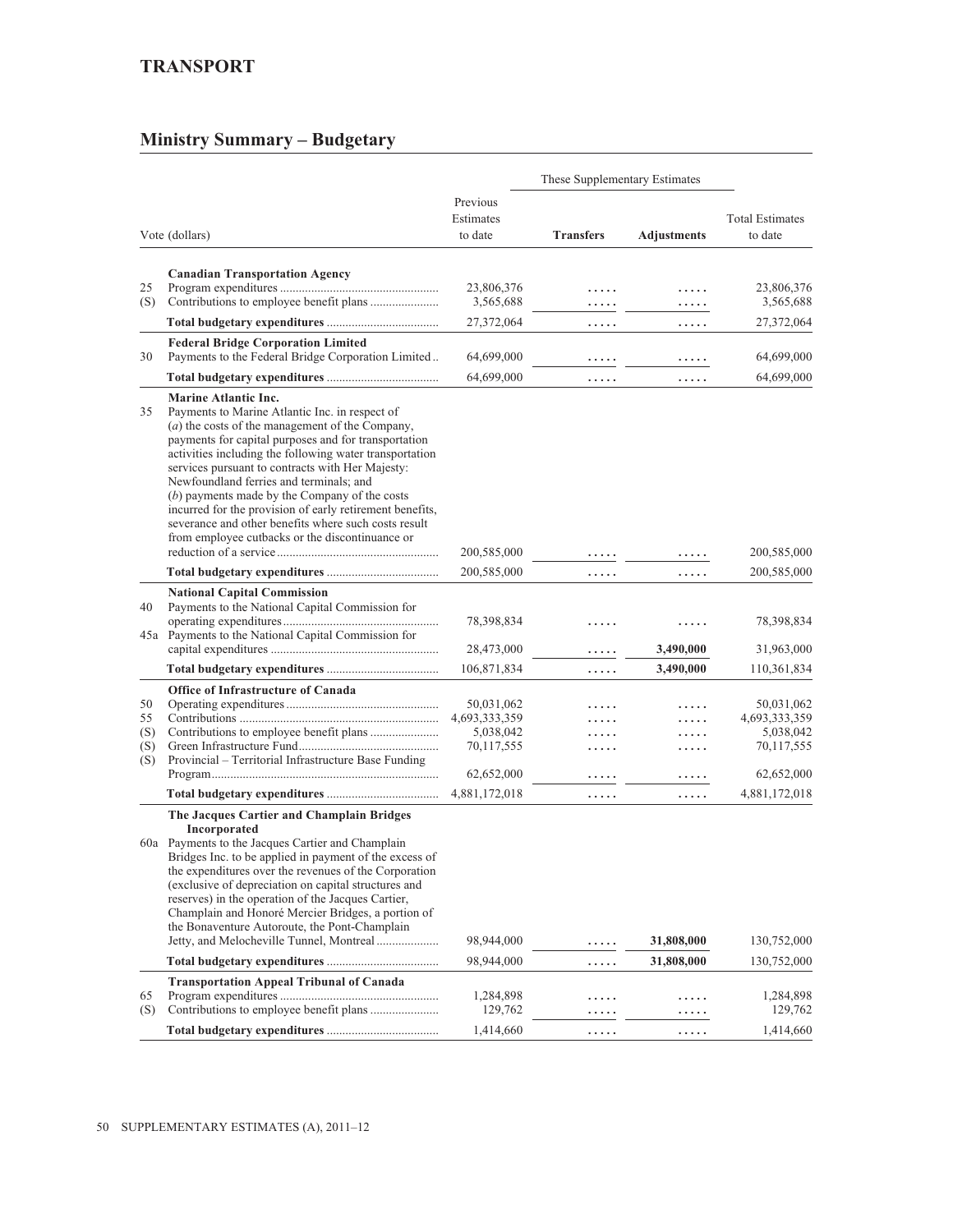# **TRANSPORT**

|     |                                                                                                                                                                                                                                                                                                                                                                         |                                  | These Supplementary Estimates |                    |                                   |  |
|-----|-------------------------------------------------------------------------------------------------------------------------------------------------------------------------------------------------------------------------------------------------------------------------------------------------------------------------------------------------------------------------|----------------------------------|-------------------------------|--------------------|-----------------------------------|--|
|     | Vote (dollars)                                                                                                                                                                                                                                                                                                                                                          | Previous<br>Estimates<br>to date | <b>Transfers</b>              | <b>Adjustments</b> | <b>Total Estimates</b><br>to date |  |
| 70a | VIA Rail Canada Inc.<br>Payments to VIA Rail Canada Inc. in respect of the<br>costs of the management of the Company, payments<br>for capital purposes and payments for the provision of<br>rail passenger services in Canada in accordance with<br>contracts entered into pursuant to subparagraph $(c)(i)$<br>of Transport Vote 52d, <i>Appropriation Act No. 1</i> , | 458,309,000                      | .                             | 48,000,000         | 506,309,000                       |  |
|     |                                                                                                                                                                                                                                                                                                                                                                         | 458,309,000                      | .                             | 48,000,000         | 506,309,000                       |  |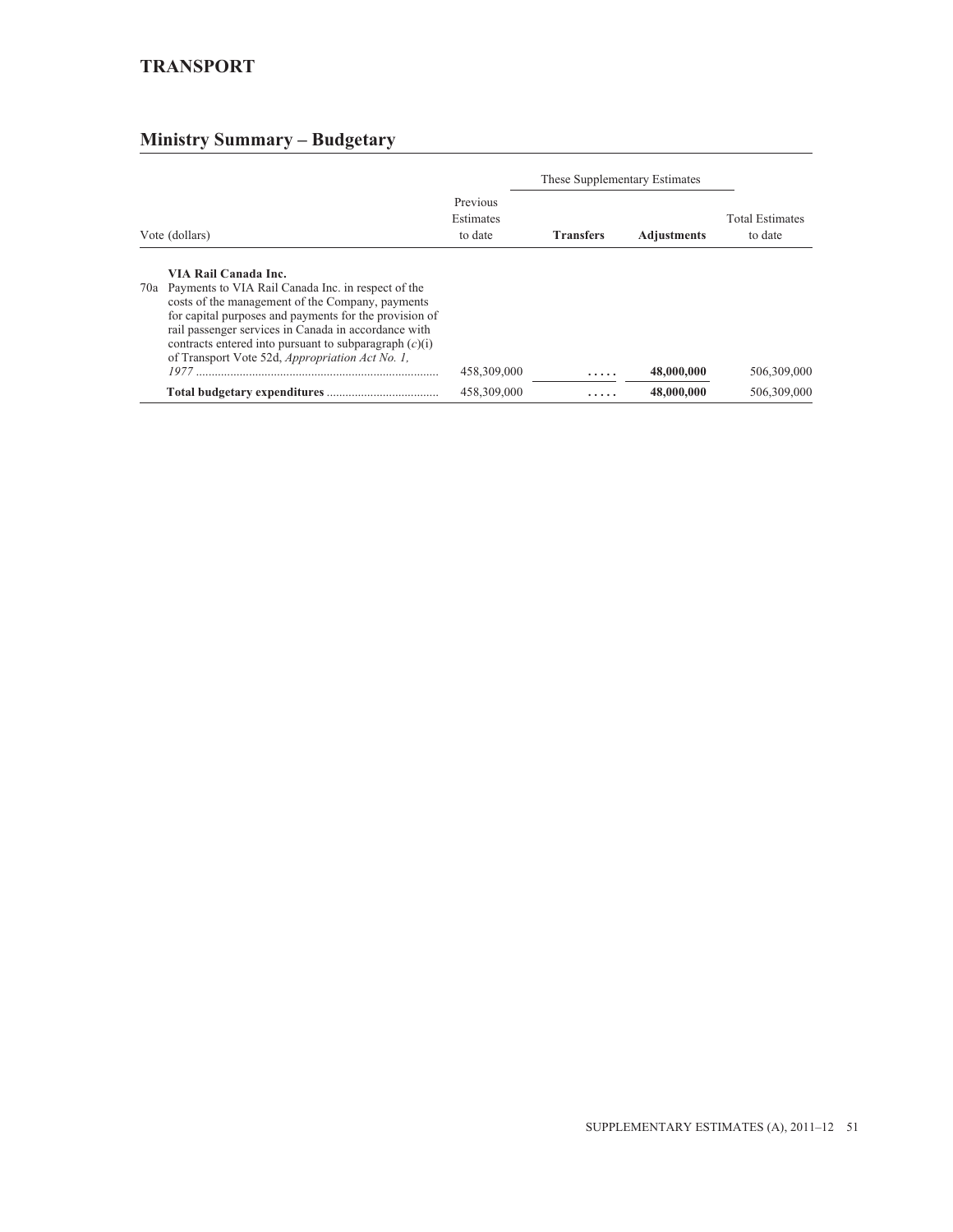### **Explanation of Requirements (thousands of dollars)**

| <b>Voted Appropriations</b>                                                                                   | Vote 17 |
|---------------------------------------------------------------------------------------------------------------|---------|
|                                                                                                               | 22,646  |
| Note: Figures in the "Explanation of Requirements" may not agree with the "Ministry Summary" due to rounding. |         |

## **National Capital Commission**

### **Explanation of Requirements (thousands of dollars)**

| <b>Voted Appropriations</b>                                                                                      | Vote 45 |
|------------------------------------------------------------------------------------------------------------------|---------|
| Funding from the Infrastructure Stimulus Fund to complete the rehabilitation, upgrade and replacement of various | 3.490   |
| Note: Figures in the "Explanation of Requirements" may not agree with the "Ministry Summary" due to rounding.    |         |

## **The Jacques Cartier and Champlain Bridges Incorporated**

| <b>Explanation of Requirements (thousands of dollars)</b>                                                     |         |
|---------------------------------------------------------------------------------------------------------------|---------|
| <b>Voted Appropriations</b>                                                                                   | Vote 60 |
| Funding for urgent safety repairs, asset preservation and preparatory work on asset replacement including the | 31,808  |

Note: Figures in the "Explanation of Requirements" may not agree with the "Ministry Summary" due to rounding.

## **VIA Rail Canada Inc.**

### **Explanation of Requirements (thousands of dollars)**

| <b>Voted Appropriations</b>                                                                                   | Vote 70 |
|---------------------------------------------------------------------------------------------------------------|---------|
|                                                                                                               | 48,000  |
| Note: Figures in the "Explanation of Requirements" may not agree with the "Ministry Summary" due to rounding. |         |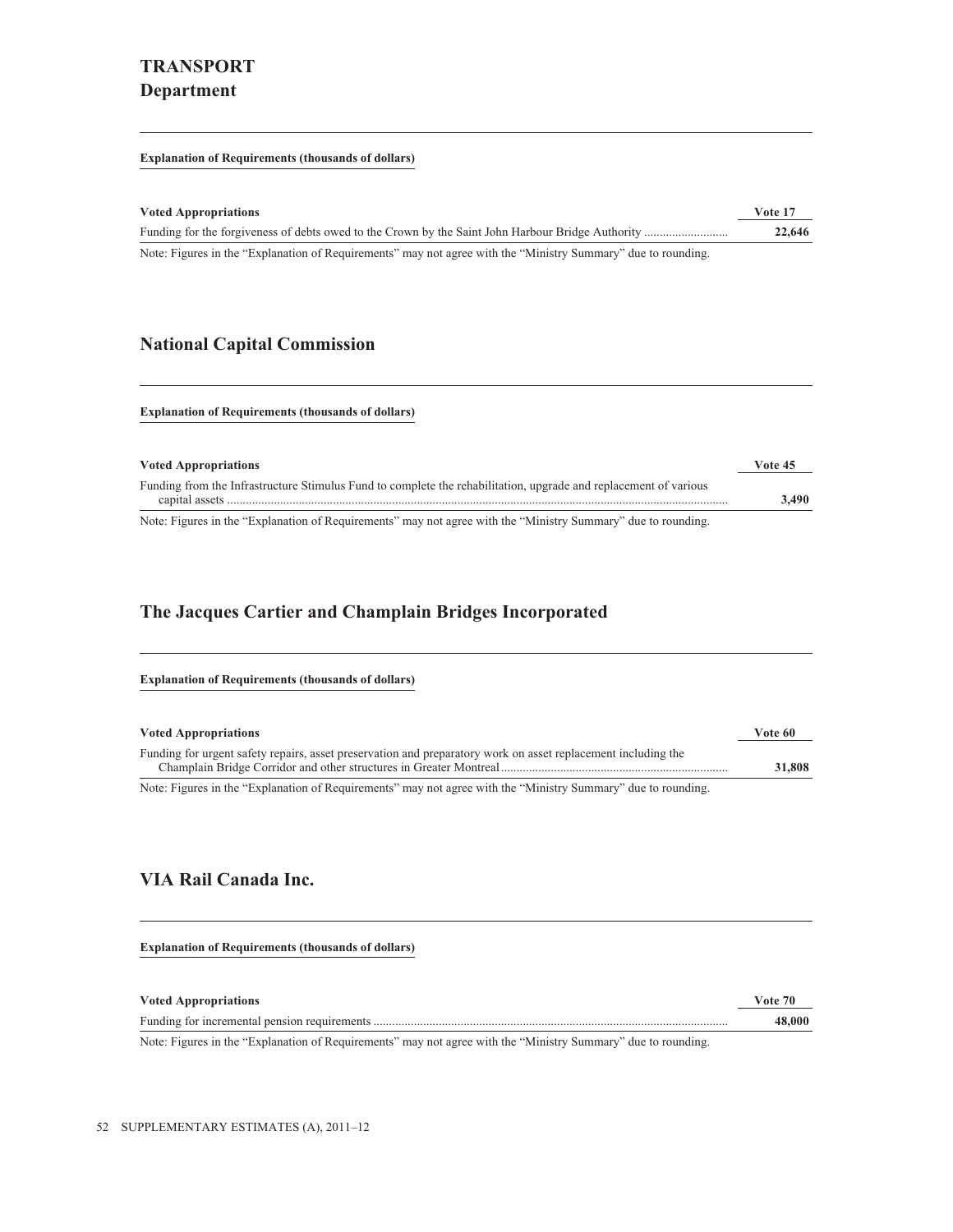## **TREASURY BOARD**

|              |                                                                                                                                                                                                                                                                                                                                                                                                                                                                                                                                                                                                                                                                                                                   |                                  | These Supplementary Estimates |                    |                                   |
|--------------|-------------------------------------------------------------------------------------------------------------------------------------------------------------------------------------------------------------------------------------------------------------------------------------------------------------------------------------------------------------------------------------------------------------------------------------------------------------------------------------------------------------------------------------------------------------------------------------------------------------------------------------------------------------------------------------------------------------------|----------------------------------|-------------------------------|--------------------|-----------------------------------|
|              | Vote (dollars)                                                                                                                                                                                                                                                                                                                                                                                                                                                                                                                                                                                                                                                                                                    | Previous<br>Estimates<br>to date | <b>Transfers</b>              | <b>Adjustments</b> | <b>Total Estimates</b><br>to date |
| $\mathbf{1}$ | Secretariat<br>Program expenditures and the payment to each<br>member of the Queen's Privy Council for Canada<br>who is a Minister without Portfolio or a Minister of<br>State who does not preside over a Ministry of State of                                                                                                                                                                                                                                                                                                                                                                                                                                                                                   |                                  |                               |                    |                                   |
|              | a salary not to exceed the salary paid to Ministers of<br>State who preside over Ministries of State under the<br>Salaries Act, as adjusted pursuant to the Parliament of<br>Canada Act and pro rata for any period of less than a<br>year and authority to expend revenues received during<br>the fiscal year arising from activities of the Treasury                                                                                                                                                                                                                                                                                                                                                            | 235,502,149                      |                               |                    | 235,502,149                       |
| 5            | Government Contingencies - Subject to the approval<br>of the Treasury Board, to supplement other<br>appropriations and to provide for miscellaneous,<br>urgent or unforeseen expenditures not otherwise<br>provided for, including grants and contributions not<br>listed in the Estimates and the increase of the amount<br>of grants listed in these, where those expenditures are<br>within the legal mandate of a government<br>organization, and authority to re-use any sums<br>allotted and repaid to this appropriation from other                                                                                                                                                                        |                                  |                               |                    |                                   |
| 10           | Government-Wide Initiatives – Subject to the<br>approval of the Treasury Board, to supplement other<br>appropriations in support of the implementation of<br>strategic management initiatives in the public service                                                                                                                                                                                                                                                                                                                                                                                                                                                                                               | 750,000,000                      |                               |                    | 750,000,000                       |
| 20           | Public Service Insurance – Payments, in respect of<br>insurance, pension or benefit programs or other<br>arrangements, or in respect of the administration of<br>such programs, or arrangements, including premiums,<br>contributions, benefits, fees and other expenditures,<br>made in respect of the public service or any part<br>thereof and for such other persons, as Treasury Board<br>determines, and authority to expend any revenues or<br>other amounts received in respect of such programs or<br>arrangements to offset any such expenditures in<br>respect of such programs or arrangements and to<br>provide for the return to certain employees of their<br>share of the premium reduction under | 8,510,893                        |                               |                    | 8,510,893                         |
| 25           | subsection 96(3) of the <i>Employment Insurance Act</i> 2,452,205,200<br>Operating Budget Carry Forward - Subject to the<br>approval of the Treasury Board, to supplement other<br>appropriations for the operating budget carry forward                                                                                                                                                                                                                                                                                                                                                                                                                                                                          |                                  | .                             |                    | 2,452,205,200                     |
|              | 30a Paylist Requirements – Subject to the approval of the<br>Treasury Board, to supplement other appropriations<br>for requirements related to parental and maternity<br>allowances, entitlements on cessation of service or<br>employment and adjustments made to terms and<br>conditions of service or employment of the federal<br>public administration including members of the Royal<br>Canadian Mounted Police and the Canadian Forces,<br>where these have not been provided from Vote 15,                                                                                                                                                                                                                | 1,200,000,000                    |                               |                    | 1,200,000,000                     |
|              |                                                                                                                                                                                                                                                                                                                                                                                                                                                                                                                                                                                                                                                                                                                   | 600,000,000                      |                               | 1,300,000,000      | 1,900,000,000                     |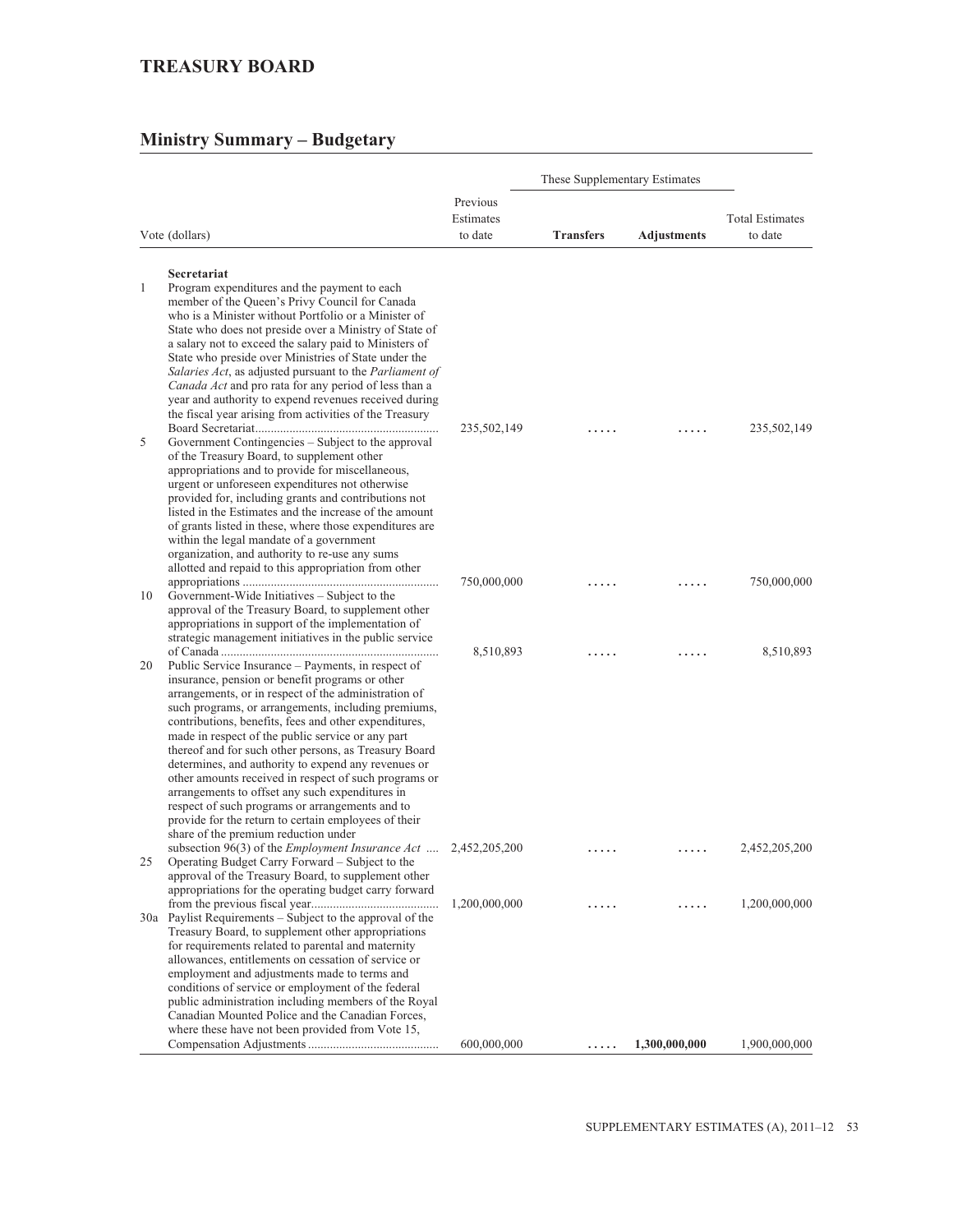## **TREASURY BOARD**

|                  |                                                                                                                                                                                                                    |                                       | These Supplementary Estimates |                    |                                       |  |
|------------------|--------------------------------------------------------------------------------------------------------------------------------------------------------------------------------------------------------------------|---------------------------------------|-------------------------------|--------------------|---------------------------------------|--|
|                  | Vote (dollars)                                                                                                                                                                                                     | Previous<br>Estimates<br>to date      | <b>Transfers</b>              | <b>Adjustments</b> | <b>Total Estimates</b><br>to date     |  |
| 33               | Capital Budget Carry Forward – Subject to the<br>approval of the Treasury Board, to supplement other<br>appropriations for purposes of the capital budget carry<br>forward allowance from the previous fiscal year | 600,000,000                           |                               |                    | 600,000,000                           |  |
| (S)<br>(S)       | Contributions to employee benefit plans<br>President of the Treasury Board and Minister for the<br>Asia-Pacific Gateway – Salary and motor car                                                                     | 31,801,533                            |                               |                    | 31,801,533                            |  |
| (S)              | Payments under the Public Service Pension                                                                                                                                                                          | 77,516<br>20,000                      |                               |                    | 77,516<br>20,000                      |  |
|                  |                                                                                                                                                                                                                    | 5,878,117,291                         | .                             | 1,300,000,000      | 7,178,117,291                         |  |
| 40<br>(S)<br>(S) | <b>Canada School of Public Service</b><br>Spending of revenues pursuant to subsection $18(2)$ of<br>the Canada School of Public Service Act                                                                        | 48,209,571<br>6,739,546<br>50,000,000 | .                             | .                  | 48,209,571<br>6,739,546<br>50,000,000 |  |
|                  |                                                                                                                                                                                                                    | 104,949,117                           | .                             | .                  | 104,949,117                           |  |
| 45<br>(S)        | <b>Office of the Commissioner of Lobbying</b><br>Contributions to employee benefit plans                                                                                                                           | 4,191,717<br>444,909                  |                               |                    | 4, 191, 717<br>444,909                |  |
|                  |                                                                                                                                                                                                                    | 4,636,626                             | .                             | .                  | 4,636,626                             |  |
| 50<br>(S)        | <b>Office of the Public Sector Integrity</b><br>Commissioner<br>Contributions to employee benefit plans                                                                                                            | 6,333,000<br>534,960                  |                               |                    | 6,333,000<br>534,960                  |  |
|                  |                                                                                                                                                                                                                    | 6,867,960                             | .                             | .                  | 6,867,960                             |  |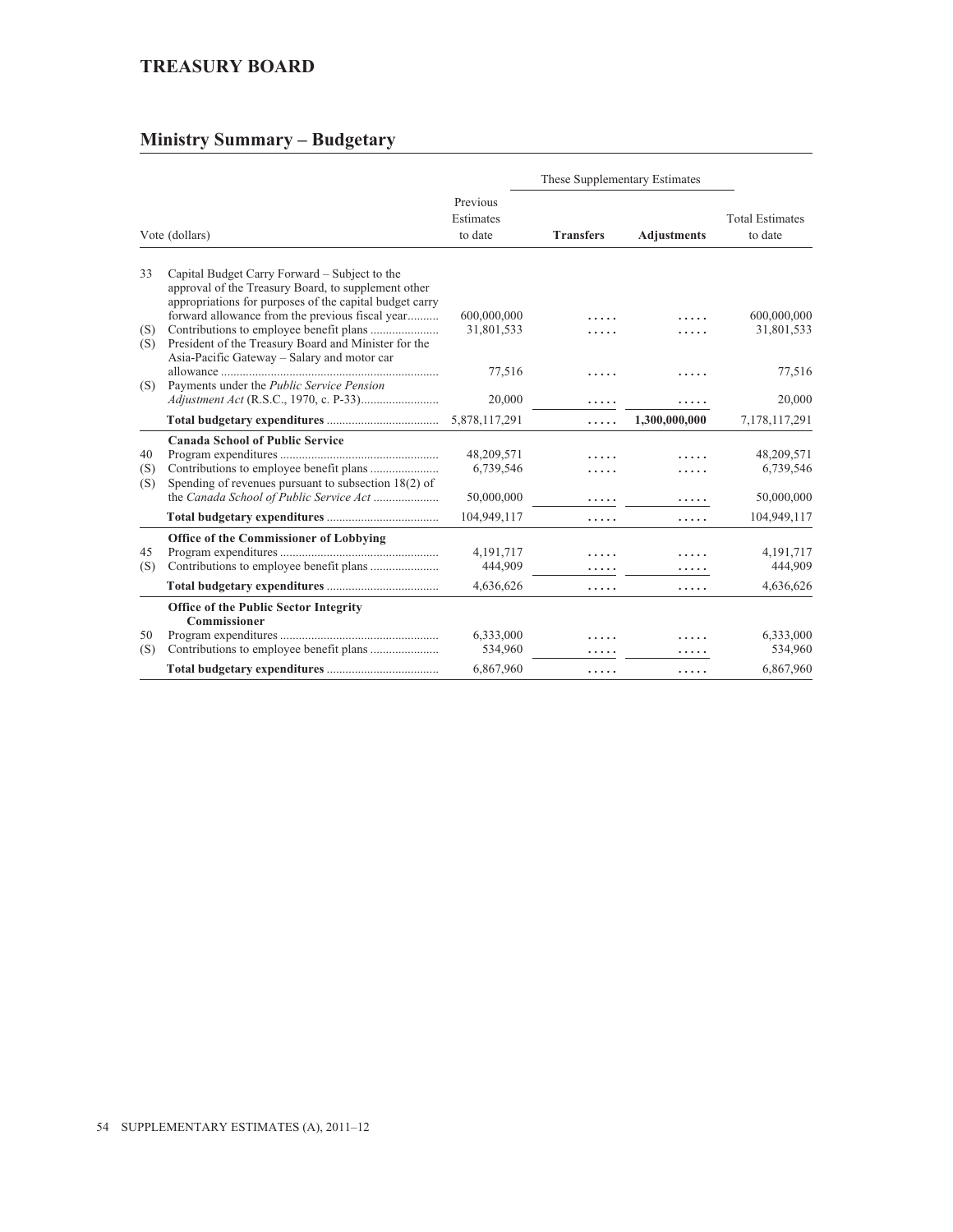# **TREASURY BOARD Secretariat**

## **Explanation of Requirements (thousands of dollars)**

| <b>Voted Appropriations</b>                                                                                        | Vote 30   |
|--------------------------------------------------------------------------------------------------------------------|-----------|
| Paylist Requirements – Funding for allocations to eligible departments and agencies for the payment of accumulated |           |
|                                                                                                                    | 1.300.000 |

Note: Figures in the "Explanation of Requirements" may not agree with the "Ministry Summary" due to rounding.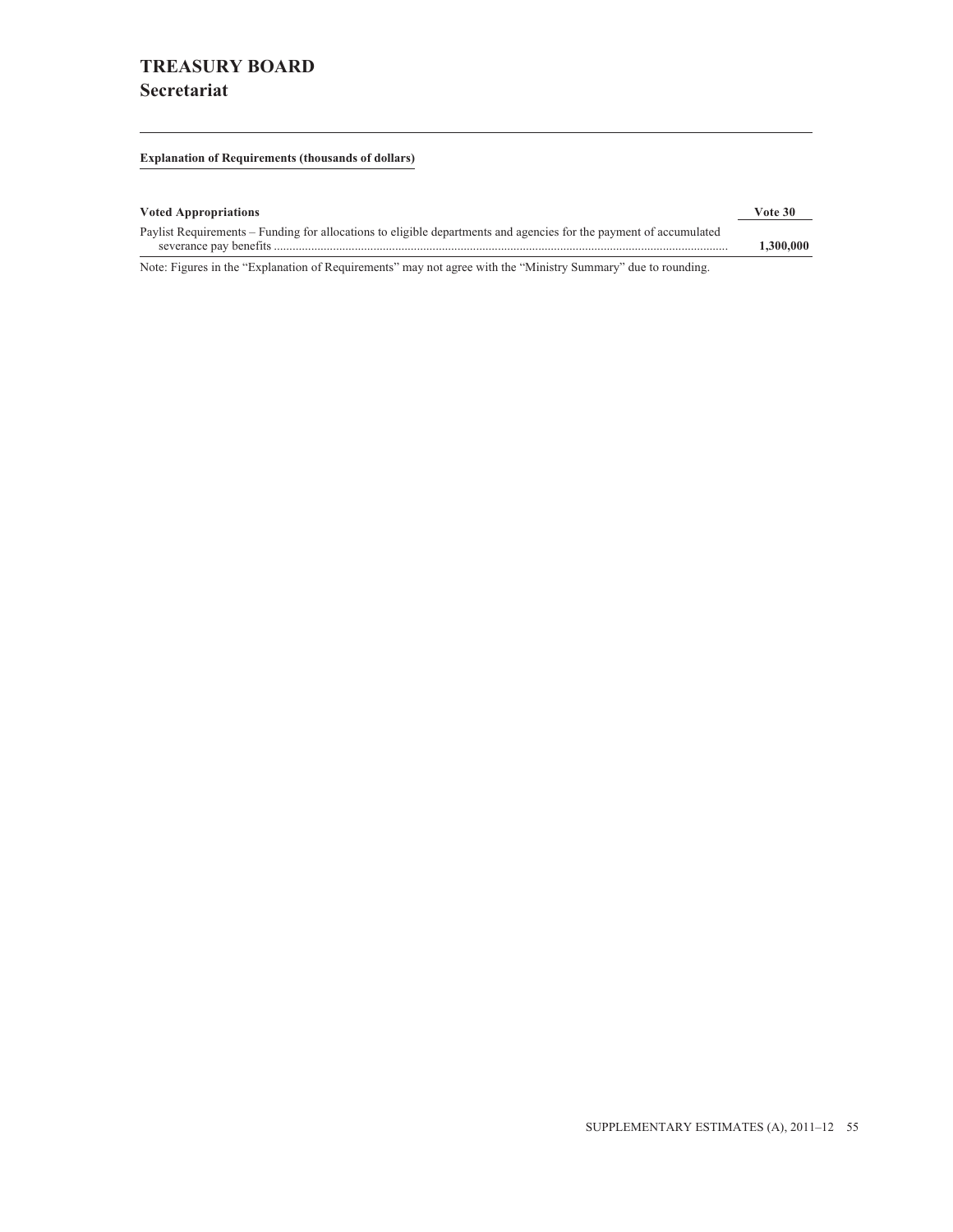56 SUPPLEMENTARY ESTIMATES (A), 2011–12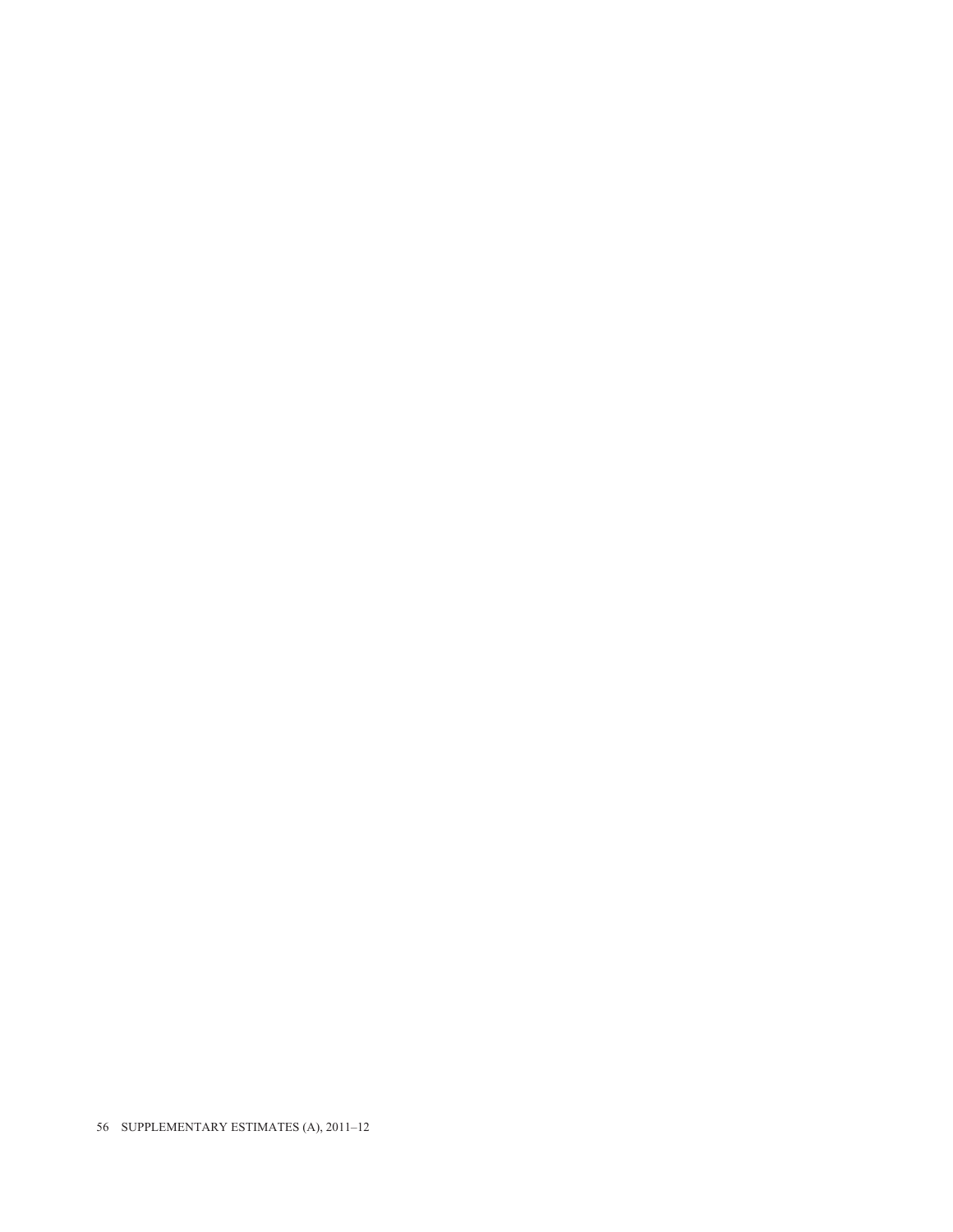## **ANNEX**

**Overview Items for Inclusion in the Proposed Schedules to the Appropriation Bill Statutory Forecasts Summary of Changes to Voted Appropriations Budgetary Supplementary Estimates by Standard Object of Expenditure \$1 Items included in these Supplementary Estimates**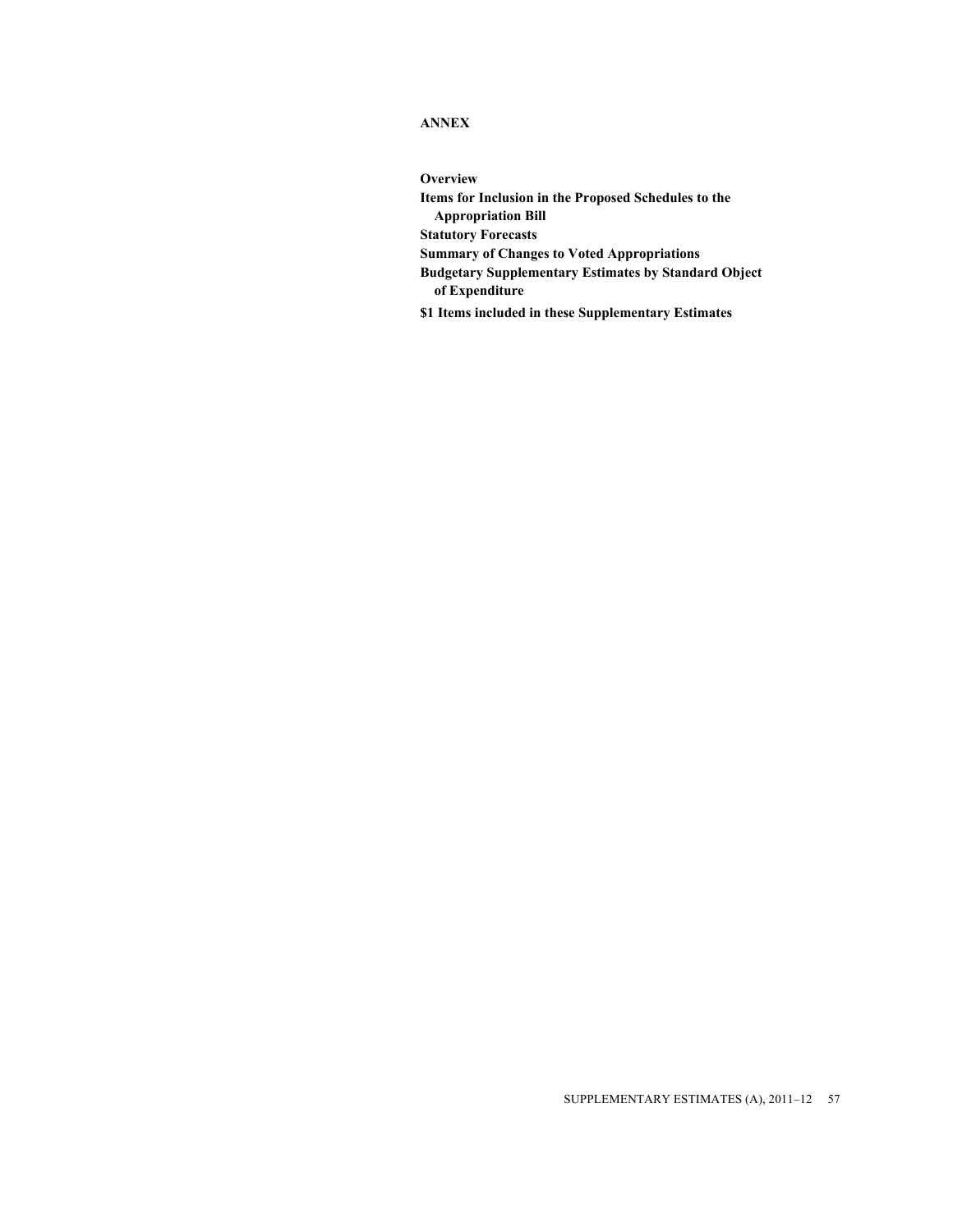## **Overview**

This section provides an overview of the following summary tables:

- 1. Items for Inclusion in the Proposed Schedules to the Appropriation Bill
- 2. Statutory Forecasts
- 3. Summary of Changes to Voted Appropriations
- 4. Budgetary Supplementary Estimates by Standard Object of Expenditure
- 5. \$1 Items included in these Supplementary Estimates

### **1. Items for Inclusion in the Proposed Schedules to the Appropriation Bill**

This table provides the reader with a preview of the Appropriation Bill. As noted previously, Supplementary Estimates directly supports the Bill. This table provides a list of Vote numbers, Vote wording and the requested funds that will be proposed to Parliament for approval. There are two schedules to the Appropriation Bill in Supplementary Estimates: Schedule 1 identifies those items for the fiscal year ending March 31, 2012 whereas Schedule 2 identifies those items for the fiscal year ending March 31, 2013.

Only positive adjustments to appropriations are included in a Proposed Schedule to the Appropriation Bill. Where funding for a Vote has netted to zero or has a negative amount displayed in these Supplementary Estimates, no change is required to existing spending authority and not requested of Parliament. Therefore, they are not included in these schedules.

Once the Appropriation Bill is approved, the Vote wording becomes the governing conditions under which expenditures may be made. The following kinds of Votes can appear in Supplementary Estimates:

- a. Program expenditures Votes This type of Vote is used when there is no requirement for either a separate "Capital expenditures" Vote or "Grants and contributions" Vote because neither equals or exceeds \$5 million. In this case, all expenditures are charged to the one Vote.
- b. Operating expenditures Votes This type of Vote is used when there is a requirement for either a "Capital expenditures" Vote or a "Grants and contributions" Vote or both; that is, when expenditures of either type equals or exceeds \$5 million.
- c. Capital expenditures Votes This type of Vote is used when capital expenditures equal or exceed \$5 million. Expenditure items in a "Capital expenditures" Vote could include individual items expected to exceed \$10,000 for the acquisition of land, buildings and works (Standard Object 8), as well as the acquisition of machinery and equipment (Standard Object 9), or for purposes of constructing or creating assets where an organization expects to draw upon its own labour and materials or employs consultants or other services or goods (Standard objects 1 to 9). Different threshold limits may be applied for different capital expenditure classes.
- d. Grants and contributions Votes This type of Vote is used when the total of grants and contributions expenditures equals or exceeds \$5 million. It should be noted that the inclusion of a grant, contribution or other transfer payment item in Supplementary Estimates imposes no requirement to make a payment, nor does it give a prospective recipient any right to the funds. It should also be noted that in the Vote wording, the meaning of the word "contributions" is considered to include "other transfer payments" because of the similar characteristics of each.
- e. Non-budgetary Votes This type of Vote is identified by the letter "L", and provides authority for spending in the form of loans or advances to, and investments in, Crown corporations and loans or advances for specific purposes to other governments, international organizations or persons or corporations in the private sector.
- f. Special Votes: Crown Corporation Deficits and Separate Legal Entities Where it is necessary to appropriate funds for a payment to a Crown corporation or for the expenditures of a legal entity, a separate Vote is established. A legal entity for these purposes is defined as a unit of government operating under an Act of Parliament and is responsible directly to a Minister.
- g. Treasury Board centrally-managed Votes To support the Treasury Board in performing its statutory responsibilities for managing the government's financial, human and materiel resources, a number of special authorities are required as outlined below.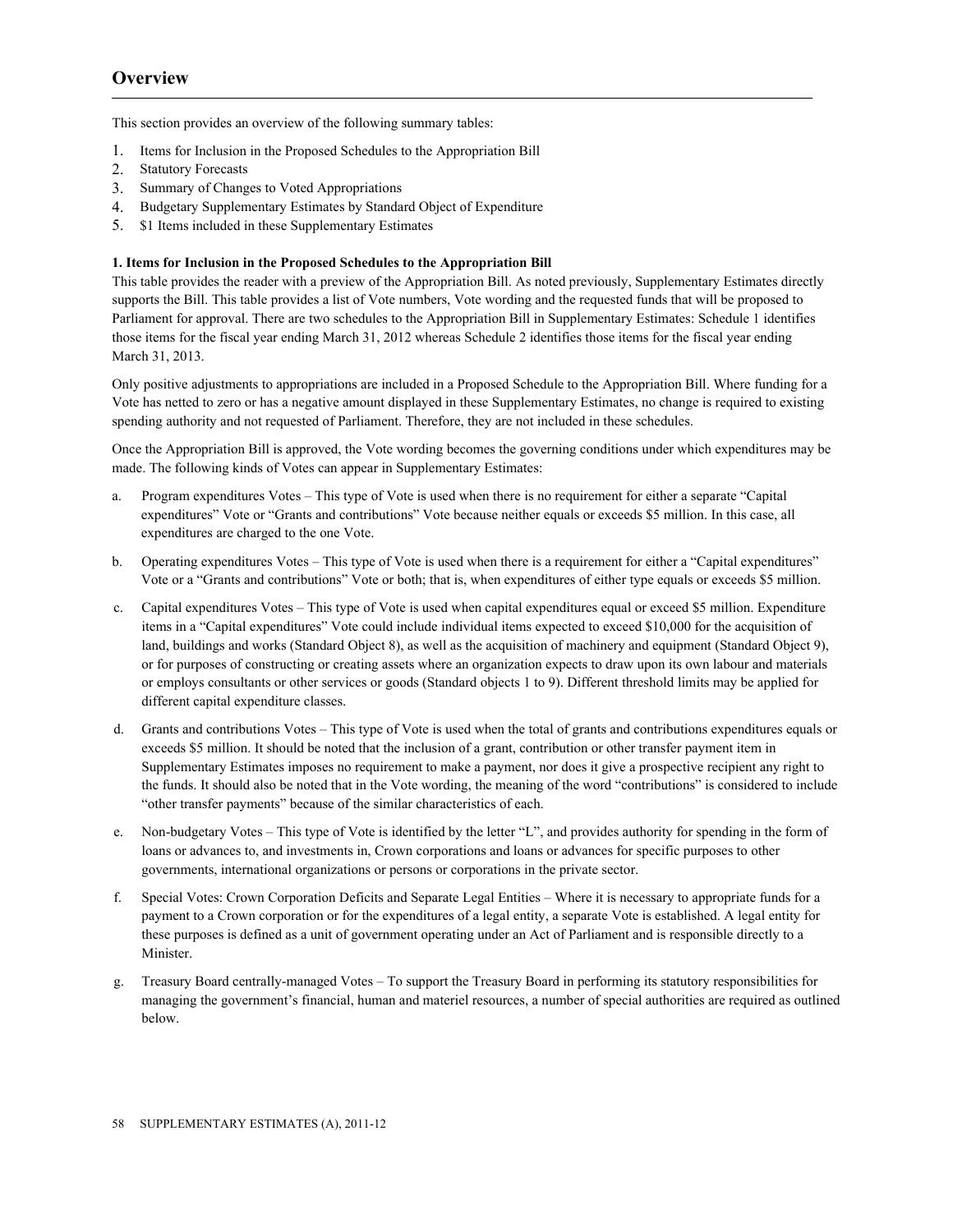- i. Government Contingencies Vote This Vote serves to supplement other appropriations and to provide for miscellaneous, urgent or unforeseen expenditures not otherwise provided for, including grants and contributions not listed in the Estimates and the increase of the amount of grants listed in these Supplementary Estimates. This authority to supplement other appropriations is provided until parliamentary approval can be obtained and as long as the expenditures are within the legal mandate of the organization.
- ii. Government-Wide Initiatives Vote This Vote supplements other appropriations in support of the implementation of strategic management initiatives in the Public Service of Canada.
- iii. Compensation Adjustments Vote This Vote supplements other appropriations to provide funding for the increased personnel costs of collective agreements between the Treasury Board and collective bargaining units representing public servants, as well as collective agreements signed by separate employers, including members of the Royal Canadian Mounted Police and the Canadian Forces, Governor in Council appointees and Crown corporations as defined in section 83 of the *Financial Administration Act*.
- iv. Public Service Insurance Vote This Vote provides for the payment, in respect of insurance, pension or benefit programs or other arrangements, or in respect of the administration of such programs, or arrangements, including premiums, contributions, benefits, fees and other expenditures, made in respect of the public service or any part thereof and for such other persons, as Treasury Board determines, and authority to expend any revenues or other amounts received in respect of such programs or arrangements to offset any such expenditures in respect of such programs or arrangements and to provide for the return to certain employees of their share of the premium reduction under subsection 96(3) of the *Employment Insurance Act* .
- v. Operating Budget Carry Forward Vote This Vote supplements other appropriations for the operating budget carry forward from the previous fiscal year.
- vi. Paylist Requirements Vote This Vote supplements other appropriations for requirements related to parental and maternity allowances, entitlements on cessation of service or employment and adjustments made to terms and conditions of service or employment of the federal public administration including members of the Royal Canadian Mounted Police and the Canadian Forces, where these have not been provided from the Compensation Adjustments Vote.
- vii. Capital Budget Carry Forward Vote This Vote supplements other appropriations for capital budget carry forward from the previous year.

### **2. Statutory Forecasts**

This table provides Parliament with an update on significant changes to expenditure forecasts of major statutory items. Statutory items are those that Parliament has approved through other legislation that sets out both the purpose of the expenditures and the terms and conditions under which they may be made. Statutory spending is displayed in the Supplementary Estimates for information only.

#### **3. Summary of Changes to Voted Appropriations**

This table displays all Voted information displayed in these Supplementary Estimates in Ministry order.

The first column (Vote Number) indicates the Vote that is to be augmented through these Supplementary Estimates. The letter accompanying the Vote indicates which Supplementary Estimates was used to augment the Vote.

The second column (Gross Amount) displays the total amount of funding being sought in these Supplementary Estimates.

The third column (Less: Available Spending Authorities) represents unused spending authority being used by organizations to minimize the amount being requested in these Supplementary Estimates. Additional information on these amounts is provided in the details section.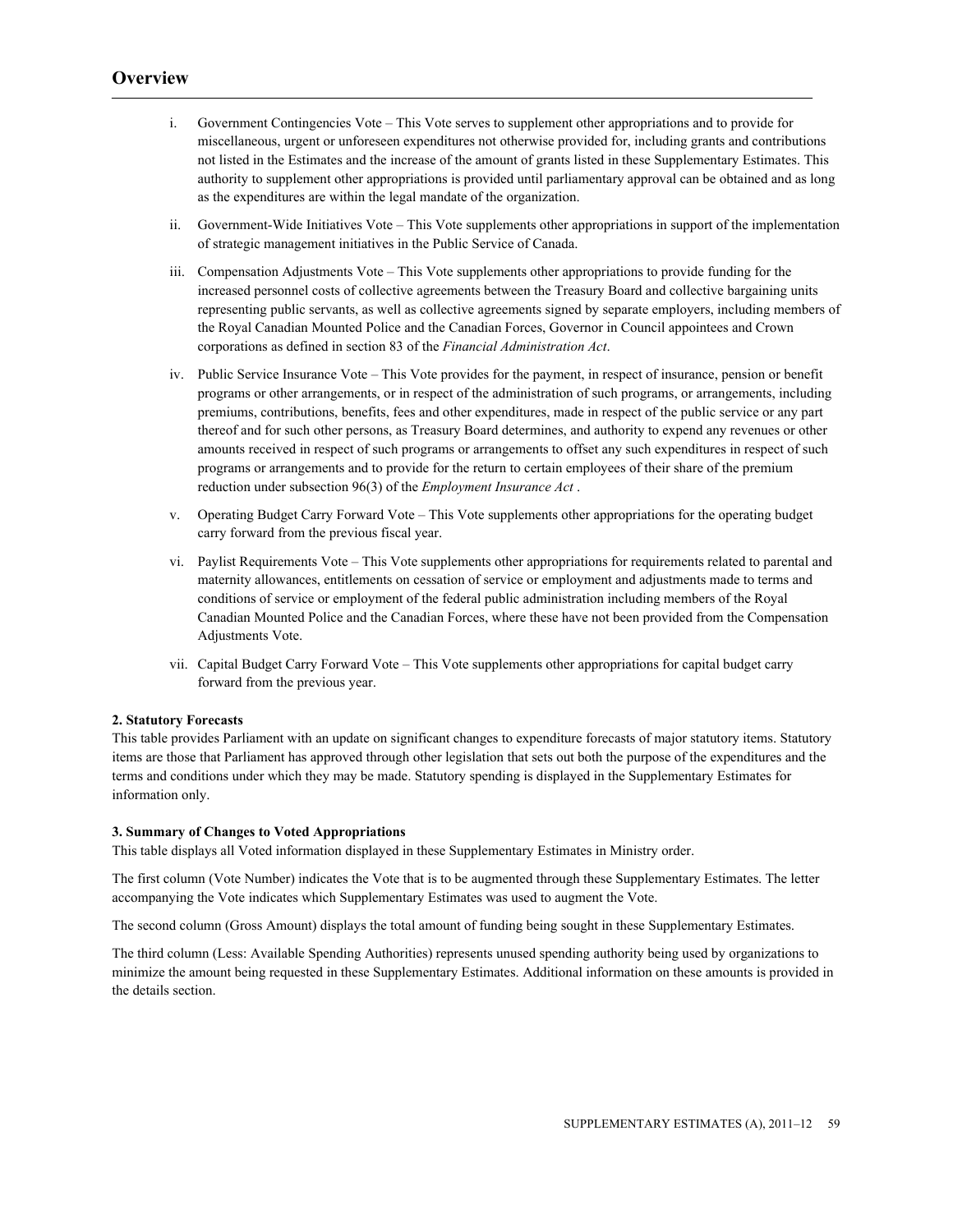## **Overview**

The fourth column (Net Amount) displays the net amount of incremental funding being reflected in these Supplementary Estimates. However, it should be noted that the Proposed Schedules to the Appropriation Bill do not reflect funding for organizations where the net amount is zero or negative.

### **4. Budgetary Supplementary Estimates by Standard Object of Expenditure**

To determine and report more accurately the impact of government expenditures on the rest of the economy, the net amount of government purchases by standard object must be determined. All organizations, including those that use revolving funds, must charge their expenditures for purchases to standard object expense categories. Standard objects are the highest level of object classification used for parliamentary and executive purposes, and are reported in the Main and Supplementary Estimates and the Public Accounts. The standard objects of expenditure are as follows:

- 1. Personnel
- 2. Transportation and communications
- 3. Information
- 4. Professional and special services
- 5. Rentals
- 6. Purchased repair and maintenance
- 7. Utilities, materials and supplies
- 8. Acquisition of land, buildings and works
- 9. Acquisition of machinery and equipment
- 10. Transfer payments
- 11. Public debt charges
- 12. Other subsidies and payments

#### **5. \$1 Items included in these Supplementary Estimates**

Supplementary Estimates often include "one dollar items", which seek an alteration in the existing allocation of funds or to existing Vote wording (as in the case of loan guarantees) as authorized in the Main Estimates. The purpose of a one dollar item is not to seek new or additional funds, but rather to reallocate existing spending authorities between Votes and/or to provide appropriate authorities. Therefore, since no new funds are requested, the "one-dollar" amount is merely symbolic.

For example, one-dollar items may be used to:

- 1. Transfer funds from one Vote to another;
- 2. Write off debts;
- 3. Adjust loan guarantees;
- 4. Authorize grants; or
- 5. Amend previous Appropriation Acts.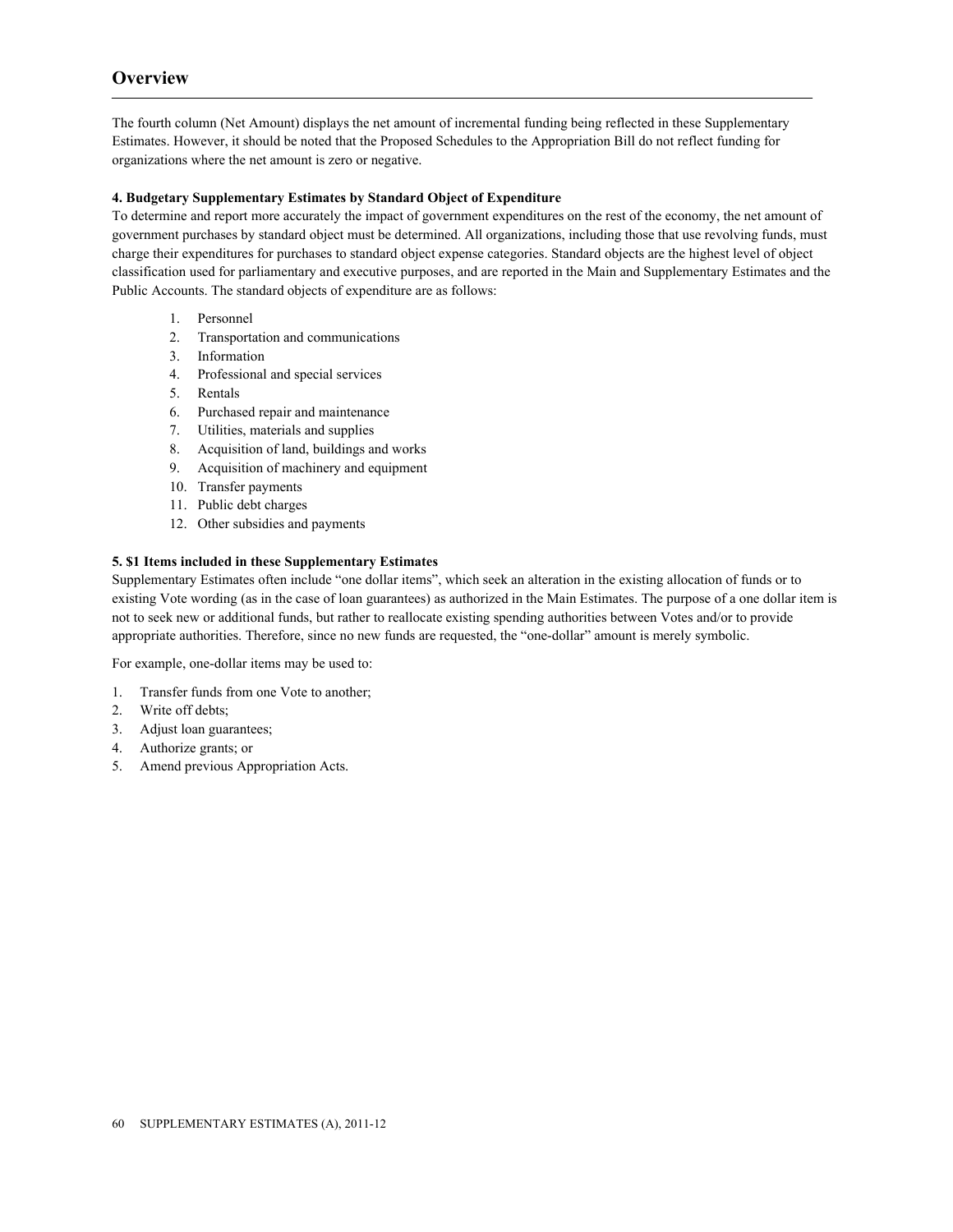| Vote |                                                                                                                                                                                                                                                                                                                                                                                                                                                                                                                                                                        |               |              |
|------|------------------------------------------------------------------------------------------------------------------------------------------------------------------------------------------------------------------------------------------------------------------------------------------------------------------------------------------------------------------------------------------------------------------------------------------------------------------------------------------------------------------------------------------------------------------------|---------------|--------------|
| No.  | Service                                                                                                                                                                                                                                                                                                                                                                                                                                                                                                                                                                | Amount $(\$)$ | Total $(\$)$ |
|      | <b>CANADIAN HERITAGE</b>                                                                                                                                                                                                                                                                                                                                                                                                                                                                                                                                               |               |              |
|      | CANADIAN MUSEUM OF IMMIGRATION AT PIER 21                                                                                                                                                                                                                                                                                                                                                                                                                                                                                                                              |               |              |
| 37a  | Payments to the Canadian Museum of Immigration at Pier 21 for operating and capital                                                                                                                                                                                                                                                                                                                                                                                                                                                                                    |               | 9,974,440    |
|      | CANADIAN RADIO-TELEVISION AND<br>TELECOMMUNICATIONS COMMISSION                                                                                                                                                                                                                                                                                                                                                                                                                                                                                                         |               |              |
| 45a  | Canadian Radio-television and Telecommunications Commission – Program<br>expenditures and, pursuant to paragraph $29.1(2)(a)$ of the <i>Financial</i><br>Administration Act, authority to expend revenues received during the fiscal year<br>pursuant to the Telecommunications Fees Regulations, 2010, Broadcasting<br>Licence Fee Regulations, 1997, and other activities related to the conduct of its                                                                                                                                                              |               | 2,553,902    |
|      | <b>FINANCE</b>                                                                                                                                                                                                                                                                                                                                                                                                                                                                                                                                                         |               |              |
|      | FINANCIAL TRANSACTIONS AND<br>REPORTS ANALYSIS CENTRE OF CANADA                                                                                                                                                                                                                                                                                                                                                                                                                                                                                                        |               |              |
| 30a  | Financial Transactions and Reports Analysis Centre of Canada - Program                                                                                                                                                                                                                                                                                                                                                                                                                                                                                                 |               | 14,670,000   |
|      | HUMAN RESOURCES AND SKILLS DEVELOPMENT                                                                                                                                                                                                                                                                                                                                                                                                                                                                                                                                 |               |              |
|      | <b>DEPARTMENT</b>                                                                                                                                                                                                                                                                                                                                                                                                                                                                                                                                                      |               |              |
| 5a   | Human Resources and Skills Development – The grants listed in the Estimates and<br>$contribution$ $\ldots$ $\ldots$ $\ldots$ $\ldots$ $\ldots$ $\ldots$ $\ldots$ $\ldots$ $\ldots$ $\ldots$ $\ldots$ $\ldots$ $\ldots$ $\ldots$ $\ldots$ $\ldots$ $\ldots$ $\ldots$ $\ldots$ $\ldots$ $\ldots$ $\ldots$ $\ldots$ $\ldots$ $\ldots$ $\ldots$ $\ldots$ $\ldots$ $\ldots$ $\ldots$ $\ldots$ $\ldots$ $\ldots$ $\ldots$ $\ldots$ $\ldots$                                                                                                                                  |               | 1            |
|      | CANADA MORTGAGE AND HOUSING CORPORATION                                                                                                                                                                                                                                                                                                                                                                                                                                                                                                                                |               |              |
| 15a  | To reimburse Canada Mortgage and Housing Corporation for the amounts of loans<br>forgiven, grants, contributions and expenditures made, and losses, costs and<br>expenses incurred under the provisions of the National Housing Act or in respect<br>of the exercise of powers or the carrying out of duties or functions conferred on<br>the Corporation pursuant to the authority of any Act of Parliament of Canada<br>other than the National Housing Act, in accordance with the Corporation's<br>authority under the Canada Mortgage and Housing Corporation Act |               | 254,500,000  |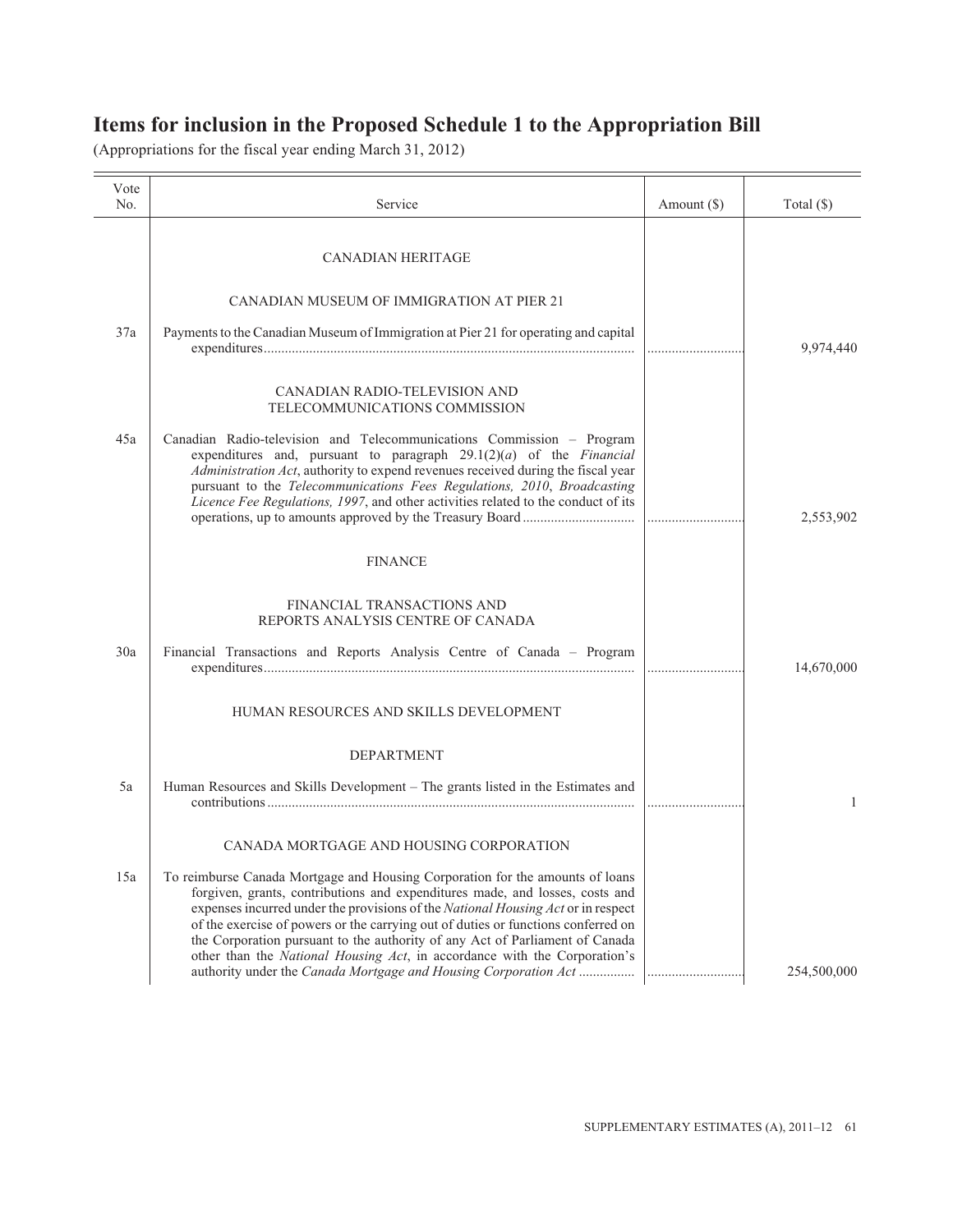| Vote<br>No. | Service                                                                                                                                                                                                                                                                                                                                                                                                                                                                                                                                                                                                                                                                                                                                                                                                                                                                             | Amount (\$)              | Total $(\$)$ |
|-------------|-------------------------------------------------------------------------------------------------------------------------------------------------------------------------------------------------------------------------------------------------------------------------------------------------------------------------------------------------------------------------------------------------------------------------------------------------------------------------------------------------------------------------------------------------------------------------------------------------------------------------------------------------------------------------------------------------------------------------------------------------------------------------------------------------------------------------------------------------------------------------------------|--------------------------|--------------|
|             | INDIAN AFFAIRS AND NORTHERN DEVELOPMENT                                                                                                                                                                                                                                                                                                                                                                                                                                                                                                                                                                                                                                                                                                                                                                                                                                             |                          |              |
|             | <b>DEPARTMENT</b>                                                                                                                                                                                                                                                                                                                                                                                                                                                                                                                                                                                                                                                                                                                                                                                                                                                                   |                          |              |
| 10a         | Indian Affairs and Northern Development – The grants listed in the Estimates and                                                                                                                                                                                                                                                                                                                                                                                                                                                                                                                                                                                                                                                                                                                                                                                                    |                          | 17,773,440   |
|             | <b>INDUSTRY</b>                                                                                                                                                                                                                                                                                                                                                                                                                                                                                                                                                                                                                                                                                                                                                                                                                                                                     |                          |              |
|             | <b>DEPARTMENT</b>                                                                                                                                                                                                                                                                                                                                                                                                                                                                                                                                                                                                                                                                                                                                                                                                                                                                   |                          |              |
| 1a<br>10a   | Industry – Operating expenditures, and pursuant to section 29.1(2)( <i>a</i> ) of the <i>Financial</i><br>Administration Act, authority to expend revenue received during the fiscal year<br>related to Communications Research, Bankruptcy and Corporations and from<br>services and regulatory processes, specifically pre-merger notification filings,<br>advance ruling certificates, advisory opinions and photocopies, provided under<br>the Competition Act and the payment to each member of the Queen's Privy<br>Council for Canada who is a Minister without Portfolio or a Minister of State who<br>does not preside over a Ministry of State of a salary not to exceed the salary paid<br>to Ministers of State who preside over Ministries of State under the Salaries Act,<br>as adjusted pursuant to the <i>Parliament of Canada Act</i> and pro rata for any period | 23,798,446<br>94,427,704 |              |
|             |                                                                                                                                                                                                                                                                                                                                                                                                                                                                                                                                                                                                                                                                                                                                                                                                                                                                                     |                          | 118,226,150  |
|             | FEDERAL ECONOMIC DEVELOPMENT AGENCY<br><b>FOR SOUTHERN ONTARIO</b>                                                                                                                                                                                                                                                                                                                                                                                                                                                                                                                                                                                                                                                                                                                                                                                                                  |                          |              |
| 50a         | Federal Economic Development Agency for Southern Ontario - Operating                                                                                                                                                                                                                                                                                                                                                                                                                                                                                                                                                                                                                                                                                                                                                                                                                | 1,683,507                |              |
| 55a         | Federal Economic Development Agency for Southern Ontario - The grants listed in                                                                                                                                                                                                                                                                                                                                                                                                                                                                                                                                                                                                                                                                                                                                                                                                     | 45,396,000               |              |
|             |                                                                                                                                                                                                                                                                                                                                                                                                                                                                                                                                                                                                                                                                                                                                                                                                                                                                                     |                          | 47,079,507   |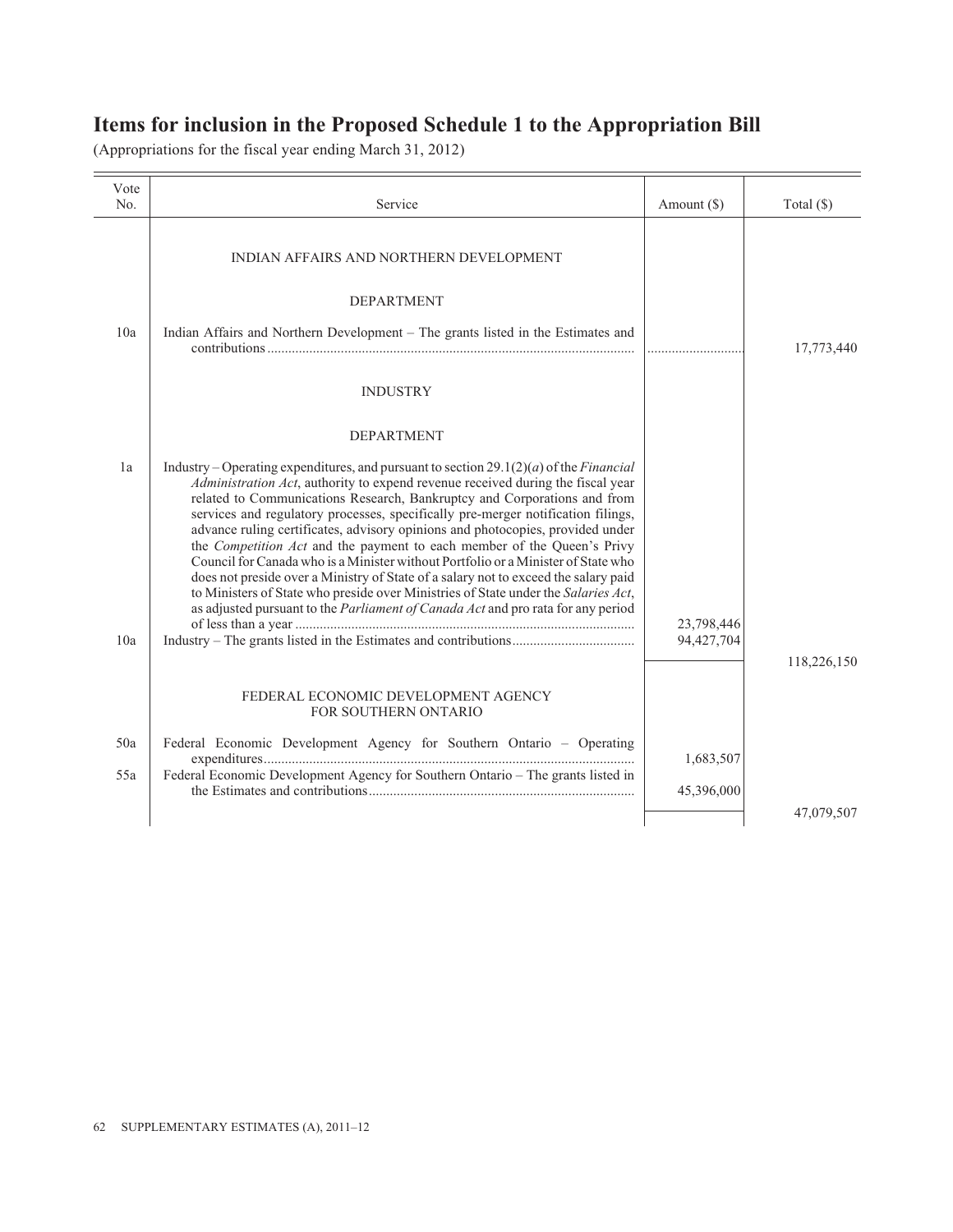| Vote<br>No. | Service                                                                                                                                                                                                                                                                                                                                                                                                                                                                                                                                                                                                                                                                                                                                                                                                                                                                                                                       | Amount $(\$)$          | Total $(\$)$ |
|-------------|-------------------------------------------------------------------------------------------------------------------------------------------------------------------------------------------------------------------------------------------------------------------------------------------------------------------------------------------------------------------------------------------------------------------------------------------------------------------------------------------------------------------------------------------------------------------------------------------------------------------------------------------------------------------------------------------------------------------------------------------------------------------------------------------------------------------------------------------------------------------------------------------------------------------------------|------------------------|--------------|
|             | <b>JUSTICE</b>                                                                                                                                                                                                                                                                                                                                                                                                                                                                                                                                                                                                                                                                                                                                                                                                                                                                                                                |                        |              |
|             | <b>DEPARTMENT</b>                                                                                                                                                                                                                                                                                                                                                                                                                                                                                                                                                                                                                                                                                                                                                                                                                                                                                                             |                        |              |
| 1a<br>5a    | Justice – Operating expenditures, and, pursuant to paragraph $29.1(2)(a)$ of the<br>Financial Administration Act, authority to expend revenues received in a fiscal<br>year, and to offset expenditures incurred in the fiscal year, arising from the<br>provision of mandatory legal services to Government departments and agencies<br>and optional services to Crown corporations, non-federal organizations and<br>international organizations provided they are consistent with the Department's<br>mandate and the payment to each member of the Queen's Privy Council for<br>Canada who is a Minister without Portfolio or a Minister of State who does not<br>preside over a Ministry of State of a salary not to exceed the salary paid to<br>Ministers of State who preside over Ministries of State under the Salaries Act, as<br>adjusted pursuant to the Parliament of Canada Act and pro rata for any period of | 7,264,163<br>7,600,000 |              |
|             | COURTS ADMINISTRATION SERVICE                                                                                                                                                                                                                                                                                                                                                                                                                                                                                                                                                                                                                                                                                                                                                                                                                                                                                                 |                        | 14,864,163   |
| 30a         |                                                                                                                                                                                                                                                                                                                                                                                                                                                                                                                                                                                                                                                                                                                                                                                                                                                                                                                               |                        | 2,754,928    |
|             | <b>NATIONAL DEFENCE</b>                                                                                                                                                                                                                                                                                                                                                                                                                                                                                                                                                                                                                                                                                                                                                                                                                                                                                                       |                        |              |
|             | <b>DEPARTMENT</b>                                                                                                                                                                                                                                                                                                                                                                                                                                                                                                                                                                                                                                                                                                                                                                                                                                                                                                             |                        |              |
| 10a         | National Defence - The grants listed in the Estimates and contributions, which grants<br>and contributions may include cash payments or, in lieu of payment made to a<br>recipient, the provision of goods or services or of the use of facilities, and which<br>may also include the contributions that may be approved by the Governor in<br>Council in accordance with section 3 of The Defence Appropriation Act, 1950,<br>for provision or transfer of defence equipment or services or supplies or facilities                                                                                                                                                                                                                                                                                                                                                                                                           |                        | 1            |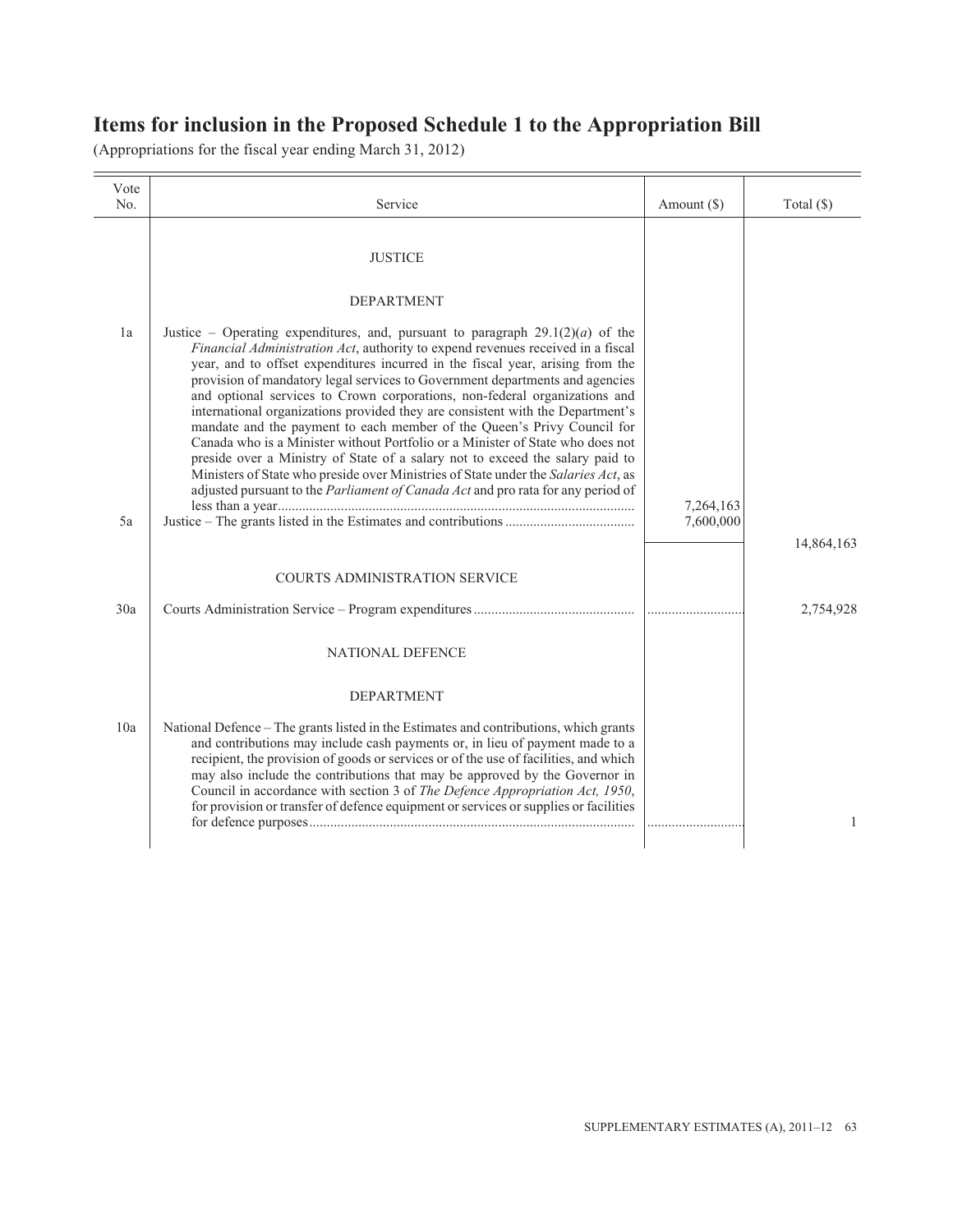| Vote |                                                                                                                                                                                                                                                                                                                                                                                                                                                                                                                                                                                                                                                                                                                                                                                                                                                           |                          |              |
|------|-----------------------------------------------------------------------------------------------------------------------------------------------------------------------------------------------------------------------------------------------------------------------------------------------------------------------------------------------------------------------------------------------------------------------------------------------------------------------------------------------------------------------------------------------------------------------------------------------------------------------------------------------------------------------------------------------------------------------------------------------------------------------------------------------------------------------------------------------------------|--------------------------|--------------|
| No.  | Service                                                                                                                                                                                                                                                                                                                                                                                                                                                                                                                                                                                                                                                                                                                                                                                                                                                   | Amount (\$)              | Total $(\$)$ |
|      | <b>NATURAL RESOURCES</b>                                                                                                                                                                                                                                                                                                                                                                                                                                                                                                                                                                                                                                                                                                                                                                                                                                  |                          |              |
|      | <b>DEPARTMENT</b>                                                                                                                                                                                                                                                                                                                                                                                                                                                                                                                                                                                                                                                                                                                                                                                                                                         |                          |              |
| 1a   | Natural Resources – Operating expenditures and, pursuant to paragraph $29.1(2)(a)$ of<br>the Financial Administration Act, authority to expend revenues received during<br>the fiscal year from the sale of forestry and information products; licensing,<br>training and certification activities related to the Explosives Act and Explosives<br>Regulations; and from research, consultation, testing, analysis, and<br>administration services as part of the departmental operations and the payment to<br>each member of the Queen's Privy Council for Canada who is a Minister without<br>Portfolio or a Minister of State who does not preside over a Ministry of State of a<br>salary not to exceed the salary paid to Ministers of State who preside over<br>Ministries of State under the Salaries Act, as adjusted pursuant to the Parliament |                          |              |
| 5a   |                                                                                                                                                                                                                                                                                                                                                                                                                                                                                                                                                                                                                                                                                                                                                                                                                                                           | 129,400,000<br>6,000,000 |              |
|      |                                                                                                                                                                                                                                                                                                                                                                                                                                                                                                                                                                                                                                                                                                                                                                                                                                                           |                          | 135,400,000  |
|      | PUBLIC SAFETY AND EMERGENCY PREPAREDNESS                                                                                                                                                                                                                                                                                                                                                                                                                                                                                                                                                                                                                                                                                                                                                                                                                  |                          |              |
|      | ROYAL CANADIAN MOUNTED POLICE<br>PUBLIC COMPLAINTS COMMISSION                                                                                                                                                                                                                                                                                                                                                                                                                                                                                                                                                                                                                                                                                                                                                                                             |                          |              |
| 65a  | Royal Canadian Mounted Police Public Complaints Commission - Program                                                                                                                                                                                                                                                                                                                                                                                                                                                                                                                                                                                                                                                                                                                                                                                      |                          | 2,660,673    |
|      | PUBLIC WORKS AND GOVERNMENT SERVICES                                                                                                                                                                                                                                                                                                                                                                                                                                                                                                                                                                                                                                                                                                                                                                                                                      |                          |              |
| 6a   | Translation Bureau Revolving Fund - In accordance with section 29.1 of the Financial<br>Administration Act, to increase from \$10,000,000 to \$20,000,000, effective<br>April 1, 2011, the amount by which the aggregate of expenditures made for the<br>purpose of the fund, established by Vote 23d, Appropriation Act No. 4, 1994-95,                                                                                                                                                                                                                                                                                                                                                                                                                                                                                                                  |                          | 1            |
|      | <b>TRANSPORT</b>                                                                                                                                                                                                                                                                                                                                                                                                                                                                                                                                                                                                                                                                                                                                                                                                                                          |                          |              |
|      | DEPARTMENT                                                                                                                                                                                                                                                                                                                                                                                                                                                                                                                                                                                                                                                                                                                                                                                                                                                |                          |              |
| 17a  | Transport - Pursuant to section 24.1 of the Financial Administration Act, to forgive<br>certain debts and accrued interest due to Her Majesty in Right of Canada<br>amounting to \$22,646,108 relating to the Saint John Harbour Bridge Authority                                                                                                                                                                                                                                                                                                                                                                                                                                                                                                                                                                                                         |                          | 22,646,108   |
|      | NATIONAL CAPITAL COMMISSION                                                                                                                                                                                                                                                                                                                                                                                                                                                                                                                                                                                                                                                                                                                                                                                                                               |                          |              |
| 45a  |                                                                                                                                                                                                                                                                                                                                                                                                                                                                                                                                                                                                                                                                                                                                                                                                                                                           |                          | 3,490,000    |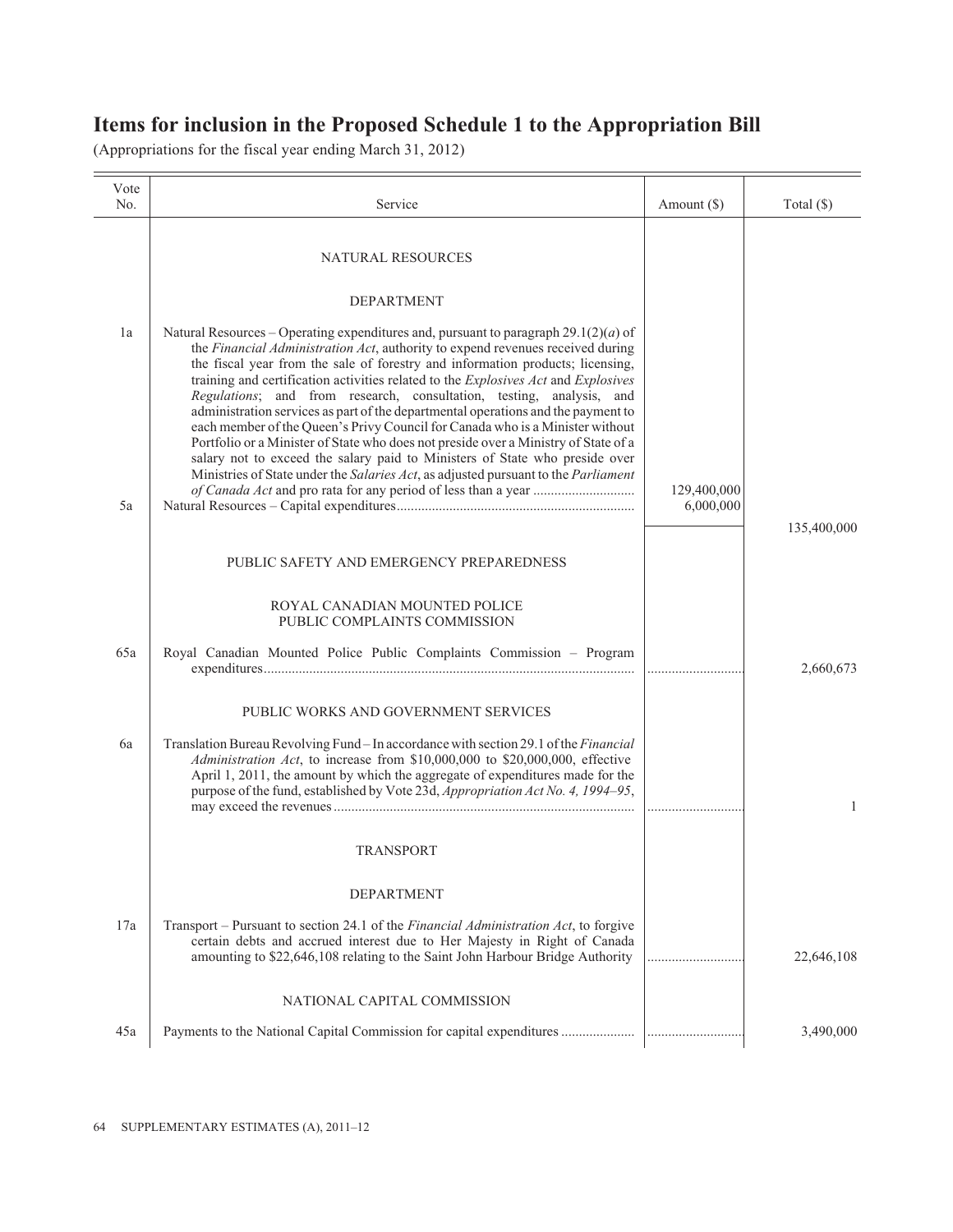| Vote<br>No. | Service                                                                                                                                                                                                                                                                                                                                                                                                                                                                               | Amount (\$) | Total $(\$)$  |
|-------------|---------------------------------------------------------------------------------------------------------------------------------------------------------------------------------------------------------------------------------------------------------------------------------------------------------------------------------------------------------------------------------------------------------------------------------------------------------------------------------------|-------------|---------------|
|             | TRANSPORT - Concluded                                                                                                                                                                                                                                                                                                                                                                                                                                                                 |             |               |
| 60a         | THE JACQUES CARTIER AND CHAMPLAIN BRIDGES INCORPORATED<br>Payments to the Jacques Cartier and Champlain Bridges Inc. to be applied in payment<br>of the excess of the expenditures over the revenues of the Corporation (exclusive<br>of depreciation on capital structures and reserves) in the operation of the Jacques<br>Cartier, Champlain and Honoré Mercier Bridges, a portion of the Bonaventure                                                                              |             |               |
|             | Autoroute, the Pont-Champlain Jetty, and Melocheville Tunnel, Montreal<br>VIA RAIL CANADA INC.                                                                                                                                                                                                                                                                                                                                                                                        |             | 31,808,000    |
| 70a         | Payments to VIA Rail Canada Inc. in respect of the costs of the management of the<br>Company, payments for capital purposes and payments for the provision of rail<br>passenger services in Canada in accordance with contracts entered into pursuant<br>to subparagraph (c)(i) of Transport Vote 52d, Appropriation Act No. 1, 1977                                                                                                                                                  |             | 48,000,000    |
|             | <b>TREASURY BOARD</b>                                                                                                                                                                                                                                                                                                                                                                                                                                                                 |             |               |
|             | <b>SECRETARIAT</b>                                                                                                                                                                                                                                                                                                                                                                                                                                                                    |             |               |
| 30a         | Paylist Requirements – Subject to the approval of the Treasury Board, to supplement<br>other appropriations for requirements related to parental and maternity<br>allowances, entitlements on cessation of service or employment and adjustments<br>made to terms and conditions of service or employment of the federal public<br>administration including members of the Royal Canadian Mounted Police and<br>the Canadian Forces, where these have not been provided from Vote 15, |             |               |
|             |                                                                                                                                                                                                                                                                                                                                                                                                                                                                                       |             | 1,300,000,000 |
|             |                                                                                                                                                                                                                                                                                                                                                                                                                                                                                       |             | 2,026,401,314 |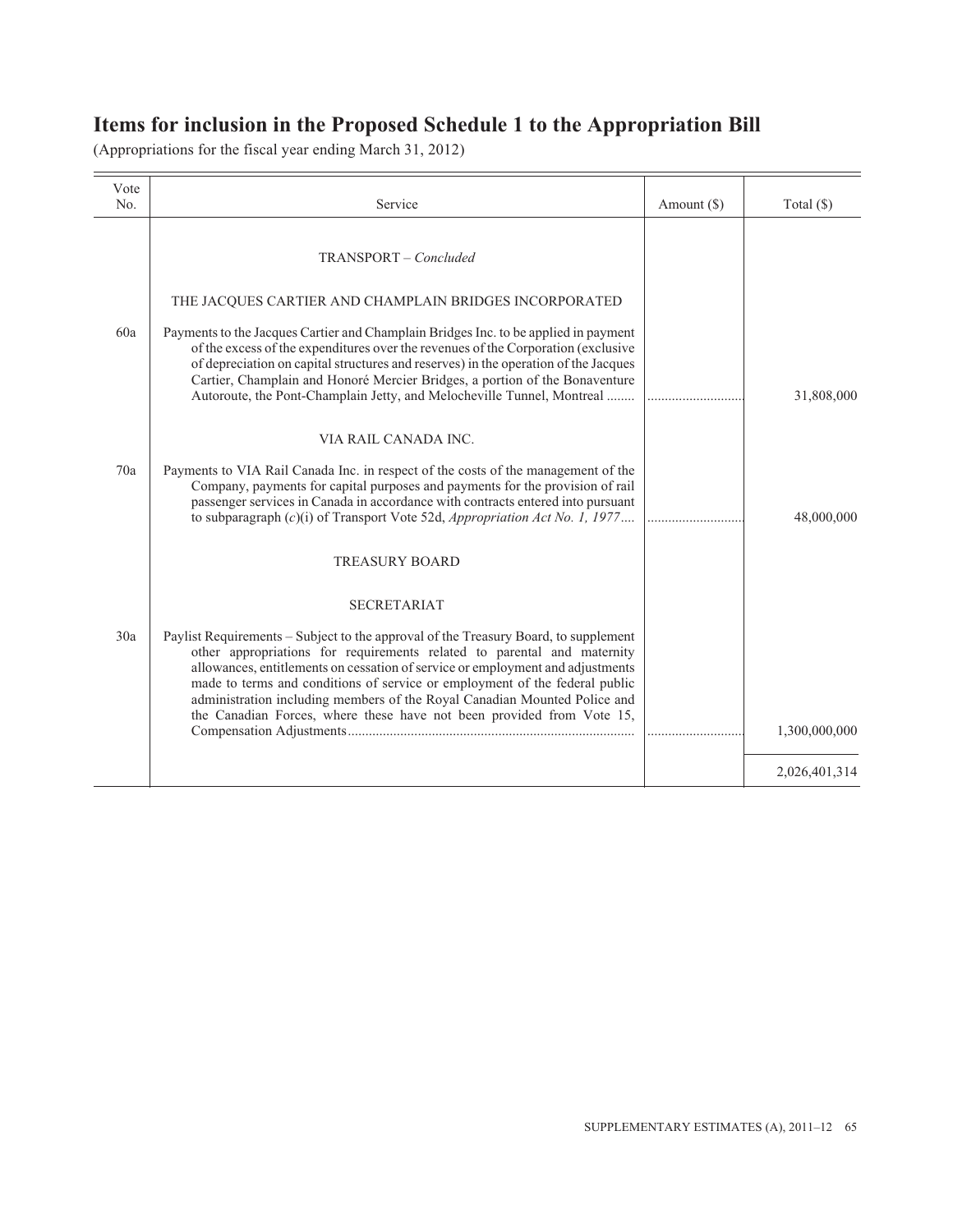# **Statutory Forecasts**

| Department, Agency or Crown corporation                                        | These<br>Supplementary<br>Estimates<br>$(\$\)$ |
|--------------------------------------------------------------------------------|------------------------------------------------|
| <b>BUDGETARY EXPENDITURES</b>                                                  |                                                |
| <b>HUMAN RESOURCES AND SKILLS DEVELOPMENT</b>                                  |                                                |
| <b>Canada Mortgage and Housing Corporation</b><br><b>First Nations Housing</b> | 908,000                                        |
| Total budgetary statutory items in these Supplementary Estimates               | 908,000                                        |
| <b>EMPLOYMENT INSURANCE OPERATING ACCOUNT</b>                                  | .                                              |
| Total                                                                          | 908,000                                        |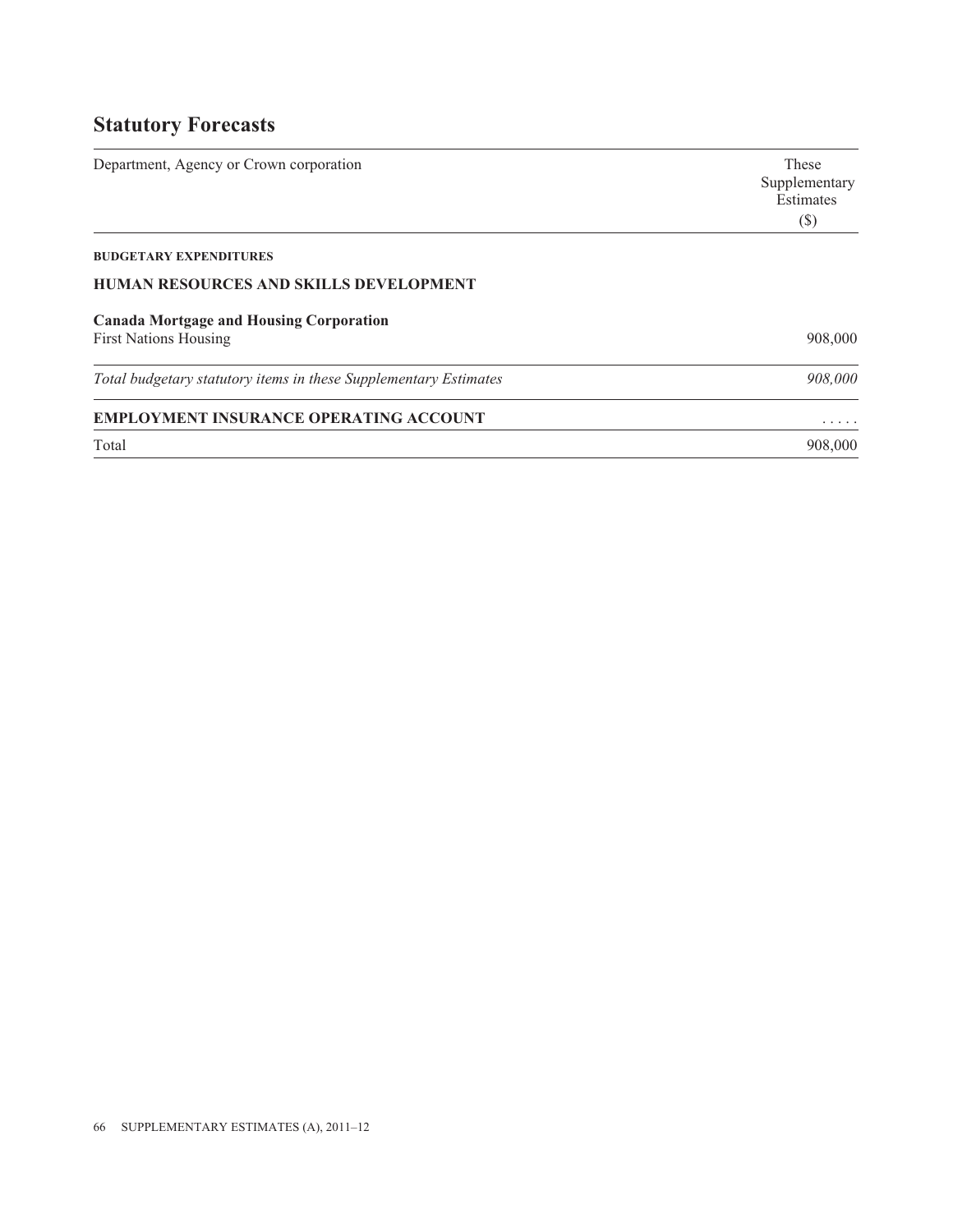# **Summary of Changes to Voted Appropriations**

| Department, Agency or Crown corporation                                                 |                   |                           | Less: Available<br>Spending               |                                        |  |
|-----------------------------------------------------------------------------------------|-------------------|---------------------------|-------------------------------------------|----------------------------------------|--|
| (thousands of dollars)                                                                  | Number            | <b>Gross Amount</b>       | Authorities                               | Net Amount                             |  |
|                                                                                         |                   |                           |                                           |                                        |  |
| <b>BUDGETARY EXPENDITURES</b>                                                           |                   |                           |                                           |                                        |  |
| <b>CANADIAN HERITAGE</b><br>Canadian Radio-television and Telecommunications Commission | 37a<br>45a        | 9,974<br>2,554            | .<br>.                                    | 9,974<br>2,554                         |  |
| <b>FINANCE</b>                                                                          | 30a               | 14,670                    | $\alpha$ , $\alpha$ , $\alpha$ , $\alpha$ | 14,670                                 |  |
| HUMAN RESOURCES AND SKILLS DEVELOPMENT                                                  | 5a<br>15a         | 107,000<br>254,500        | 107,000<br>.                              | 254,500                                |  |
| INDIAN AFFAIRS AND NORTHERN DEVELOPMENT                                                 | 10a               | 17,773                    | $\ldots$                                  | 17,773                                 |  |
| <b>INDUSTRY</b>                                                                         | 1a                | 23,798                    | .                                         | 23,798                                 |  |
|                                                                                         | 10a<br>50a<br>55a | 94,428<br>1,684<br>45,396 | .<br>.<br>.                               | 94,428<br>1.684<br>45,396              |  |
| <b>JUSTICE</b>                                                                          |                   |                           |                                           |                                        |  |
|                                                                                         | 1a<br>5a          | 7,264<br>7,600            | .<br>.                                    | 7.264<br>7,600                         |  |
|                                                                                         | 30a               | 2,755                     | .                                         | 2,755                                  |  |
| <b>NATIONAL DEFENCE</b>                                                                 | 10a               | 2,500                     | 2,500                                     | .                                      |  |
| NATURAL RESOURCES                                                                       |                   |                           |                                           |                                        |  |
|                                                                                         | 1a<br>5a          | 129,400<br>6,000          | .<br>.                                    | 129,400<br>6,000                       |  |
| PUBLIC SAFETY AND EMERGENCY PREPAREDNESS                                                |                   |                           |                                           |                                        |  |
| Royal Canadian Mounted Police Public Complaints Commission                              | 65a               | 2,661                     | .                                         | 2,661                                  |  |
|                                                                                         | 6a                | .                         | $\mathbb{Z}^n$ . In the $\mathbb{Z}^n$    | $\mathbb{Z}^n$ . In the $\mathbb{Z}^n$ |  |
| <b>TRANSPORT</b>                                                                        |                   |                           |                                           |                                        |  |
|                                                                                         | 17a               | 22,646                    | .                                         | 22,646                                 |  |
|                                                                                         | 45a<br>60a        | 3,490<br>31,808           | .                                         | 3,490<br>31,808                        |  |
|                                                                                         | 70a               | 48,000                    | $\ldots$<br>.                             | 48,000                                 |  |
| <b>TREASURY BOARD</b>                                                                   |                   |                           |                                           |                                        |  |
|                                                                                         | 30a               | 1,300,000                 | .                                         | 1,300,000                              |  |
|                                                                                         |                   | 2,135,901                 | 109,500                                   | 2,026,401                              |  |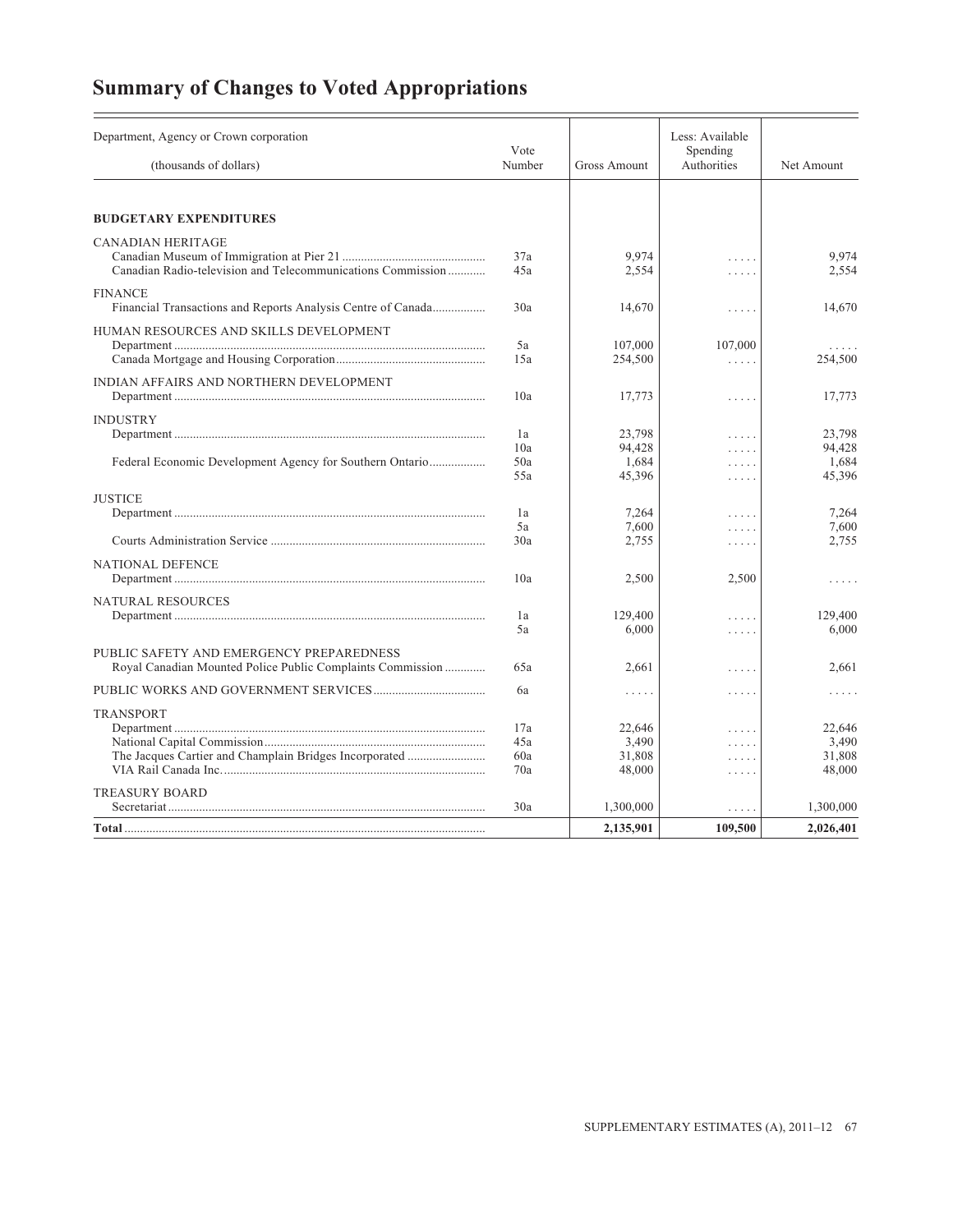### *Explanations of the Standard Objects of Expenditure*

## 1. **Personnel**

- Salaries and wages, overtime, severance pay, retroactive pay and other special pay of civilian continuing (full-time) or term (part-time, seasonal and casual) employees except those of agency and proprietary Crown corporations, as well as members of the military and the Royal Canadian Mounted Police.
- Judges' salaries, those of the Governor General, the Lieutenant-Governors and the indemnities to Members of both Houses of Parliament, and all types of allowances paid to or in respect of continuing and term employees (such as living, terminable, foreign service, isolated post, board and subsistence allowances, shift differential allowances for assistants, and other such allowances).
- Ministers' motor car allowances, and the expense allowances to Senators and Members of the House of Commons.
- The Government's contribution to various employee benefit plans (the Public Service Superannuation Account, the Supplementary Retirement Benefits Account, the Canada Pension Plan Account, the Quebec Pension Plan Account, the Public Service Death Benefit Account and the Employment Insurance Account).
- The Royal Canadian Mounted Police Superannuation Account, the Canadian Forces Superannuation Account and the Members of Parliament Retiring Allowances Account, and the Government's contribution to provincial and other medical and hospital insurance plans and supplementary personnel costs for various purposes.

## 2. **Transportation and Communications**

- Traveling and transportation expenses of Government employees, members of the Canadian Forces and the Royal Canadian Mounted Police, removal expenses of those persons and their dependants, and living and other expenses of such persons on travel status, judges' traveling expenses, and traveling expenses and allowances payable to Senators and Members of the House of Commons.
- Transportation of persons by contract and chartered facilities or by other means (including traveling expenses of persons engaged in field survey work, inspections and investigations), and traveling and transportation of non-Government employees such as travel costs of veterans who are applicants for treatment or pensions.
- Ordinary postage, airmail, registered mail, parcel post special delivery mail, post office box rentals, and any other postal charges.
- Expenditures relating to the transportation of goods other than initial delivery cost on a purchase (which is included in the Standard Object covering the cost of the purchase itself) including charges for courier services provided by outside carriers.
- All costs of telecommunication services by telephone, telegram, cable, teletype, radio and wireless communication (tolls, rates, etc.) and other communication costs such as courier services provided by outside agencies and communication services performed under contract or agreement.

## **3. Information**

- Advertising services acquired for publicity and general purposes from advertising agencies or directly for time on broadcast media or for space in print media or on outdoor posters or billboards. It includes advertising and creative work services such as graphic artwork.
- Publishing services for commissioning, marketing, distribution and sales of publications sponsored by the department, and for the acquisition of related government publications. Also included are services for printing, duplicating, photocopying, text editing, design of graphics, art work, technical and advisory services such as computerized text processing and mass transmission of printed material. In addition, it includes exposition services such as exhibits and associated audio-visual services related to exhibitions and displays.
- Public relations and public affairs services for attitude and service assessment surveys, sales promotion, marketing, export marketing, public relations and publicity, opinion polls, and contracts to organize and operate focus groups and media monitoring services. It also includes services for speech writing, press releases, briefing, press conferences and special events.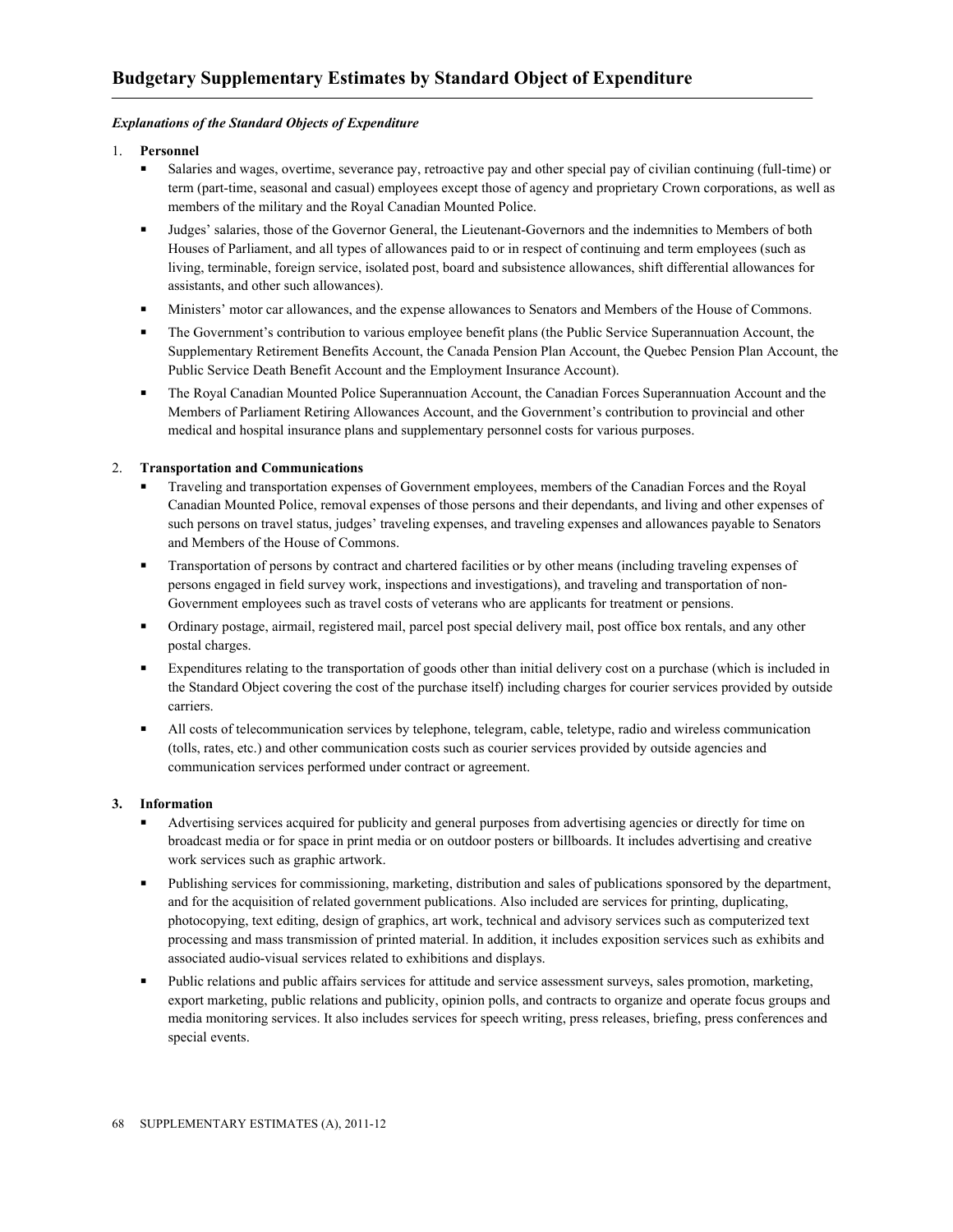## **4. Professional and Special Services**

- Provision for all professional services performed by individuals or organizations such as payments (in the nature of fees, commissions, etc.) for the services of accountants, lawyers, architects, engineers, scientific analysts, reporters, and translators; for teachers at various levels of educational institutions; for doctors, nurses and other medical personnel; for management, data processing and other research consultants; and for other outside technical, professional and other expert assistance.
- Payments for hospital treatment, care of veterans and welfare services, payments for the provision of informatics services, payment of tuition for Indians at non-federal schools, purchase of training services under the *Adult Occupational Training Act*, and payments made to the Canada School of Public Service for training.
- Payments for Corps of Commissionaires services and for other operational and maintenance services performed under contract, such as armoured cars, laundry and dry cleaning, cleaning of buildings, temporary help, hospitality, storage and warehousing, and other business services, as well as payments made to the Department of Public Works and Government Services for contract administration.

## **5. Rentals**

- **Rental of properties required for special purposes by the various departments and for the accommodation of** government offices and services by the Department of Public Works and Government Services.
- $\blacksquare$  Hire and charter with or without crew of vessels, aircraft, motor vehicles and other equipment, and rental of telecommunication and office equipment including computers.
- Storage and warehousing services is, however, in Standard Object 4 even though it involves the rental of space.

## **6. Purchased Repair and Maintenance**

- The repair and upkeep under contract of the durable physical assets provided for in Standard Object 8 for Acquisition of Land, Buildings, and Works and of equipment provided for in Standard Object 9 for Acquisition of Machinery and Equipment.
- Payments to the Department of Public Works and Government Services for tenant services.
- Materials, supplies and other charges for repairs undertaken by a department directly are coded to other objects, according to the nature of the purchase.

## **7. Utilities, Materials and Supplies**

- The provision for all payments for services of a type normally provided by a municipality, or public utility service such as the supply of water, electricity, gas, etc., and includes water, light, power and gas services, and payment for such services whether obtained from the municipality or elsewhere.
- The provision for materials and supplies required for normal operation and maintenance of government services such as:
	- gasoline and oil purchased in bulk; fuel for ships, planes, transport and heating
	- **feed for livestock**
	- food and other supplies for ships and other establishments
	- **I** livestock purchased for ultimate consumption or resale
	- seed for farming operations
	- **books and other publications purchased for outside distribution**
	- **uniforms and kits**
	- photographs, maps and charts purchased for administrative and operational purposes
	- laboratory and scientific supplies, including samples for testing
	- drafting, blueprinting and artists' supplies; supplies for surveys and investigations
	- **n** chemicals
	- hospital, surgical and medical supplies
	- works of art for exhibits, and historical material for galleries, museums and archives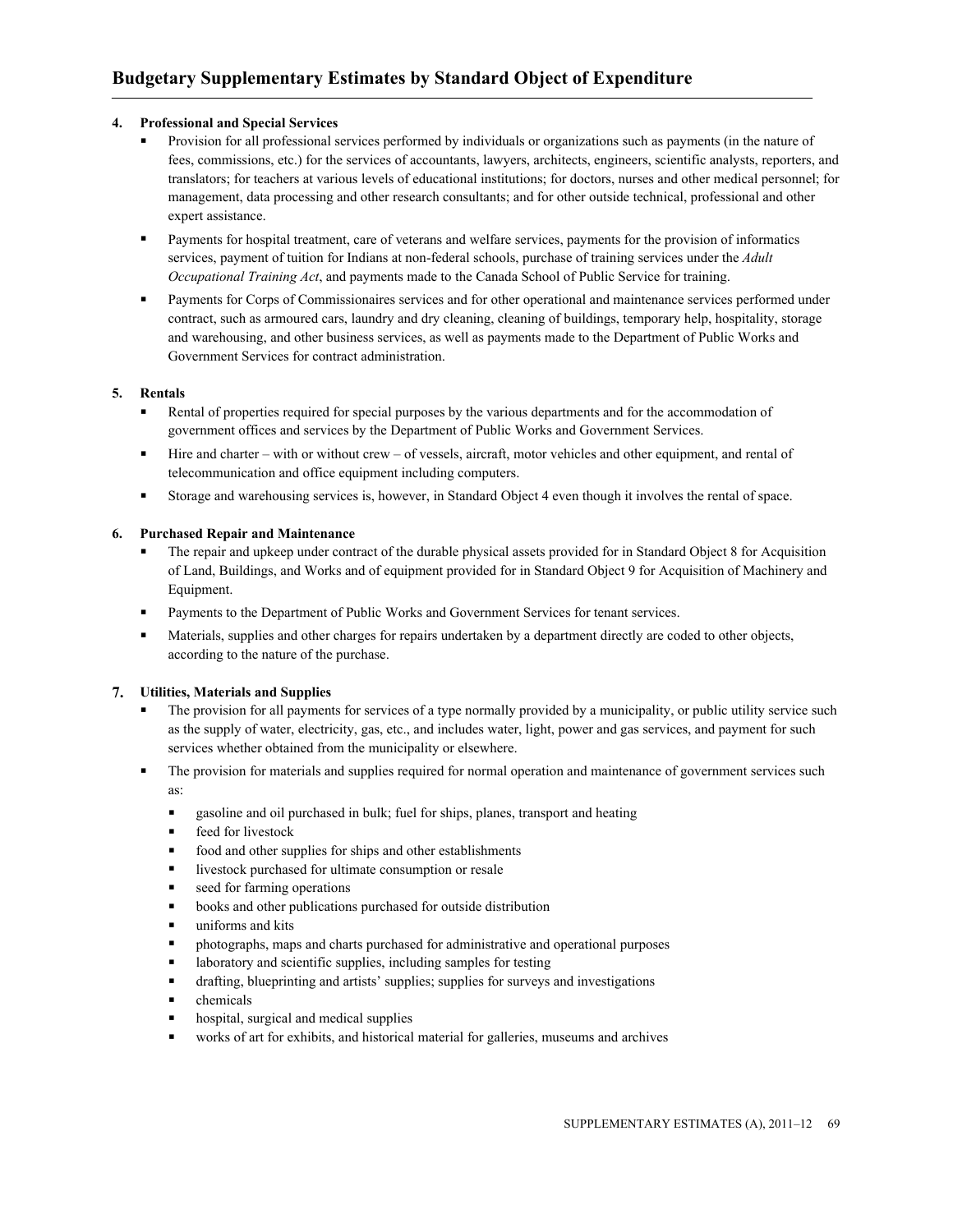- **•** char service supplies
- coal and wood
- $\blacksquare$  electrical supplies
- repair parts other than parts normally acquired with equipment at the time of purchase for aircraft, ships, road vehicles, and for communication and other equipment; and all other materials and supplies.

## **8. Acquisition of Land, Buildings, and Works**

- All expenditures for the acquisition of buildings, roads, irrigation works, canals, airports, wharves, bridges and other such types of fixed assets.
- **IMPROVERGENT:** Improvements involving additions or changes of a structural nature, and for installing fixed equipment which is essentially a part of the work or structure such as elevators, heating and ventilating equipment.
- If All reconstruction of such types of physical assets and such projects performed under contract or agreement.
- The purchase of land.
- Expenditures pursuant to contracts for new construction for casual employees hired or continuing employees assigned to work full or part-time on specified projects, travel, professional services, equipment rentals, equipment maintenance and of materials purchased directly for use on such projects are charged to the relevant standard objects (Standard Objects 1 to 9).

## **9. Acquisition of Machinery and Equipment**

- Expenditures for the acquisition of all machinery, equipment, office furniture and furnishings, electronic data processing and electronic or other office equipment.
- Microfilming equipment and supplies, inter-office communication equipment, postal meter machines, machine records and all other office equipment.
- Motor vehicles, aeroplanes, tractors, road equipment, telecommunications and related equipment, laboratory and other scientific equipment, vessels, icebreakers and other aids to navigation and all other types of light and heavy equipment; includes ammunition and various types of equipment for National Defence, such as ships, aircraft, mechanical equipment, fighting vehicles, weapons, engines and such spare parts and supplies as are normally acquired with that equipment at the time of purchase.

## **10. Transfer Payments**

- Grants, contributions, and all other transfer payments made by Government, such as:
	- Major social assistance payments made to persons such as Old Age Security benefits and related allowances, Veterans' pensions and allowances.
	- Payments to the provinces and territories under the *Constitution Acts* , the *Federal-Provincial Fiscal Arrangements Act* , the Canada Health and Social Transfers and for official languages.
	- Payments to Indians and Inuit in support of self-government initiatives, health, educational, social and community development programming and in respect of native claims.
	- **Payments to the territorial governments pursuant to financing agreements entered into between the Minister of** Finance and the respective territorial Minister of Finance.
	- Capital assistance to industry; research grants and other assistance towards research carried on by nongovernmental organizations; scholarships.
	- Sustaining grants to national and international non-profit organizations.
	- Contributions to international organizations and assessments for membership in such organizations, such as the contribution to the International Food Aid Program and Canada's assessment for membership in the United Nations.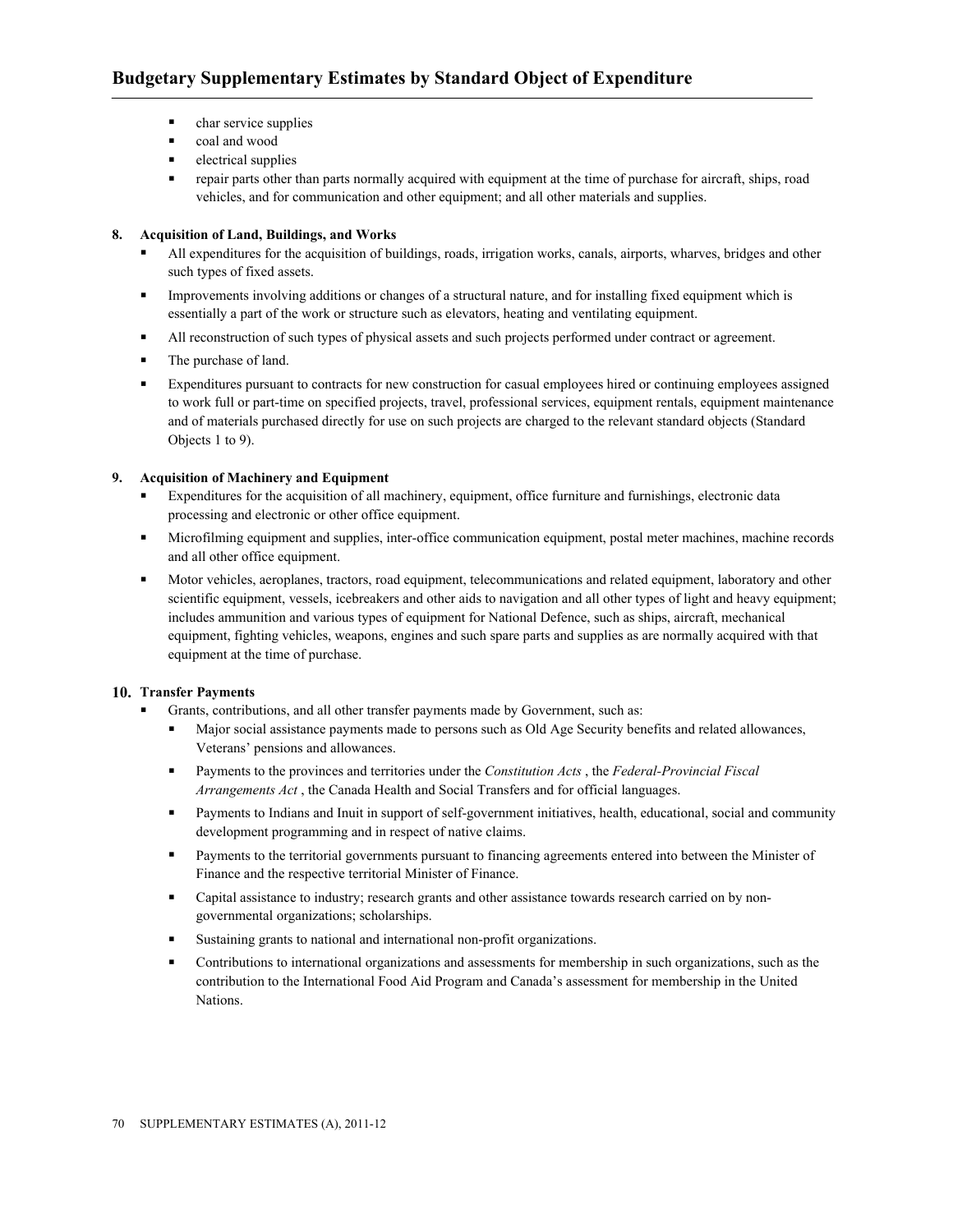Most of the payments in this standard object category are identified in the Estimates as "Grants" or "Contributions". The former are not subject to audit and are therefore restricted by Parliament as to amount and recipient and often as to purpose through the approval of the Supply bill which specifies "grants listed in the Estimates"; the latter are conditional and subject to audit and are not so restricted. Grants and their total values have a legislative character and specific descriptions that govern their use.

## **11. Public Debt Charges**

- Interest on the unmatured debt of Canada (including Treasury Bills) and on other liabilities such as trust and other special funds.
- The cost of issuing new loans, amortization of bond discount, premiums and commissions.
- The cost of servicing and administering the Public Debt.

## **12. Other Subsidies and Payments**

- Payments to Crown corporations that include those made to provide for operating deficits as well as other transfers paid to Crown corporations.
- Payments to certain non-budgetary accounts (such as the government contributions to agricultural commodities stabilization accounts, as well as benefits under the *Veterans Land Act*), as well as the write-offs of various types of losses, the annual adjustment of reserves for financial claims and some other miscellaneous items referred to as "Sundries".
- Miscellaneous expenditures include licenses, permits and payments for dockage, towage, wharfage and mooring privileges; bonding of government employees, loss of personal effects, and expenditures for small miscellaneous articles and services. Also included are many small items and services that do not lend themselves to identification under specific headings detailed in this summary.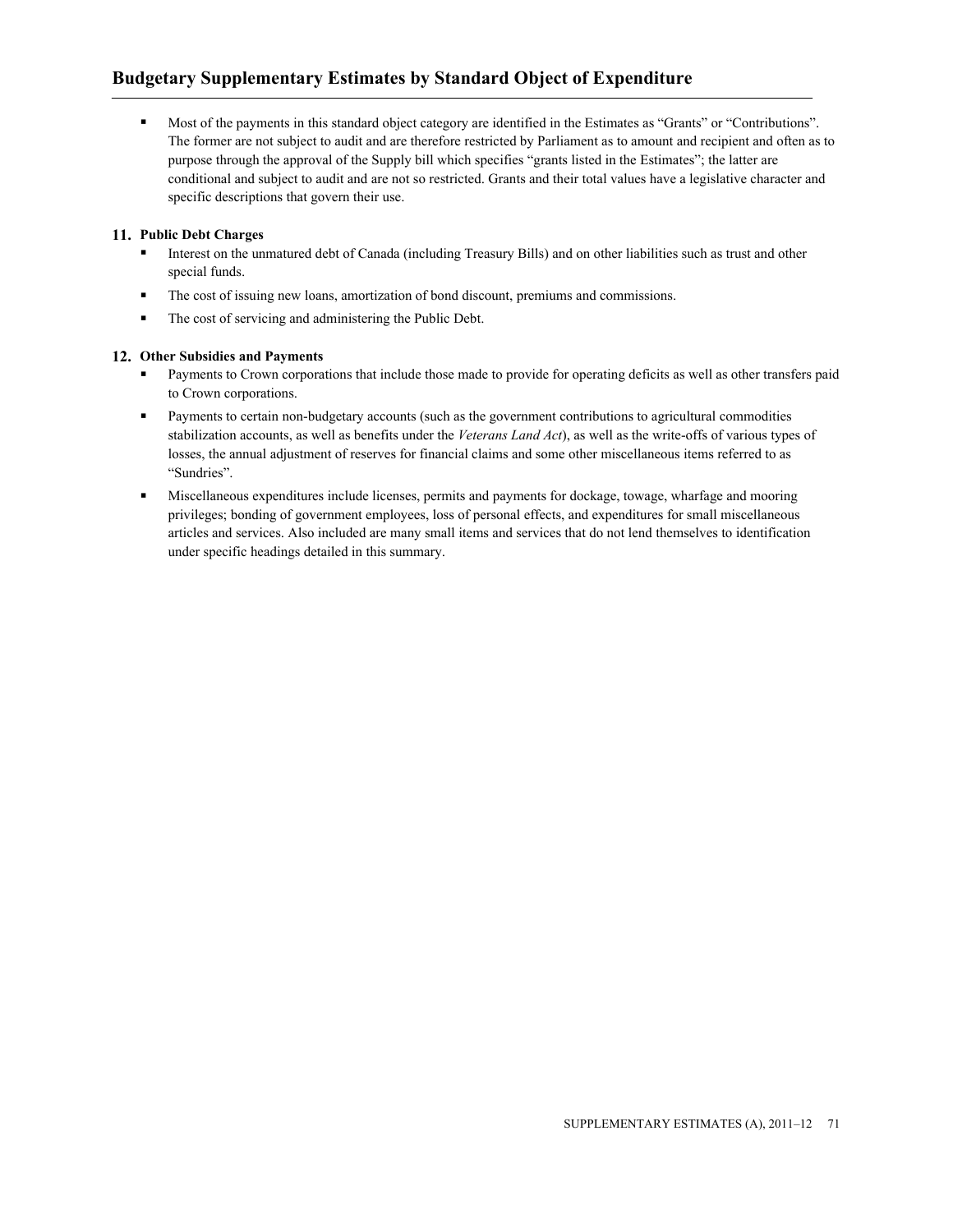| Department, Agency or Crown corporation                                                       | Personnel     | Transportation Information Professional<br>and<br>communications |                                        | and<br>special | Rentals        |
|-----------------------------------------------------------------------------------------------|---------------|------------------------------------------------------------------|----------------------------------------|----------------|----------------|
| (thousands of dollars)                                                                        |               |                                                                  |                                        | services       |                |
|                                                                                               | (1)           | (2)                                                              | (3)                                    | (4)            | (5)            |
| Canadian Heritage                                                                             |               |                                                                  |                                        |                |                |
| Canadian Museum of Immigration at Pier 21<br>Canadian Radio-television and Telecommunications | .             | $\cdots$                                                         | .                                      | .              | .              |
| Commission                                                                                    | 2,261         | 15                                                               | $\cdots$                               | 162            | .              |
| Finance<br>Financial Transactions and Reports Analysis Centre of<br>Canada                    | 7,650         | 1,690                                                            | 500                                    | 1,010          | 1,000          |
|                                                                                               |               |                                                                  |                                        |                |                |
| Human Resources and Skills Development                                                        |               |                                                                  |                                        |                |                |
| Department<br>Canada Mortgage and Housing Corporation                                         | .<br>$\cdots$ | .<br>.                                                           | .<br>.                                 | .<br>.         | .<br>.         |
|                                                                                               |               |                                                                  |                                        |                |                |
| Indian Affairs and Northern Development<br>Department                                         | .             | .                                                                | .                                      | .              | .              |
| Industry                                                                                      |               |                                                                  |                                        |                |                |
| Department                                                                                    | $\cdots$      | 4,948                                                            | 711                                    | 14,498         | 472            |
| Federal Economic Development Agency for Southern<br>Ontario                                   | 1,494         | 28                                                               | $\overline{2}$                         | 137            | $\overline{2}$ |
| Justice                                                                                       |               |                                                                  |                                        |                |                |
| Department                                                                                    | 4,579         | 555                                                              | 101                                    | 1,291          | 45             |
| <b>Courts Administration Service</b>                                                          | .             | 1.1.1.1                                                          | 1.1.1.1                                | 563            | .              |
| National Defence                                                                              |               |                                                                  |                                        |                |                |
| Department                                                                                    | .             | $\cdots$                                                         | .                                      | .              | .              |
| <b>Natural Resources</b>                                                                      |               |                                                                  |                                        |                |                |
| Department                                                                                    | .             | $\cdots$                                                         | $\mathbb{Z}^n$ . In the $\mathbb{Z}^n$ | 129,400        | $\cdots$       |
| Public Safety and Emergency Preparedness                                                      |               |                                                                  |                                        |                |                |
| Royal Canadian Mounted Police Public Complaints                                               |               |                                                                  |                                        |                |                |
| Commission                                                                                    | 1,465         | 283                                                              | 200                                    | 345            | $\cdots$       |

# **Budgetary Supplementary Estimates by Standard Object of Expenditure**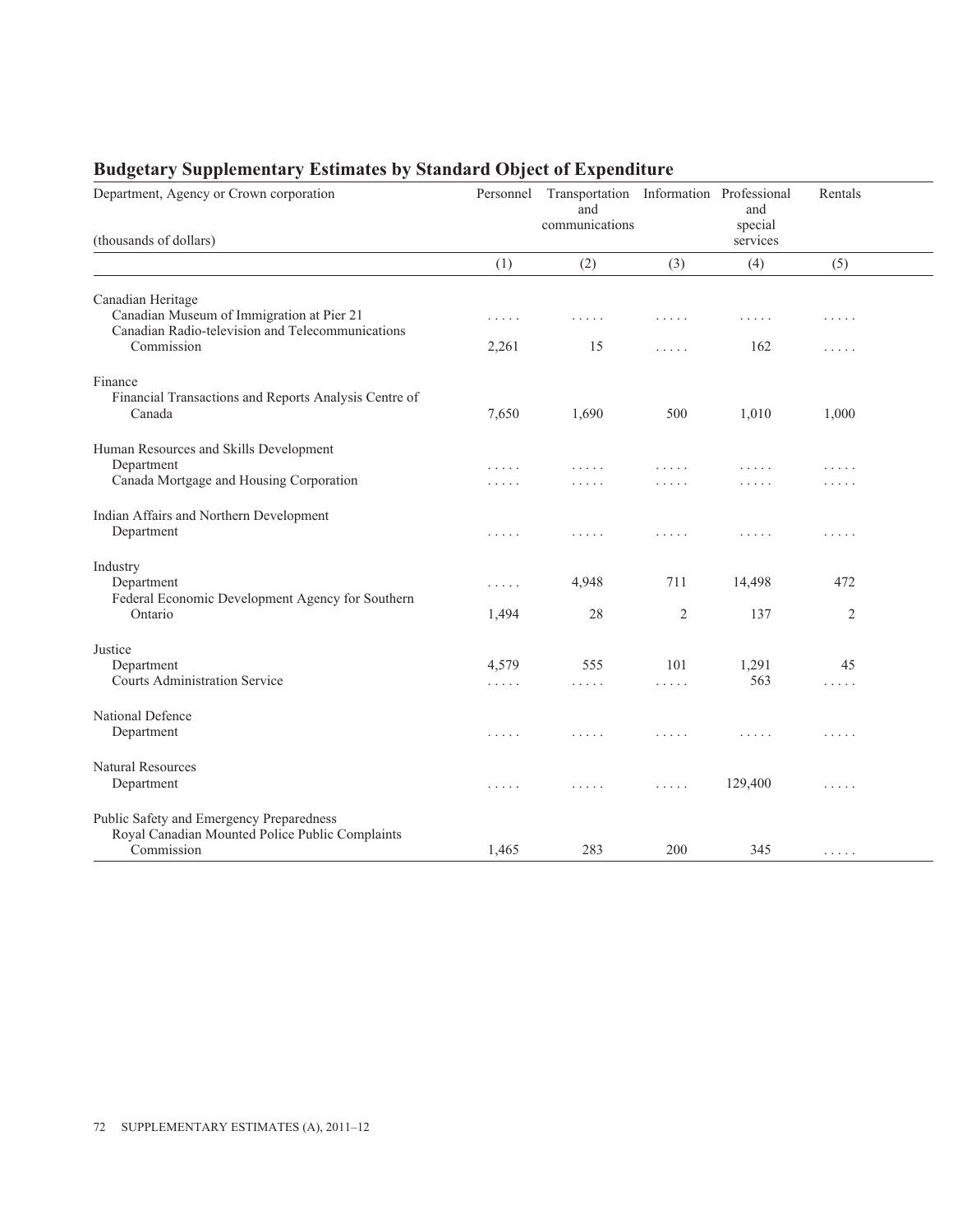| <b>Total</b><br>$_{\rm net}$<br>expenditures* | Less:<br>Funds<br>Available                                 | Other<br>subsidies<br>and<br>payments      | Public<br>debt<br>charges          | Transfer<br>payments               | Acquisition<br>of machinery<br>and<br>equipment    | Acquisition<br>of land,<br>buildings<br>and works | Utilities,<br>materials<br>and<br>supplies | Purchased<br>repair and<br>maintenance             |
|-----------------------------------------------|-------------------------------------------------------------|--------------------------------------------|------------------------------------|------------------------------------|----------------------------------------------------|---------------------------------------------------|--------------------------------------------|----------------------------------------------------|
|                                               |                                                             | (12)                                       | (11)                               | (10)                               | (9)                                                | (8)                                               | (7)                                        | (6)                                                |
| 9,974                                         | .                                                           | 9,974                                      | $\ldots$                           | 1.1.1.1                            | $\mathbb{Z}^n$ . $\mathbb{Z}^n$ , $\mathbb{Z}^n$ , | $\cdots$                                          | $\sim$ $\sim$ $\sim$ $\sim$ $\sim$         | $\sim$ $\sim$ $\sim$ $\sim$ $\sim$                 |
| 2,554                                         | $\cdots$                                                    | $\ldots$                                   | .                                  | .                                  | $\ldots$                                           | $\ldots$                                          | $16\,$                                     | $100\,$                                            |
| 14,670                                        | $\sim$ $\sim$ $\sim$ $\sim$ $\sim$                          | .                                          | .                                  | .                                  | $\cdots$                                           | 1.1.1.1                                           | 1,800                                      | 1,020                                              |
| .<br>255,408                                  | 107,000<br>$\mathbb{Z}^2$ . $\mathbb{Z}^2$ , $\mathbb{Z}^2$ | $\bar{z}$ is a set<br>255,408              | .<br>$\cdots$                      | 107,000<br>.                       | $\ldots$<br>.                                      | .<br>.                                            | .<br>.                                     | $\cdots$<br>.                                      |
| 17,773                                        | $\mathbb{Z}^2$ . $\mathbb{Z}^2$ , $\mathbb{Z}^2$            | 1.1.1.1                                    | 1.1.1.1                            | 17,773                             | .                                                  | 1.1.1.1                                           | 1.1.1.1                                    | $\mathbb{Z}^n$ . $\mathbb{Z}^n$ , $\mathbb{Z}^n$ , |
| 118,226                                       | $\mathbb{Z}^2$ . $\mathbb{Z}^2$ , $\mathbb{Z}^2$            | $\mathbb{Z}^n$ . The set of $\mathbb{Z}^n$ | $\ldots$                           | 94,428                             | $\ldots$                                           | $\ldots$                                          | 1,063                                      | 2,106                                              |
| 47,080                                        | $\mathbb{Z}^2$ . $\mathbb{Z}^2$ , $\mathbb{Z}^2$            | $\sqrt{2}$                                 | $\ldots$                           | 45,396                             | $\ldots$                                           | .                                                 | 11                                         | $\,8$                                              |
| 14,864<br>2,755                               | .<br>$\cdots$                                               | .<br>$\ldots$                              | .<br>$\cdots$                      | 7,600<br>.                         | .<br>1,118                                         | 350<br>1,074                                      | 147<br>$\sim$ $\sim$ $\sim$ $\sim$         | 196<br>$\ldots$                                    |
| .                                             | 2,500                                                       | $\ldots$                                   | .                                  | 2,500                              | $\ldots$                                           | 1.1.1.1                                           | $\sim$ $\sim$ $\sim$ $\sim$ $\sim$         | $\ldots$                                           |
| 135,400                                       | $\mathbb{Z}^n$ . In the $\mathbb{Z}^n$                      | $\cdots$                                   | .                                  | .                                  | $\ldots$                                           | 6,000                                             | $\cdots$                                   | $\ldots$                                           |
| 2,661                                         | .                                                           | 368                                        | $\sim$ $\sim$ $\sim$ $\sim$ $\sim$ | $\sim$ $\sim$ $\sim$ $\sim$ $\sim$ | $\ldots$                                           | $\sim$ $\sim$ $\sim$ $\sim$ $\sim$                | $\sim$ $\sim$ $\sim$ $\sim$ $\sim$         | $\ldots$                                           |

\* See footnote on page 75.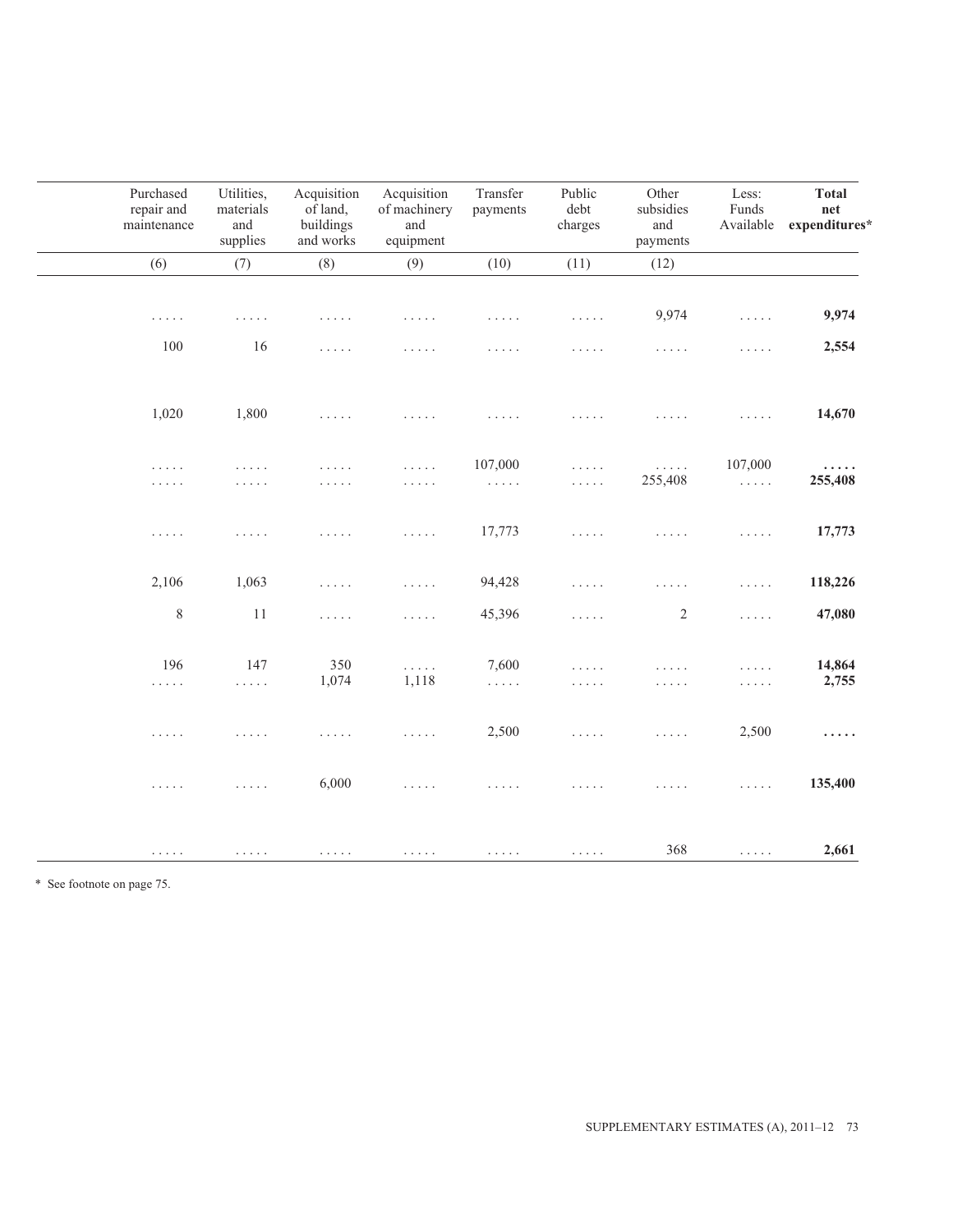| Department, Agency or Crown corporation<br>(thousands of dollars) | Personnel | Transportation<br>and<br>communications | Information | Professional<br>and<br>special<br>services | Rentals |  |
|-------------------------------------------------------------------|-----------|-----------------------------------------|-------------|--------------------------------------------|---------|--|
|                                                                   | (1)       | (2)                                     | (3)         | (4)                                        | (5)     |  |
| Transport                                                         |           |                                         |             |                                            |         |  |
| Department                                                        | .         | .                                       | .           | .                                          | .       |  |
| National Capital Commission                                       | .         | .                                       | .           | .                                          | .       |  |
| The Jacques Cartier and Champlain Bridges Incorporated            | .         | .                                       | .           | .                                          | .       |  |
| VIA Rail Canada Inc.                                              | .         | .                                       | .           | .                                          | .       |  |
| <b>Treasury Board</b>                                             |           |                                         |             |                                            |         |  |
| Secretariat                                                       | 1,300,000 | .                                       | .           | .                                          | .       |  |
| <b>Total, Departments, Agencies and Crown corporations</b>        | 1,317,449 | 7,519                                   | 1,514       | 147,406                                    | 1,519   |  |
| <b>Employment Insurance Operating Account</b>                     | .         | .                                       | .           | .                                          | .       |  |
| 2011-12 Total                                                     | 1,317,449 | 7,519                                   | 1,514       | 147,406                                    | 1,519   |  |

# **Budgetary Supplementary Estimates by Standard Object of Expenditure**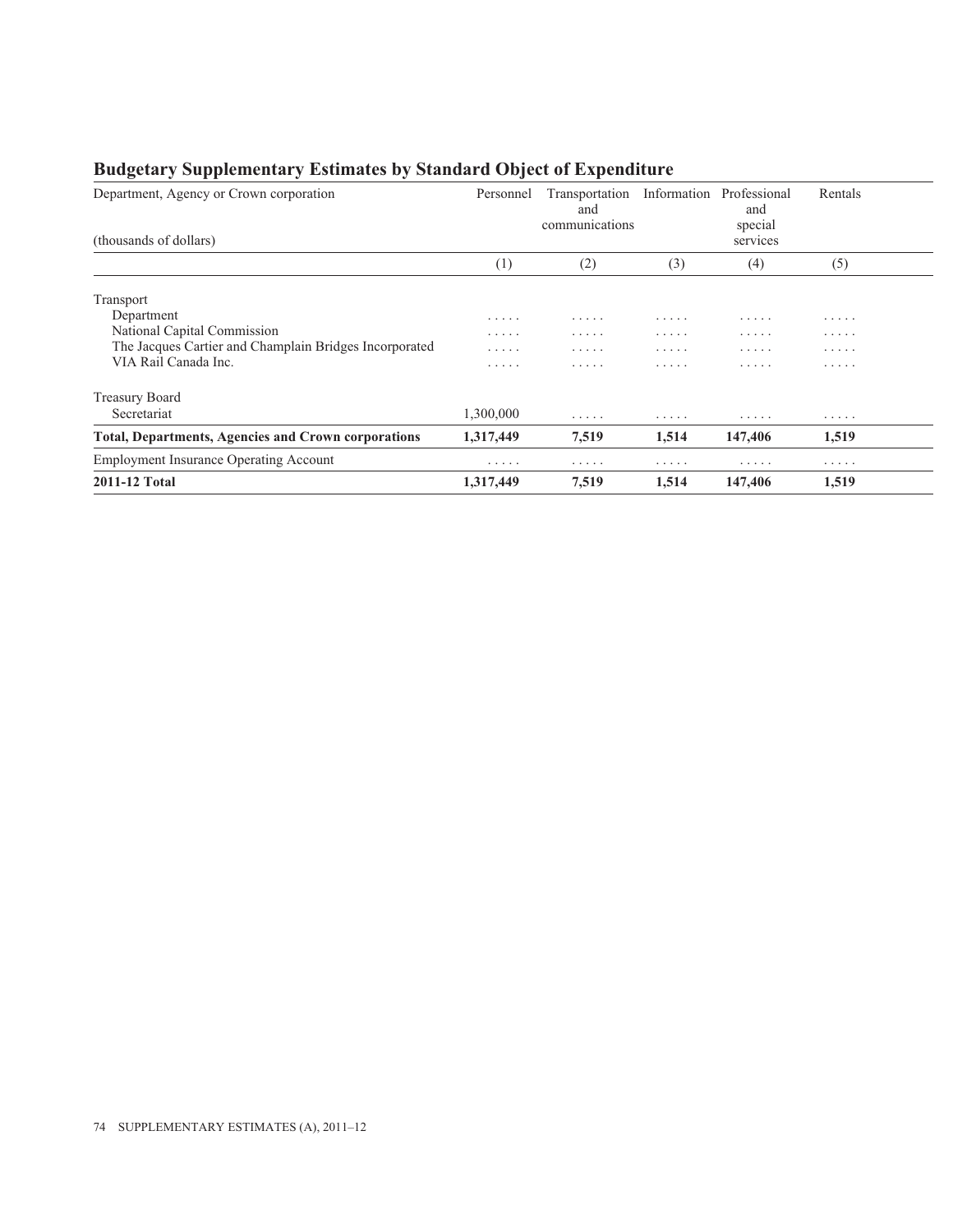| Purchased<br>repair and<br>maintenance | Utilities,<br>materials<br>and<br>supplies | Acquisition<br>of land,<br>buildings<br>and works | Acquisition<br>of machinery<br>and<br>equipment | Transfer<br>payments | Public<br>debt<br>charges | Other<br>subsidies<br>and<br>payments | Less:<br>Funds<br>Available | <b>Total</b><br>net<br>expenditures* |
|----------------------------------------|--------------------------------------------|---------------------------------------------------|-------------------------------------------------|----------------------|---------------------------|---------------------------------------|-----------------------------|--------------------------------------|
| (6)                                    | (7)                                        | (8)                                               | (9)                                             | (10)                 | (11)                      | (12)                                  |                             |                                      |
|                                        |                                            |                                                   |                                                 |                      |                           |                                       |                             |                                      |
| .                                      | .                                          | .                                                 | .                                               | .                    | .                         | 22,646                                | .                           | 22,646                               |
| .                                      | .                                          | .                                                 | .                                               | .                    | .                         | 3,490                                 | .                           | 3,490                                |
| .                                      | .                                          | .                                                 | .                                               | .                    | .                         | 31,808                                | .                           | 31,808                               |
| .                                      | .                                          | .                                                 | .                                               | .                    | .                         | 48,000                                | .                           | 48,000                               |
| .                                      | .                                          | .                                                 | .                                               | .                    | .                         | .                                     | .                           | 1,300,000                            |
| 3,430                                  | 3,037                                      | 7,424                                             | 1,118                                           | 274,697              | .                         | 371,696                               | 109,500                     | 2,027,309                            |
| .                                      | .                                          | .                                                 | .                                               | .                    | .                         | .                                     | .                           | .                                    |
| 3,430                                  | 3,037                                      | 7,424                                             | 1,118                                           | 274,697              | .                         | 371,696                               | 109,500                     | 2,027,309                            |

\* Totals may not agree with the "Summary of 2011–12 Estimates" due to rounding.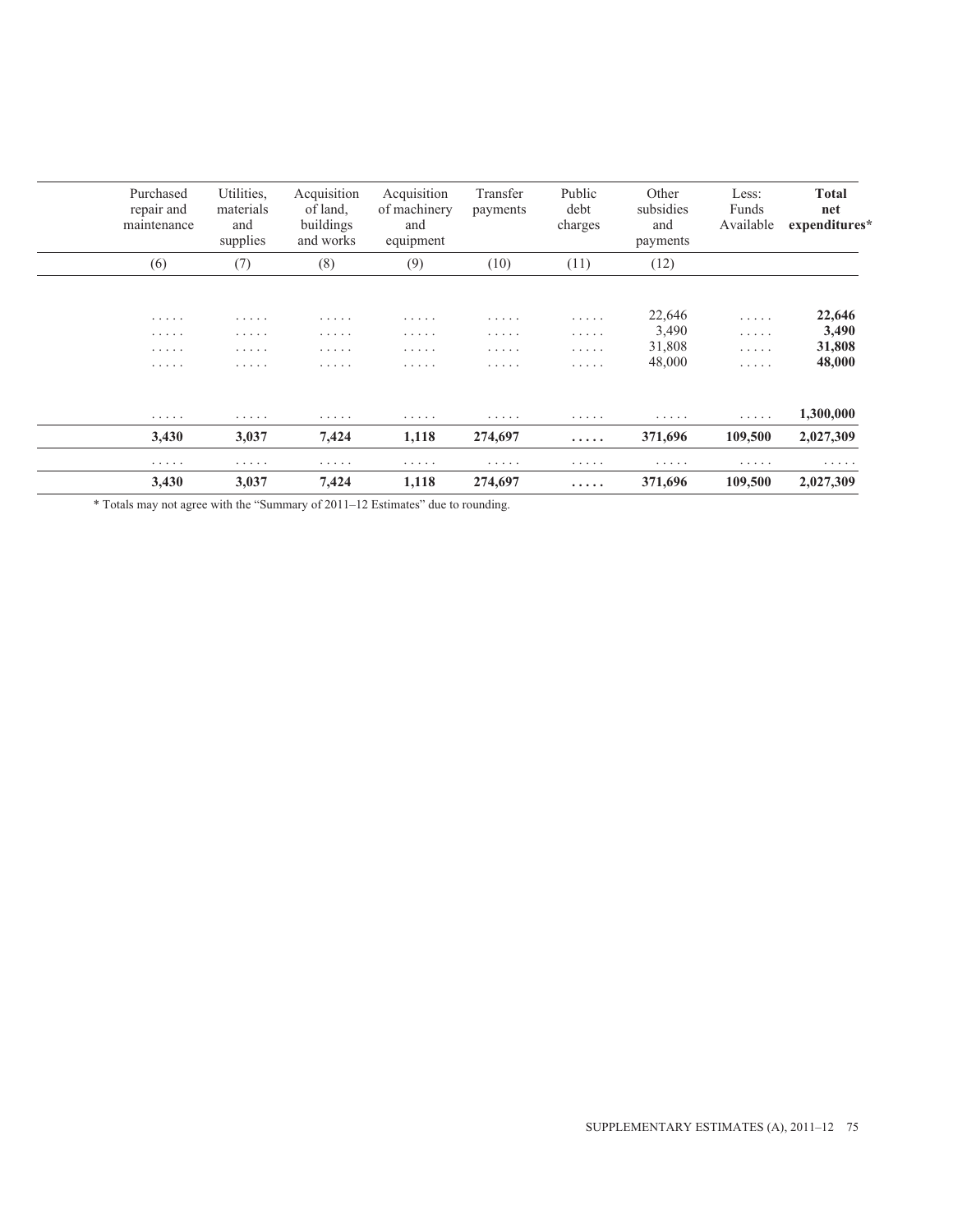## **\$1 Items included in these Supplementary Estimates**

Through the Supplementary Estimates, an organization can seek changes to various spending authorities originally received through parliamentary approval of the previous Supply bills for Main or Supplementary Estimates. These alterations might include requests for additional funding relating to a transfer of funds from another organization, a re-allocation or amendment of existing spending authorities, or the addition of new authorities.

Parliamentary approval of such changes is sought through an enabling Supply bill. However, in order to be included in a Supply bill, an item must have a monetary value. This is not an issue when a department is also requesting an adjustment to its appropriation. However, in the absence of any increase to the Vote, a notional amount of \$1 allows the item to be included in the Supply bill.

The authority associated with each \$1 item relates to either:

- 1. *Approval of grants* The wording used in the Estimates to describe a grant has a legislative character and, therefore all new grants or increases to existing grants must first be approved by Parliament before any payments can be made to eligible recipients. A \$1 item is included when there is no requirement for additional appropriations because the new grant or the increase to an existing grant is to be funded from within existing resources or from a transfer of funds from another organization.
- 2. *Vote transfers within an organization* Through Supply legislation, an organization may have received spending authorities in more than one Vote (e.g., operating expenditures Vote and capital expenditures Vote). As the fiscal year progresses, and for various reasons, the organization may need to realign its approved funding due to changes in delivery mechanisms within organizational priorities.
- 3. *Transfers between organizations* Transfers between organizations are used for a variety of reasons such as: to redirect funding from one organization to another in order to manage or to implement more efficiently an initiative or project; and/or to reflect new organizational responsibilities.
- 4. *Modify authority embedded in existing vote wording* The Supplementary Estimates can be used to amend an existing authority that is embedded in the Vote wording of an organization. Most of these authorities can be found in the non-budgetary Vote wording of organizations and are related to limits or ceilings on loans, investments and advances. Such Votes are preceded by the letter "L".
- 5. *Create new vote and associated wording* The Supplementary Estimates can be used to create a new vote with the associated wording which will give the organization the authority as specified in the new vote wording.

The following table captures, under each of the above categories, the instances where a \$1 item is required in these Supplementary Estimates. A number of these transactions can be captured in a department's Vote wording, but will require a single \$1 item. Therefore, as the following table is presented by category, there may be some departmental Votes that appear more than once despite the fact they relate to a single \$1 item.